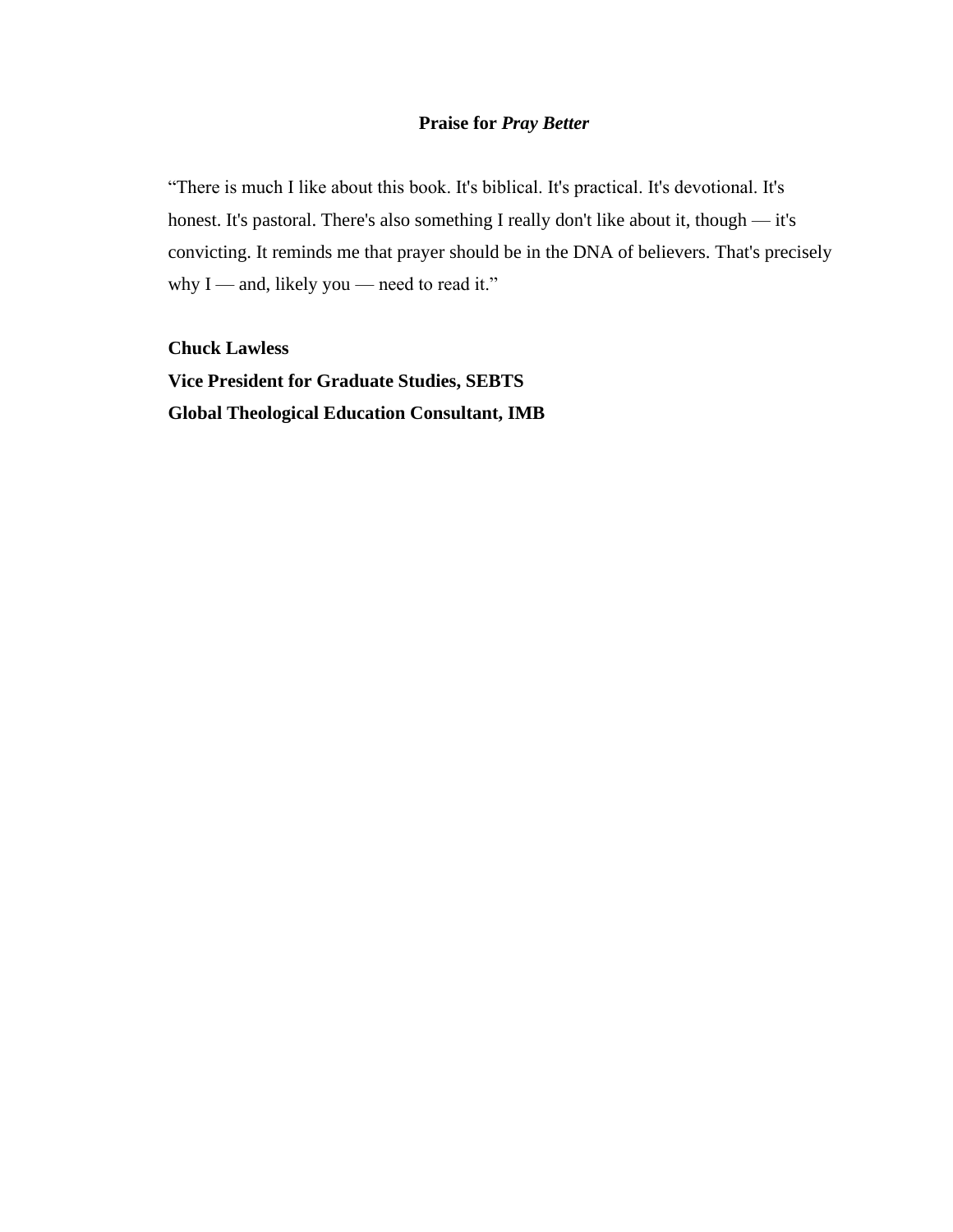Pray Better: Learning to Pray Biblically

Landon Coleman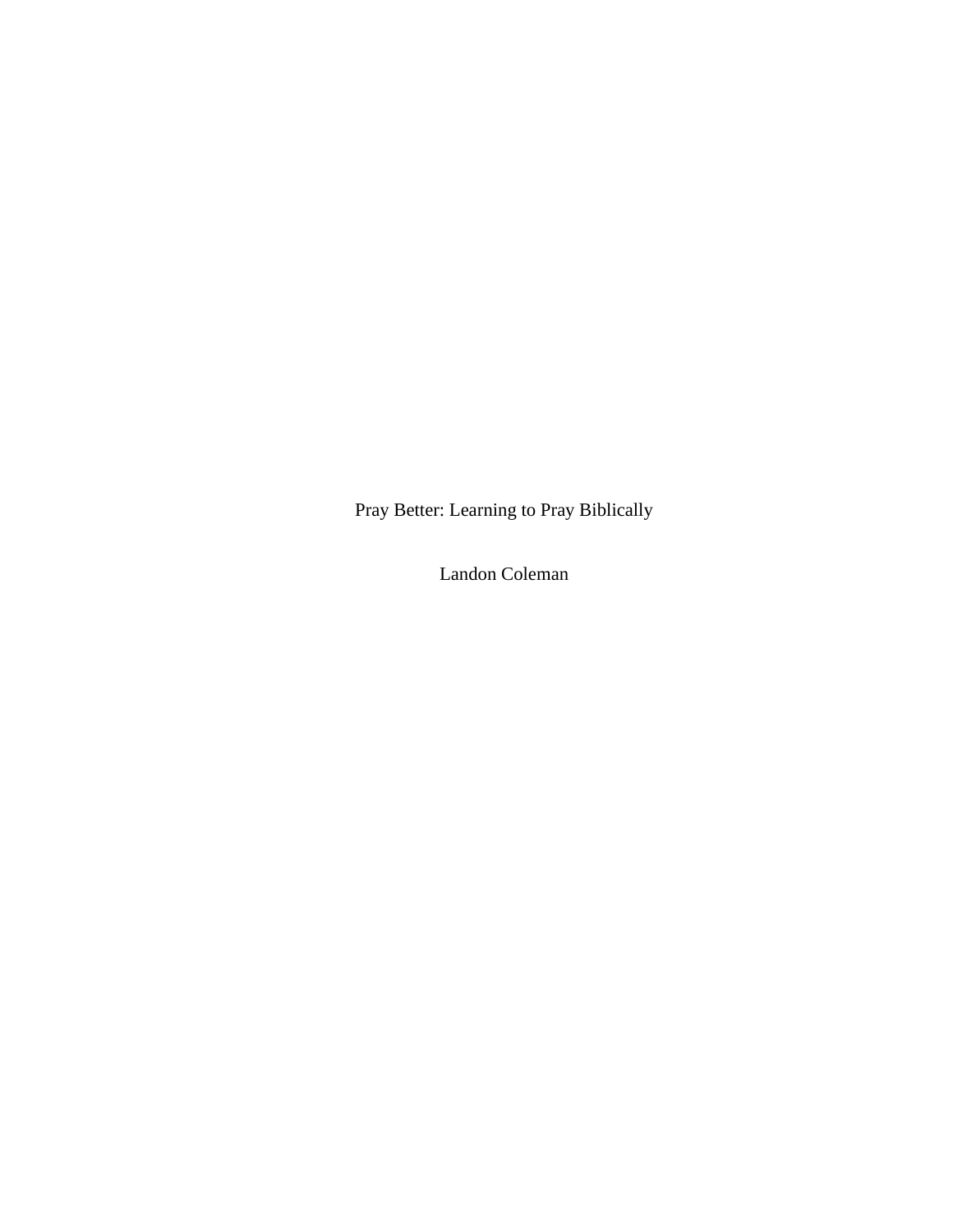Pray Better: Learning to Pray Biblically

© 2015 by Landon Coleman All rights reserved.

Published by Rainer Publishing www.rainerpublishing.com

ISBN 978-0692426210

# [NEED TRANSLATION]

Printed in the United States of America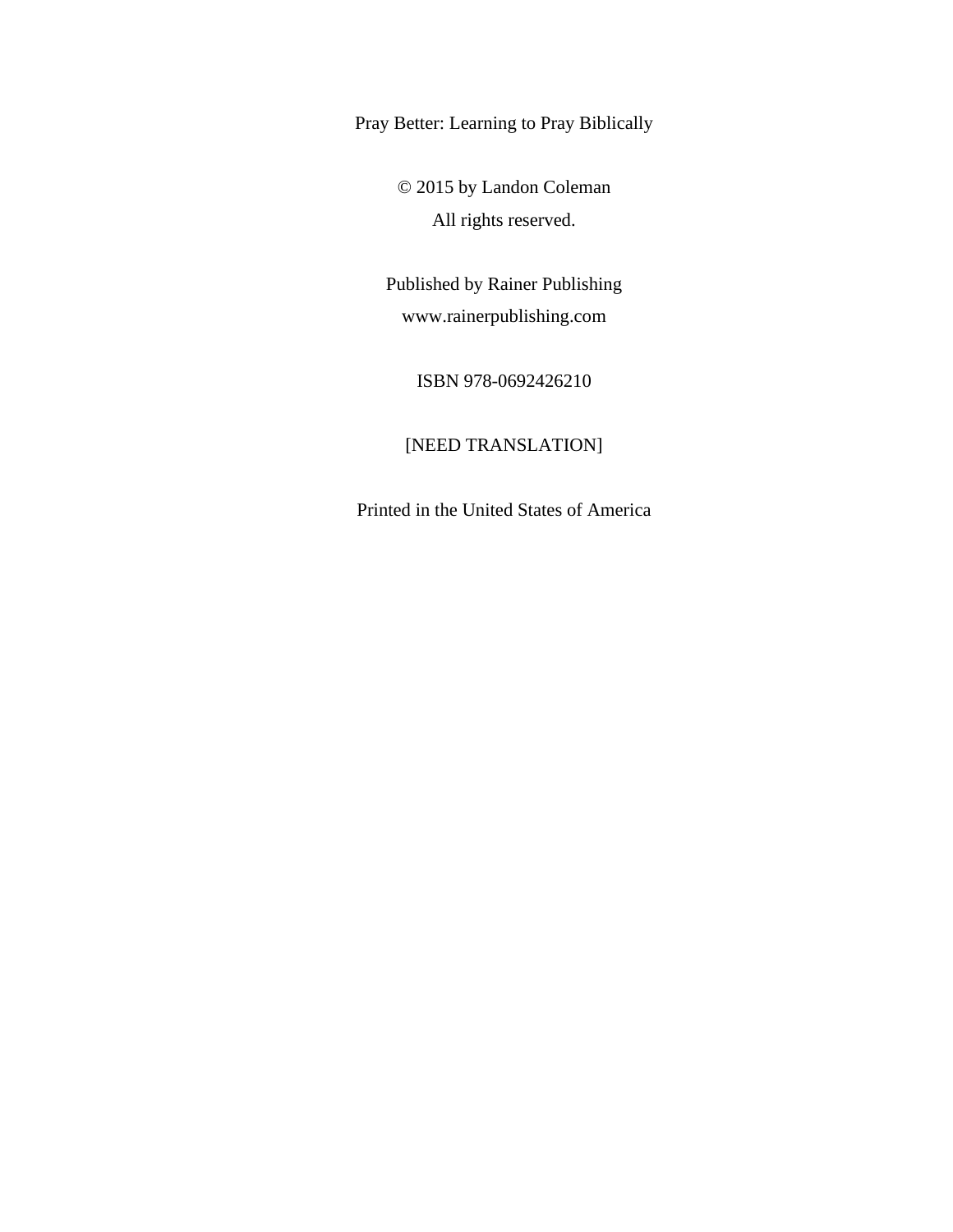# **Acknowledgements**

To the Wednesday night prayer warriors at North Benson Baptist Church, First Baptist Church Kingfisher, and Immanuel Baptist Church… Thank you for praying with me for our churches. Thank you for the privilege of studying Bible prayers with you. Thank you for your invaluable questions and insights. As iron sharpens iron, so you have sharpened me (Proverbs 27:17).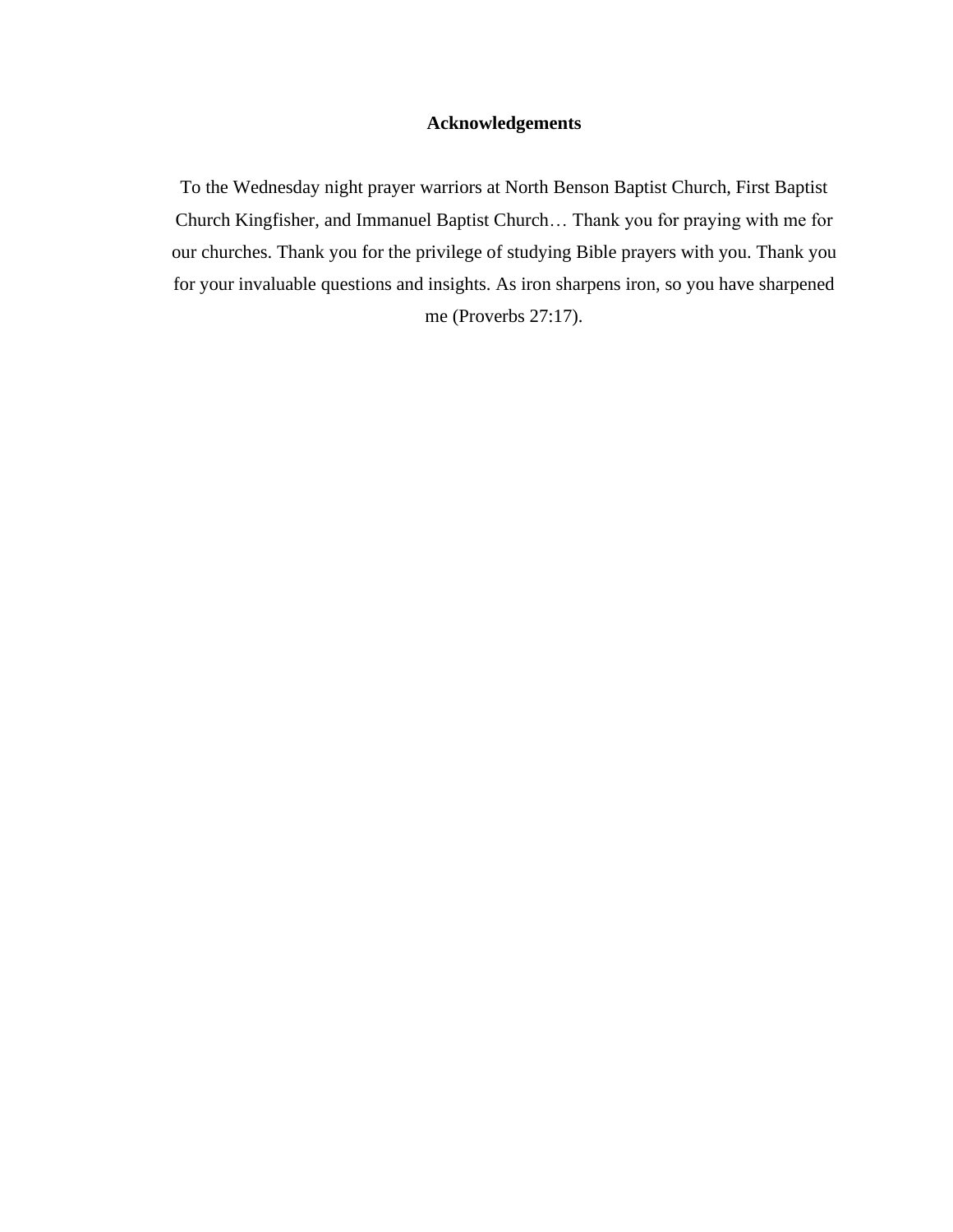## **Contents**

### Introduction

- Chapter 1: Abraham Prays for Sodom (Genesis 18:22-33)
- Chapter 2: Moses Prays for Israel (Exodus 32:11-13, 30-35)
- Chapter 3: Moses Prays about the Promised Land (Deuteronomy 3:23-29)
- Chapter 4: Hannah Prays for a Child (1 Samuel 1-2)
- Chapter 5: David's Prayer of Gratitude (2 Samuel 7:18-29)
- Chapter 6: Solomon's Temple Prayer (1 Kings 8:12-61)
- Chapter 7: Elijah Struggles in Prayer (1 Kings 17-19)
- Chapter 8: Hezekiah Prays for Deliverance (2 Kings 19:14-19)
- Chapter 9: Jehoshaphat Prays for Deliverance (2 Chronicles 20:1-30)
- Chapter 10: Ezra Prays for Safety (Ezra 8:21-23)
- Chapter 11: Nehemiah Prays without Ceasing (Nehemiah)
- Chapter 12: Asaph Prays through Doubt (Psalm 73)
- Chapter 13: Agur Prays a Model Prayer (Proverbs 30:7-9)
- Chapter 14: Hezekiah Prays for Life (Isaiah 38-39)
- Chapter 15: Jeremiah Questions God (Jeremiah 32:16-27)
- Chapter 16: Jesus Prays a Model Prayer (Matthew 6:5-15)
- Chapter 17: Jesus Prays in Gethsemane (Matthew 26:36-46)
- Chapter 18: The Church Prays for Boldness (Acts 4:23-31)
- Chapter 19: Paul Prays for the Church in Ephesus (Ephesians 3:14-21)
- Chapter 20: John Prays a Final Prayer (Revelation 22:20)
- Conclusion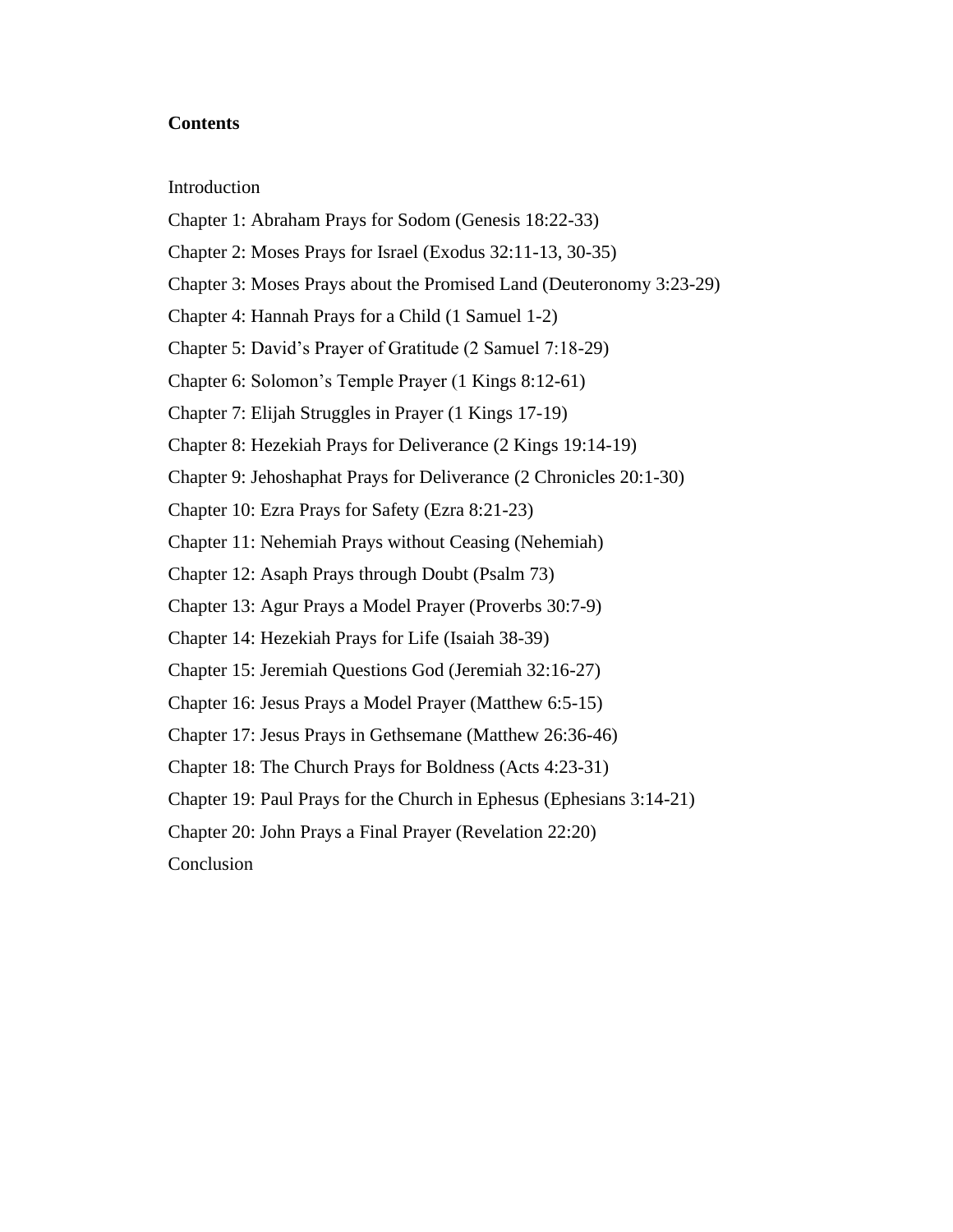## **Introduction**

Hello. My name is Landon. I'm a pastor. And I struggle with prayer. There. I said it. I think prayer is hard. Maybe it's just me, or maybe it's my personality, but I think prayer is by far the hardest spiritual discipline. Set me in a room with a Bible and a stack of books, and I can study all day long. Tell me to journal about my spiritual experience, and I can fill a Moleskine notebook with the best of them. Hand me a guitar and a chord sheet, and I can strum and sing for hours. But sit me down and ask me to pray for twenty minutes? Odds are I'll be asleep in five.

I don't know why I struggle so much with prayer. I grew up in a Christian home. I was raised in a fantastic church. I know all about the importance of prayer. I studied under great men of prayer during my time in seminary. I've listened to sermons about prayer and read books about prayer. But still I struggle with prayer. Maybe it has something to do with the fact that I am incredibly task-oriented and feel the constant need to get something done. Maybe it has something to do with the fact that I have the attention span of a goldfish. Or, maybe I have something in common with the disciples who struggled to pray with Jesus in Gethsemane (Matthew 26:36-46). Who knows? Maybe it's just me. Maybe I'm the only one who thinks prayer is hard.

Or maybe I'm not the only one. Honestly, I don't think I'm the only one who struggles with prayer, nor do I think I'm the only pastor who struggles with prayer. I've read different surveys about how much time people spend in prayer each day. I've even done surveys of my own. My first thought when I read these surveys is that my prayer life is embarrassingly pathetic. My second thought is that people lie about their prayer life. Seriously, who wants to admit they haven't prayed since last Thursday? I don't want to admit that, and I don't think most Christians do either.

I know other people are just as busy as I am. I think other people have a tendency to daydream or doze off in the middle of a prayer. I think other people struggle with not knowing what to pray and unintentionally repeating the same thing over and over. I think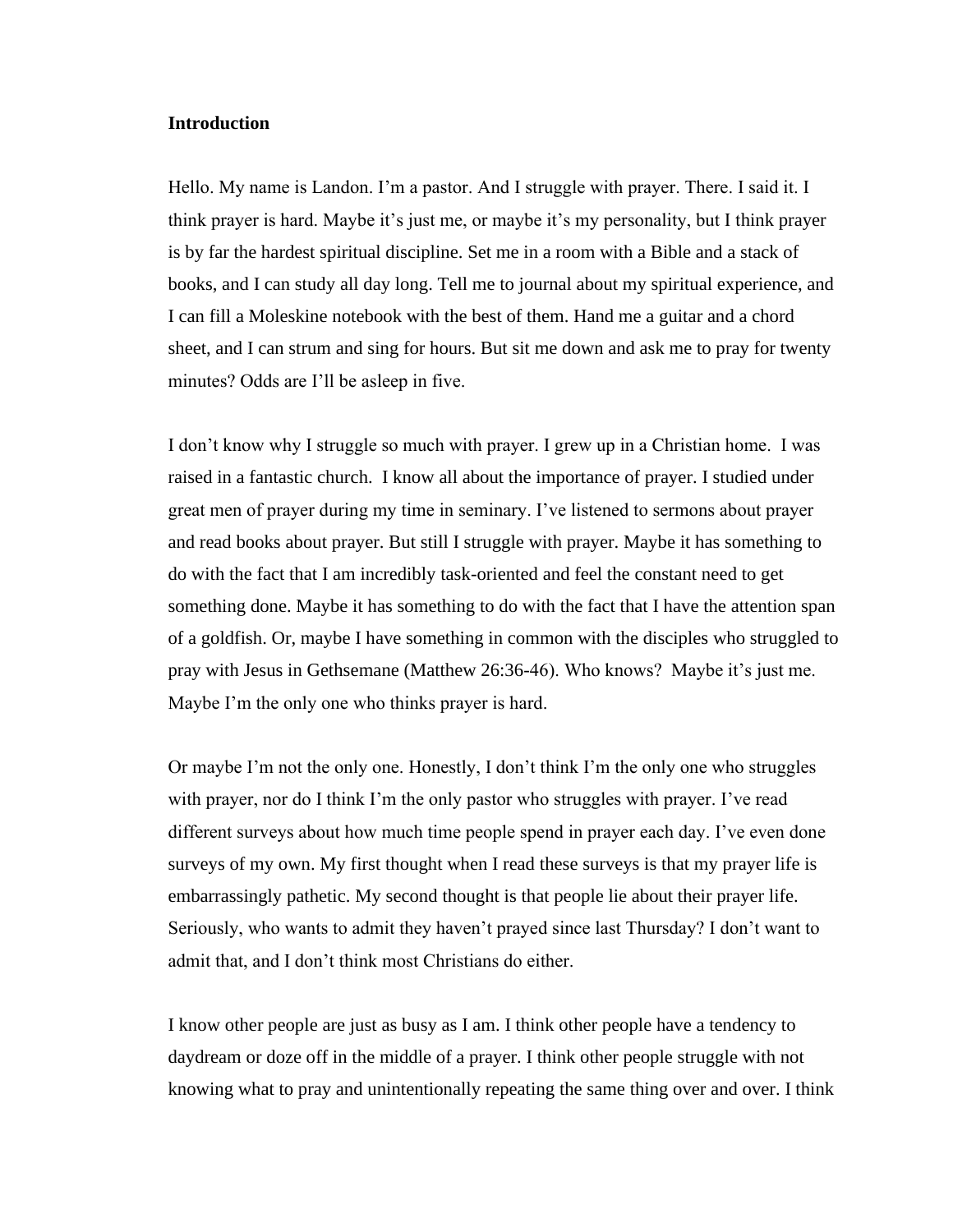other people struggle with how much time they ought to spend in prayer and how often they ought to set aside time to pray. I think other pastors struggle with public prayer, wanting their corporate prayers to be long enough that people think the pastor knows what he's doing, but short enough that people don't think we're trying to catch up from a week without prayer.

So for all those reasons, I believe prayer is hard. And while I'm being honest, I'd also like to say that I believe prayer is perplexing. Quite frankly, there are some things about prayer that just don't make sense. For example, I believe the God of the Bible is totally sovereign (see Romans 9) and fully omniscient (see Psalm 139). Theologically, I struggle to fit prayer into that mix. And if you think you have a pithy phrase that will untie that theological knot, I don't want hear it because I can almost guarantee the theology undergirding your pithiness is suspect.

For me this is a major theological issue. If God does whatever he wants to do whenever he wants to do it (I believe that he does), and if God knows the future from the beginning and everything in between (I believe that he does), what real significance can I attach to my puny prayers? Flowing out of this theological issue is a common sense issue worth mentioning. If I am small and know virtually nothing (I believe this is true), and if God is big and knows literally everything (I believe this is true), why in the world would I want to do so much talking?

On top of all that, there are a few things that annoy me about prayer. One is the fact that in my 31 years of church life almost every prayer list I've ever seen is nothing more than a catalogue of sick people, with a few missionaries tacked on to the end. I've pastored three churches. As a pastor, I've always made an effort to keep the official prayer list from becoming a directory of the infirm. And I always end up feeling guilty for being the prayer list curmudgeon and constantly taking people off the sick list.

A related frustration is the tendency in Christian circles to suggest that more people praying equals more powerful prayer. In other words, I've heard sincere Christians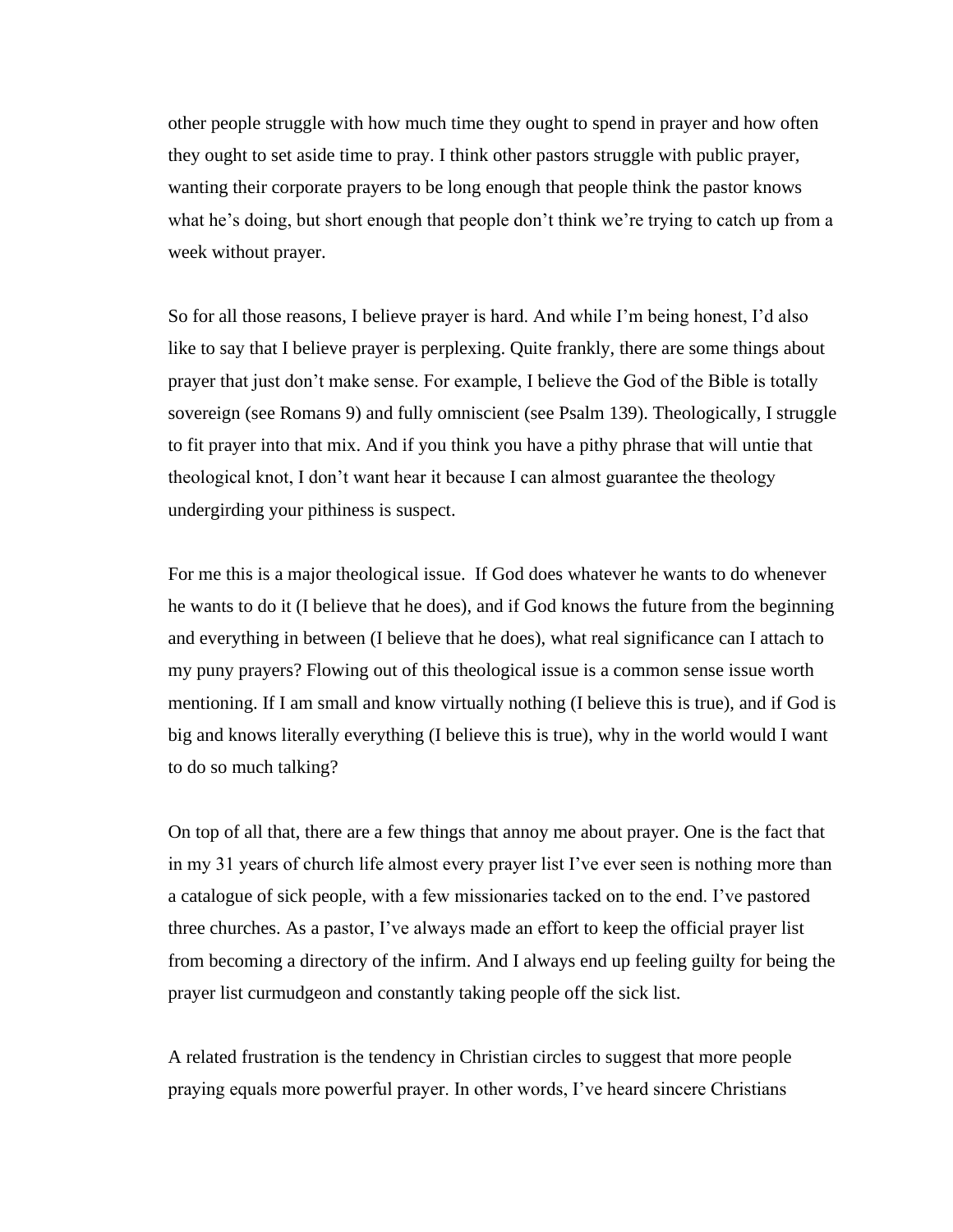suggest that if we could just get a few more people praying, then maybe God would listen to us and do what we want him to do. Surely this is not a biblical view of God, is it? Surely God isn't waiting for us to rally 10 more prayer warriors to our cause? Surely God isn't waiting for our email prayer chain to get forwarded to 100 more people? Surely prayer isn't like a civic petition that requires a minimum number of signatures to be considered valid?

So for all these reasons, I think prayer is hard, perplexing, and at times annoying.

Then I sit down to read the Bible. After all, I think this is a much more pleasant spiritual discipline. That is, until I get to the prayers. I read about godly men and women in the Old Testament who prayed. People like Abraham and Moses and Hannah and Hezekiah. I read their prayers, I sense their passion, and I'm ashamed.

Then it gets worse. I read about Jesus, God in human flesh, the Creator of all things, going off by himself to pray (Matthew 14:23, Luke 5:16). I read that sometimes Jesus, the Healer of the sick, the Feeder of thousands, the Master of demons, would pray all night (Luke 6:12). I hear Jesus, Truth incarnate, telling me that I ought to pray persistently without giving up (Luke 18:1). Suddenly my confusion about prayer seems irrelevant, my annoyance with prayer seems evil, and I feel like I ought to hide under a rock.

I need to pray more. I need to pray better. I need to learn from the godly men and women whose prayers are recorded in the Bible. I need to learn from Jesus himself about what and when and how often to pray. This book is a collection of some of the things I have learned studying the prayers of the Bible. There are plenty of Bible passages that teach about prayer, and those passages are important. This book focuses on twenty of the actual prayers of the Bible. Many good prayers were left out, and no attempt was made to balance Old Testament and New Testament prayers. A comprehensive and balanced treatment is not my goal. My personal hope in studying these passages is that I would learn how to pray. My hope in writing this book is that you would learn how to pray.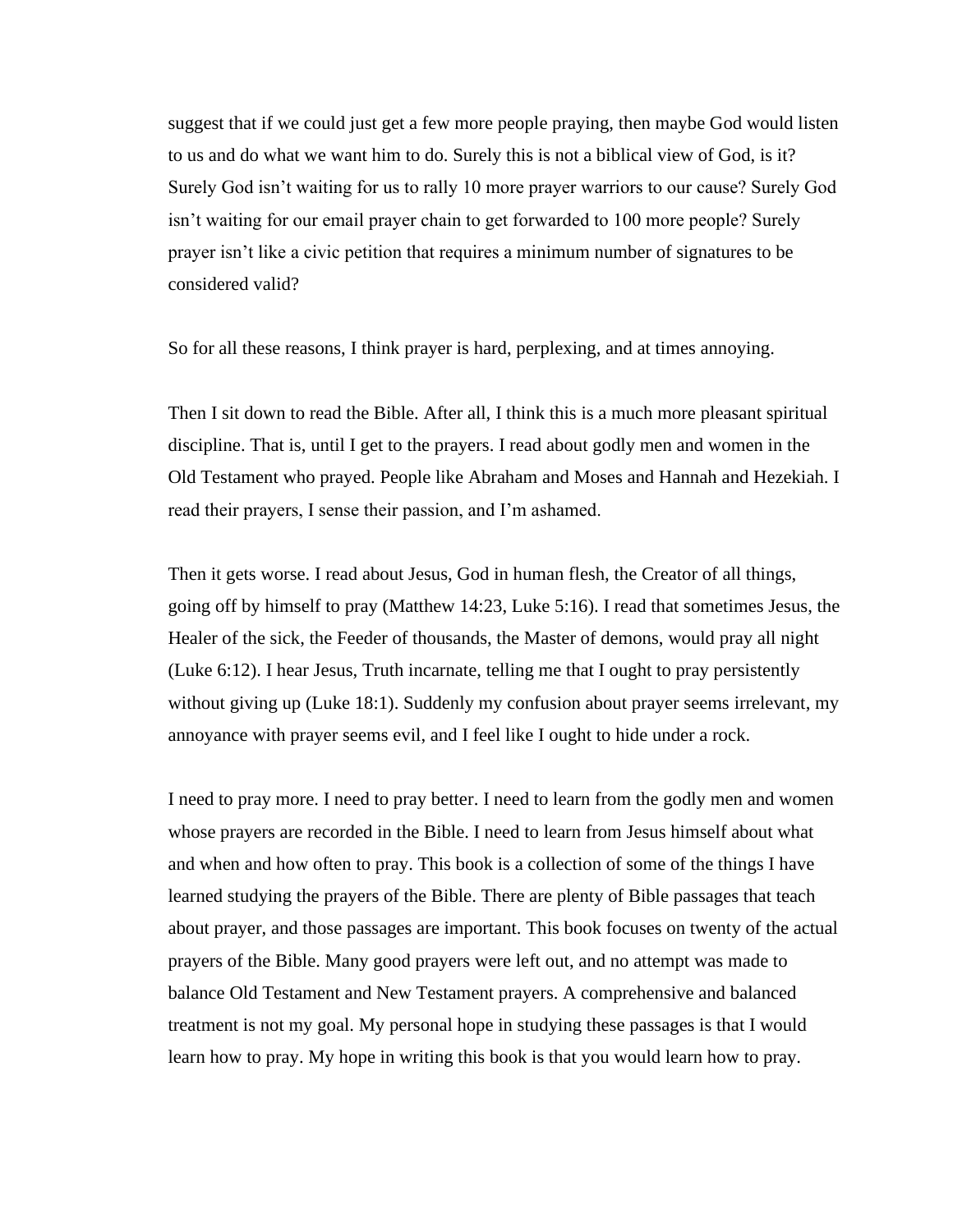### **Chapter 1: Abraham Prays for Sodom**

## *Shall not the Judge of all the earth do what is just? (Genesis 18:25)*

In Genesis 12 Yahweh introduced himself to Abram. Before this introduction, Abram and his family worshipped statues of wood and stone (Joshua 24:2). After this introduction, Abram became a follower of Yahweh. Following Yahweh meant Abram had to leave his family and home to travel to an unknown place. Remarkably, Abram and his wife Sarai left family and home, trusting in Yahweh's promises of land, offspring, and blessing (Genesis 12:1-10).

After a brief sojourn in Egypt (Genesis 12:10-20), Abram and his wife Sarai had a pivotal conversation with their relative Lot. Lot had been traveling with Abram and Sarai for some time (Genesis 12:4). However, because of the blessing of Yahweh, the land could not support the families and flocks of both men (Genesis 13:5-7). Thus, the pivotal decision was made. Abram and Lot would part ways. Lot took his family and flocks toward the Jordan Valley, and Abram took his family and flocks toward the land of Canaan (Genesis 13:8-12). After this separation Yahweh again appeared to Abram and once again promised land, offspring, and blessing (Genesis 13:14-18).

At this point the Bible mentions an important detail. Genesis 13:12-13 explains, "Abram settled in the land of Canaan, while Lot settled among the cities of the valley and moved his tent as far as Sodom. Now the men of Sodom were wicked, great sinners against the LORD." This is not the last we hear of Lot, nor is it the last we hear of Sodom.

In Genesis 14 we read of disaster falling on the people of Sodom. A group of local kings made an alliance and attacked Sodom (Genesis 14:1-12). When Sodom fell to this alliance of kings, Lot and his family were taken as plunder (Genesis 14:12). The final half of Genesis 14 tells of a heroic rescue mission undertaken by Abram (Genesis 14:13- 24). In light of the infamous wickedness of Sodom, and in light of the experience of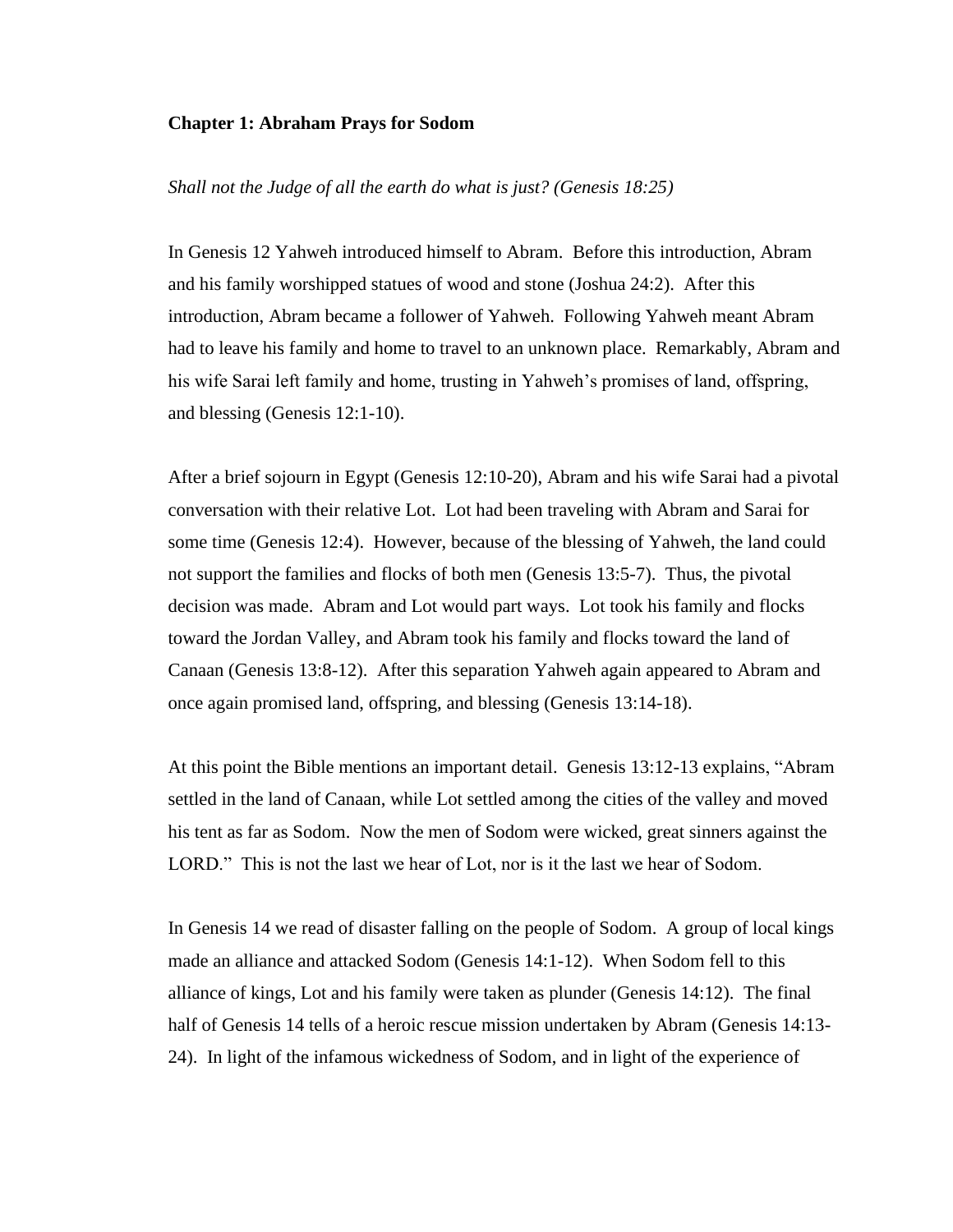being kidnapped by an invading army, one might expect Lot to relocate his family to a safer community. Unfortunately, this is not the last we hear of Lot or Sodom.

Genesis 15 details yet another conversation between Yahweh and Abram. This time Yahweh appeared to Abram in a vision and promised protection and offspring (Genesis 15:1-5). In response to these promises, the elderly Abram believed Yahweh, and his faith was credited to him as righteousness (Genesis 15:6). While the childless Abram believed God would make good on his promises, he began to wonder *how* God would make good on his promises. In light of his age and Sarai's barrenness, this elderly couple wondered if God might make good on his promises through Hagar, Sarai's servant. After all, the promises of God had centered on Abram, not Sarai. Perhaps this was *how* God planned on making good on his promises. Genesis 16 describes Abram and Sarai foolishly acting on the old maxim, "God helps those who help themselves." Abram slept with Hagar. Hagar became pregnant, and she gave birth to a son named Ishmael (Genesis 16:1-16).

On the heels of this affair, Yahweh once again appeared to Abram. In this conversation, just one year before Abram's one-hundredth birthday, Yahweh insisted that barren Sarai would conceive and give birth to a son named Isaac (Genesis 17:15-21). As a sign that Abram believed this covenant promise, all the males in Abram's family were to be circumcised (Genesis 17:1-14). As if that weren't enough, Yahweh also asked Abram to change his name from Abram (father of many) to Abraham (father of a multitude). Once again, Abram did what Yahweh asked of him (Genesis 17:22-27). He circumcised himself and his family, which resulted in physical pain. He also changed his name to Abraham, which certainly resulted in mockery and emotional pain.

Sometime later, with Yahweh's promises still unfulfilled, Yahweh appeared to Abram by the oak trees of Mamre (Genesis 18:1). The same old promises were once again made to Abram and Sarai, this time with a one-year timetable (Genesis 18:9-15). On the heels of this conversation, the author of Genesis records a fascinating conversation between Abram and Yahweh. Take a few minutes to read Genesis 18:16-33.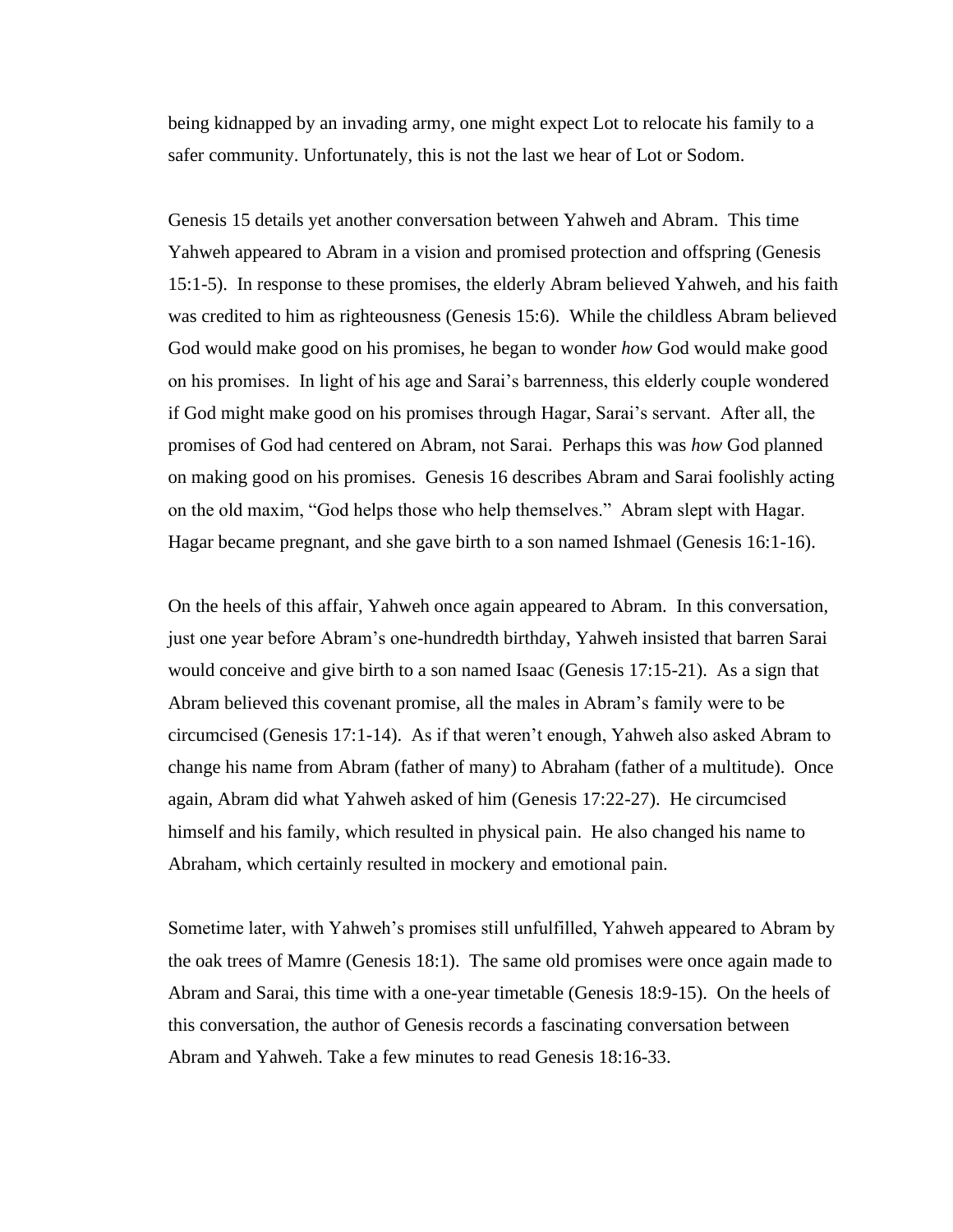The story that follows this conversation details the destruction of Sodom and Gomorrah. It is a story that illustrates God's righteous anger towards sin, a theme that is absent from many pulpits and churches. The story also highlights the absence of even ten righteous people in these wicked cities. Again, the theme of human depravity is one that is often neglected in many pulpits and churches. While other important lessons can be gleaned from the story, our focus is Abraham's prayer of intercession for the cities of Sodom and Gomorrah. This prayer was surely based on the fact that Abraham knew Lot was dwelling in the city of Sodom (Genesis 19:1). When Abraham learned what Yahweh had planned for the city in which his family lived, Abraham responded with prayer.

One important thing to note is the fact that Abraham's prayer came in the context of relationship, faith, and obedience. Abraham knew Yahweh. Abraham believed the promises of Yahweh even though they had not yet been fulfilled. Abraham understood the importance of obedience. He left home and family. He circumcised his family. He changed his name. Abraham knew Yahweh as "the Judge of all the earth," and he was convinced that Yahweh would ultimately do the right thing (Genesis 18:25). Genesis 19 is not the story of a man coming to God and desperately begging for a favor from a stranger. Genesis 19 is the story of a man pleading with a God he knew, trusted, and obeyed.

Also important is the humility Abraham exhibited in this prayer. In verse 27 Abraham acknowledges that Yahweh does not have to listen, and he acknowledges his human frailty. In verses 30 and 32 Abraham prefaces his questions with a request that Yahweh not be angry. Abraham wasn't concerned that Yahweh would be angry with the specific question. Abraham was concerned that Yahweh would be angry with the act of questioning. In other words, Abraham understood that the very act of talking to Yahweh was a privilege, not a right. This idea is reinforced in verse 33 where the author of Genesis tells us that Yahweh "went his way, when he had finished speaking to Abraham." What a shocking verse! Most people would expect the verse to say God went his way when Abraham was finished talking. Most people operate under the assumption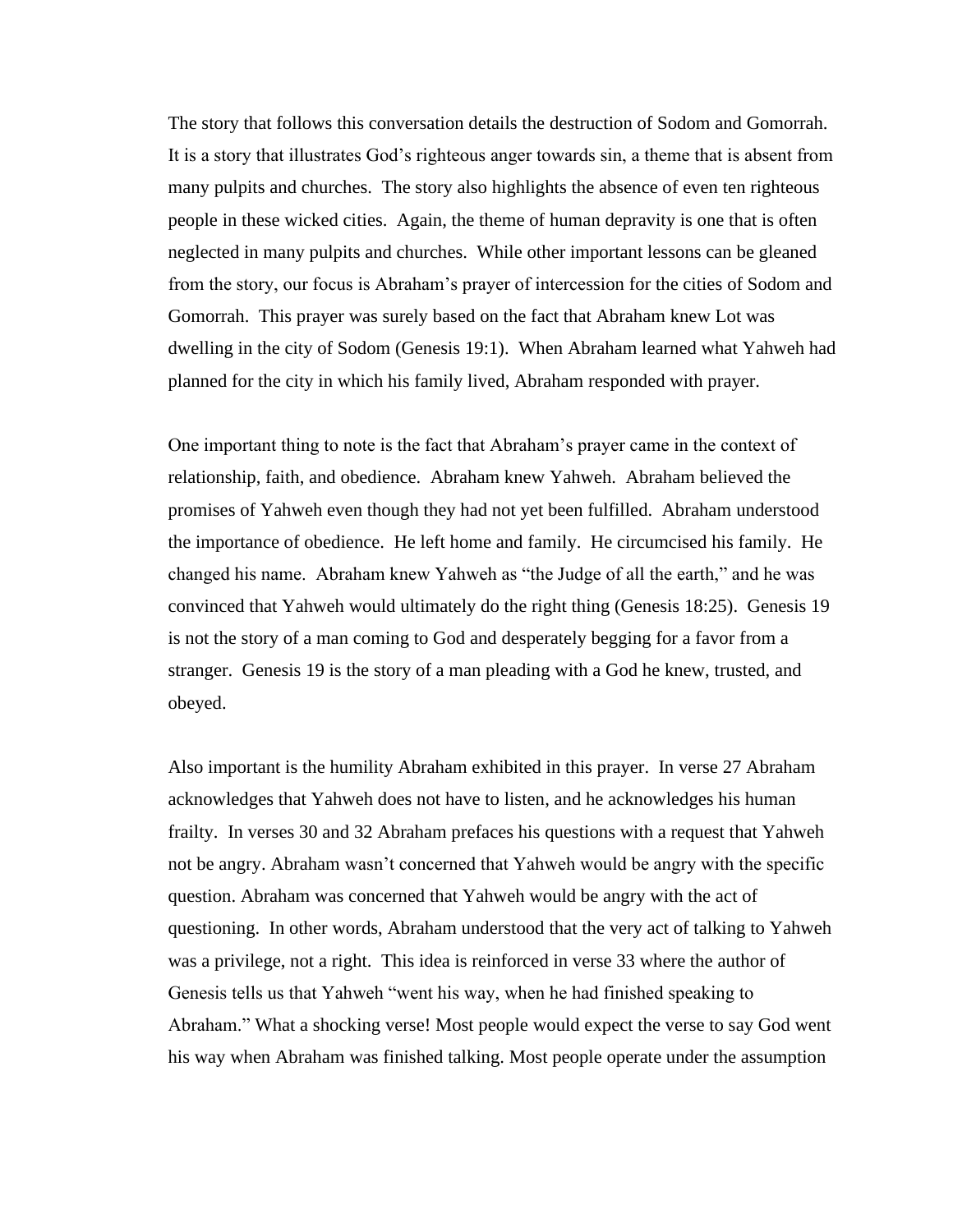that God is obligated to listen to our prayers. Genesis 18:33 reminds us that God can leave any conversation whenever he pleases.

A final noteworthy aspect of this prayer is Abraham's persistence. Six times Abraham asked the same question of Yahweh. Only the number of righteous people in question changed. Certainly this persistence was rooted in Abraham's love for Lot, but it also reveals something that Abraham knew to be true of Yahweh. Abraham knew he had to come before Yahweh in humility, and he knew the act of conversation was itself a privilege. But Abraham also knew the character of Yahweh. Abraham knew the God who had saved him from idolatry was a God of mercy. Abraham knew the God who had remained faithful to his promises was a God of grace. So Abraham persisted in prayer for Lot and Sodom.

May our prayers be persistent. May our prayers be humble. May our prayers flow out of a relationship with God that is marked by faith and obedience.

### **Learning to Pray**

Tom and Karen live in a small town in western Oklahoma. They are well respected in the community and active members of a local church. Despite the distance between New York City and western Oklahoma, Tom and Karen were rocked by the terrorist attacks of September 11, 2001. Eight months later, when their son Sam graduated high school and joined the Army, Tom and Karen were conflicted. On the one hand, they considered themselves patriotic, so having a son serve in the military made them proud. On the other hand, their only child was headed into combat with no guarantee of safe return.

Sam deployed three times. During these deployments Tom and Karen faithfully prayed for their son. They sent a weekly email to their closest family and friends reminding them to pray for Sam. They also mentioned Sam every Wednesday at their church prayer meeting. Three times Sam deployed into combat. Three times Sam returned home. Tom and Karen personally experienced the power of prayer.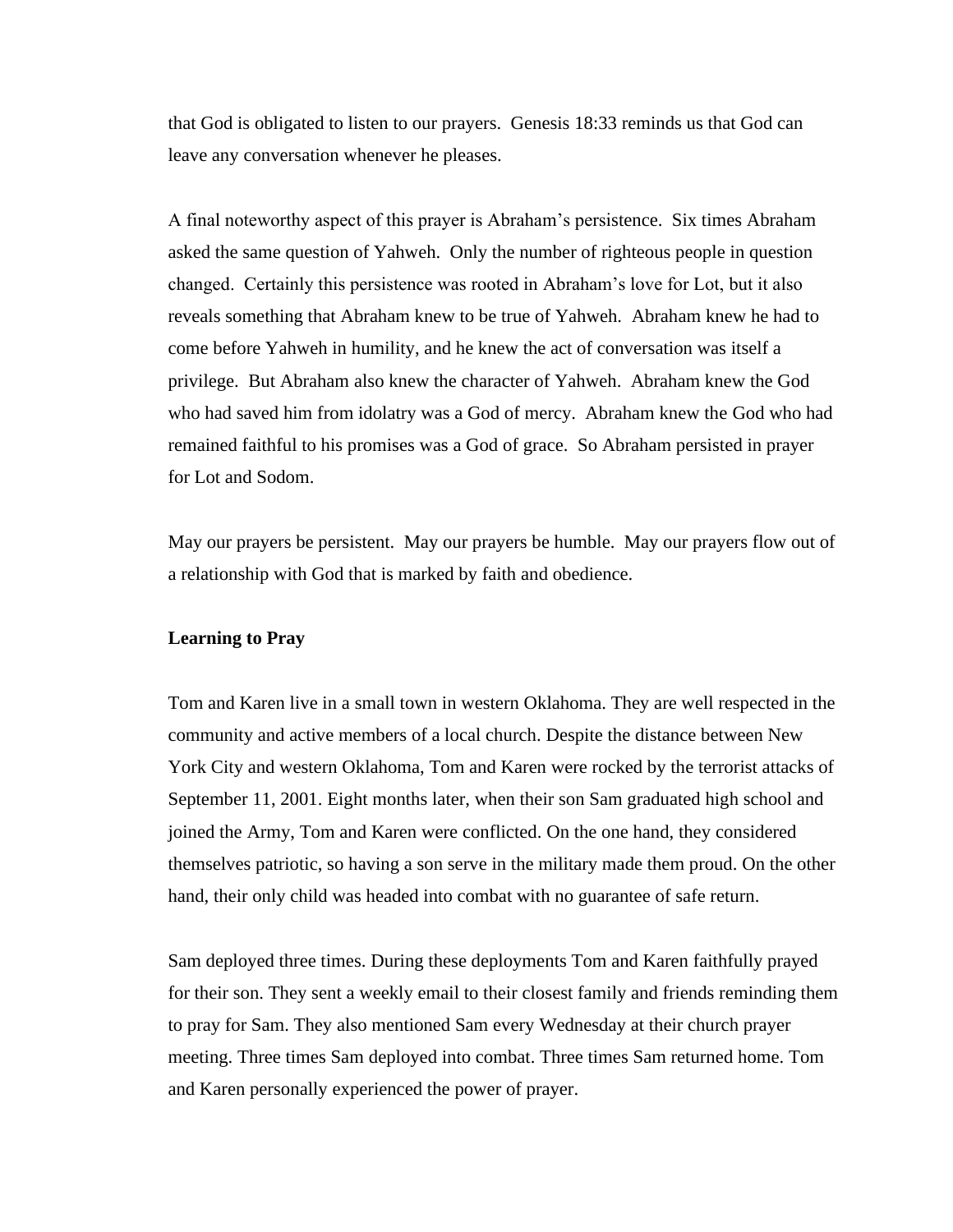Strangely enough, a decade later Tom is struggling. He's the first to admit that most of his prayers for Sam were answered. Sam moved on from the Army to a great job in Oklahoma. He married his high school sweetheart, and they have two sons. And yet Tom struggles. His struggle has nothing to do with prayers that were answered. His struggle has everything to do with prayers that were not answered. Tom wonders about the military families who were not as fortunate as his. Tom thinks about his friend Joe. Because of a roadside bomb, Joe's son came back from Iraq with only one leg. Tom thinks about Bill. Because of a Taliban ambush, Bill's son never came home from Afghanistan.

It may seem strange, but Tom feels guilty that his son returned home safely while others did not. Tom knows his friends prayed for their sons. Should they have prayed more? Should they have prayed better? Tom wonders why God answered his prayers but not the prayers of his friends.

He begins to understand when he turns to Genesis 18 and reads about Abraham's prayer for Sodom. First, Tom is encouraged by Abraham's persistence. Looking back, he knows the emails and prayer meetings were not in vain. At the same time, Tom is convicted by Abraham's humility. Even though he had an incredibly intimate relationship with God, Abraham approached God with humility. He also trusted God to do what was right. In the end, God did not spare Sodom and Gomorrah as Abraham hoped, but God did show grace even in the midst of unanswered prayer. This gives Tom a measure of peace. He begins to realize that prayer is less about manipulating God to accept your suggestions and more about a relationship based on faith. Tom begins to pray with humility, trusting God to do right, and looking for grace in the midst of unanswered prayer.

## **Questions for Discussion**

1) Have you been guilty of coming to God as a stranger asking for favors? If so, what do you need to do to grow in genuine relationship with God?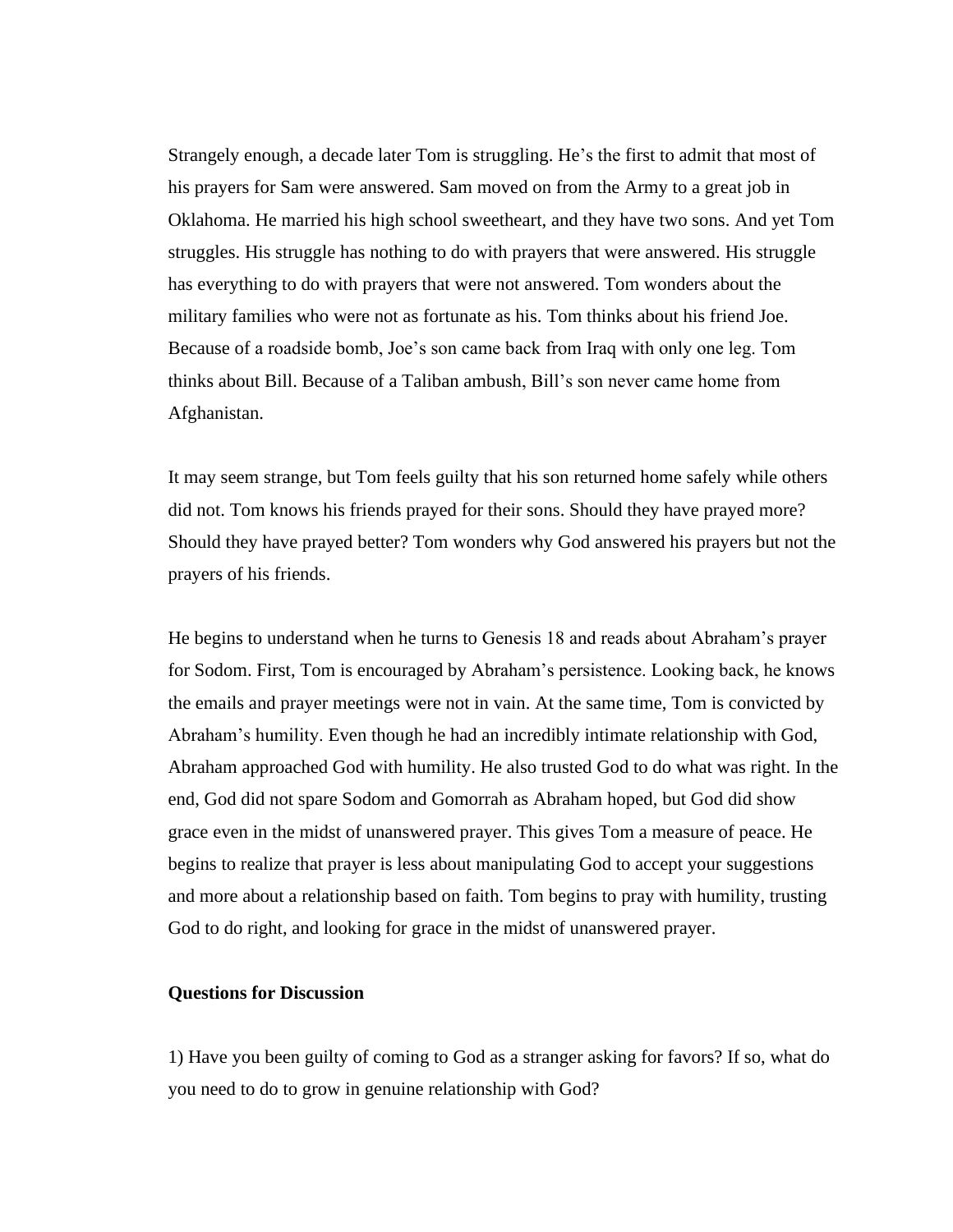2) Are you expecting God to answer your prayers without first following God in obedience?

3) How are humility and persistence balanced in your prayer life?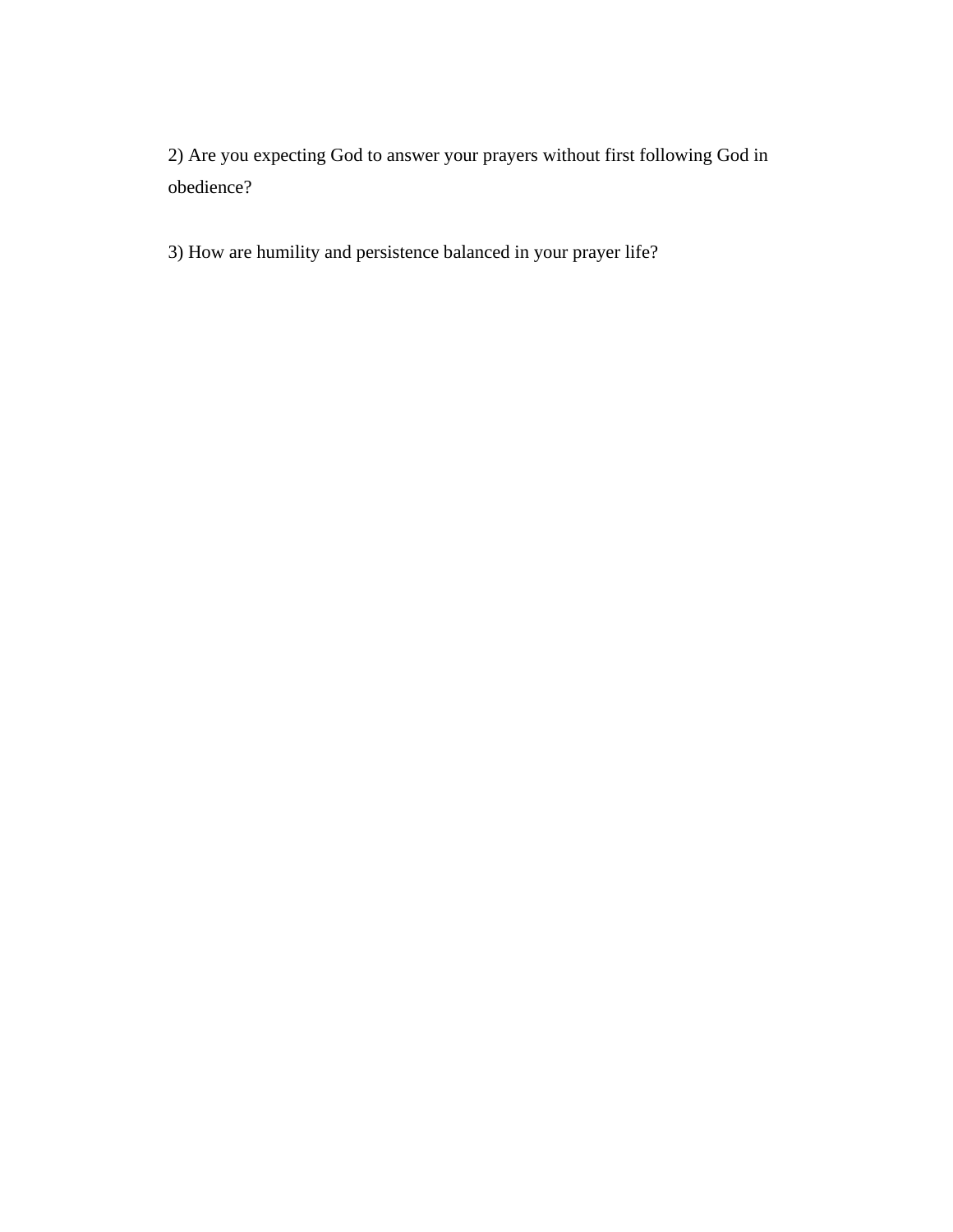#### **Chapter 2: Moses Prays for Israel**

*But now, if you will forgive their sin – but if not, please blot me out of your book that you have written. (Exodus 32:32)*

God made several covenant promises to Abraham (Genesis 12:1-3, 15:1-19, 17:1-14). These covenant promises were first passed to Abraham's son Isaac (not Ishmael), then to Isaac's son Jacob (not Esau). In time Jacob had twelve sons: Reuben, Simeon, Levi, Judah, Dan, Naphtali, Gad, Asher, Issachar, Zebulun, Joseph, and Benjamin. Thus Abraham's great-grandsons became the twelve tribes of Israel. The covenant promises God made to Abraham decades earlier were actually beginning to come true. The family of a once childless man was beginning to grow. At this point in the story, his family reunions didn't yet measure up to the number of stars in the sky, but Abraham's family was several dozen strong.

Then a famine hit the land of Abraham's great-grandsons. Through a remarkable series of events, Abraham's great-grandson Joseph ended up in Egypt (Genesis 37-50). Despite the evil intentions of Joseph's brothers, God had a plan to use the situation for their good and his glory (Genesis 50:20). Abraham's family survived the famine by taking refuge in Egypt. They had left the land God promised them, but they continued to hope in the promises of God. When Joseph was dying, he told his brothers, "God will visit you and bring you up out of this land to the land that he swore to Abraham, to Isaac, and to Jacob." (Genesis 50:24)

This prophetic word certainly brought hope to Abraham's descendants, hope that one day they might return to the land God had promised to Abraham. What they didn't know at the time is that in spite of all of Joseph's power and influence in Egypt, a new Pharaoh was on the horizon. This new Pharaoh did not care about Joseph or his family (Exodus 1:8-10). Consequently, while Abraham's family continued to grow in numbers, these Hebrew babies were born as slaves in Egypt. The story of rescue that follows is nothing short of spectacular. God not only preserved the life of Moses (Exodus 2:1-10), he also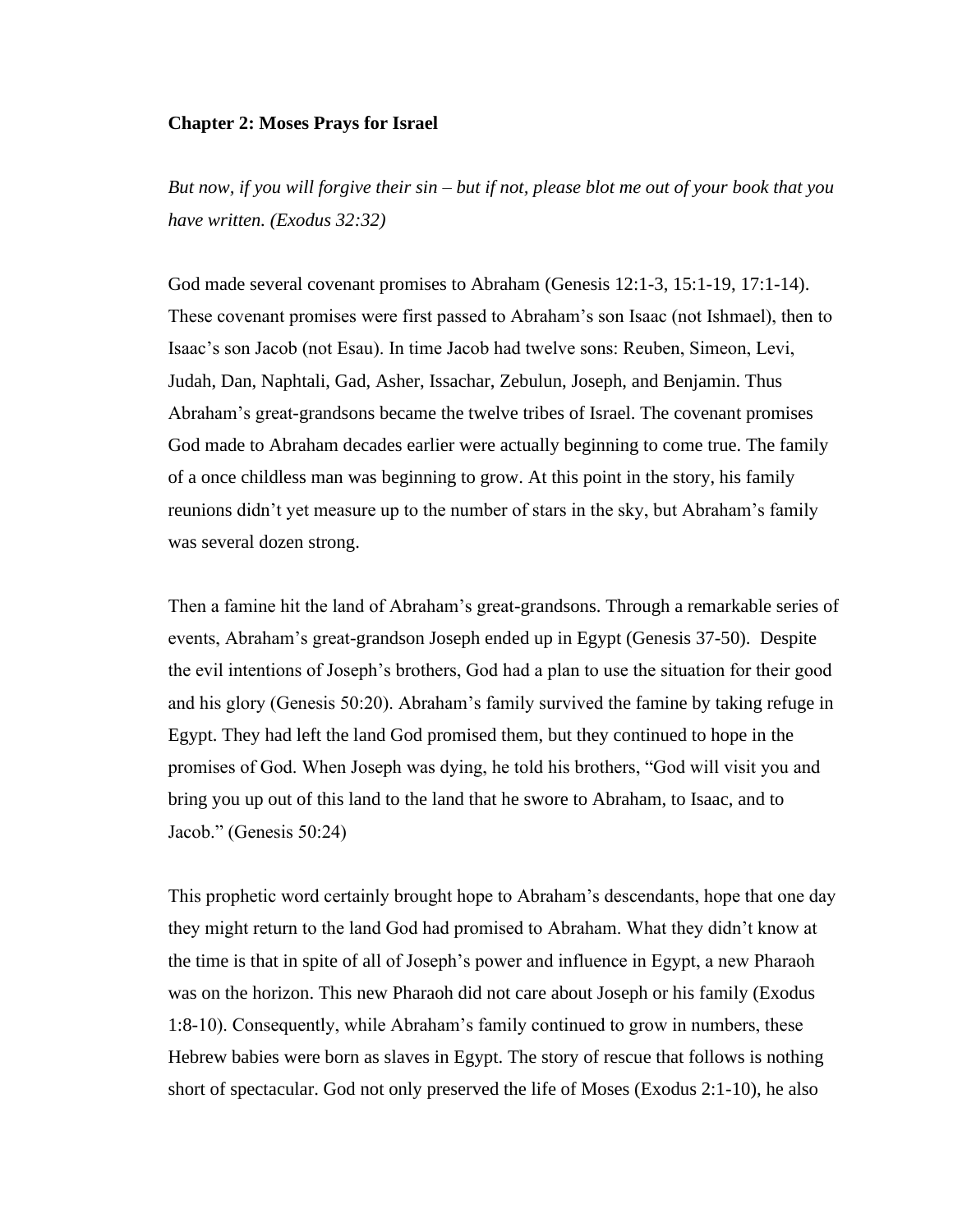used Moses to bring crushing disaster on Pharaoh (Exodus 3-12). The result of this disaster was the exodus of Abraham's family from Egypt (Exodus 13-15).

After redeeming his people, God brought them to Mt. Sinai where he intended to give Moses the Law so that he could in turn give the Law to Israel. Moses and his faithful assistant Joshua ventured up the mountain to meet with God. Meanwhile, Moses' brother Aaron was left in charge of the people. Tragically, and ironically, while Moses was receiving the Ten Commandments on Mt. Sinai, Aaron and the people were breaking the Ten Commandments at the foot of Mt. Sinai (Exodus 32:1-10). This was a catastrophic turn of events. These people sincerely believed they were worshipping "the LORD," but they had created an idol in the image of a cow. In response to God's righteous anger, Moses prayed on behalf of the people. Take a moment to read Moses' intercessory prayer in Exodus 32:11-14.

The first words out of Moses' mouth were a question. He asked God why he would want to destroy what he had redeemed with such magnificent power and might (Exodus 32:11). Second, Moses prayed that God would not give the Egyptians reason to blaspheme the name of the LORD (Exodus 32:12). Finally, Moses prayed that God would remember his covenant promises to Abraham, Isaac, and Jacob. After praying this prayer, Moses went down to check on Aaron and the people.

Unfortunately, things below were every bit as depraved as God had told Moses. When Moses saw the people breaking God's law, Moses broke the tablets of stone containing the Ten Commandments (Exodus 32:19). Then he smashed Aaron's golden calf into dust and made the people drink their idol (Exodus 32:20). A few verses later we read about Moses' plan to once again pray to the LORD on behalf of the sinful people. Again, take a moment to read Moses' second intercessory prayer in Exodus 32:30-35.

This is a remarkable prayer, and it sheds light on the idea that Moses was the most meek, humble man on earth (Numbers 12:3). Moses actually prayed for the people who previously murmured against him (something Jesus talked about in Matthew 5:44). And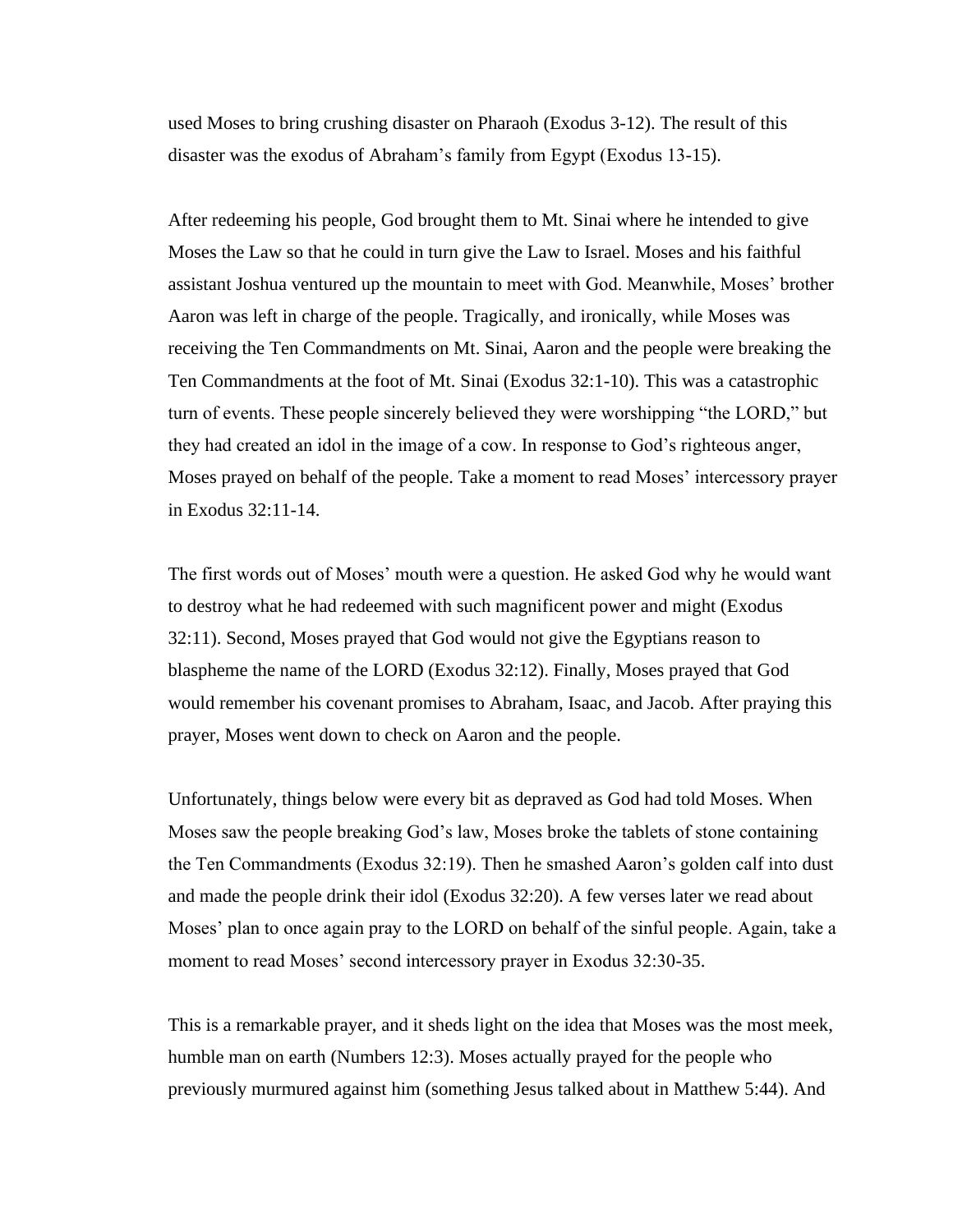amazingly Moses asked God to blot his name out of the book instead of the names of these idol worshipping rebels. Moses was so consumed with a passion for God's glory (see his previous prayer, Exodus 32:11-14), he offered to take the fall for Israel. The only problem with Moses' suggestion here is Moses himself. Although not guilty of worshipping the golden calf, Moses was a sinner. And as a sinner, Moses was not fit to take anyone's place in judgment. Remember, God told Moses, "Whoever has sinned against me, I will blot out of my book." (Exodus 32:33)

As we think about prayer in our lives, this scenario leads us to the first of several truths we must understand. Moses' willingness to stand in the place of sinful Israel clearly points us to Jesus who stood in the place of sinful humans. The Bible shows how Jesus became sin for us and died for our rebellion (2 Corinthians 5:21, Galatians 3:13-14, 1 Peter 2:24-25). And whether we want to admit it or not, our rebellion is no worse than Israel's. Praise God! What Moses offered to do in Exodus 32, Jesus actually did on the cross! When we pray "in Jesus' name," we're not just adding the finishing touches to an otherwise incomplete prayer. Rather we are acknowledging that our ability to speak to the Father is a result of the earth-shattering truth that Jesus was blotted out in our place.

Another truth we need to take away from Exodus 32 is the idea that while God is certainly gracious and forgiving, sometimes the consequences of our sin remain. In this story we see God's grace on several levels. Even though Aaron acted as the ringleader of this idolatrous affair, he was allowed to serve as the first High Priest of Israel. Also, God did listen to Moses' prayer and stayed his hand of judgment against Israel as a whole. These examples remind us that when we pray, we pray to a God who is gracious and forgiving and patient and slow to anger.

However, there were serious consequences for Israel's sin. The Bible details that the sons of Levi rallied to Moses' side and killed 3,000 of their kinsman who had bowed to the golden calf (Exodus 32:25-29). The Bible also explains that even after Moses prayed a second time, the LORD sent a plague because of the golden calf Aaron had made (Exodus 32:35). So was God gracious in response to Moses' prayers? Absolutely, God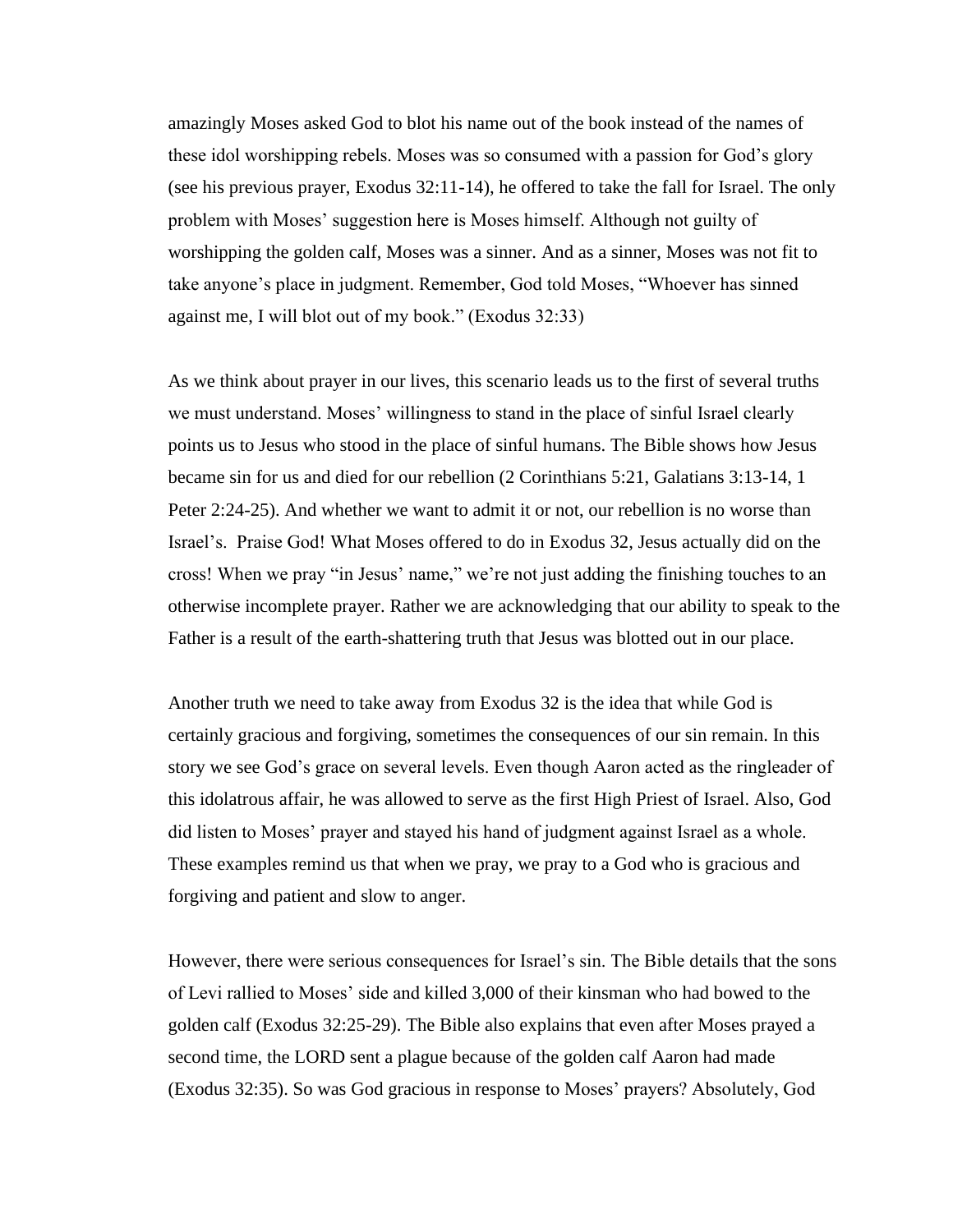was gracious. But there were consequences. And as we pray to the God of grace, we must remember that his forgiveness does not always remove the consequences of our sin.

One last truth to take away from this passage is one that must constantly undergird every aspect of our prayer lives. In this story we are reminded that God ordains the ends as well as the means. In other words, in his infinite and eternal wisdom, God had planned to extend mercy and grace to these undeserving people. Additionally, in his infinite and eternal wisdom, God has planned to move Moses to prayer and to hear Moses' prayer.

Talking about this very incident, Psalm 106:23 notes, "Therefore [God] said he would destroy them – had not Moses, his chosen one, stood in the breach before him, to turn away his wrath from destroying them." Think about that. God would have destroyed the people if Moses, God's chosen one, had not stood in the gap to pray for Israel. Moses' prayer was not a last minute plan-B that unexpectedly moved the LORD to compassion. Rather, Moses was God's "chosen one" from eternity past to intercede for the people. Does that mean God was going to extend grace and mercy regardless of whether or not Moses prayed? Not according to Psalm 106:23 which explains God would have destroyed the people if Moses had not prayed. Yes God ordained the end, grace and mercy for Israel. But he also ordained the means, the prayer of Moses. And the eternal plans of God did not make Moses' prayer less critical. He would have destroyed the people had not Moses prayed on their behalf. Prayer matters.

## **Learning to Pray**

Cindy and Jim met in college. At first it seemed like a match made in heaven. They met at a college Bible study, they shared a passion for world missions, they both wanted a large family, and they even enjoyed the same movies. No one was surprised when Jim proposed six months into their relationship. One week after Cindy graduated college the happy couple was on their honeymoon.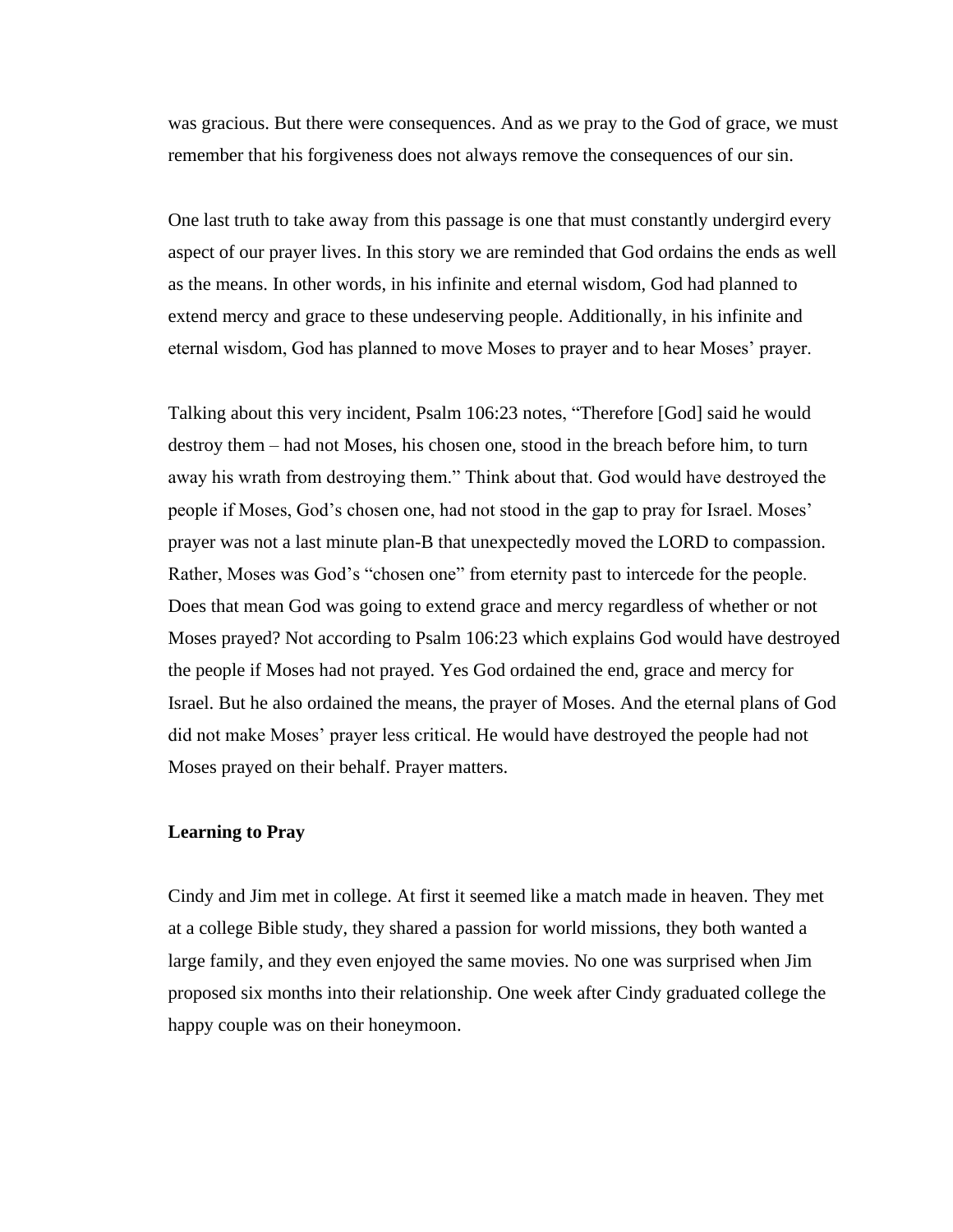Then life hit like a hurricane. Cindy got pregnant on the honeymoon. Jim only needed one more semester to graduate, but he decided to put college on hold. The newlyweds needed money and insurance, which meant Jim needed a job. Without a degree he had to settle for the night shift. Jim said it was only temporary. One day he would finish college. One day they would settle into a normal routine. But for now they needed income and insurance, so Jim took the night job.

From there everything snowballed into disaster. Jim was usually too tired to go to church after working all night. Cindy hated going to church without Jim. Even worse, Cindy was terribly lonely with Jim working nights and sleeping during the day. While they were dating they did everything together. Now they were lucky to talk five minutes a day. After their daughter was born, things got worse. Now Cindy was lonely and left with the task of taking care of a baby by herself.

Cindy never planned on having an affair, but that's what happened. The Facebook message from an old friend seemed so innocent. Unfortunately Cindy didn't realize how loneliness and bitterness set her up for temptation. Soon she found herself doing something she never thought she would do. When Jim found out, he left immediately. Cindy was broken. Her repentance was genuine. But for Jim it was too little too late.

In the months following the divorce Cindy prayed more than she had ever prayed in her life. She prayed that God would forgive her, but she didn't feel forgiven. Other than praying for forgiveness, Cindy mostly prayed about the consequences of her sin. She prayed that God would fix what she destroyed. She prayed that God would take away the pain and the hurt. She prayed that God would remove her regret and embarrassment. Nevertheless, after months of prayer, Jim moved on to a new relationship. Cindy began to accept the reality that things would never go back to normal.

This realization drove Cindy to look for answers in the Bible. In Exodus 32 she found a God of grace and forgiveness. She found assurance that even her sin could be covered by the blood of Christ. Instead of repeatedly asking for forgiveness that didn't seem real,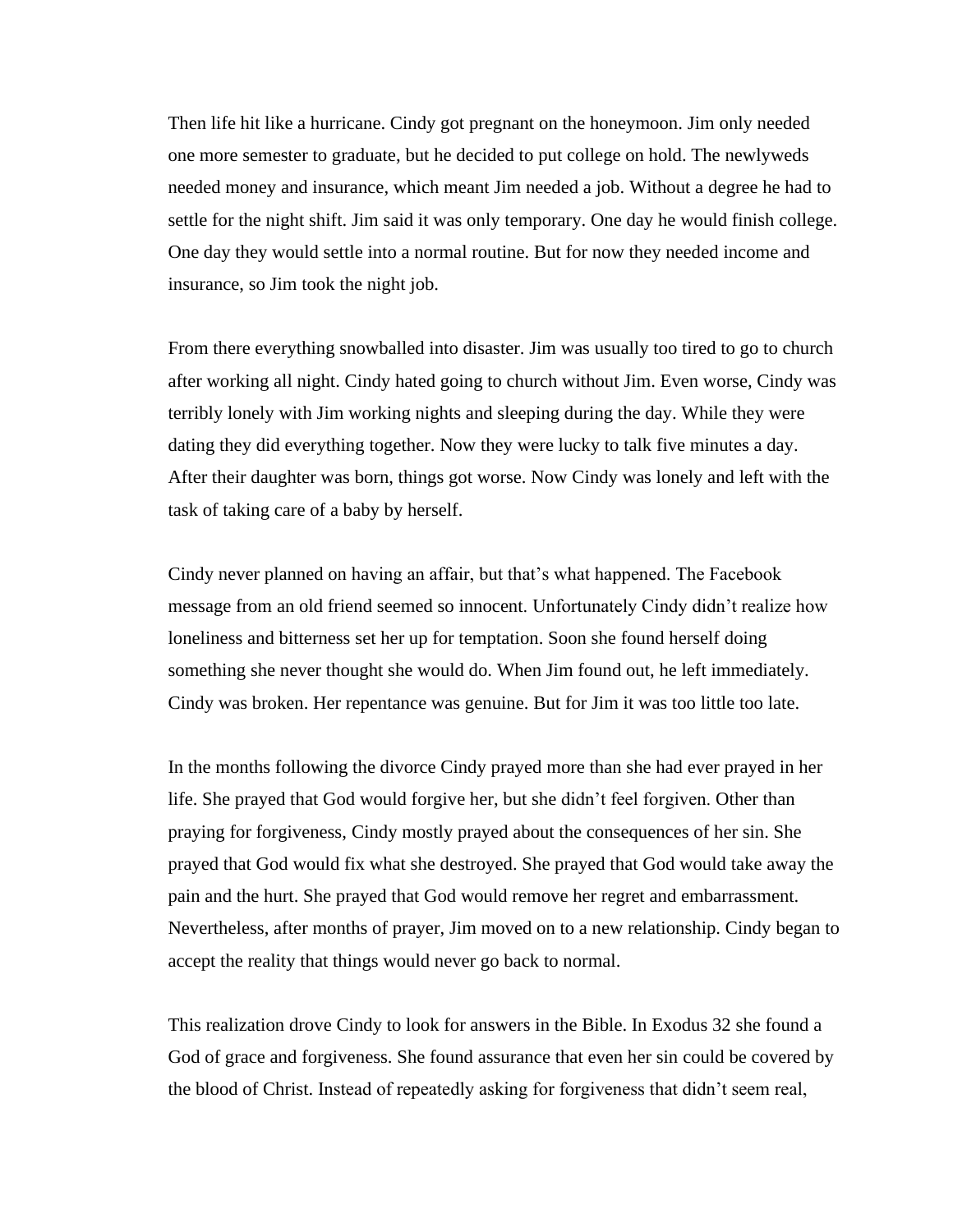Cindy began thanking God for forgiveness that was purchased by Jesus. These verses also helped Cindy accept the fact that forgiveness does not remove all consequences. Instead of asking God to remove the consequences of her sin, Cindy began asking God to do a good work in her life, in her daughter's life, and even in Jim's life.

## **Questions for Discussion**

1) Are you trying to pray without first entering into a relationship with Jesus? If so, will you repent of your sin and trust Jesus now?

2) In your prayers, are you obsessing on the consequences of your sin? These may be consequences that God is not going to remove even though your sin is forgiven.

3) How does your belief in God's sovereignty impact your prayer life? Do you pray like your prayers really matter?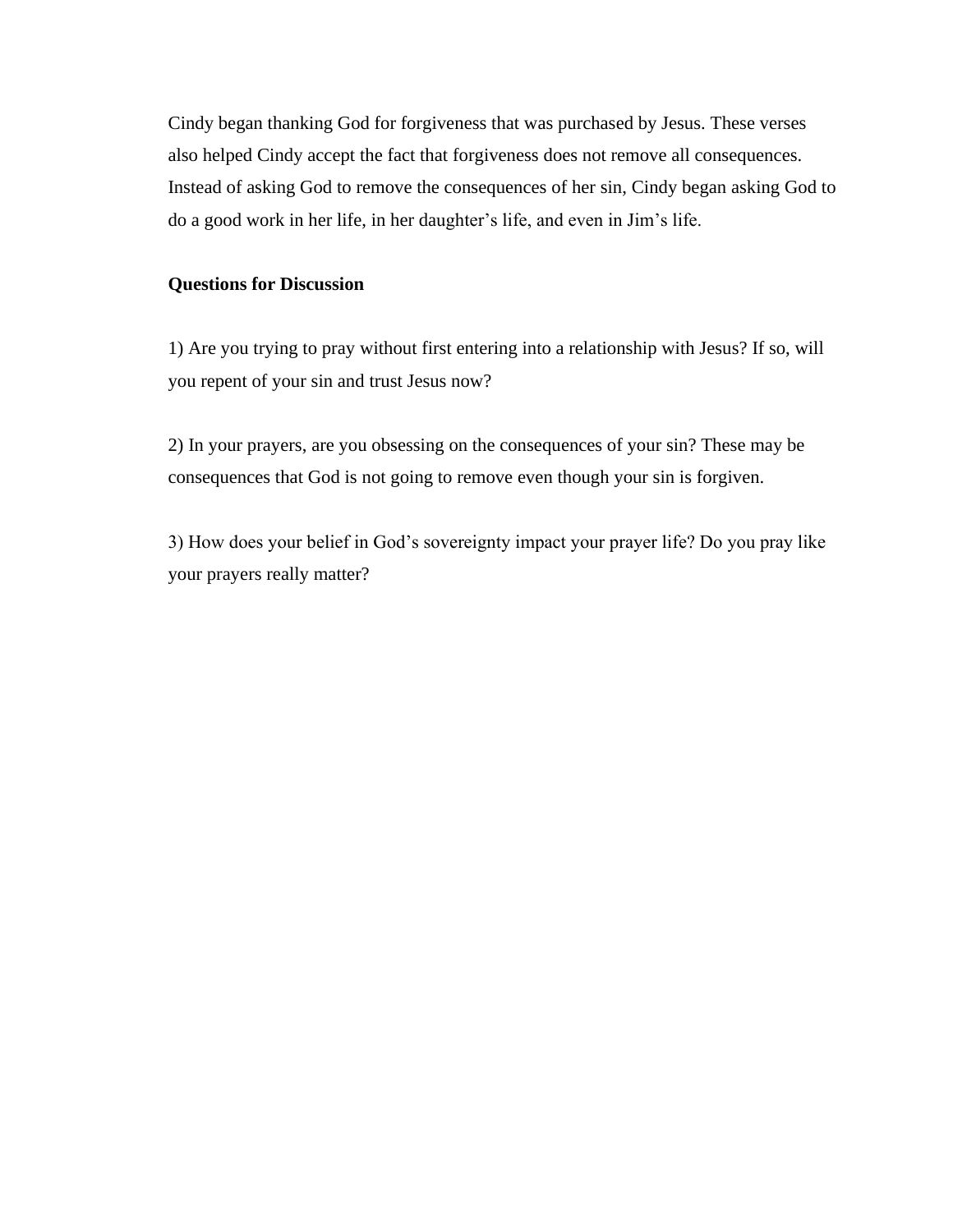#### **Chapter 3: Moses Prays about the Promised Land**

## *Please let me go over and see the good land beyond the Jordan. (Deuteronomy 3:25)*

Moses lived an extraordinary life. From the time he was born until the time God buried him, Moses saw and experienced the amazing and the miraculous. His parents were Hebrew slaves in Egypt, and his birth coincided with Pharaoh's decree that all male Hebrew babies should be killed (Exodus 1:8-2:10). By the grace of God, Moses' life was spared, and in the greatest of ironies Moses was actually raised as Pharaoh's grandson (Exodus 2:9-10).

At this point, Hollywood has not been able to resist speculating about the drama that was certainly involved in Moses' upbringing. The Bible is more restrained in providing details, and we simply read, "One day, when Moses had grown up, he went out to his people and looked on their burdens, and he saw an Egyptian beating a Hebrew, one of his people." (Exodus 2:11) In response to this violence, Moses murdered the Egyptian and buried him in the sand (Exodus 2:12). Again, Hollywood speculates about the drama and intrigue involved in this retaliatory act. And again, the Bible is more restrained in simply telling us that Moses ran away into the wilderness as soon as he realized that his crime was public knowledge (Exodus 2:15).

In the wilderness of Midian, Moses took up shepherding and took a wife (Exodus 2:16- 22). Just when Moses thought life was settling into a nice routine, God turned Moses' life upside down. God appeared to Moses in the bush that burned without being consumed, and he sent Moses back to Egypt to confront the new Pharaoh (Exodus 3:1-4:31). With Aaron at his side, Moses returned to Egypt. Through Moses, God sent ten devastating plagues against Pharaoh and his people (Exodus 7:1-12:32). The last plague was absolutely crushing as the LORD struck down firstborns throughout Egypt. Pharaoh tapped out, and the exodus ensued (Exodus 12:22-42).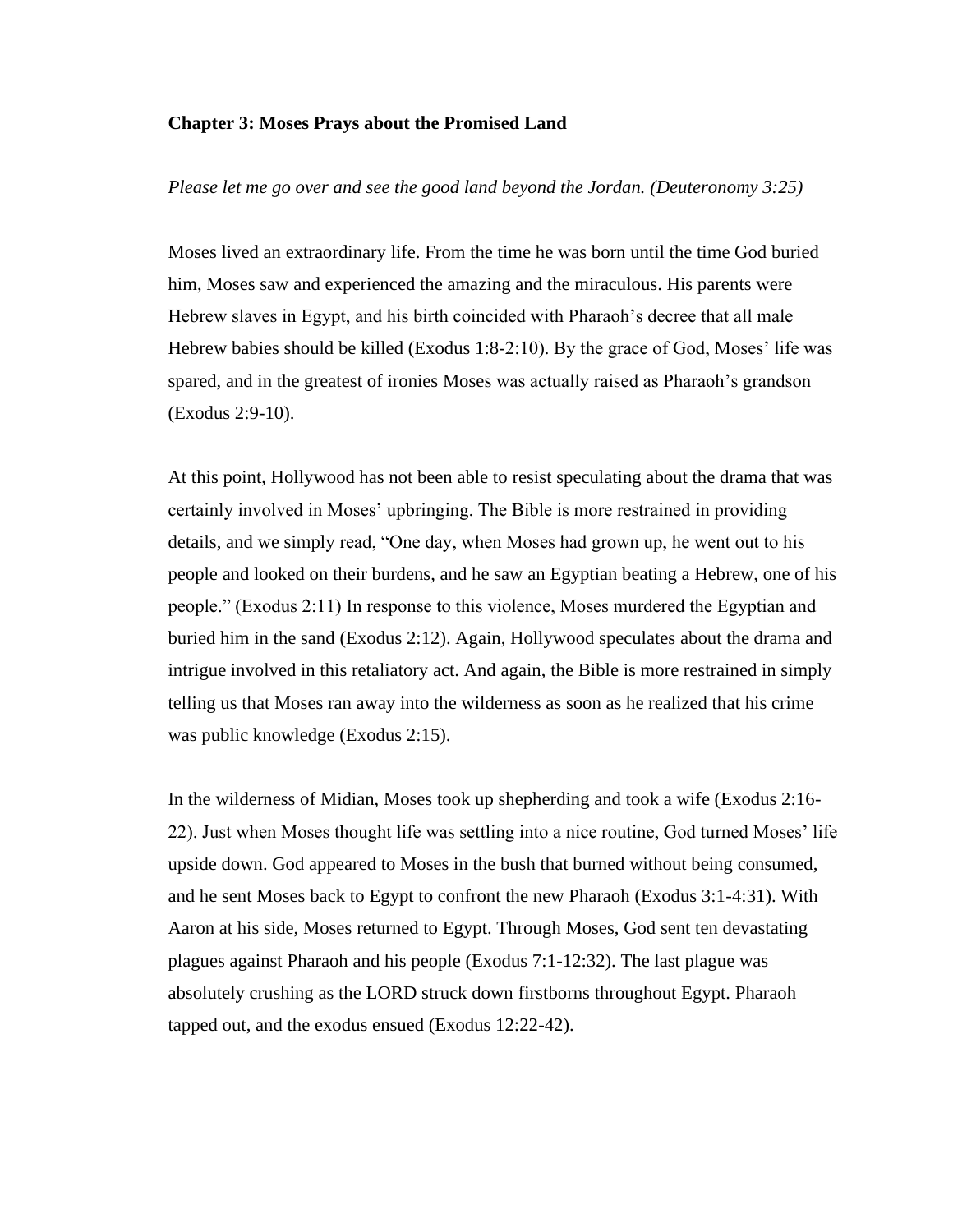Up to the exodus, Moses' life had been a giant adventure to say the least. After the exodus, the adventure continued. Moses walked through the Red Sea after God split the water in two (Exodus 14). Moses and the people ate bread from heaven (Exodus 16). Moses and the people drank water from a rock (Exodus 17). Moses watched Joshua lead Israel in battle (Exodus 17). Moses even met God face-to-face and received the Ten Commandments on Mt. Sinai (Exodus 19-20). To balance out these mostly positive adventures, Moses also experienced his fair share of heartbreak. Moses witnessed Israel worship a golden calf (Exodus 32). Moses faced a coup from his own siblings (Numbers 12). Moses received the pessimistic and faithless report of the spies (Numbers 13). Moses watched the earth swallow Korah and his family (Numbers 16). Through all of these adventures, Moses found himself wandering in the wilderness with a bunch of ungrateful, stiff-necked, malcontents. Moses longed for the day he would finally set foot in the Promised Land.

Then, after decades in the wilderness, we read about a disastrous chapter in Moses' life. In Numbers 20 we learn that Moses' sister Miriam and brother Aaron both died a short time before the people would enter the Promised Land. Other than Joshua and Caleb, these funerals basically left Moses as the last of the exodus generation. In between these funerals, we read about the nadir of Moses' life.

In Numbers 20, the people quarreled with Moses because once again they needed water for their families and flocks. Humanly speaking, this was a reasonable concern. Water is a necessity, not a luxury. Spiritually speaking, the people should have learned to trust God to provide anything and everything they needed. When this complaint came to Moses, he did what he should have done as the leader of Israel. He went to the LORD for help. God responded to Moses' plea for help with these very specific, very clear directions: "Take the staff, and assemble the congregation, you and Aaron your brother, and tell the rock before their eyes to yield its water." (Numbers 20:8)

At this point it is worth remembering that a similar scenario played out earlier in Exodus 17:1-7. At Rephidim the people had quarreled with Moses about a lack of water, Moses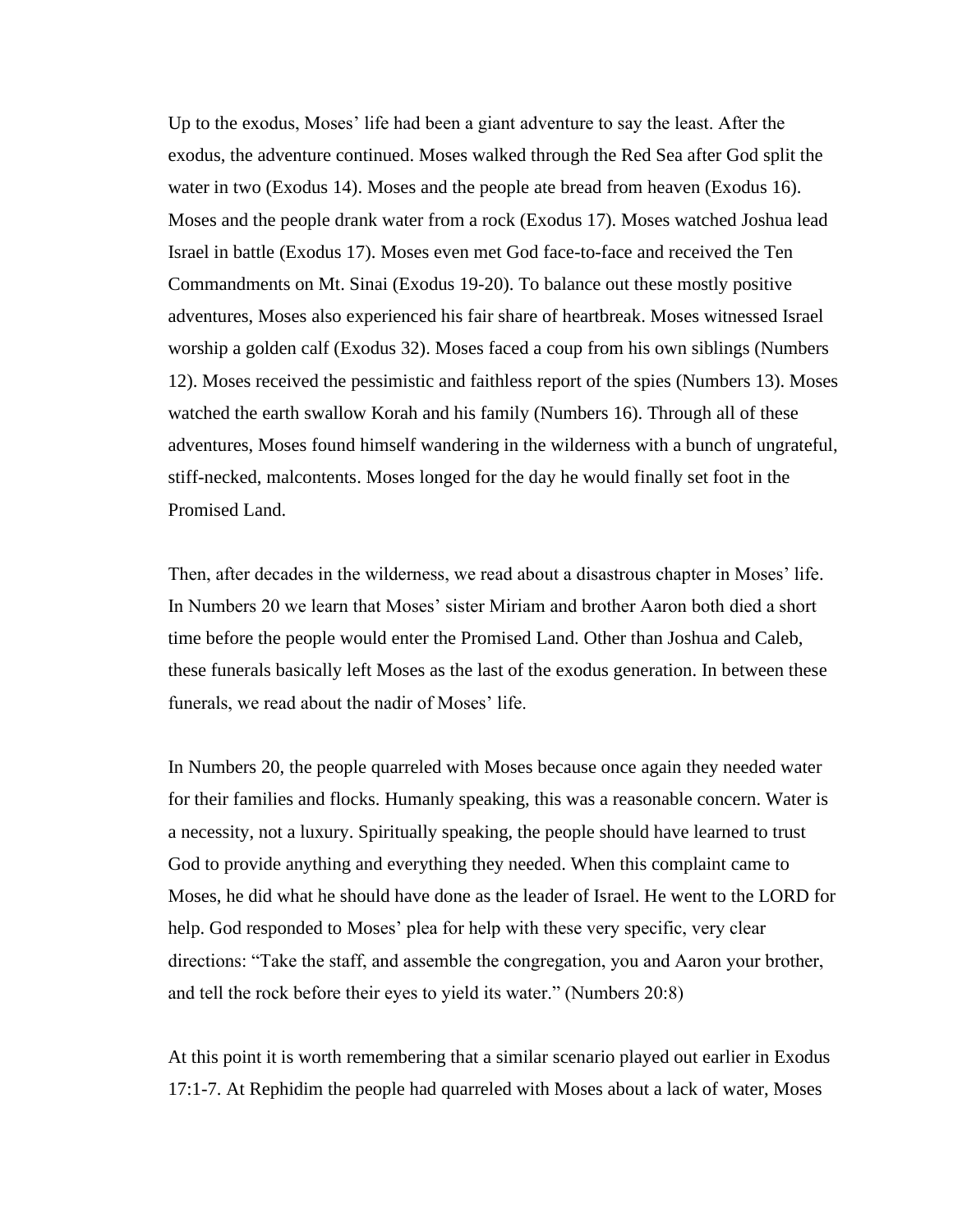had asked God for help, and God had responded with these very specific, very clear directions: "Take in your hand the staff with which you struck the Nile, and go. Behold, I will stand before you there on the rock at Horeb, and you shall strike the rock, and water shall come out of it." (Exodus 17:6)

Notice that these directions are slightly different than those Moses received in Numbers 20. In Exodus 17 God told Moses he himself would stand before Moses on the rock as Moses struck the rock with his staff. The New Testament confirms that Christ was the rock Moses struck (1 Corinthians 10:1-5). The image should be obvious. God himself is struck so his people can receive the provision they need. This scene with Moses striking the rock looked back to the gospel promises of Genesis 3:15. It also looked forward to the gospel fulfillment of John 3:16.

But in Numbers 20, God chose not to repeat this scene. In Numbers 20 God clearly told Moses to take his staff, gather the people, and *tell* the rock to bring forth water. Moses did take the staff. Moses did gather the people. But instead of telling the rock to bring forth water, Moses hit the rock with his staff. When nothing happened, he did it again. After the second blow, water came out of the rock and the people were refreshed.

God was not amused, and Numbers 20:12 records God's words to Moses: "Because you did not believe in me, to uphold me as holy in the eyes of the people of Israel, therefore you shall not bring this assembly into the land that I have given them." This is shocking! After all that Moses has experienced as God's chosen leader of Israel, after all the highs and all the lows, Moses did not believe God or uphold God as holy in the eyes of the people. The consequence for Moses was crushing. Moses would not be allowed to enter the Promised Land with the people. Instead, he would die in the wilderness just like the rest of the generation who refused to fight decades earlier.

This was a devastating blow for Moses, and in the face of great disappointment, Moses prayed. Deuteronomy 3:23-25 contains the following prayer, one that oozes with heartache: "And I pleaded with the LORD at that time, saying, 'O Lord GOD, you have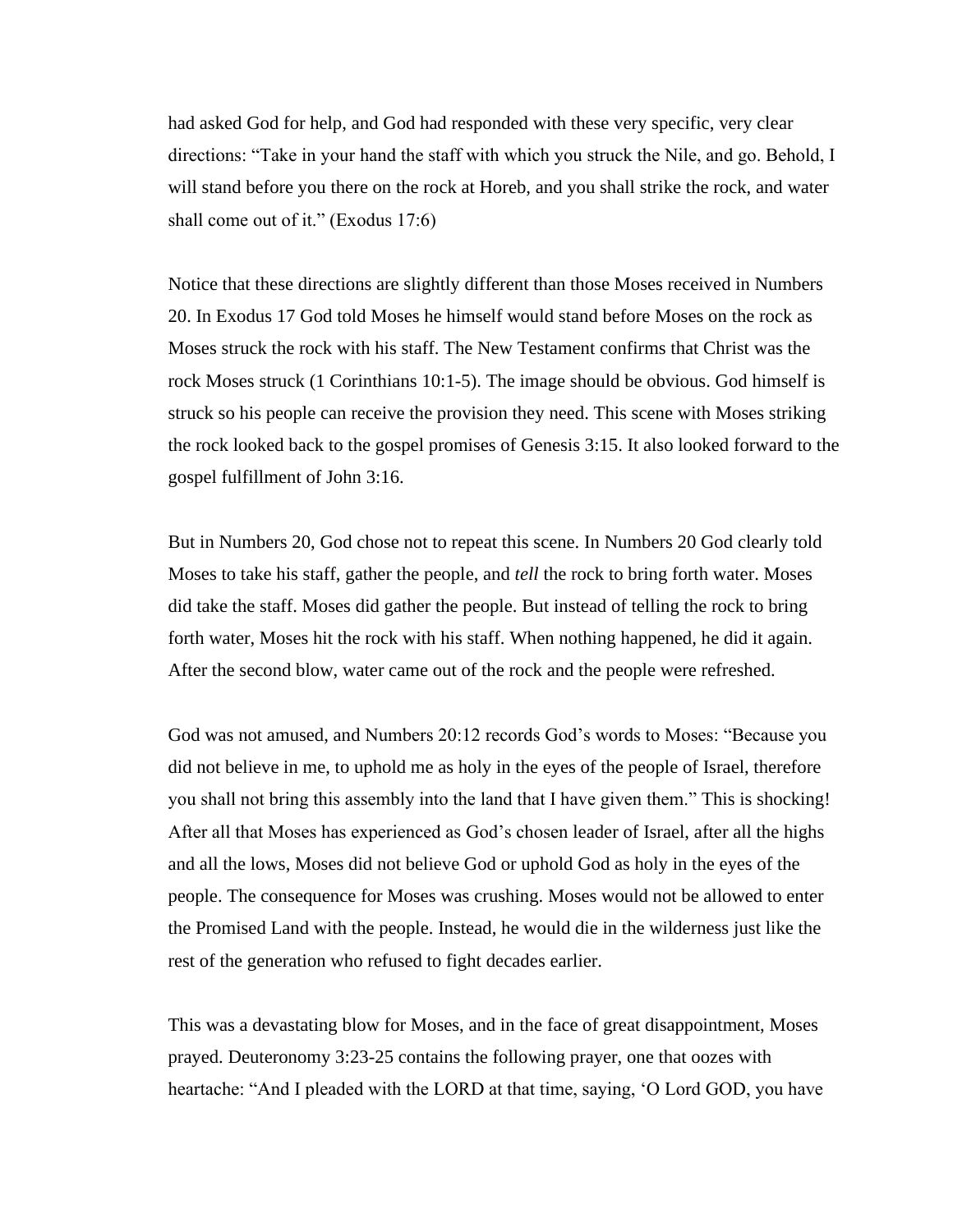only begun to show your servant your greatness and your mighty hand. For what god is there in heaven or on earth who can do such works and mighty acts as yours? Please let me go over and see the good land beyond the Jordan, that good hill country and Lebanon."

First, notice that Moses was pleading with the LORD. This was no casual rehearsing of prayer requests. This was urgent, serious, heartfelt prayer. Second, notice that Moses acknowledges the greatness and the power and the uniqueness of God. His prayer was grounded on solid theology. Third, notice that God heard Moses' prayer and provided an answer. Deuteronomy 3:26-28 demonstrates this: "But the LORD was angry with me because of you and would not listen to me. And the LORD said to me, 'Enough from you; do not speak to me of this matter again. Go up to the top of Pisgah and lift up your eyes westward and northward and southward and eastward, and look at it with your eyes, for you shall not go over this Jordan. But charge Joshua, and encourage and strengthen him, for he shall go over at the head of this people, and he shall put them in possession of the land that you shall see.' So we remained in the valley opposite Beth-peor."

Clearly this was not the answer Moses was hoping for. Not only did God say "no," but he also told Moses he was not to ask about this again. Ever. If there was a passage in the Bible that clearly reminds us that our prayers are not magic or automatic, that God does not always heed our advice, that God sometimes says no, this is that passage.

But the fact that God sometimes says "no" is not the only lesson we need to learn about prayer. We also need to understand that even when God says "no" he is gracious to his people. Although Moses had done nothing to merit God's grace, God told Moses he would be allowed to see the Promised Land (Deuteronomy 3:27). And as an act of delayed grace, Moses was eventually allowed to set foot in the Promised Land. Centuries later, when Jesus revealed his glory to three of his disciples, Moses and Elijah were sent to stand with Jesus (Matthew 17:1-8). Luke even tells us that Jesus, Moses, and Elijah talked about the crucifixion (Luke 9:30). Not only did Moses have the privilege of speaking with Jesus about the most important event in human history. He also had the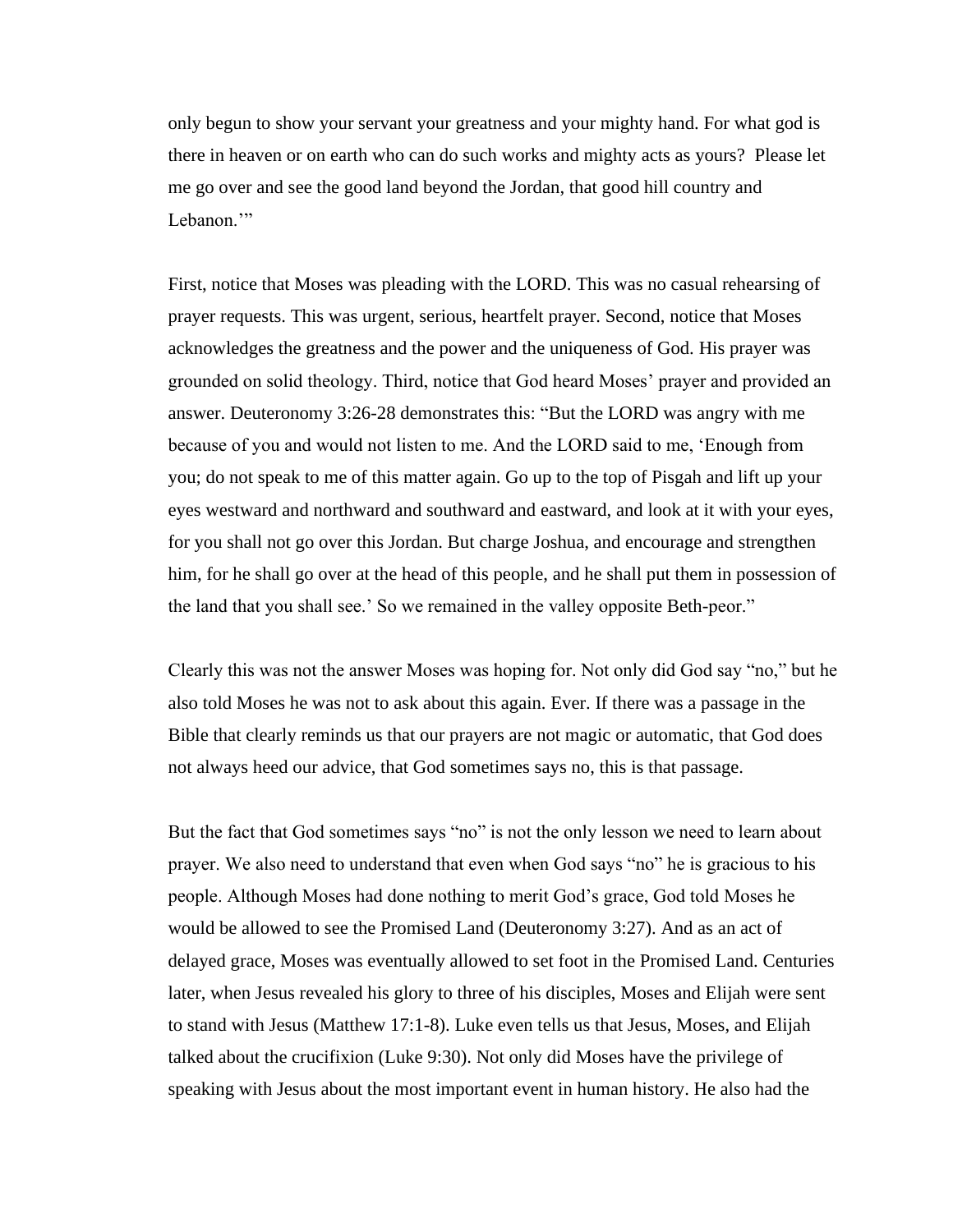privilege of standing in the Promised Land for the first time. Even though the answer to Moses' prayer was "no," God was gracious to Moses.

It's also worth noting that after God told Moses "no," he in turn asked Moses to do something that was certainly difficult. God asked Moses to charge Joshua, encourage Joshua, and strengthen Joshua for the task of leading Israel into the Promised Land (Deuteronomy 3:28-29). Basically, God asked Moses to equip Joshua to do the job Moses himself wanted to do. This was undoubtedly a challenge. Moses heard God say "no." Moses heard God tell him to drop the issue, forever. Moses heard God tell him to do something that was just about the opposite of what he wanted to do.

And in spite of all that bad news, Moses obeyed. He did not complain. He did not argue. He did not walk away from God. He simply obeyed. Deuteronomy 3:29 is not providing an incidental detail when it describes, "So we remained in the valley opposite Beth-peor." Moses was close enough to see the Promised Land. He had walked many thousands of miles in his life, and now he was only a few miles away from the Promised Land. All he had to do was walk down the mountain and cross the Jordan. I've often wondered if Moses contemplated making a mad dash for the Jordan. What we know is that Moses obeyed. He stayed put and did what God called him to do. The rest of Deuteronomy is the story of Moses commissioning the people one last time, encouraging them to follow God and Joshua. Where Moses failed in Numbers 20 is where he passed in Deuteronomy 3.

God doesn't always answer our prayers the way we want him to. In fact, sometimes God tells us, "No, and don't ask anymore." And sometimes God asks us to do the very thing we least want to do. However, Deuteronomy 3 reminds us that even when the answer is "no," God is gracious. May our prayers always be submissive to his will, and may our obedience always be swift and complete.

## **Learning to Pray**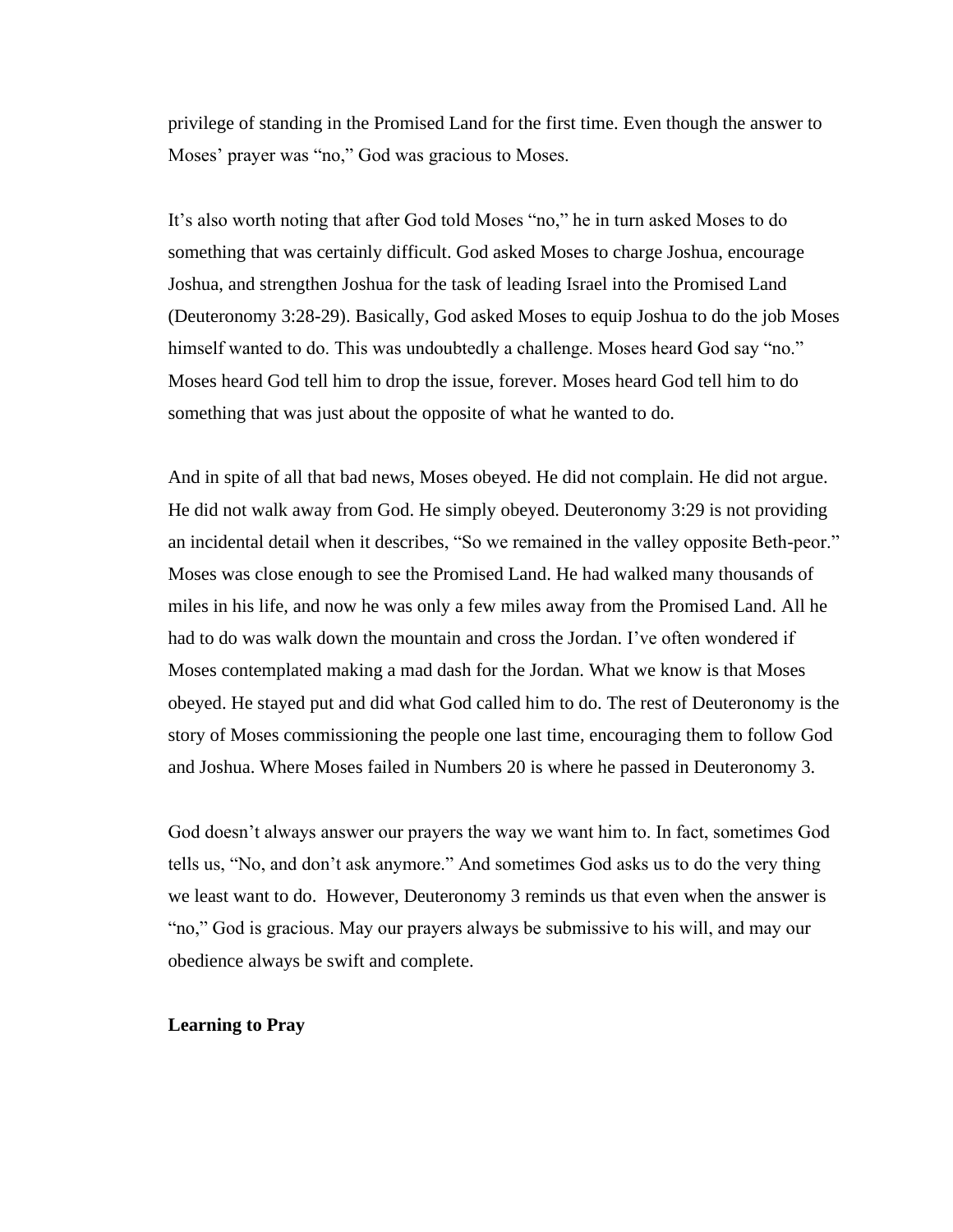John had big dreams in college. His advisor assured him a degree in computer science would lead to a big payday down the road. John excelled in his coursework and had no trouble finding a job upon graduation. However, twenty years later John was stuck. It was a perfect storm really. First, the market was flooded with computer science grads who apparently received the same advice John received. Then the economy tanked, and jobs became scarce. On the one hand John was grateful to have a job. He knew plenty of people who would gladly take his place for a paycheck. On the other hand, John was severely disappointed with his lot in life. Things just didn't work out like he had dreamed they would. The promotion and the corner office and the big payday never materialized.

Even though he was a follower of Jesus, John didn't really know how to deal with his frustrations. But he knew he was supposed to bring all of his anxieties to God in prayer. So that's what he did. John spent an inordinate amount of time complaining to God about his job. He was always careful to throw in an obligatory "thank you" for the job he had. But he quickly moved on to reminding God why he wanted a different job, a better job. He regularly acknowledged that other people had it far worse than he did. After all, there were starving children in China. But then he moved on to beg for a promotion or a raise or a transfer or anything.

In his honest moments, John would admit that his job wasn't all bad. He worked with some great people, and twenty years with the same group of people had resulted in solid relationships. He considered several of his coworkers genuine friends, and he had even led two coworkers to become followers of Christ. Another bright spot was the office Bible study. After inviting everyone to church multiple times, several people asked John to start an office Bible study during lunch on Wednesdays. This had been a great opportunity for John to share his faith with some of his coworkers who refused to come to church on Sunday. Although no one called him the office chaplain, that's basically what John had become over the last twenty years. People knew they could come to John to ask Bible questions, to get advice, or even to request prayer.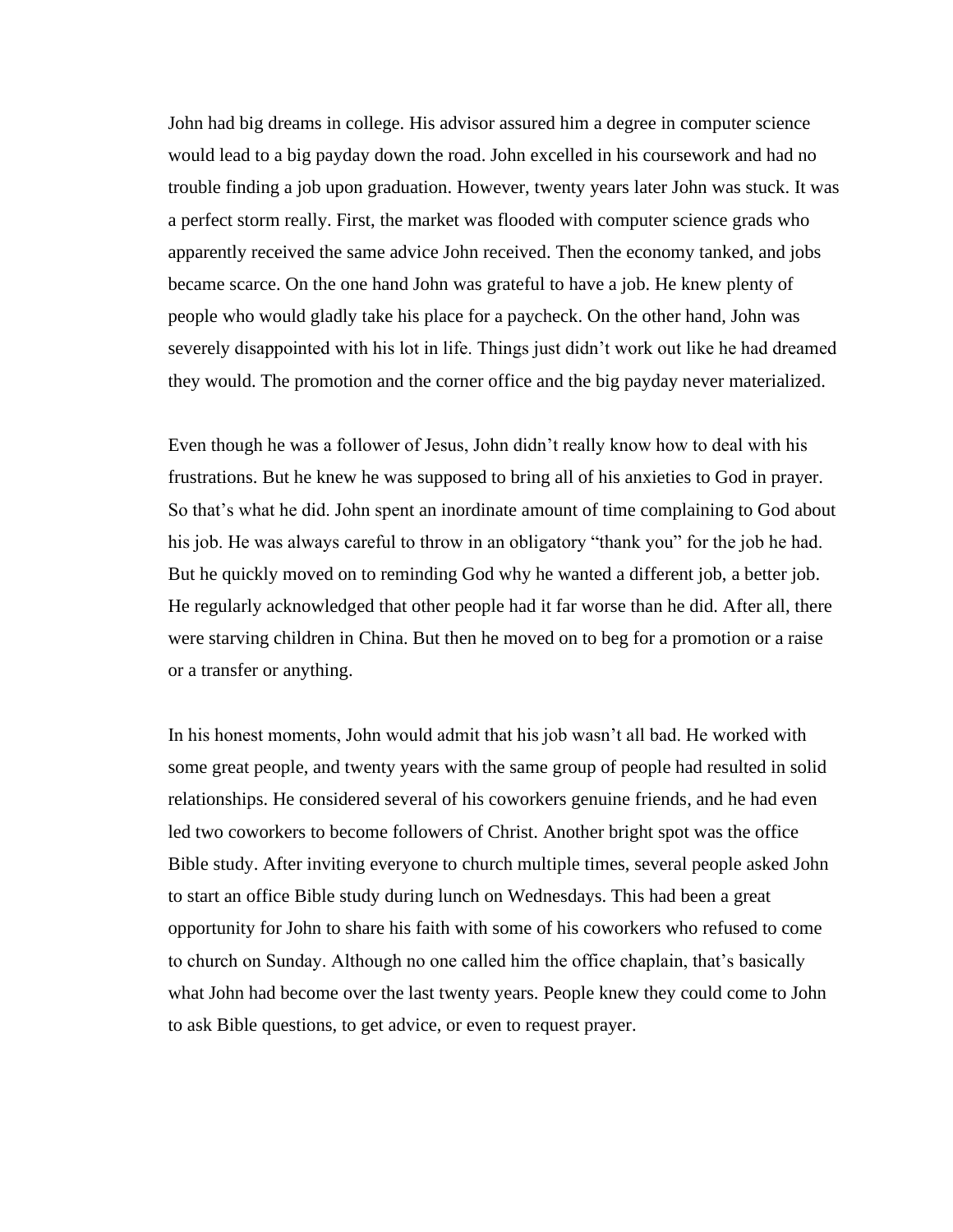One week John studied Deuteronomy 3 for the Wednesday office Bible study. As he read Moses' prayer he realized his own prayers needed to change. He had begged for a better job for twenty years. That job was nowhere in sight. Maybe God's answer was no. Maybe God had something important for John to do at his dead end job. Maybe his calling wasn't the corner office or the big payday. Maybe God wanted function as the office chaplain for another twenty years. Maybe God wanted him to disciple the new guy, Richard. Maybe God wanted him to stay put at his dead end job until he retired. From that day forward, John's prayers changed. John stopped complaining to God. John stopped reminding God of what he wanted so badly. Instead, John prayed that God would help him see what he needed to do in his office, and John prayed for the strength to do what God called him to do.

## **Questions for Discussion**

1) Are you desperately pleading with God for any specific request?

2) Have there been times in your life when God said "no" to your requests? How did you respond?

3) Have you ever sensed God leading you to do something difficult? How did you respond?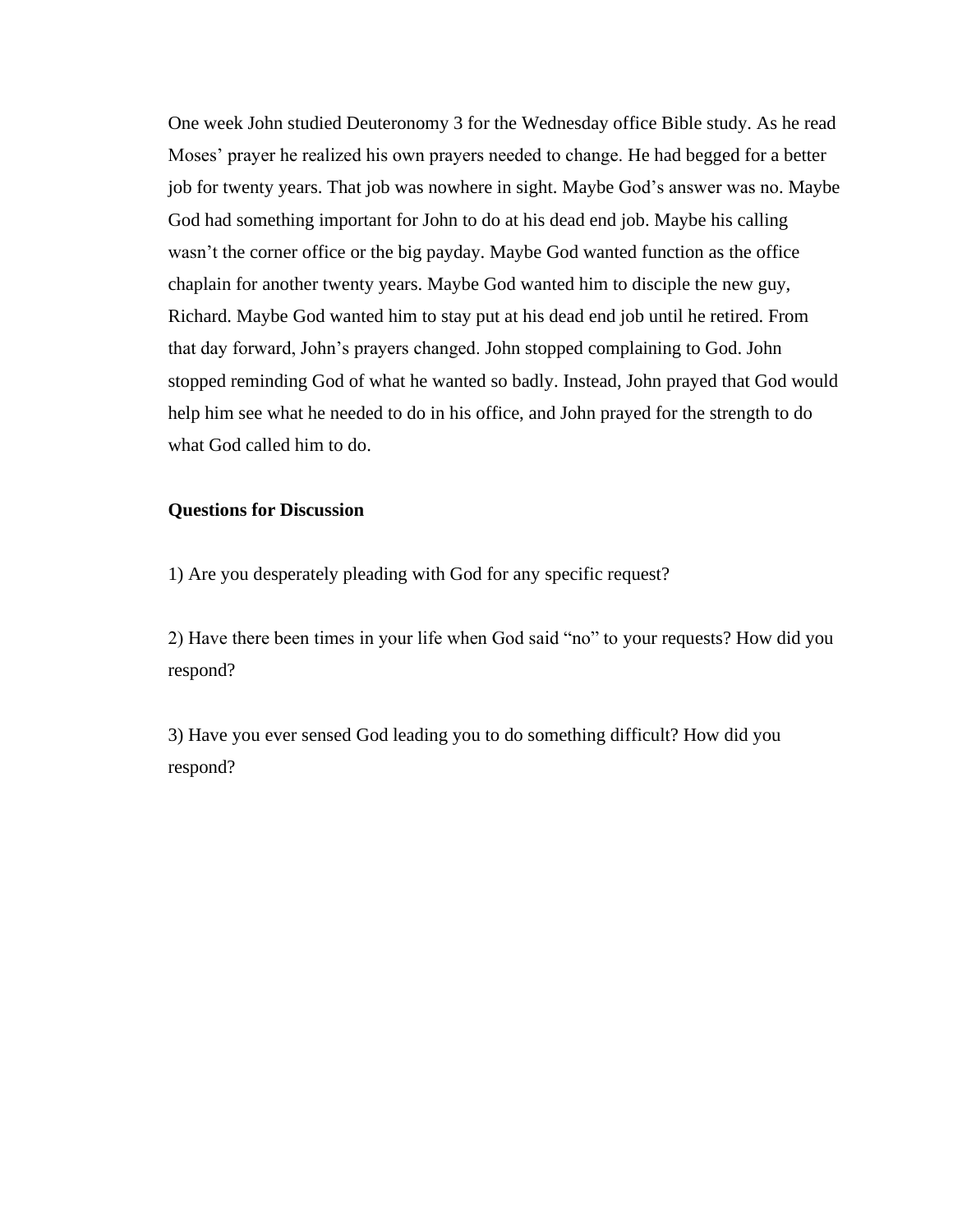## **Chapter 4: Hannah Prays for a Child**

## *I have been pouring out my soul before the LORD. (1 Samuel 1:15)*

Moses, the great prophet of Israel, died in the wilderness. Because of the incident recorded in Numbers 20, he was not allowed to enter the Promised Land. He was, however, charged with the task of preparing his protégé Joshua to lead Israel into the Promised Land. Joshua led miraculous victories at Jericho and against the Amorites (Joshua 6, 10). Joshua also oversaw disastrous failures at Ai and with the Gibeonites (Joshua 7, 9). But for the most part Joshua was a God-fearing man who encouraged Israel to follow the LORD. Unfortunately, just like Moses, Joshua died. After burying their 110 year-old general, the people of Israel had a home, but lacked a leader (Joshua 24:29).

Enter the period of the judges, one of the darkest and most tragic chapters in the history of Israel. A cursory reading through the book of Judges feels like an episode of the *Twilight Zone*. Even in the good times, things just seem a bit off. And in the bad times, depravity runs wild and unchecked. The problem began shortly after Joshua died. Without a strong leader constantly pointing Israel to the LORD, the people once again fell back into idolatry (Judges 2:11-15). At this point, the Bible describes a repeating cycle of despair, deliverance, and depravity.

Part of the problem was the fact that Israel intermarried with the idolatrous nations they were supposed to destroy, and these marriages resulted in religious compromise (Judges 3:6). Another part of the problem was the judges themselves! Ehud was an assassin. Deborah had to lead in battle because the men were too scared to fight. Gideon fashioned an idol on the heels of an amazing military victory. Jephthah murdered his own daughter just to keep a foolish vow. And don't forget the most famous judge of all, Samson, an alcoholic-womanizer. The character of these men and woman was less than stellar.

So part of the problem was intermarriage with idolatrous people. Part of the problem was lousy leadership (the judges themselves). But there was one more major problem. The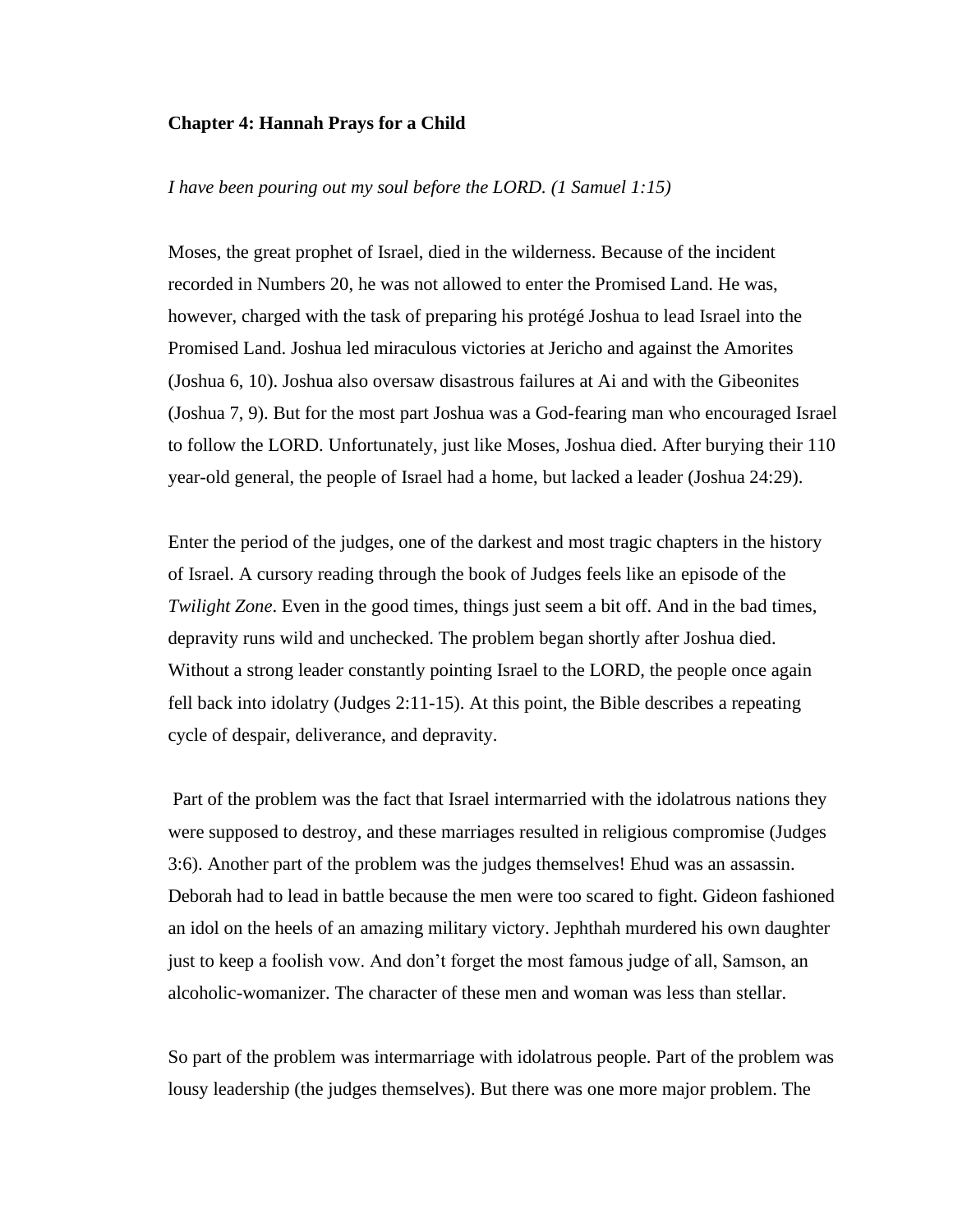book of Judges ends with this dilemma: "In those days there was no king in Israel. Everyone did what was right in his own eyes." (Judges 21:25) Morality was relative, and the author of Judges links this problem to the fact that Israel did not have a king.

By the time you read through Judges (and things only get worse as the book progresses), you have pretty much lost all hope for Israel. Thankfully the book of Ruth comes next. Ruth reminds us that even when disaster and calamity and wickedness seem to be running unchecked, God is working for the good of his people. His work may take place behind the scenes. His work may take place through unlikely people. But God is always working for the good of his people. Ruth ends with a wedding and a baby shower. Not only does Ruth marry Boaz (Ruth 4:13), Ruth also gives birth to a son named Obed (Ruth 4:17). The book of Ruth ends with this hopeful line, "Obed fathered Jesse, and Jesse fathered David." (Ruth 4:17) The king alluded to at the end of Judges is now on the horizon.

But the king was still a few generations away, and before David would sit on the throne of Israel, one more judge needed to take the stage. This judge was Samuel, and the story of his birth begins like so many good stories in the Bible, with a barren woman.

1 Samuel 1 introduces us to a man named Elkanah who was married to two women, Hannah and Peninnah (1 Samuel 1:1-2). Peninnah had been blessed with children while Hannah was unable to conceive (1 Samuel 1:2). The tension between competing wives was exacerbated by the fact that one was able to provide her husband with offspring while the other was not. Roll that strain into the stress of a yearly family vacation to Shiloh, and you have the recipe for disaster (1 Samuel 1:3-8). On these trips, Peninnah was less than kind. She always made a point to mock Hannah for her barrenness. Elkanah made matters worse by trying to reason with his distraught wife, suggesting that he should more than make up for Hannah's lack of children (1 Samuel 1:8).

Hannah was not amused, and she had every reason in the world to turn inward with bitterness and cynicism. Instead, Hannah prayed. The prayers of this heartbroken woman offered to the LORD are among the most remarkable in Scripture. Take a moment to read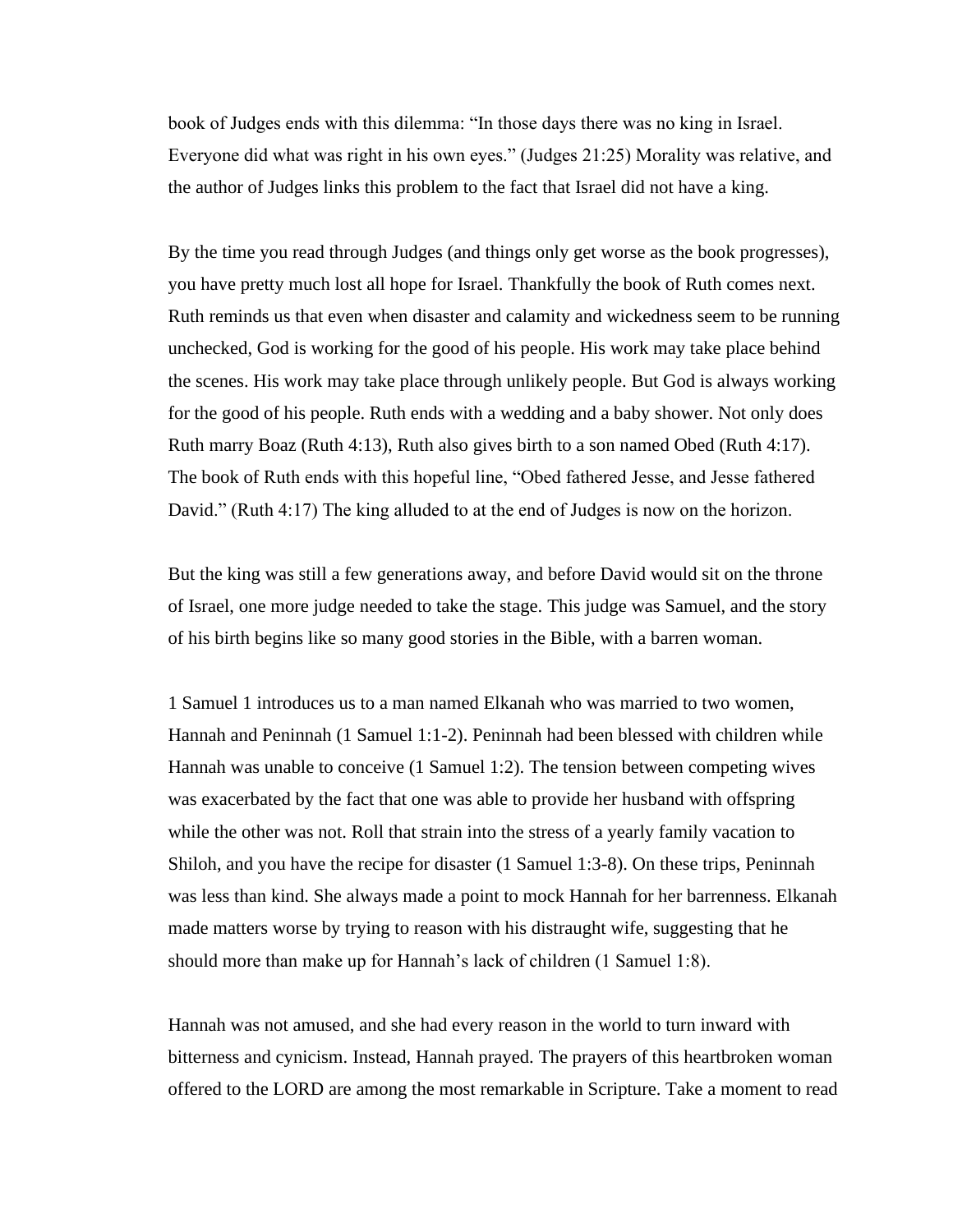the moving story in 1 Samuel 9-20. These verses are packed with lessons about prayer, seven of which will be mentioned here.

First, prayer is always an appropriate response when you are troubled and distressed. The Bible records Hannah was "provoked" by her rival (1 Samuel 1:6, 7). The Bible also records Hannah "wept and would not eat" because of her barrenness (1 Samuel 1:7). The Bible demonstrates Hannah was "deeply distressed … and wept bitterly" (1 Samuel 1:10). The Bible even records Hannah's own description of her circumstances. According to Hannah, she was, "troubled in spirit … speaking out of my great anxiety and vexation" (1 Samuel 1:15, 16). This troubled and distressed woman did not allow her circumstances to drive her away from the LORD. Instead, in her despair, she turned to the LORD in prayer.

Second, the deeper your trouble, the more fervently you should pray. Clearly Hannah was troubled, and her prayers were not routine, casual, or calm. Instead, Hannah prayed with such intensity that Eli the priest thought she was drunk (1 Samuel 1:13). In her own words, Hannah was, "pouring out my soul before the LORD" (1 Samuel 1:15). Deep trouble ought to result in fervent prayer.

Third, prayer does not have to be expressed verbally. Psalm 44:21 reminds us that God knows even the secrets of our heart. Psalm 139:4 reminds us that God knows our words even before they are spoken. Hannah understood these truths, and as she poured out her heart to the LORD she did it silently (1 Samuel 1:12-13). Eli the priest may have been confused, but God knew and God heard Hanna's prayer.

Fourth, when you bring your requests to God, leave them there trusting God to do what is best. After Hannah fervently made her request to the LORD, the Bible explains she "went her way and ate, and her face was no longer sad" (1 Samuel 1:18). Hannah made her request and left trusting God to do the right thing. She ate. She changed her countenance. And she went on with life. Her request had not been answered, nor had she been given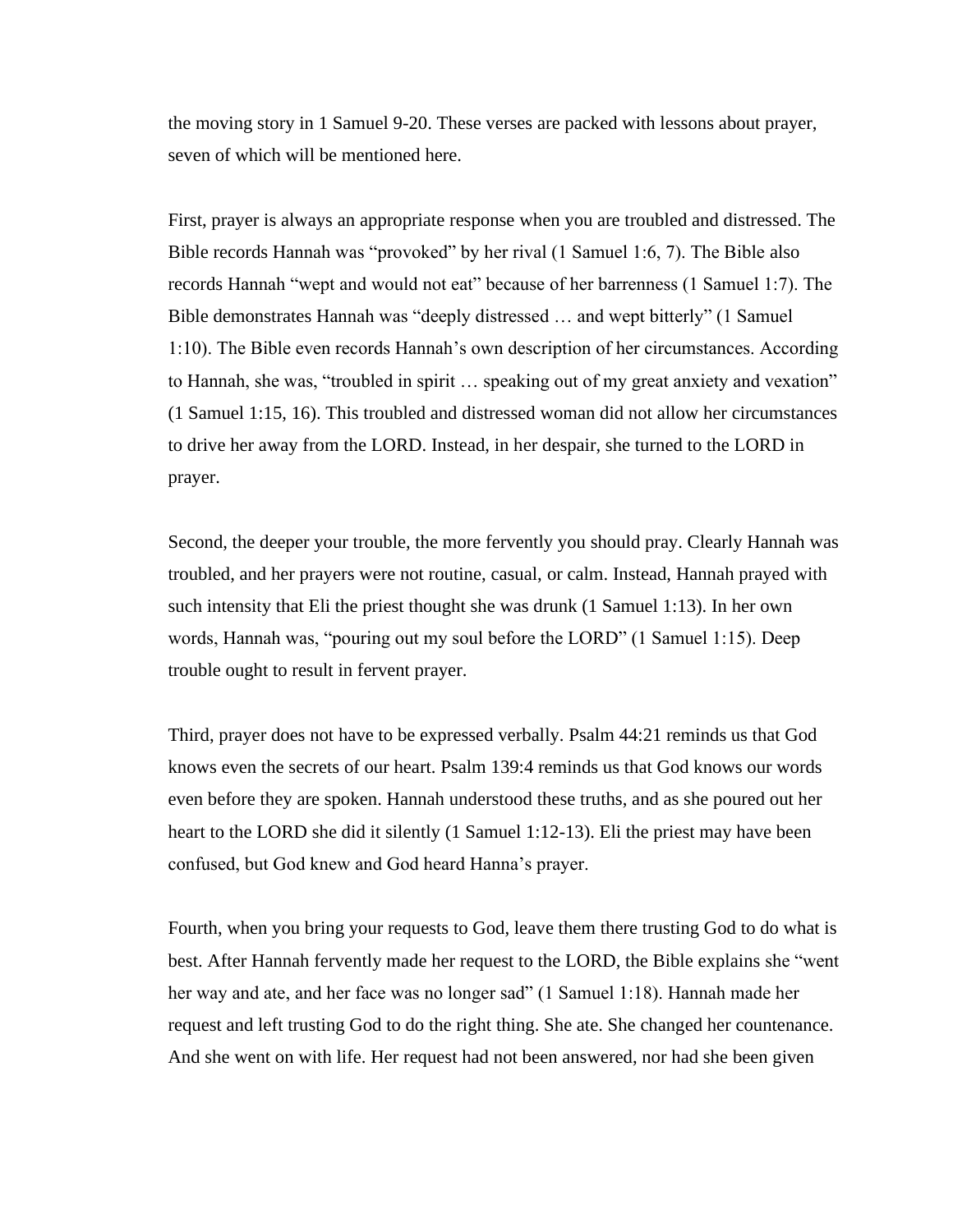any kind of promise about the future. But she trusted God to handle her situation, and she refused to let the uncertainty of her situation impact her day to day life.

Fifth, worship God regardless of how God answers your prayers. Again, Hannah left this prayer session without an answer or a promise for the future. But she also left with an abiding and confident trust in the God to whom she had prayed. Therefore, it is not surprising to read that, "They rose early in the morning and worshipped before the LORD; then they went back to their house at Ramah." (1 Samuel 1:19) Unlike to many people, Hannah refused to let her distress hinder her worship. Did she *feel* like worshipping? Was it an amazing worship *experience*? The Bible doesn't tell us. We do know that despite the uncertainty in her life, Hannah worshipped.

Sixth, it is okay to make a vow to God. In making her request for a child, Hannah made a vow. She vowed that if God would give her a child, she would in turn give the child back to God (1 Samuel 1:11). This is a remarkable vow, and it sheds light on the motivation behind Hannah's prayer. She didn't just want a child to get even with Peninnah. If revenge was her motivation, she would not have offered to give this child back to the LORD. Instead, Hannah was motivated by a genuine desire to have a child and by the accompanying heartbreak that comes from infertility. As a result, her vow reveals the selflessness of her heart. She offered to give back to God the very thing she asked from God.

Seventh, if you make a vow, keep it. The Bible tells us that Hannah did conceive and give birth to a son (1 Samuel 1:19-20). One wonders, after the LORD granted her request, was Hannah tempted to hang on to this gift? Did she think about keeping young Samuel, her firstborn, at home? The Bible doesn't detail the temptations she faced. The Bible does tell us that at the appropriate time, Hannah kept her vow and gave her son Samuel back to the LORD (1 Samuel 1:21-28).

At this point in the story, Hannah prayed once again (1 Samuel 2:1-10). This time Hannah's circumstance were different, and her prayer was different. Her prayer in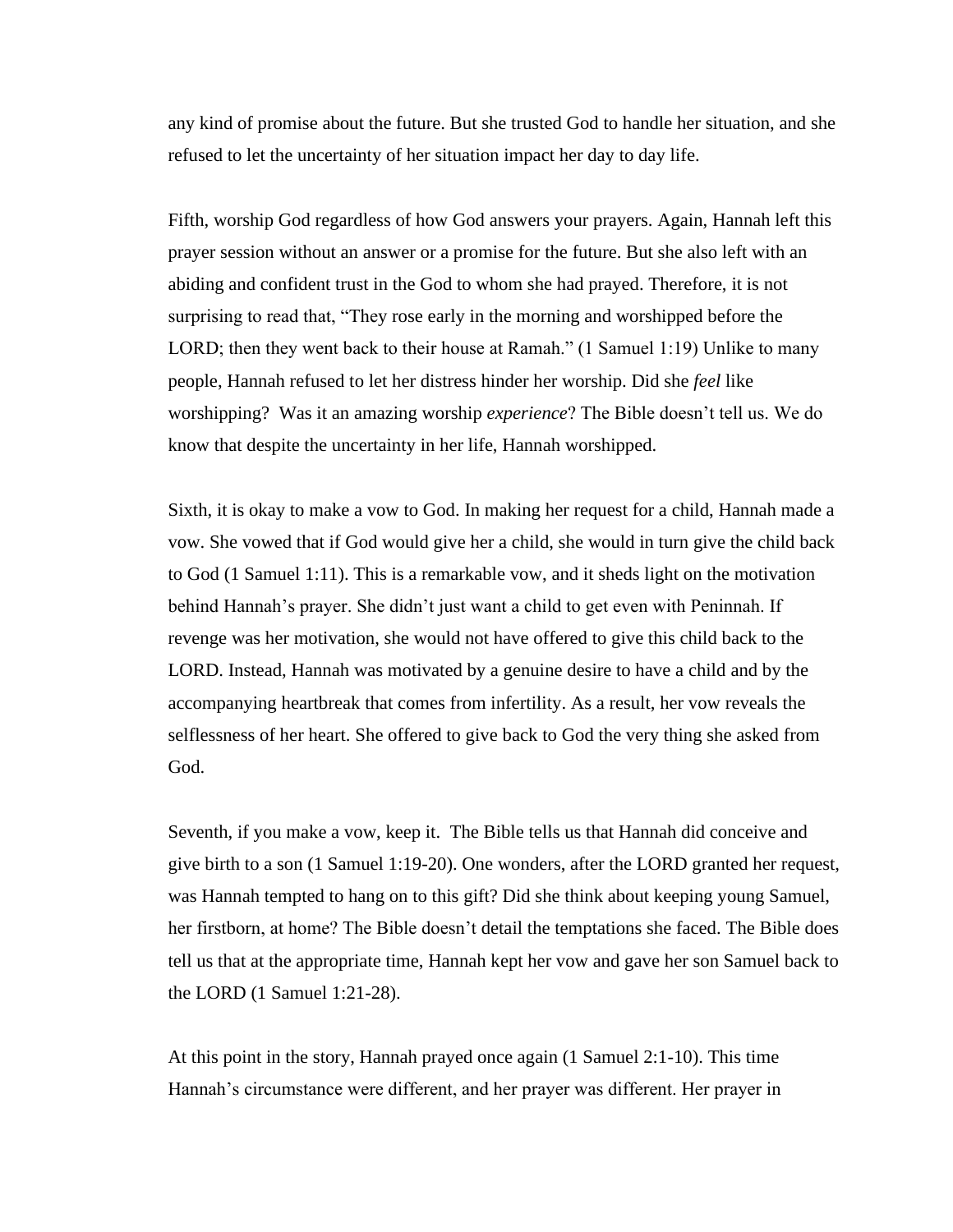chapter one is a prayer of distress and desperation. Her prayer in chapter two is a prayer of thanksgiving and rejoicing. It may be tempting to read the prayer of chapter two as a woman gloating because she got her way. But don't forget, Hannah's prayer in chapter two comes *after* Hannah has left her beloved son with Eli in Shiloh (1 Samuel 1:21-28). Just like her prayer of distress and desperation in chapter one, Hannah's prayer of thanksgiving and rejoicing in chapter two reveals the heart of a woman who trusted in the LORD. This is a woman who worshipped regardless of her circumstances.

In this prayer, Hannah confirms that her joy comes from the salvation of the LORD, not her circumstances (1 Samuel 2:1). Good theology results in good prayer, and Hannah's theology is put on display when she acknowledges God as holy and unique (1 Samuel 2:2). Hannah reminds herself of the danger of boasting and pride, and she reminds herself that God the Judge knows all things (1 Samuel 2:3). Having experienced both infertility and child birth, Hannah recognizes God as the ultimate reverser of fortunes (1 Samuel 2:4-5). Taking this idea further, Hannah confesses God's sovereignty over every area of life as the Creator of all things (1 Samuel 2:6-8). Hannah also expresses her confidence that God's people will stand while his enemies fall (1 Samuel 2:9-10).

The end of Hannah's second prayer is worth noting. She ends by referring to the "anointed" of the LORD (1 Samuel 2:10). This is the Hebrew word "Messiah," in Greek "Christ." Initially, Hannah may be referring to Samuel who was "anointed" to serve as a judge and prophet in Israel. Eventually, this may be a reference to David who was "anointed" to serve as king over Israel (after all, it was Hannah's son Samuel who was eventually called to anoint Jesse's youngest son as the future king, see 1 Samuel 16). But ultimately this is a reference to Jesus, the Messiah, the Christ who fulfills every aspect of Hannah's prayer in chapter two. Jesus brings salvation. Jesus is holy and unique. Jesus is the all-knowing Judge. Jesus is the ultimate reverser of fortunes. Jesus is the sovereign Creator. Jesus will stand with his people while his enemies bow at his feet.

With this prayer, Hannah fades into the background. She is never mentioned again in the Bible. But her example in prayer endures. Here is a woman who knew who she was and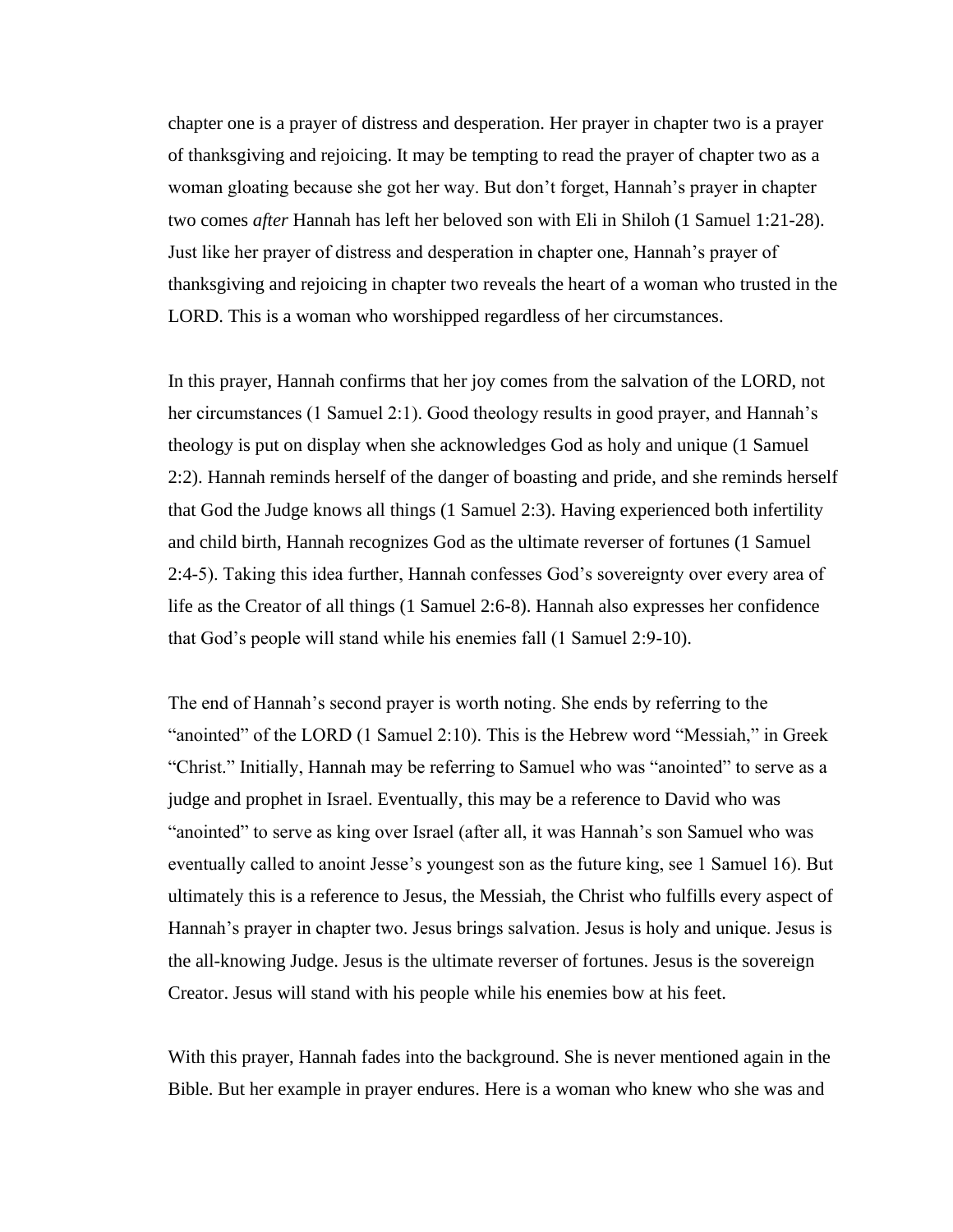knew who God was. Here is a woman who was constant in prayer and faith and worship, regardless of the circumstance of her life.

### **Learning to Pray**

When the doctor finally told Sara the bad news, all she could think was, "Four miscarriages in three years. Four miscarriages in three years. Four. The number rang in her ears."

In high school and college Sara was convinced that she never wanted to have kids. She had plans and dreams and ambition, and she didn't want kids to get in the way. Her plan was confirmed when Tim came along. Tim loved Jesus just like Sara did, but he certainly wasn't in any hurry to have kids. Going into marriage, Sara and Tim had every intention of remaining childless for years to come. The plan played out perfectly for a while. Sara and Tim enjoyed each other, enjoyed traveling, and enjoyed freedom.

Then the no child firewall began to crumble. Tim's brother had two kids, a boy and a girl. Much to their surprise, Sara and Tim loved being Aunt Sara and Uncle Tim. About the same time several of Sara's friends began having children. The final blow was a Sunday morning spent helping in the church nursery. At lunch after church Sara and Tim decided they were ready to have kids. The plan had changed.

In their exuberance, Sara and Tim never considered the possibility that they might not be able to have kids. Now they were three years down the road with four miscarriages behind them. The doctors were baffled. Everything seemed to be fine physically. But each pregnancy ended the same.

Tim was the first to fall, but Sara wasn't far behind. Bitterness was too hard to resist. Neither could understand why God was making them endure this nightmare. Tim's brother hadn't gone through anything like this, nor had any of Sara's friends. Everyone in their Sunday school class seemed to have normal pregnancies. In fact, it seemed like they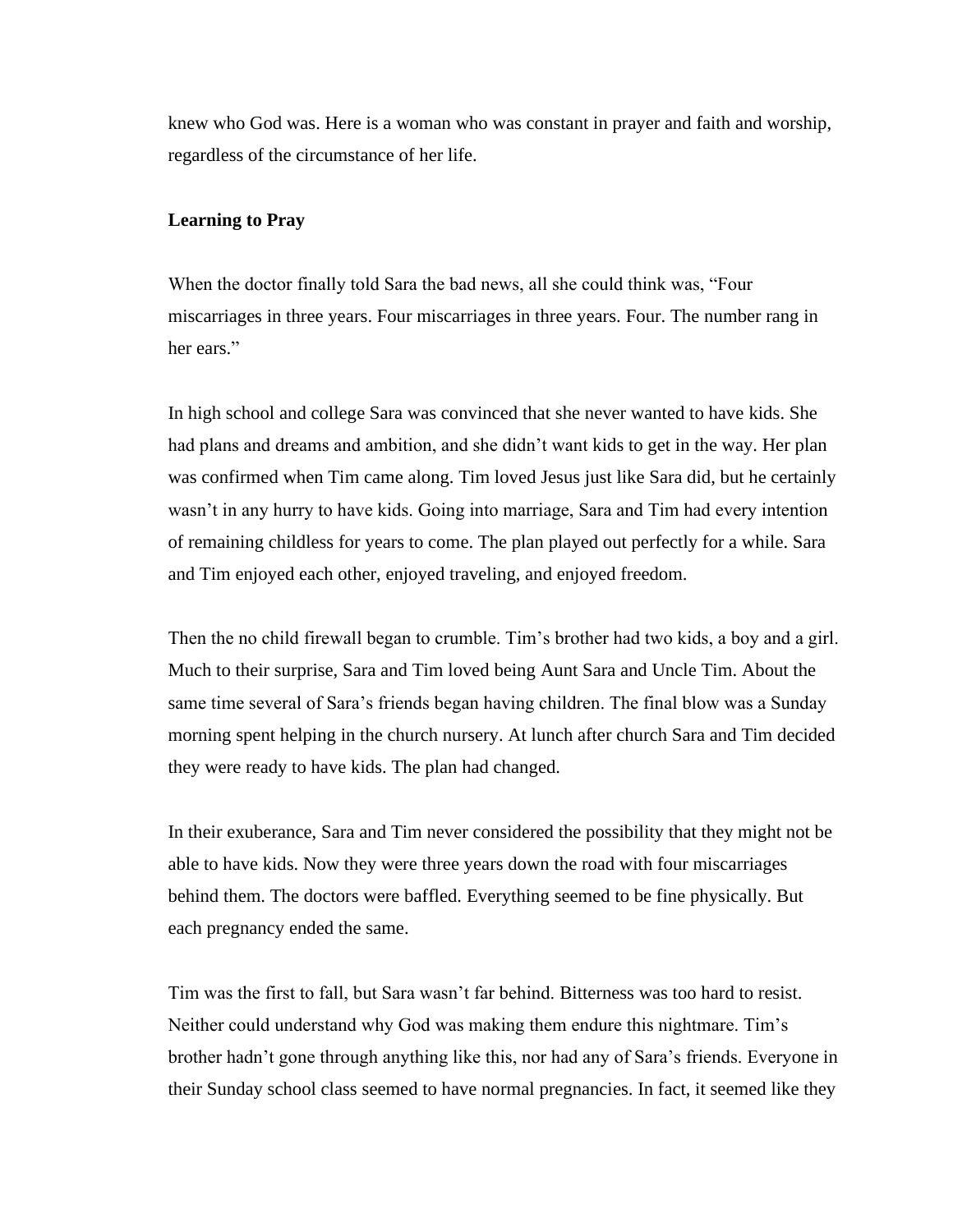saw pregnant women and babies everywhere they went. Everyone was having kids except them. Was God punishing them for not wanting kids for so long? Were they not fit to be parents? They knew the questions were silly, but they couldn't help but wonder. The truth is, Tim and Sara didn't do much praying at all after the third miscarriage. They stopped asking for a normal pregnancy because prayer hadn't helped yet. They also stopped asking, "Why?" because no answers had been given.

Thankfully Sara and Tim didn't give up on church, and the pastor's sermon on 1 Samuel 1-2 hit them both like a punch to the nose. They realized that they allowed tragedy to drive them away from God instead of toward God. They realized that their prayers had been filled with advice and instruction for God instead of trust in God. They realized that they never prayed like Hannah prayed in 1 Samuel 2. Instead of simply questioning God and complaining to God, Sara and Tim began praying prayers of praise and adoration to God. They still prayed for a normal pregnancy and a healthy baby. But they stopped focusing on their requests and started focusing on God.

## **Questions for Discussion**

1) Are you allowing circumstances in your life to drive you away from God in anger or to God in prayer? Are you worshipping God before and regardless of how he answers your prayers?

2) When you pray, are you trusting God to do what is best? Or are you anxious and fretful about the outcome?

3) Think about Hanna's theology in 1 Samuel 2. How are these truths impacting your prayer life?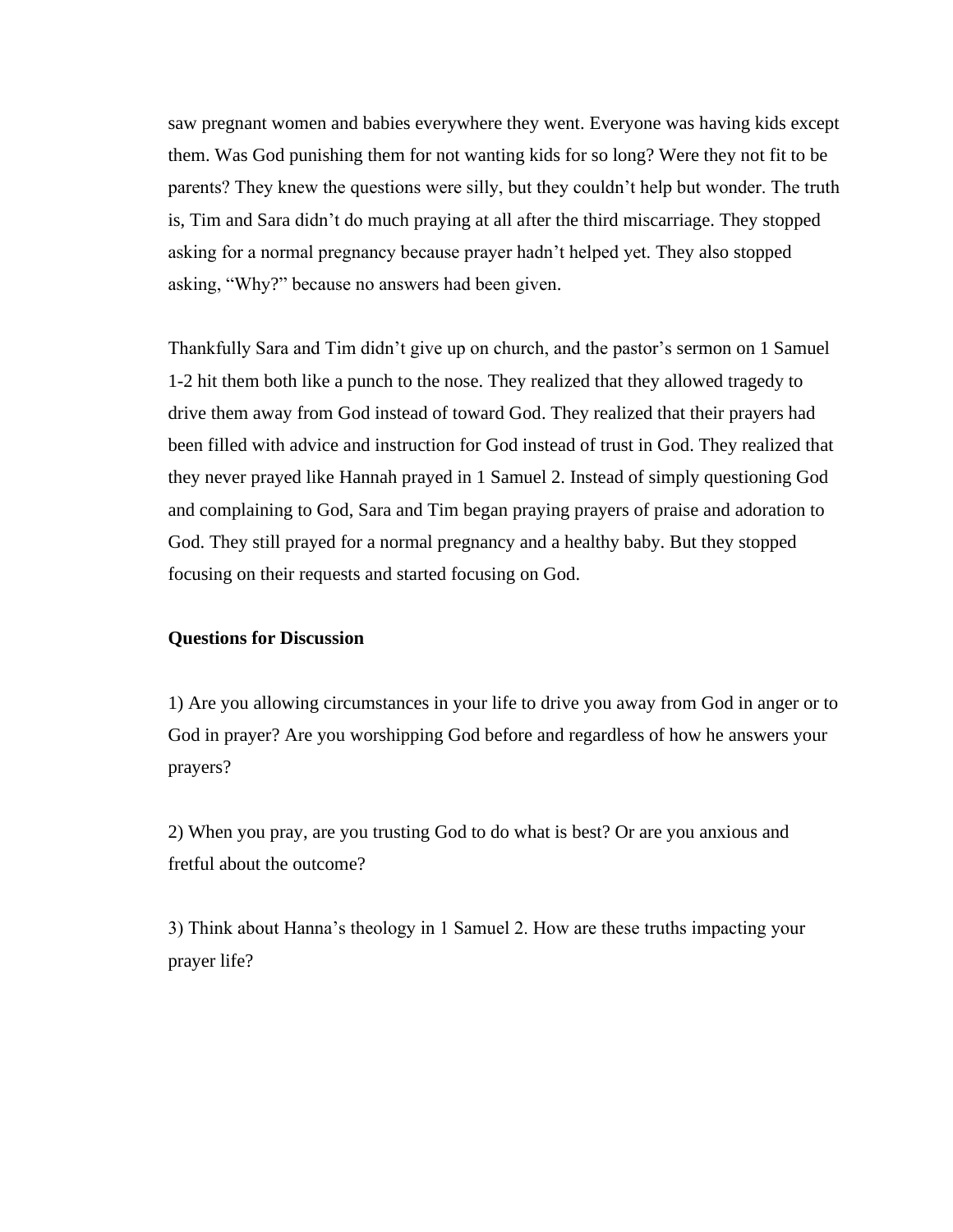## **Chapter 5: David's Prayer of Gratitude**

*Who am I, O Lord GOD, and what is my house, that you have brought me thus far? (2 Samuel 7:18)*

The story of 1 Samuel focuses on the tumultuous reign of Saul, the first king of Israel. During Saul's reign, we are introduced to David, who would eventually follow Saul as Israel's king. All of the drama, intrigue, and conflict between these two men is detailed on the pages of 1 Samuel. In the end, Saul dies, and David lives.

2 Samuel begins where 1 Samuel left off. Saul is dead, and eventually David assumes the throne of Israel (2 Samuel 1-6). David's life up to this point has been eventful to say the least. He battled wild animals as a shepherd (1 Samuel 17:34). He defeated and beheaded a giant in mortal combat (1 Samuel 17). He even survived life on a run as a fugitive (1 Samuel 19-31). By the time you get to 2 Samuel 7, David has finally been established as king over Israel and he has found a measure of rest (2 Samuel 7:1).

In this rest, David had time to be still and think. The king looked around and realized that while he was living in a beautiful home, the Ark of the Covenant was being housed in a tent (2 Samuel 7:2). This troubled David, and he decided the Ark of the Covenant needed to be placed in a house. When David asked Nathan about the possibility of such a building, Nathan encouraged him saying, "Go do all that is in your heart, for the LORD is with you." (2 Samuel 7:3).

Then God threw Nathan and David a curveball. God spoke to Nathan that very night and told him to deliver a message to David (2 Samuel 7:4). This message centered not on David's plans for God, but rather on God's plans for David. God began by reminding David that he did not need a house, he had never lived in a house, and he did not ask for a house (2 Samuel 7:4-7). Imagine David's surprise! He planned to do something nice for God, and God responded with, "Thanks, but no thanks." God proceeded to remind David that Israel had been blessed by God, and as king David himself had been blessed by God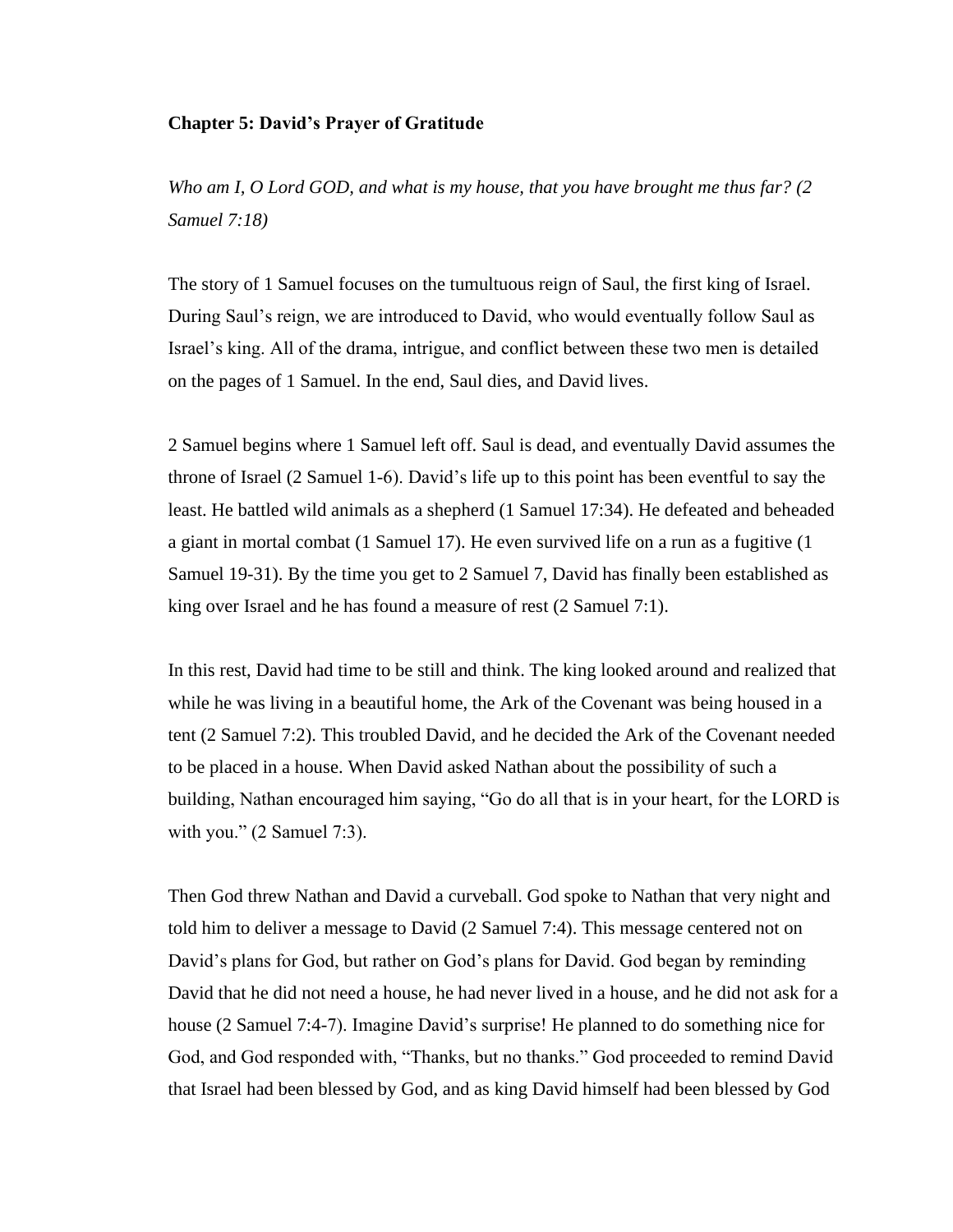(2 Samuel 7:7-11). God was reminding David that as God, he needed no one to protect him or provide for him. Instead, God was the one who had faithfully and consistently protected and provided for his people.

Then came the biggest curveball of all. Instead of David building a house for God, God promised to build a house for David! The Bible records God's words of promise and commitment in 2 Samuel 7:11-16. One can only imagine David's shock at this point in the conversation. First, David learns that he is not going to build God a house. Second, David learns that God has plans to build David a "house." Third, David learns that God will raise up his offspring, establish his (David's offspring) kingdom, and allow him (David's offspring) to build God's house. Fourth, David learns that God's love will be with his "house" forever. All of these promises in response to David's plan to build a house for the Ark.

In response to these promises, David prayed. Take a minute to read David's prayer in 2 Samuel 7:18-29. Even from a man who prayed remarkably, this prayer stands out. This is the prayer of a man who understood three things. First, David understood who he was. Second, David understood who God was. Third, David understood the nature of his relationship with God. If you can master those three things, you can master prayer. Who are you? Who is God? What is the nature of your relationship? David understood that he was the creature who had nothing of significance to offer the Almighty. David understood that God was the one who had been and would always work on behalf of his people, not needing anything from them. David understood that his relationship with the LORD was entirely based on grace and mercy.

In particular, there are at least eight aspects of David's prayer in 2 Samuel 7:18-29 that are worth mentioning. Identifying the parts of David's prayer will not only help one's understanding of the Bible, it will also help one learn how to pray.

First, David approached God in prayer with appropriate humility. In verse 18 David asks the rhetorical question, "Who am I, O Lord GOD, and what is my house, that you have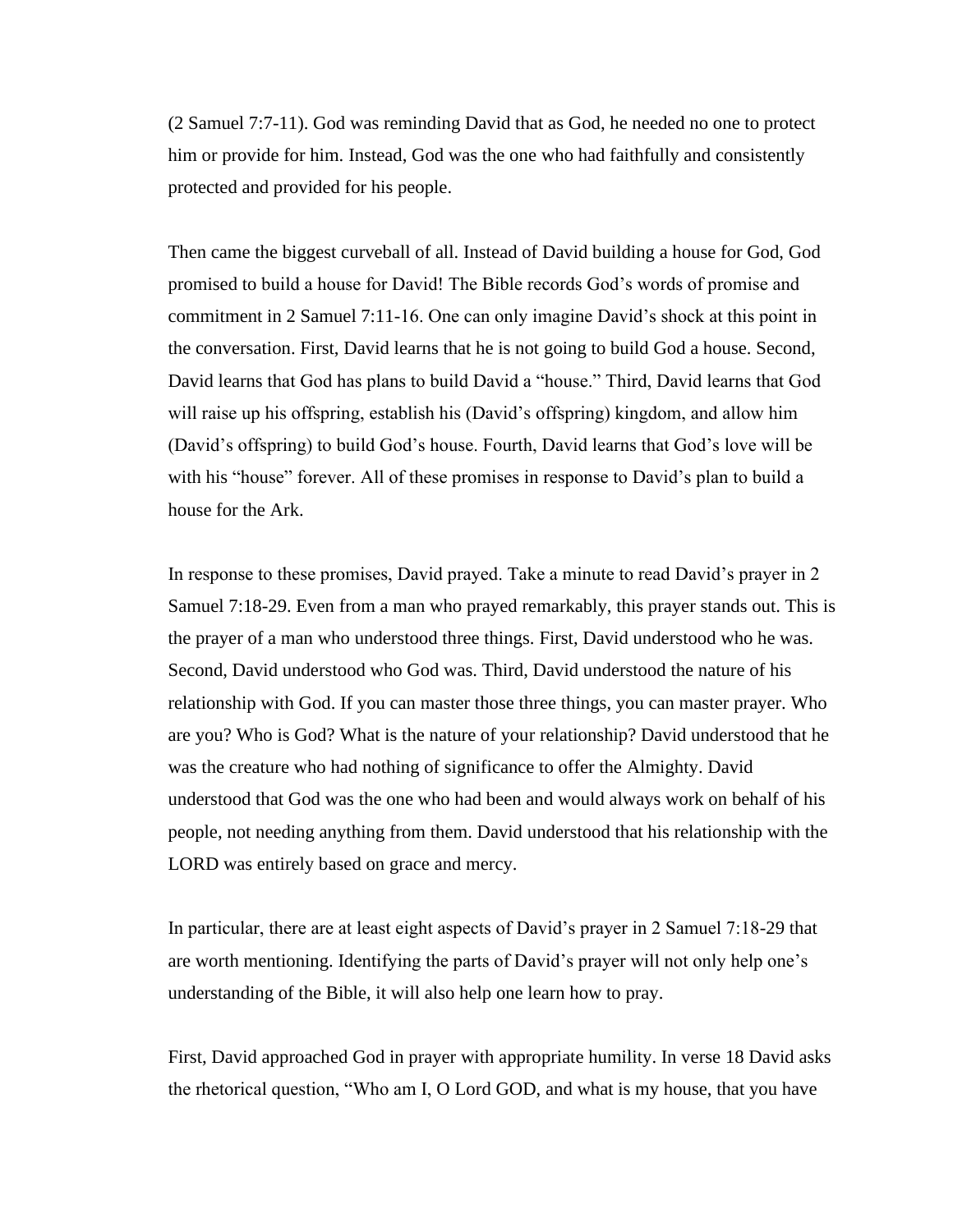brought me thus far?" Elsewhere, David asked a similar question: "What is man that you are mindful of him, and the son of man that you care for him?" (Psalm 8:4) In Psalm 8, David's humility was motivated by the grandeur of creation. In 2 Samuel 7 David's humility was motivated by the grandeur of God's blessing. In both places, David responded to God in prayer with appropriate humility. This is not the kind of faux humility that tries to diminish the dignity of human beings. Rather, this is the kind of humility that arises in the heart of someone who has caught a glimpse of the greatness of God.

Second, David not only acknowledged the amazing blessing of God in his life, but he also acknowledged that blessing David was an easy thing for God to do. After reflecting on how far God had brought him (from the sheep fold to the throne), and after reflecting on the promises of God yet to unfold in his life (offspring who will rule an eternal kingdom) David simply confessed, "And yet this was a small thing in your eyes, O Lord GOD." (2 Samuel 7:19) David understood the omnipotence of God, and this understanding formed a firm foundation for his prayers.

Third, David rested in the grace of God. He understood that the blessing of God had been poured out into his life, not because of anything in his heart and not because of anything he had done. Rather God's blessing was simply a result of God's promises and God's heart (2 Samuel 2:20-21). In recognizing this through prayer, David reminded himself of and praised God for his marvelous, free, undeserved, unmerited grace.

Fourth, David recognized the greatness and uniqueness of God saying, "Therefore you are great, O LORD God. For there is none like you, and there is no God besides you, according to all that we have heard with our ears." (2 Samuel 7:22) David had lived in Canaan long enough to know the truth about the gods of other nations. While he was on the run and hiding from Saul, he spent time among the Philistines (2 Samuel 27). David knew that Baal and Asherah and Molech and Chemosh were gods who sat and waited for their subjects to work on their behalf. The LORD, on the other hand, was a God who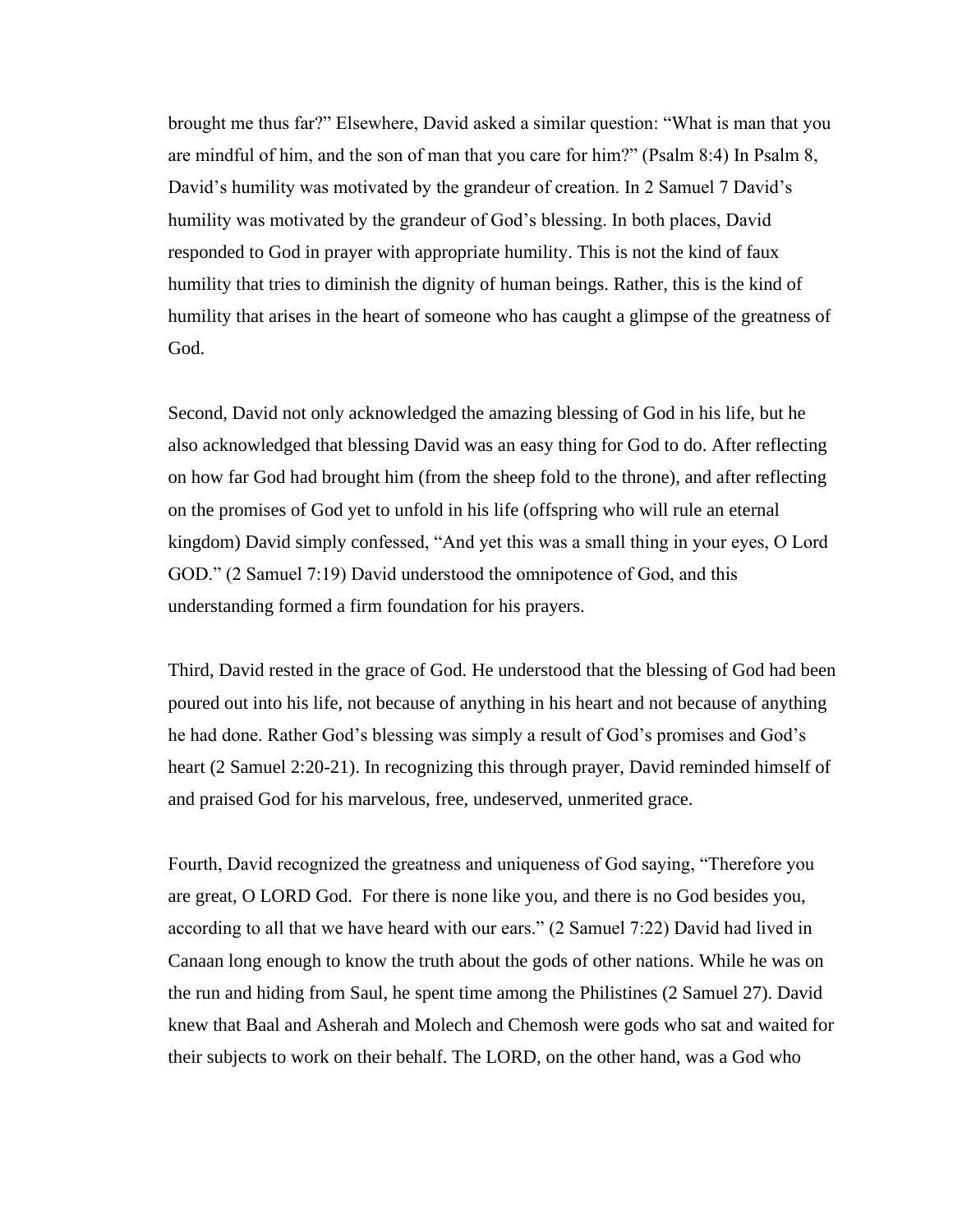worked on behalf of his people. This set the God of Israel apart from the other gods as unique, and David took time in prayer to recognize the uniqueness of the LORD.

Fifth, David confessed that Israel had been redeemed for God's glory. There was nothing worthy or deserving inherent in his nation or even his own heart. David knew that God had chosen and redeemed and sustained Israel to make a name for himself among the nations (2 Samuel 7:23). This is what set Israel apart from the nations. It was not their inherent goodness, but rather God's desire to bring glory to himself through these people.

Sixth, David expressed his faith that God had entered into a one-of-a-kind relationship with Israel. In 2 Samuel 7:24 David prayed, "And you established for yourself your people Israel to be your people forever. And you, O LORD, became their God." There is no suggestion that Israel chose the LORD, or that Israel had decided to bind themselves to the LORD. David clearly understood that God's sovereign grace was the deciding factor in the eternal relationship between God and his people. David clearly understood that it was this grace that provided the occasion for David to pray in the first place.

Eighth, David based his prayer on the revelation of God (2 Samuel 7:25-27). God had spoken and God had graciously given revelation to David, and only in response to this revelation did David find the courage to pray to the LORD (2 Samuel 7:27). David's entire prayer was a response to the words of God that David believed to be both true and good (2 Samuel 7:27-29). First God speaks, then we respond in prayer. It has always been—and will always be—this way.

Taken as a whole, David's prayer in 2 Samuel 7 is the prayer of a man who knows who he is, who knows who God is, and who understands the nature of his relationship with God. Like David, if we can master these three things, we can master prayer.

## **Learning to Pray**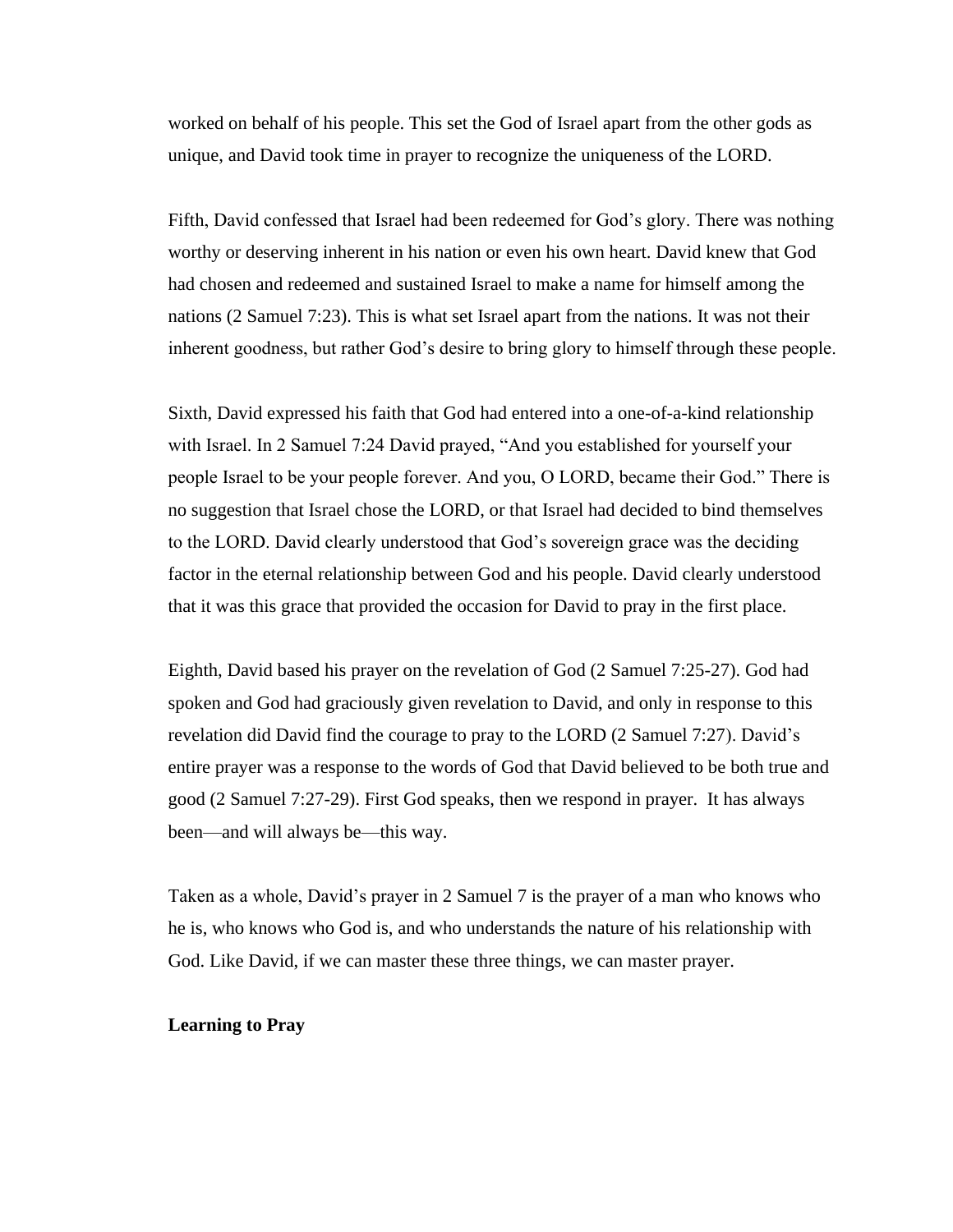Five months earlier Jake had accepted his pastor's challenge to read through the entire Bible. He ordered a Bible that laid out daily readings and jumped in with enthusiasm. Jake soared through Genesis and Exodus. He struggled through Leviticus and Numbers. He finally established a consistent habit somewhere in Deuteronomy. Now it was May and Jake was reading through 2 Samuel. As he read about David and his interactions with the God of Israel, Jake had a strange thought. If he was honest, he rarely prayed. When he did pray, his prayers were nothing like David's prayers. Jake was somewhat embarrassed to realize the only consistent prayer time in his life was before meals. Those prayers usually amounted to a brief word of thanks for food and a request that God would bless the food (whatever that meant).

Jake resolved to change his prayer life. First, he committed to spend more time in prayer. Second, he wanted to pray like David, a man after God's own heart. Since his current prayer life centered on meals, Jake decided to begin there, at the dinner table. He studied David's prayer in 2 Samuel 7, and he reached the following conclusions.

First, Jake concluded that his meal time prayers were far too casual. This was not a conversation between equals. Rather, this was a conversation between creature and Creator, between a sinner and the Holy One. This was not a conversation he was entitled to have. This was a conversation he was privileged to have. Jake wanted to approach God with appropriate reverence and humility, even in a simple meal time prayer.

Second, Jake noticed that much of David's prayer involved David telling God about God. Jake was ashamed to admit that he didn't know much about the character and nature of God. But if he was ever going to pray like David, he knew he needed to learn. Jake wanted his prayers to be more than a request from a stranger. He resolved to study and learn about God's characteristics and attributes.

Third, Jake saw that David's prayer was a response to God's promises. First God talked. Then David talked. Applying this to his own life, Jake realized his six-month old Bible reading habit was crucial to his prayer life. He needed to hear from God each day in order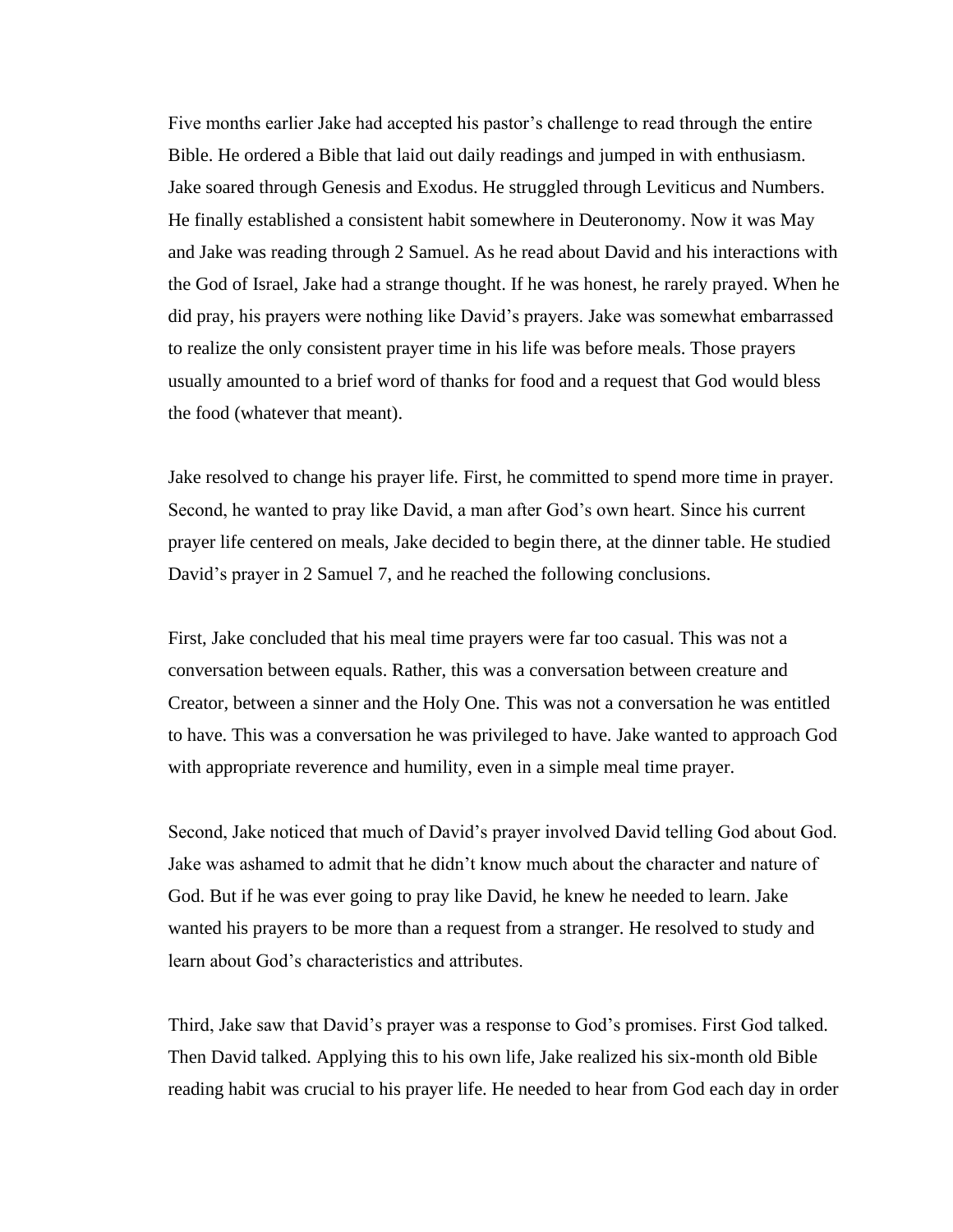to respond appropriately in prayer. Jake had spent the first five months of the year reading God's Word. Now he committed to spend the rest of the year reading and responding in prayer. Whether he was alone, with his family, or with coworkers … Whether it was before work, before a meal, or before bed … Jake wanted to pray like a man after God's own heart.

# **Questions for Discussion**

1) How does your understanding of your sinfulness impact your prayer life?

2) How do your beliefs about God's character and grace impact your prayer life?

3) David's prayer was a response to God's revealed promises. How are you allowing God's revealed promises to impact your prayer life?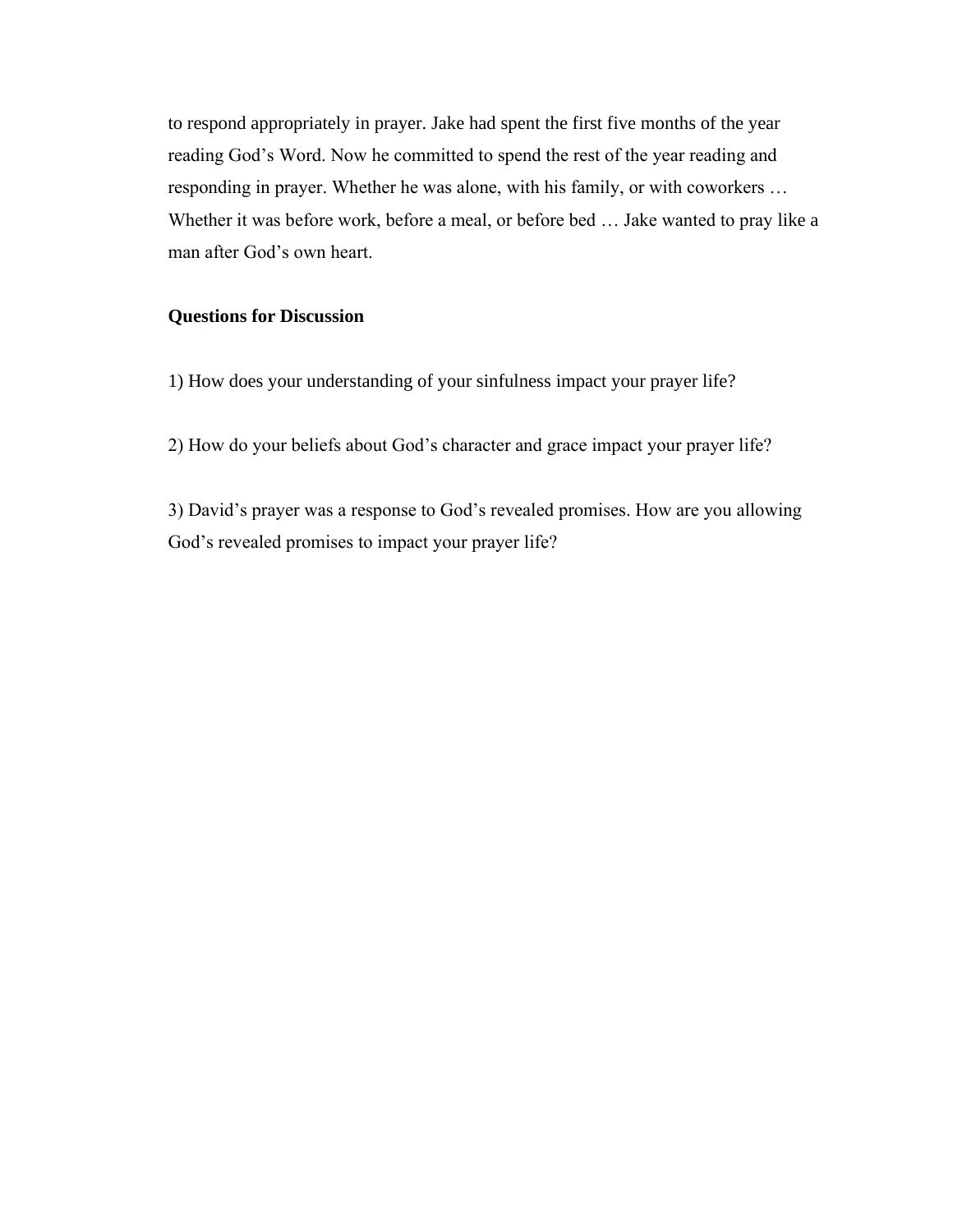#### **Chapter 6: Solomon's Temple Prayer**

*Heaven and the highest heaven cannot contain you; how much less this house that I have built! (1 Kings 8:27)*

After he had been established as king over Israel, and after he enjoyed a period of rest from all his enemies, David began to dream about a majestic building project (2 Samuel 7:1-2). This project would be a beautiful temple to house the Ark of the Covenant, the very throne of the LORD, which was currently housed in a tent. David pitched his idea to the prophet Nathan, who encouraged David saying, "Go, do all that is in your heart, for the LORD is with you." (2 Samuel 6:3) What David and Nathan did not know, but quickly found out, is that David would not be the one to build this great temple. Instead, it would be David's yet to be conceived son Solomon who would lead this building project.

While he was certainly disappointed that he would not be the one to build the temple, David made ample preparation for Solomon. The Bible records David purchased land and assembled a "great quantity" of materials for the project (1 Chronicles 21:18-22:5). With everything in place, and knowing his life was coming to an end, David summoned Solomon and charged the future king to, "build a house for the LORD, the God of Israel (1 Chronicles 22:6).

Upon David's death, Solomon assumed the throne of Israel (1 Kings 2:13-46). Solomon began his reign with a humble prayer asking for wisdom to lead the nation that ultimately belonged to the LORD (1 Kings 3:1-15). The Bible demonstrates God was pleased with this request, and in addition to wisdom, Solomon was granted great power and great wealth (1 Kings 3:10-14). Solomon's wisdom and greatness are described in the following chapters leading up to this summary of his early reign: "People of all nations came to hear the wisdom of Solomon, and from all the kings of the earth, who had heard of his wisdom." (1 Kings 4:34) In the midst of this greatness, Solomon began to work on the project his father had envisioned. He began building a temple for the LORD.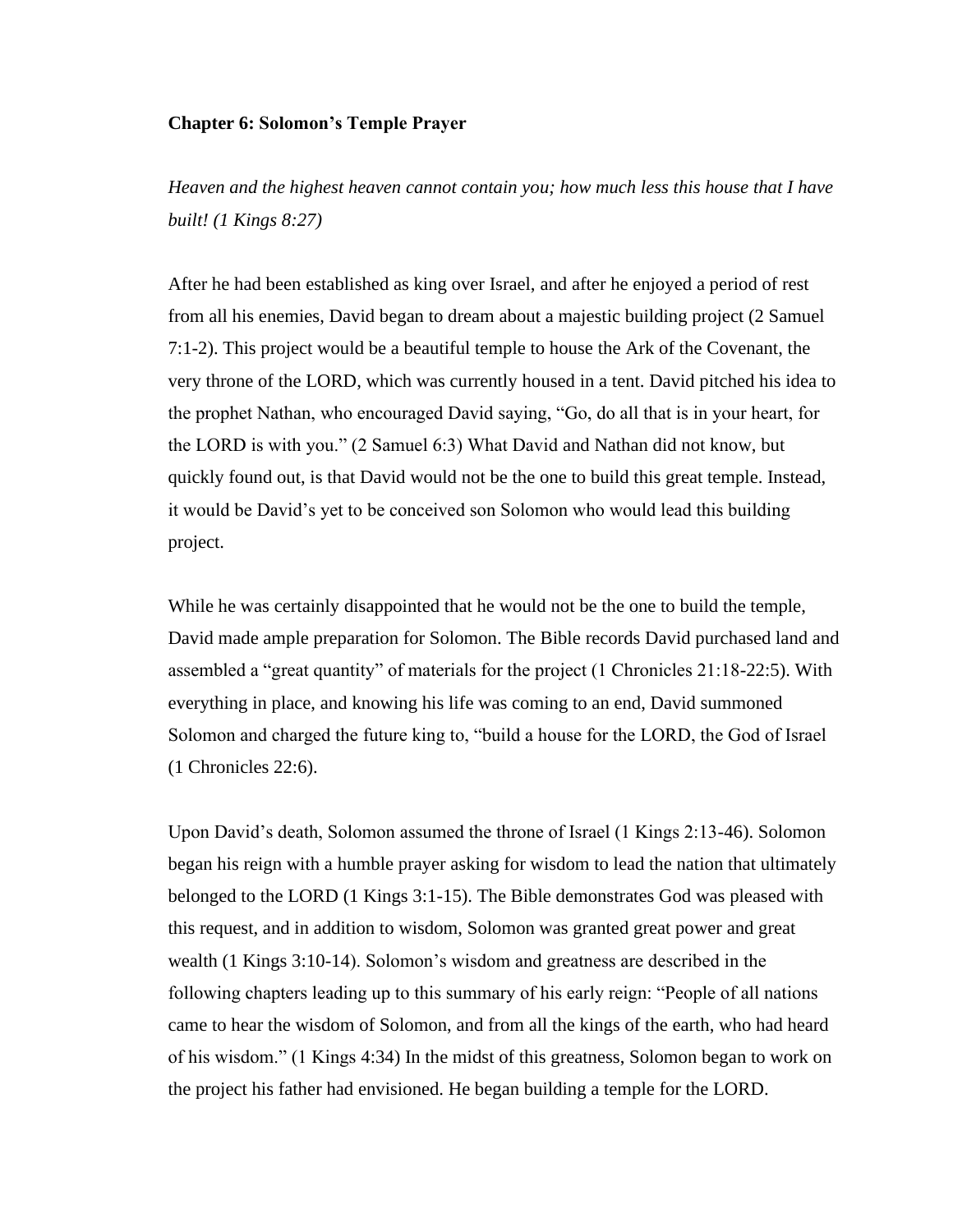In the midst of construction, God spoke to Solomon saying, "Concerning this house that you are building, if you will walk in my statutes and obey my rules and keep all my commandments and walk in them, then I will establish my word with you, which I spoke to David your father. And I will dwell among the children of Israel and will not forsake my people Israel." (1 Kings 6:12-13)

These words were a reminder of God's previous promises and an encouragement to the young king. Solomon continued in the work, and the temple was finished seven years later (1 Kings 6:14, 38). With the physical construction complete, Solomon began to plan a grand dedication service. He assembled the people of Israel, he called on the Levites to carry the Ark into its new home, and he offered a multitude of sacrifices (1 Kings 8:1- 11). When the Ark was in place, the glory of the God of Israel filled the temple, causing the priests standing by to fall on their faces (1 Kings 8:11).

At this point, Solomon prayed. With the king and the priests and the elders and the people absolutely overwhelmed by the glorious presence of their God, Solomon stopped to talk to the LORD. The first thing to note about Solomon's prayer is the fact that it was corporate prayer. Several times the Bible reminds us that Solomon stood in front of the gathered assembly and led the people in prayer (1 Kings 8:1-2, 14, 22, 55). While there is always a place for personal, private prayer (see the example of Hannah in 1 Samuel 1-2, or the teaching of Jesus in Matthew 6:5-6), corporate prayer is special. In both the Old Testament and the New Testament, God's people gathering together to talk to God as an assembled people is special. Some of the corporate prayers in Scripture are led by kings, others by apostles. But the example set forth in Scripture is clear—corporate prayer is important and should be a regular part of our prayer lives.

Solomon's actual prayer as he stood before Israel can be found in 1 Kings 8:12-61. Take a few minutes to read Solomon's lengthy prayer in 1 Kings 8:12-61, and note these seven lessons about prayer.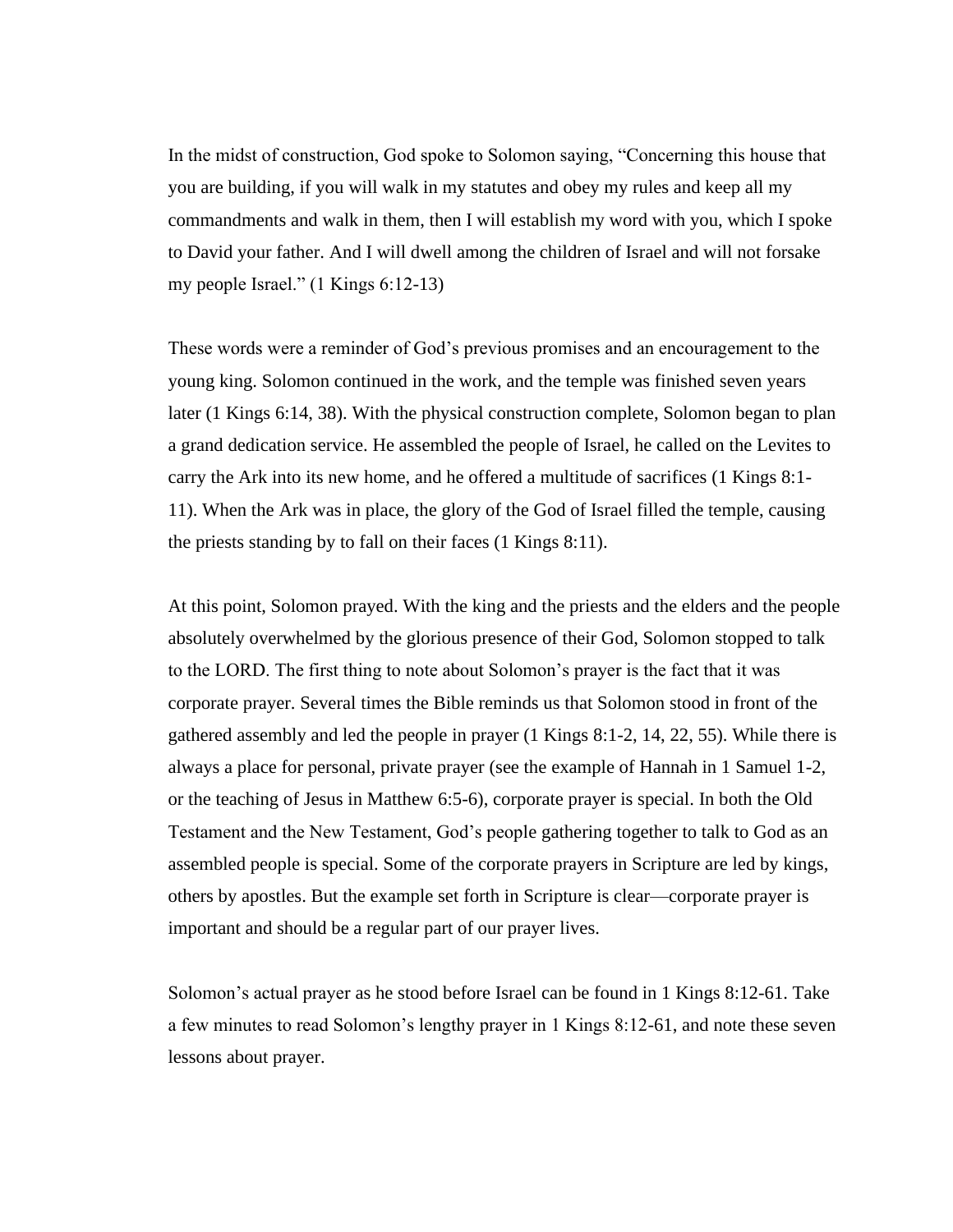First, in verses 12-21, Solomon began by acknowledging the promises God made to David. In other words, like his father before him, Solomon prayed in response to revelation from God. In the grand scheme of things, all prayer is a response to prior revelation from God. In the beginning God spoke and created the heavens and the earth (Genesis 1). It was God who spoke to Adam and Eve in the beginning (Genesis 1:28-30). Creation itself testifies to the existence and the power and the goodness of God (Psalm 19, Romans 1). This understanding must always shape our prayers. God speaks first, and we respond. Until we have listened to the Word of God, we are in no position to speak.

Second, in verses 22-26, Solomon reflected on the absolute uniqueness of the LORD. All around Israel there were nations devoted to various gods and goddesses. Solomon was aware of this idolatry, and he understood that the God of Israel stood out as unique among the many "gods" of the peoples. According to this portion of Solomon's prayer, the God of Israel was unique because he alone was a promise-making and promisekeeping God. Solomon's prayer not only acknowledged the promises of God, but it was entirely based on the promises of God. Our prayers must always begin with the promises of God, and our prayers must ultimately express faith in the God who keeps his promises.

Third, in verses 27-30, Solomon reminded himself and the people of two theological truths. One, despite the grandeur of the temple before them, no building could contain the fullness of the glory of God. Two, the presence of God was truly made manifest in the temple. These truths taken together provided an important balance for the people of Israel. Their God was both transcendent and immanent. He filled the heavens above, and yet chose to dwell with Israel in the temple. He was not contained by the temple, but he really did manifest his presence in the temple. These truths not only provided balance for the ancient Israelites who found themselves in an idolatrous context, they also laid the foundation for a New Covenant understanding of the incarnation. This in turn impacts our prayers as believers. We pray to the God who created and sustains all things, and this same God took on humanity to dwell with us (John 1:1-2, 14).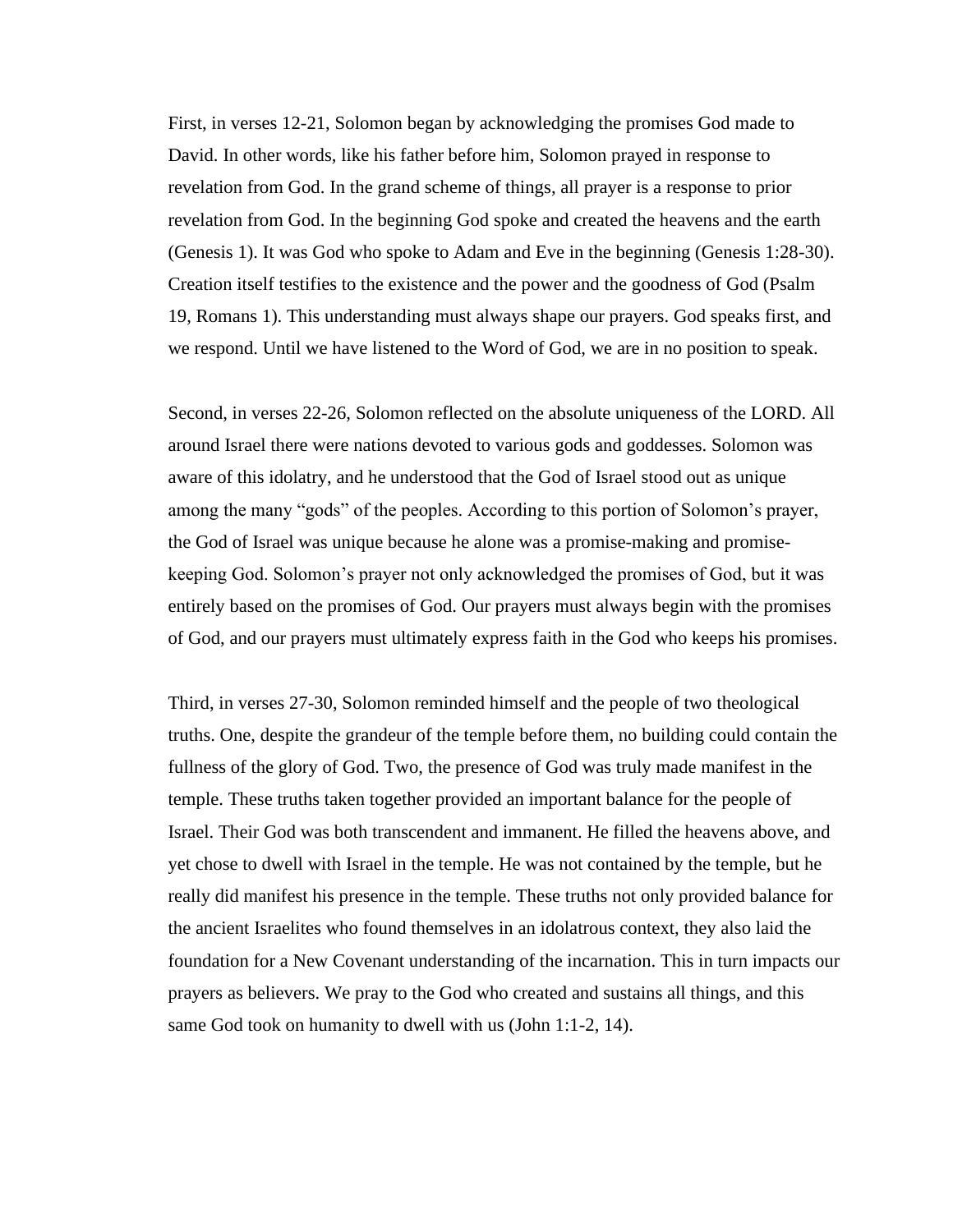Fourth, in verses 31-53, Solomon runs through a series of hypothetical situations, all of which eventually came to pass. If an individual sins against a neighbor  $(1 \text{ Kings } 8:31-32)$ … If Israel is defeated in battle because of sin (1 Kings 8:33-34) … If there is no rain because of sin (1 Kings 8:35-36) … If there is a famine or plague in the land (1 Kings 8:37-40) … If foreigners come to the temple to worship (1 Kings 8:41-43) … If Israel loses in battle (1 Kings 8:44-45) … If Israel is guilty of corporate sin against God (1 Kings 8:46-53) … For each of these hypotheticals that eventually became reality, Solomon preemptively asked God to hear the prayers that would be offered by his people. Basically, Solomon prayed that God would hear future prayers. In praying this, Solomon acknowledged that the prayers of Israel did not place the LORD at the mercy of the people (as was believed by many of the animistic cultures around Israel). Instead, Solomon understood that Israel always remained at the mercy of their God. Such an understanding must always shape our prayers. In prayer we are not controlling God, advising God, or manipulating God to do our bidding.

Fifth, in verse 54 we read that throughout this prayer Solomon had knelt on his knees and lifted his hands toward heaven. His posture revealed the emotion of his heart. Kneeling showed his humility before God. Lifting his hands showed his desire to receive from God. Solomon was the one in need. God was the one supplying that need.

Sixth, in verses 55-61, Solomon prayed a prayer of benediction, or blessing, over the congregation. This was a prayer spoken out loud, to God, for the benefit of the people. Solomon asked God to keep his promises, and Solomon asked God to keep his people faithful. While there is great value in this sort of prayer, there is a warning in the story that follows. This leads us to the final point.

In the chapters that follow we are reminded that a good prayer life today does not ensure a God honoring life tomorrow. Solomon's prayer in 1 Kings 8 is noteworthy for its Godcentered content, its basis in the revealed promises of God, and its humble tone. These same characteristics initially marked the reign of Solomon, and 1 Kings 9 and 10 mark the high point of Israel as a nation. The temple was complete. The king was devoted to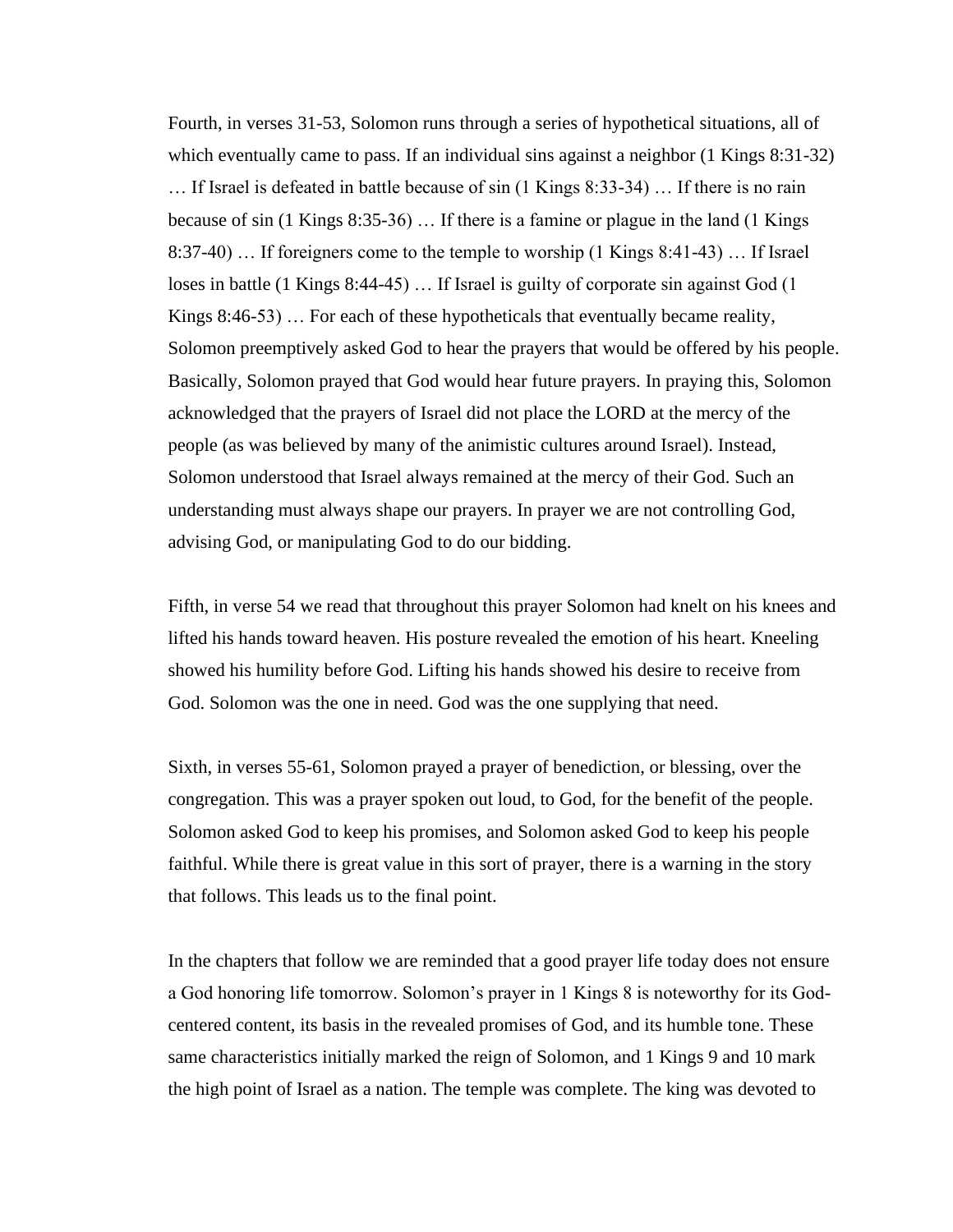the God of his people. And the nations recognized the blessing of God in the prosperity of Israel. Then we read 1 Kings 11, a chapter that marks the beginning of the end for Solomon and Israel. The faith and spirituality that produced the moving prayer of 1 Kings 8 was eventually replaced by an idolatrous love of women and their gods. Let the reader pay heed, a good prayer life today does not ensure a God-honoring life tomorrow.

# **Learning to Pray**

It was the first night back from the hospital, and the house was finally still. All the kids were asleep in bed. Amy and Lance knew from experience that the hospital was no place for new parents to rest, so they were relieved to be home. Everyone was healthy. Everyone was asleep. Everyone was quiet.

As they sat in the dimly lit living room, Amy and Lance talked about their kids. Emily was eight, Nicole was five, Annie was three, and now they had Cade. Each kid was unique. They had different personalities and different abilities. Amy and Lance dreamed out loud about what the future held for their kids. The possibilities were exciting, but they were also frightening. Amy and Lance were not naïve. They knew the world was a tough, broken place. They knew their kids would have to navigate many temptations in life.

No one had to tell Amy and Lance to pray for their kids. They prayed instinctively from the first day Amy found out she was pregnant with Emily. They prayed about anything they couldn't control, especially about the future. At times it seemed like they were planning life for their kids and advising God about the best possible outcome. At times it seemed like they were asking God to make everything easy for their kids. Keep them healthy. Keep them comfortably middle class. Keep them from marital trouble. Keep them from anything that would bring pain into their lives.

As she sat in the dark living room, Amy found herself questioning these kinds of prayers. She was fairly certain her parents prayed these same prayers for her over the last thirty years. She also knew her own life had not been pain-free. There had been hard times in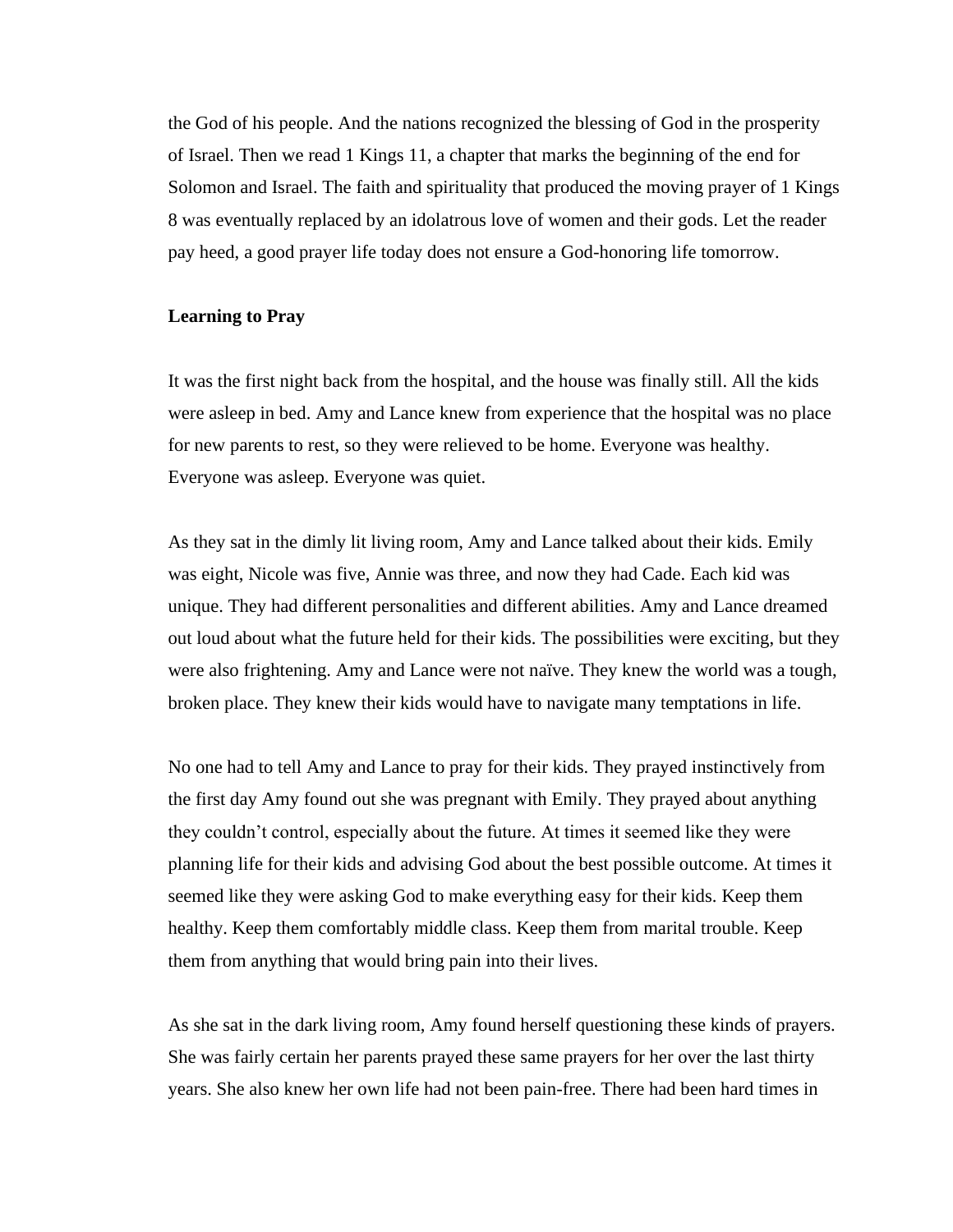her marriage. There had been financial struggles. There had been times of sin and rebellion. God had certainly been faithful through it all, but there had been pain.

In addition to her own experience, Amy couldn't shake 1 Kings 11 from her mind. She came across the passage in a Bible study at church. In these verses Amy saw a man pray humbly, with his face on the ground. Solomon's posture revealed position of his heart, and Amy knew that most of her prayers lacked genuine humility. She knew she had been guilty of treating God as a genie who grants wishes instead of the sovereign Lord of the universe. She resolved to stop coming to God with advice.

Amy also resolved to stop asking God to keep her children from any and all pain. Instead, she decided to use 1 Kings 11 as a model for prayer. Like Solomon praying for Israel, Amy knew her kids would make bad decisions. They would rebel. They would stray. So instead of praying that God would make everything easy, she started praying that God would be merciful when her children repented. She actually prayed for the future prayers of her children, asking God to hear their cries for mercy and respond with grace.

# **Questions for Discussion**

1) How do the doctrines of transcendence and immanence impact your prayer life?

2) Have you been guilty of assuming your prayers somehow controlled God, or put God as your disposal? How can you correct this mistake?

3) Is there a time when your physical posture (bowing, raising hands, etc.) reveals the position of your heart in prayer?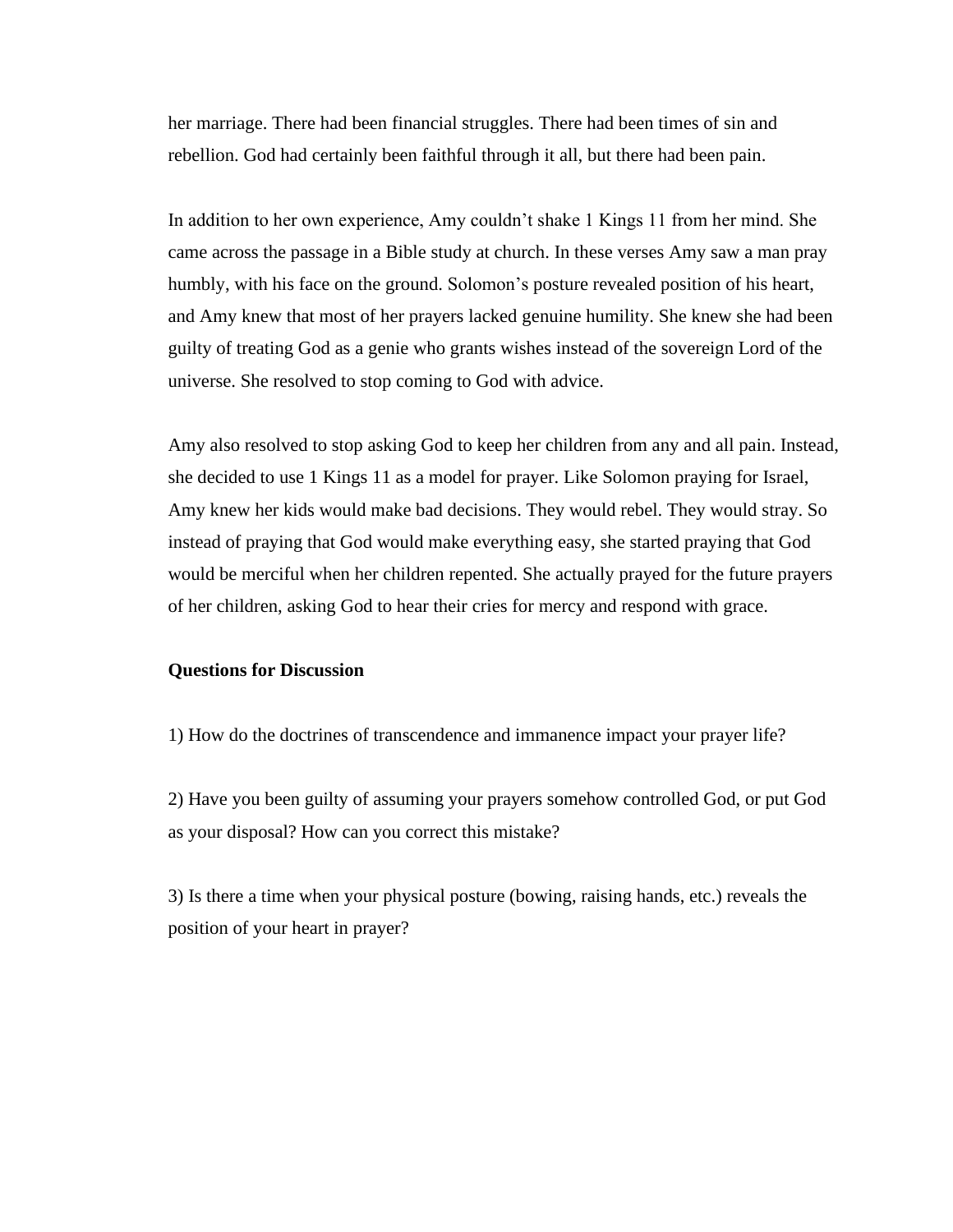# **Chapter 7: Elijah Struggles in Prayer**

# *It is enough; now, O LORD, take away my life. (1 Kings 19:4)*

The book of James gives remarkable insight into the prayer life of the great prophet Elijah. James 5:17-18 explains Elijah controlled the weather with his prayers. He prayed, and it did not rain. For three and half years not a drop fell from the sky. Elijah prayed again, and it rained. This New Testament insight about the power of Elijah's prayer life makes 1 Kings 19:4 all the more shocking. In 1 Kings 19:4 Elijah prayed to God and asked him to take his life. It's a suicide prayer. The previous three verses indicate that Elijah prayed this prayer because Jezebel, the wife of King Ahab, had taken out a contract on Elijah's head. The Bible shows Elijah was afraid and asked God to kill him (1 Kings 19:3).

How does this happen? How does a prayer-warrior like Elijah find himself running from the queen, hiding in the wilderness, and praying for death? The back story found in 1 Kings 17-19 is both illuminating and perplexing. Illuminating because it explains the events that led up to Elijah's spiritual collapse. Perplexing because it describes events that should have bolstered Elijah's faith. The back story begins with Ahab.

We meet Ahab in 1 Kings 16:29-33. Twice we are told that Ahab was more wicked and rebellious than any king who came before him (1 Kings 16:30, 33). He married a Sidonian princess named Jezebel who worshipped pagan gods (1 Kings 16:31). This resulted in Ahab bringing Baal worship and Asherah worship into the capital city of Samaria (1 Kings 16:31). To summarize, "Ahab did more to provoke the LORD, the God of Israel, to anger than all the kings of Israel who were before him." (1 Kings 16:33)

Enter Elijah. His name appears for the first time in 1 Kings 17:1 in contrast to Ahab. The rivalry between these men kicked off with Elijah telling Ahab that the LORD would not send rain on Israel until Elijah prayed for rain (1 Kings 17:1). You can imagine this did not sit well with wicked Ahab, so the LORD told Elijah to hit the road. Elijah camped out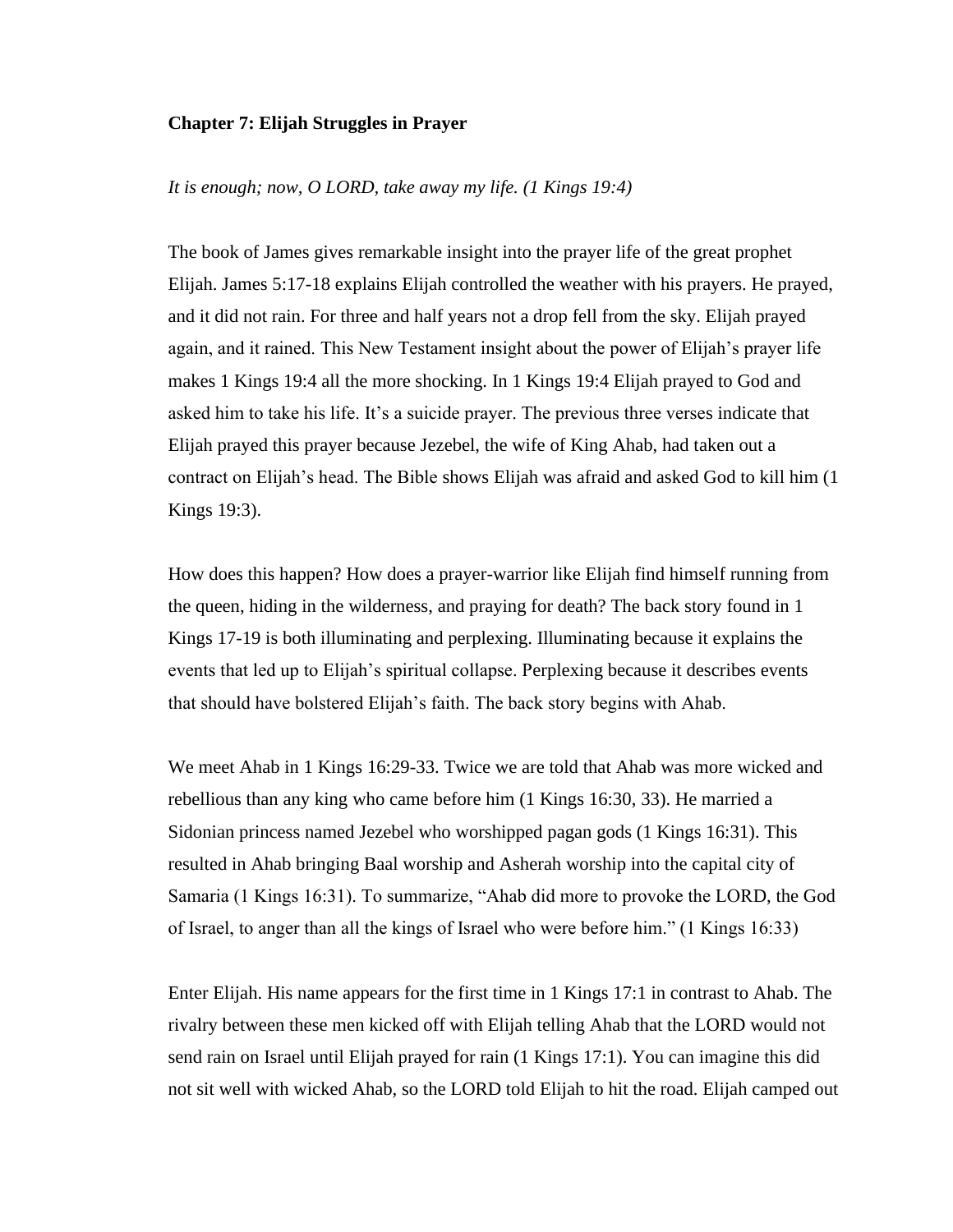east of the Jordan River, and the LORD commanded a flock of ravens to provide his fugitive prophet with food (1 Kings 17:3-7). Note these two miracles. First, Elijah prayed and the rain stopped. Second, God provided safety and food for Elijah. Elijah was beginning to learn about the power of prayer and the provision of God.

The two stories that follow confirm the lessons God was teaching Elijah. First is the story about oil and flour. God sent Elijah to a foreign country where he met a destitute widow (1 Kings 17:8-10). This widow had reached a dead end in life, and she was literally preparing to die (1 Kings 17:12). Elijah told her that if she fed him first, she would not run out of oil or flour until the day God sent rain on the earth (1 Kings 17:14). The widow did what Elijah told her to do, and the newly formed trio of Elijah, the widow, and her son had oil and flour for three and a half years. Again, Elijah was learning about the power of prayer and the provision of God.

The second story in 1 Kings 17 is related to the first. It is a story about death. At some point in time the widow's son died (1 Kings 17:17). The Bible records Elijah cried out to the LORD about the widow's son (1Kings 17:20). Three times he stretched himself out on top of the dead child, crying out to the LORD to bring the child back to life (1 Kings 17:21). The Bible records, "And the LORD listened to the voice of Elijah. And the life of the child came into him again and he revived." (1 Kings 17:22)

First Elijah controlled the weather. Then he was fed by a flock of ravens. Then he saw the miracle of oil and flour. Then he saw the dead raised. Elijah was continuing to learn about the power of prayer and the provision of God. As great as these miracles were, they were nothing compared to the miracle of 1 Kings 18. After three and a half years with no rain the famine in Samaria was severe, and Ahab decided it was time to talk to Elijah (1 Kings 18:3-6). The LORD agreed, and he sent Elijah to visit with Ahab (1 Kings 18:1-2). Elijah challenged Ahab to a showdown, telling his nemesis to bring the 450 prophets of Baal along with the 400 prophets of Asherah to Mount Carmel (1 Kings 18:19-20).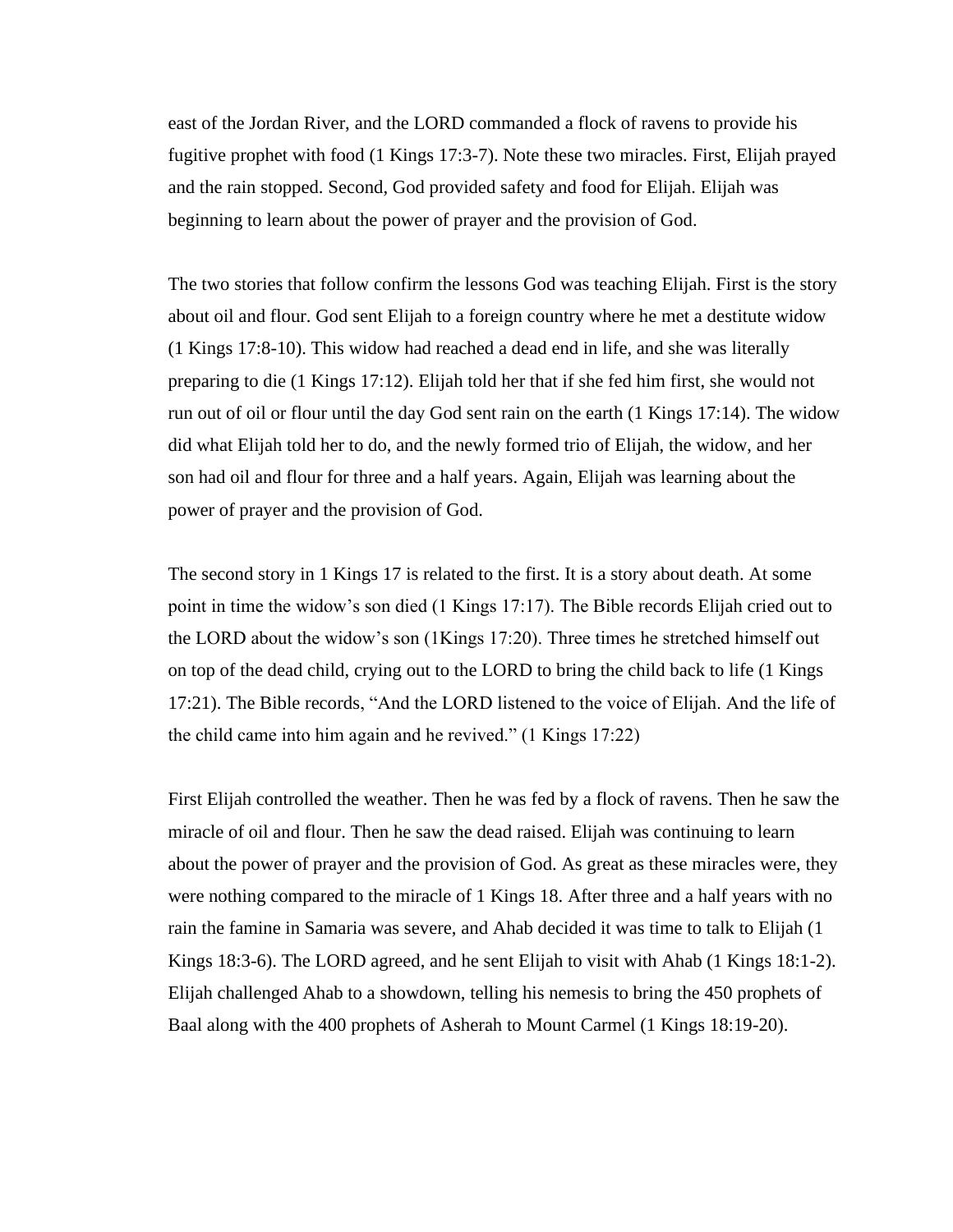The story that follows is nothing short of spectacular. Elijah challenged the 850 pagan prophets of Jezebel to see if their gods could send fire from heaven (1 Kings 18:21-24). The Bible demonstrates these 850 prophets sang and danced from morning to noon, begging their gods to send fire (1 Kings 18:26). Not surprisingly, "There was no voice, and no one answered." (1 Kings 18:26) About noon, Elijah began mocking his opponents. He told them to yell louder, suggesting that their god was on a journey or taking a nap or possibly even using the restroom (1 Kings 18:27). Don't miss the humor in Elijah's sarcasm, and don't miss the courage with which he spoke. He is standing in front of 850 people who would love to see him dead, and he has the courage to mock them for their foolish idolatry. This is a man who has learned from droughts and ravens and oil and flour and death. This is a man who knows about the power of prayer and the provision of God.

The 850 prophets continued with their pleas, dancing and raving and even cutting themselves with knives. Again, "There was no voice. No one answered; no one paid attention." (1 Kings 18:29) Finally Elijah took the stage. He drenched his offering in water, proving that what was about to happen was no conjuror's trick (1 Kings 18:33-35). Elijah prayed to the God of Abraham, Isaac, and Jacob, asking him to show the people that he was the one true God (1 Kings 18:36-37). After Elijah prayed, the Bible records, "The fire of the LORD fell and consumed the burnt offering and the wood and the stones and the dust, and licked up the water that was in the trench." (1 Kings 18:38) Again, Elijah experienced first-hand the power of prayer and the provision of God.

After executing the 850 prophets of Baal and Asherah, it was time for rain. Elijah climbed Mount Carmel, bowed down on the ground and prayed (1 Kings 18:42). In a matter of moments, a downpour came upon the land (1 Kings 18:45-46). Add this to Elijah's life experience list. First the drought. Then the ravens. Then the oil and flour. Then the dead raised. Then the fire from heaven. Then the rain. In the most spectacular ways, Elijah had learned to trust in the power of prayer and the provision of God.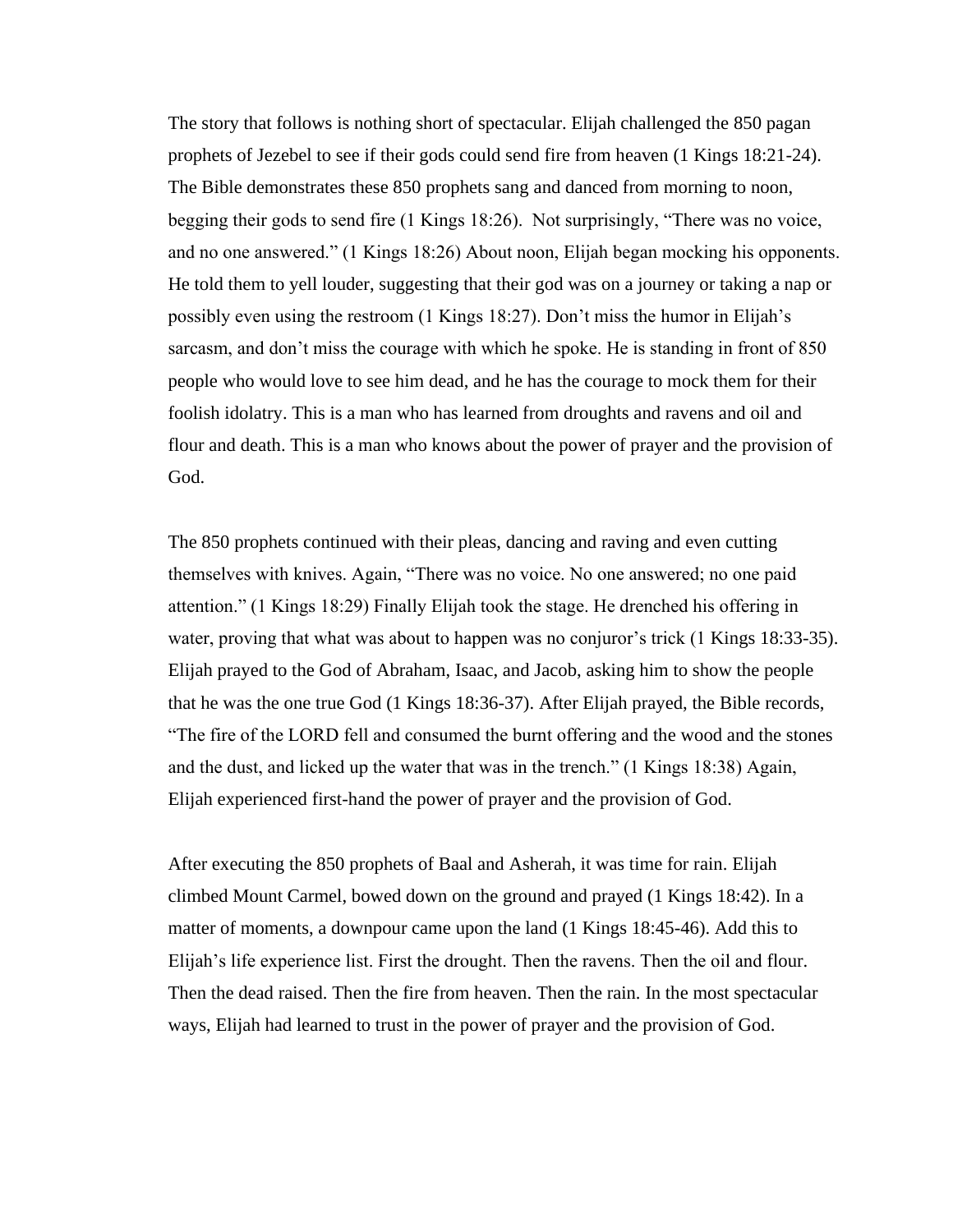You would expect that at this point in his life, Elijah would be on the ultimate spiritual high. Then you turn to 1 Kings 19. In 1 Kings 19:3 we read that the bold, fearless, courageous prophet was afraid because Jezebel had promised to kill him (1 Kings 19:1- 3). This makes no sense. He just faced down and slaughtered 850 false prophets, and now Elijah is scared of a death threat from Jezebel? I struggle to understand Elijah's thought process here. Maybe Elijah was tired after a marathon run to Jezreel (1 Kings 18:46). Maybe Elijah was frustrated by the fact that even after God sent fire from heaven the people did not repent (1 Kings 19:4). Maybe Elijah was despondent because he felt like he was the last man on earth who trusted the LORD (1 Kings 19:10). Maybe we just need to remember that Elijah was a man with a fickle nature like ours (James 5:17-18). Or maybe there is another explanation for Elijah's fear.

In 1 Kings 19:4 Elijah prays this prayer, "It is enough; now, O LORD, take away my life, for I am no better than my fathers." This is a bold thing to pray, especially when you know the power of prayer like Elijah knew the power of prayer. God could control the weather, multiply food, raise the dead, and send fire from heaven. Surely God could take Elijah's life when he prayed for death. But instead of death, God sent an angel to feed Elijah, strengthening him for a 40 day journey to the mountain of God (1 Kings 19:5-8).

When Elijah arrived at the mountain of God, the LORD asked him a strange question. Having sent Elijah to the mountain, God asked Elijah, "What are you doing here, Elijah?" (1 Kings 19:9). The obvious answer was, "God, I am your servant, you sent me here, so I'm here." Instead of the obvious answer, Elijah responded out of the frustration of his heart (19:10). He looked around and saw no results from his labor. No one repented. No one turned back to the LORD. And Elijah assumed he was the only follower of Yahweh.

So, God sent Elijah to stand on the mountain. God sent a powerful wind that broke the rocks apart. God sent a terrifying earthquake that shook the mountain. God sent a fire that that threatened to consume the mountain. Strangely, the Bible shows God was not in the wind or the earthquake or the fire (1 Kings 19:11-12). Instead, God was in the sound of a "low whisper" (1 Kings 19:12). For years I have been puzzled by this story. What was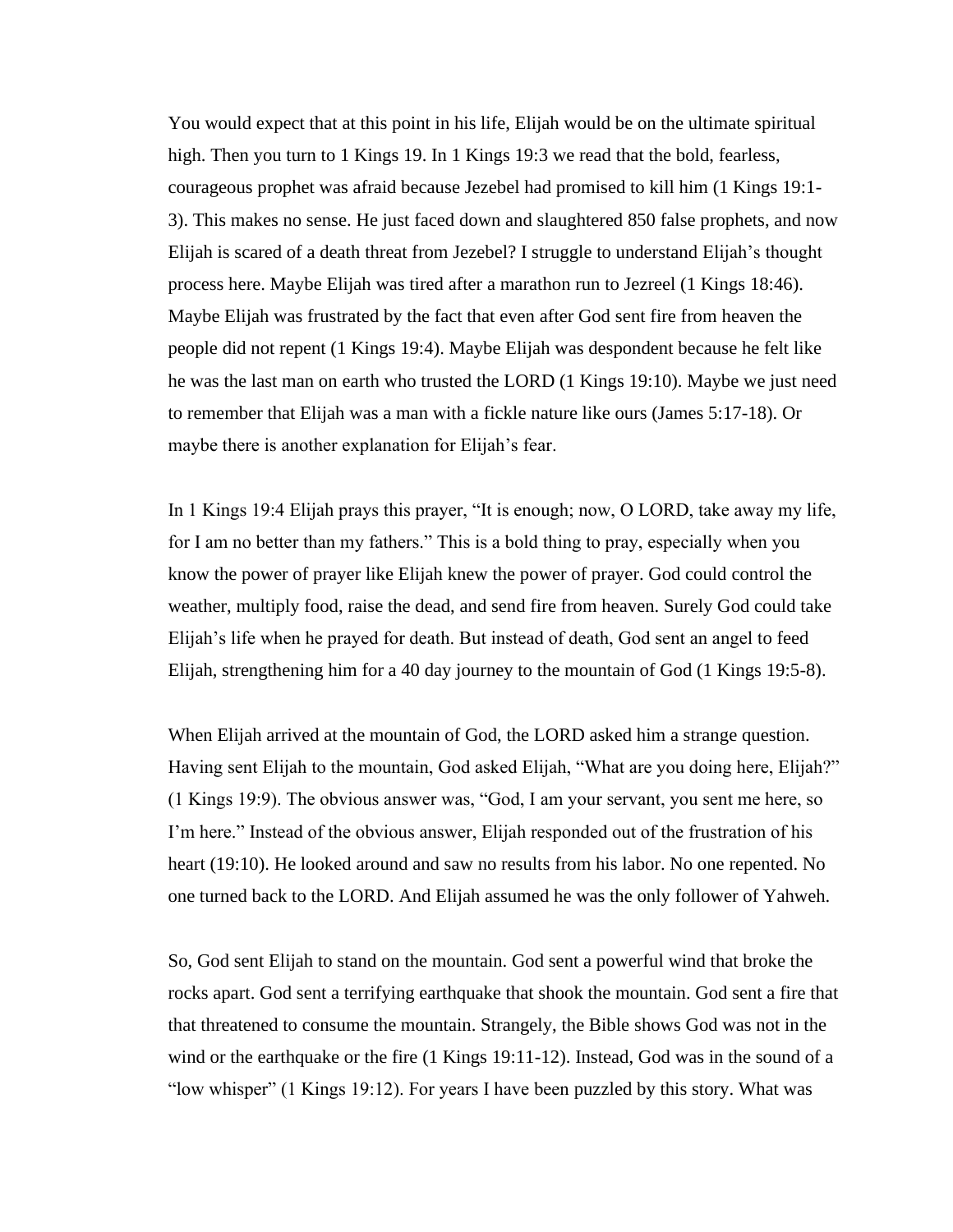God trying to teach his discouraged prophet? And what about the unanswered question of why Elijah would be afraid of Jezebel and pray for death? I believe the answer is obvious when you consider Elijah's experiences with God up to this point. Elijah had the opportunity to experience some of the most amazing miracles recorded in the Bible. Not only that, but he also had the privilege of participating in these miracles through prayer. God used Elijah's prayers to control the weather, multiply food, raise the dead, and send fire from heaven. Elijah had come to expect the miraculous and the spectacular when he prayed.

I believe this explains Elijah's fear of Jezebel, his prayer for death, and his experience on the mountain of God. We know Elijah was a man of prayer. It's logical to assume that he prayed when Jezebel threatened to kill him. And I believe Elijah expected another spectacular miracle to come from the LORD. Maybe a lightning bolt would hit Jezebel? Maybe a lion would devour Jezebel? Instead, nothing happened and Elijah was forced to run for his life. Despondent, he begged for death and complained to God that he was alone in his faith (1 Kings 19:4, 10, 14). God responded with a strong wind and a powerful earthquake and a raging fire. All were spectacular and miraculous. None contained the presence of God. Instead, God was in the still small voice.

God was trying to teach Elijah that prayer does not put God at our command. And while God certainly hears our prayers, and while he can respond with the spectacular and miraculous, sometimes God chooses to answer with a low whisper. There would be no spectacular miracle delivering Elijah from the threats of Jezebel. Instead, a low voice called Elijah to continue his prophetic ministry (1 Kings 19:15-18).

May we pray with the boldness of Elijah. May we remember that God can and does respond in spectacular and miraculous ways. But may we never forget that our prayers never put God at our command. And as we wait for God, may we be satisfied with the spectacular, the miraculous, the mundane, the ordinary, and even the low whisper.

# **Learning to Pray**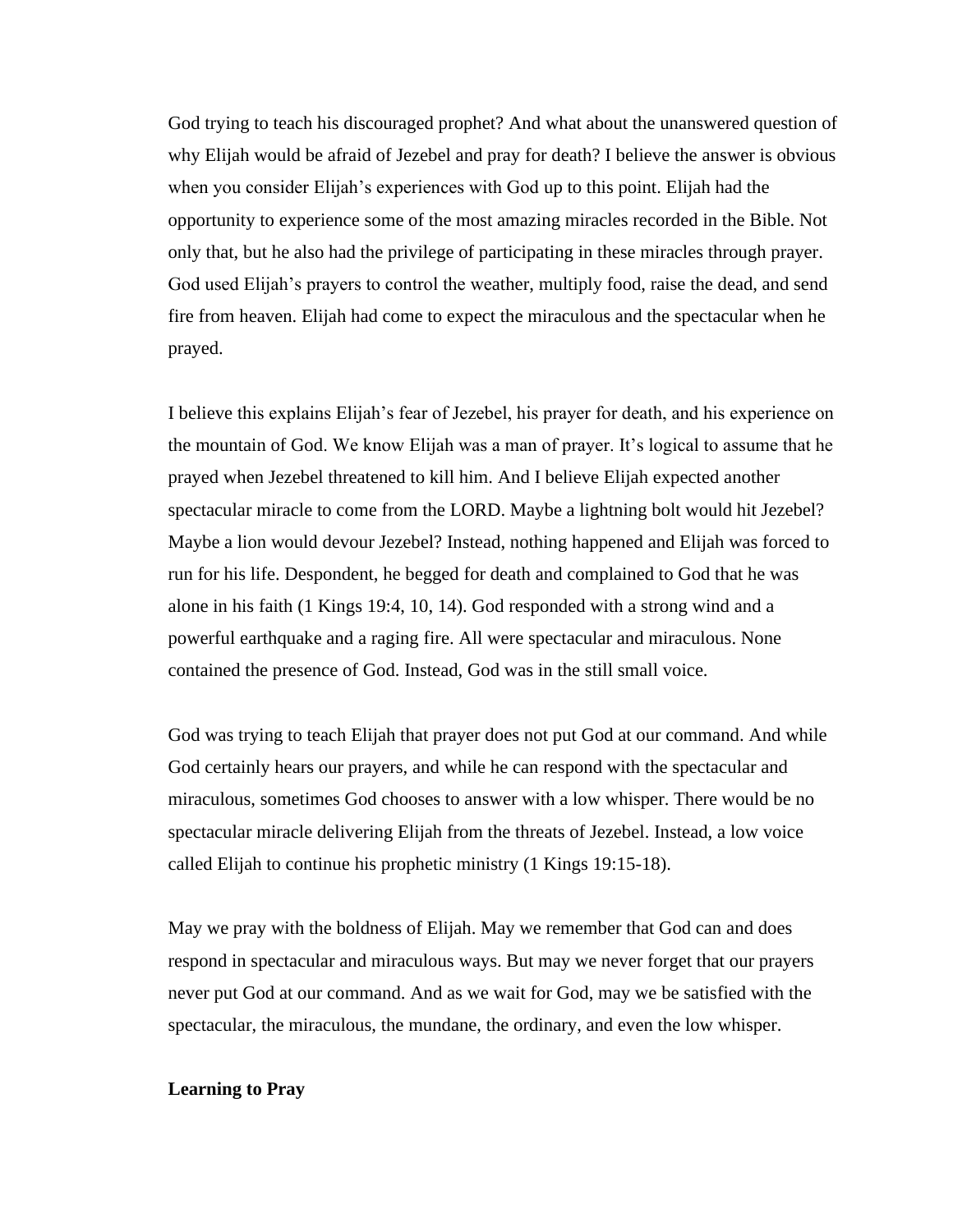David and Mary had been married for 48 years. The early years of their marriage were predictable. David finished pharmacy school. Mary stayed home with their two kids. They took vacations. They built a new house outside of town. David even opened his own pharmacy. Life was good.

No one was surprised when Mary began having trouble remembering things. The only surprise was how young she was when it started happening. Her father struggled with dementia, but his problems began later in life. Mary was 46 when she started getting lost and misplacing things. She knew what was coming, and so did David.

The early years were the worst. Mary knew enough to know she was losing her memory, and she worried about her family. David would have to work less to take care of her, or put her in an assisted living facility. Her children would not be able to have a normal relationship with their mother. Her grandchildren would only remember her as the lady who couldn't remember anything. Ironically, Mary's physical health was great. Unfortunately, it was only a matter of months before she had trouble remember three minutes ago. Most of the time Mary knew who David was. Everyone else was a stranger.

David's plans of retirement and grandkids and travel took a twist. Early retirement came about because he had to stay home with Mary. Grandkids were great, but they struggled to relate to a woman who couldn't remember their name. Travel amounted to quick trips to the grocery store while Mary napped. Mary needed David to be with her constantly, and he was glad to stay home and take care of his wife.

Things went on like this for almost 20 years. It was a lonely time for David. Friendships were neglected because David couldn't leave Mary alone, and he certainly couldn't take her out in a crowd. David's church involvement waned because he could only leave Mary for an hour for worship. The extra hour for small group was just too long to leave her alone. Through it all, David did his best to put on a brave face, but his spiritual life felt like a roller coaster. He felt like he was endlessly moving through the stages of grief. He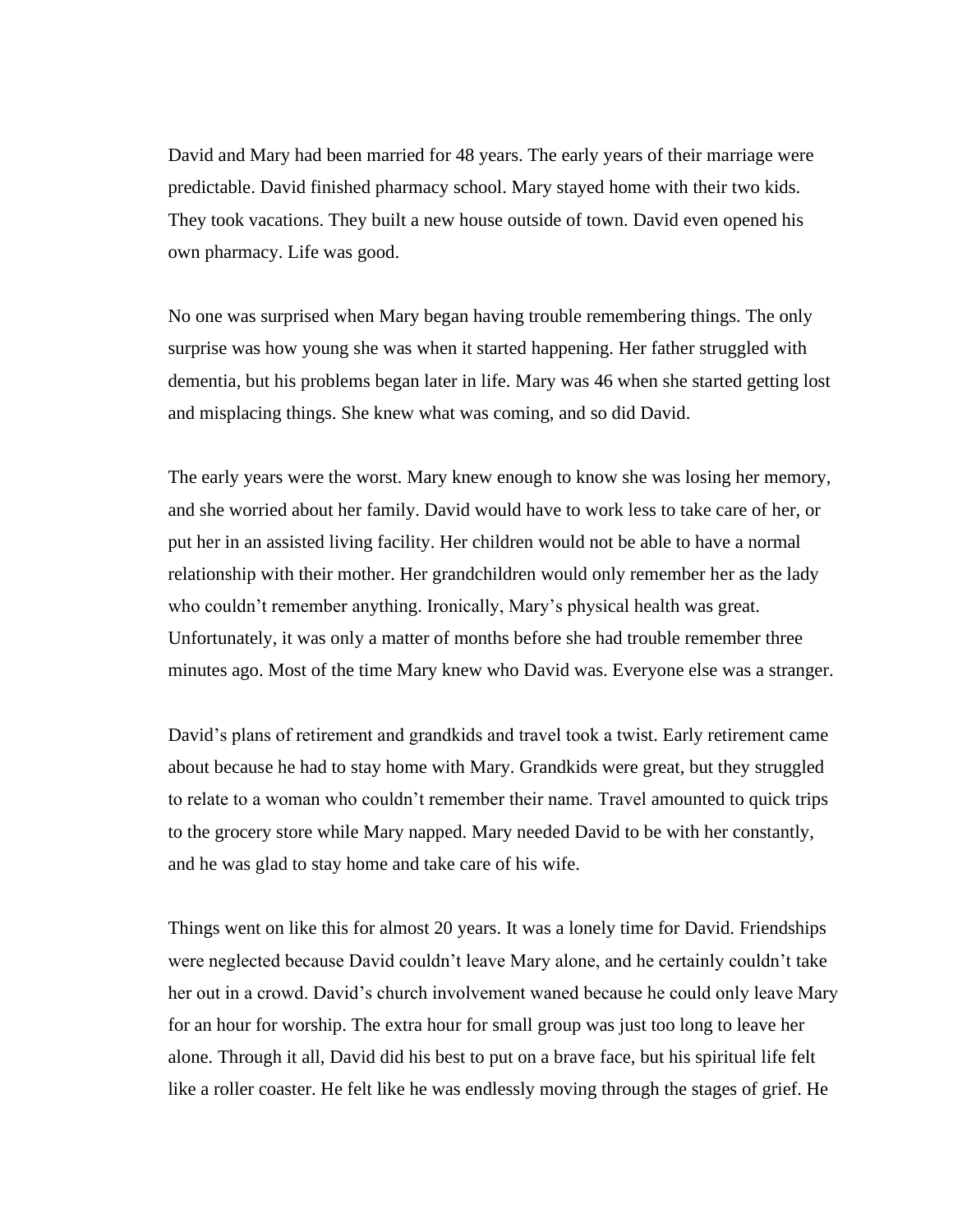regularly prayed for healing, at times begging, at times sobbing, and at times angry. But healing never came. Mary passed away peacefully at home almost 20 years later.

Somewhere in the midst of this trial, David began to take comfort in the story of Elijah. This fearless prophet complained and fretted about Jezebel five minutes after calling down fire from heaven. The lesson Elijah had to learn was simple. Sometimes God answers prayer miraculously with fire from heaven. Sometimes God answers prayer with a still small promise to be with his suffering servants. David took refuge in the truth that God was with him in the miraculous and the mundane. He refused to question God's plan. He refused to question God's goodness. Instead, he regularly prayed that the still small promise would sustain him through grief.

# **Questions for Discussion**

1) What life situations have taught you about the power of prayer and the provision of God?

2) Have you seen God do the miraculous in response to your prayers? Do you expect God to do the miraculous in response to your prayers?

3) Will you be content if God responds to your prayers in an ordinary way instead of a miraculous way?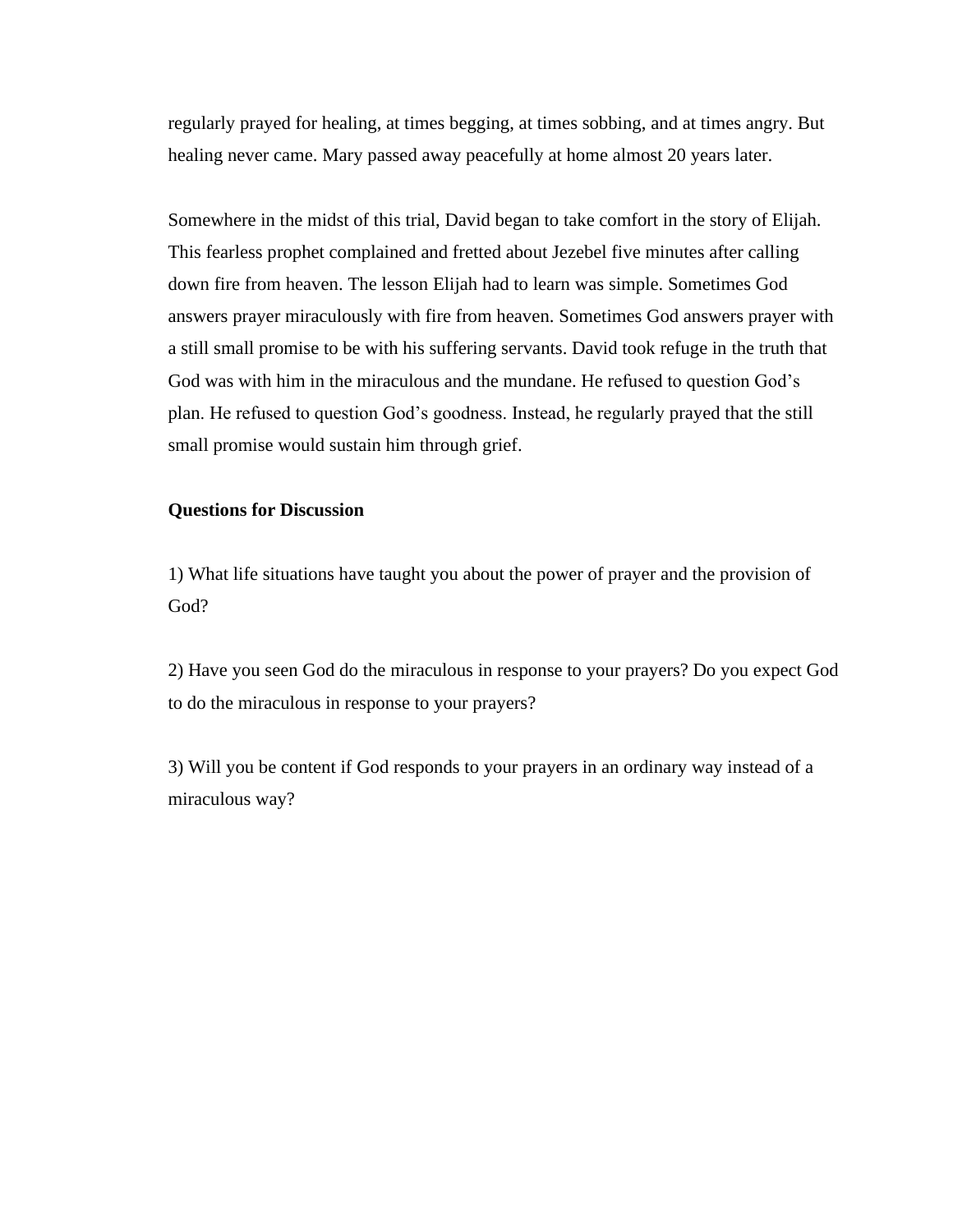#### **Chapter 8: Hezekiah Prays for Deliverance**

*So now, O LORD our God, save us please, from his hand, that all the kingdoms of the earth may know that you, O LORD, are God alone. (2 Kings 19:19)*

The kings of Israel stand out for many reasons. The first king of Israel was Saul. His reign was rocky to say the least. The second king of Israel was David. Without a doubt he was the greatest king of Israel. After David, Solomon assumed the throne. Solomon oversaw the zenith of Israel as well as the beginning of decline. After Solomon, things went downhill—and fast. Jeroboam and Rehoboam split the kingdom in two (1 Kings 12:16-24). Jeroboam ruled Israel in the north. Rehoboam ruled Judah in the South. For the most part, Israel's kings were hell bent on worshipping the gods of all the nations around Israel instead of the God of Israel. Judah's kings were a mixed bunch. Many are described as evil. Others loved God and actually tried to encourage Judah to follow the LORD.

One of the God-fearing kings of Judah was Hezekiah, who we meet in 2 Kings 18. The Bible reveals Hezekiah was 25 years old when he assumed the throne, and he reigned for 29 years (2 Kings 18:2). For the most part, Hezekiah did what right in the eyes of the LORD (2 Kings 18:3). This involved removing the high places of pagan worship and destroying various idols. He even broke the bronze serpent made by Moses in the wilderness many years earlier (2 Kings 18:4). In all these efforts, Hezekiah was desperately trying to remove idolatry from Judah. For all these efforts, Hezekiah distinguished himself as a remarkable, God-fearing king (2 Kings 18:5-6).

Towards the end of Hezekiah's story in 2 Kings 18, almost as an afterthought, we read this in verse 7: "He rebelled against the king of Assyria and would not serve him." This rebellion eventually resulted in one of the most dramatic scenes recorded in the Bible.

Immediately after introducing us to Hezekiah, the Bible describes how Shalmanaser king of Assyria conquered the Northern Kingdom of Israel. The siege lasted three years, and in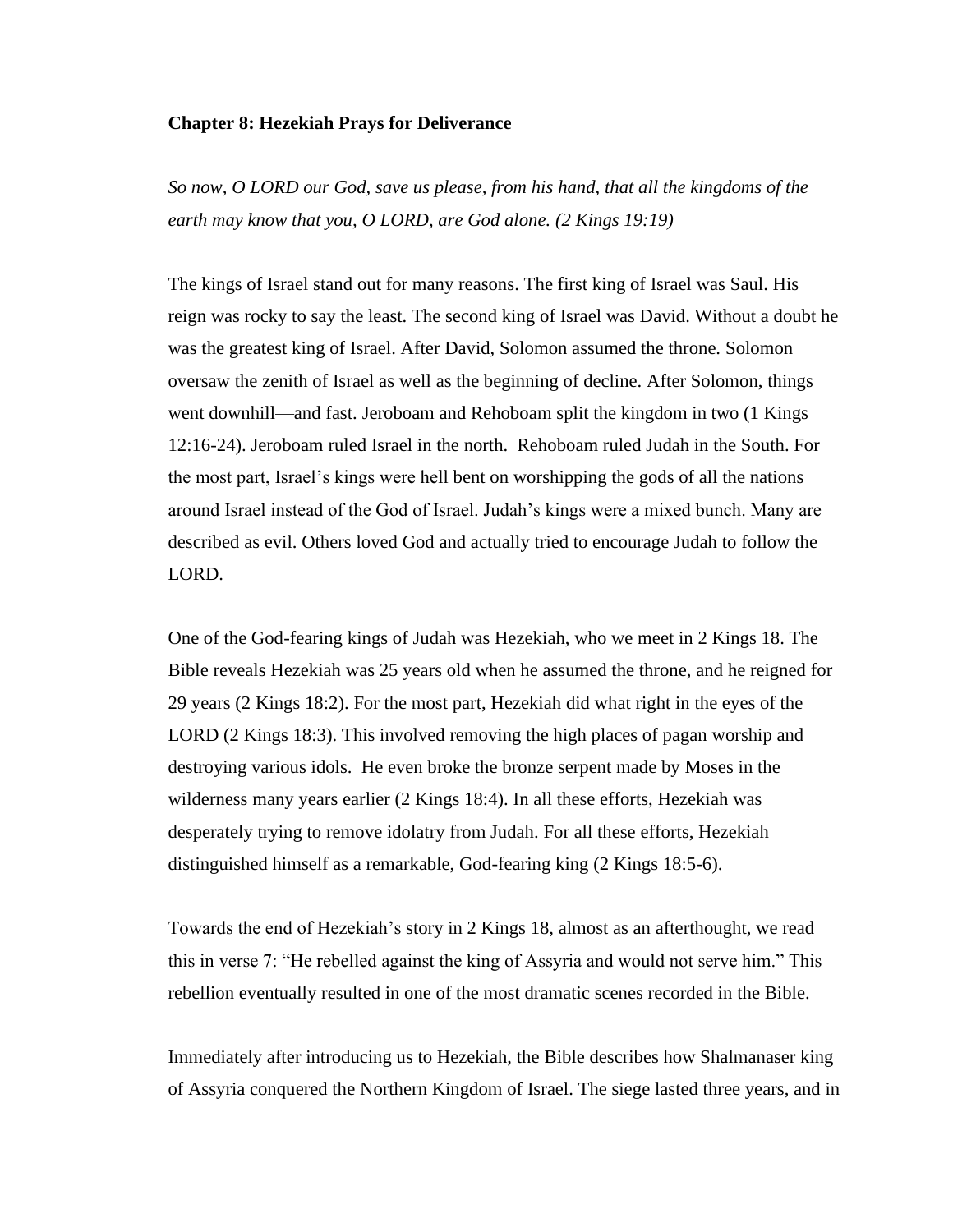the sixth year of Hezekiah's reign the capital city of Samaria fell to Assyria (2 Kings 18:10). Shalmanaser carried many Israelites into exile, and God allowed it all to happen because the people of Israel would neither listen to nor obey him (2 Kings 18:11-12).

Shalmanaser's reign over Assyria came to an end, and Sennacherib was made king. Eight years after the fall of Samaria, Sennacherib set his sights on the Southern Kingdom of Judah (2 Kings 18:13). Hezekiah decided that his earlier rebellion wasn't such a great idea, and offered to pay Sennacherib to leave without besieging Jerusalem (2 Kings 18:14-18). Sennacherib was not interested in Hezekiah's bribe, and he vowed to destroy both Hezekiah and Jerusalem (2 Kings 18:19-35). In his threats, Sennacherib even mocked Yahweh, the LORD, the God of Israel, suggesting that his power was no greater than the gods of Hamath, Arpad, Sepharvaim, Hena, or Ivvah (2 Kings 18:34).

When Hezekiah learned that Sennacherib had refused his bribe, and when Hezekiah learned that Sennacherib had vowed to destroy the city, he was distraught (2 Kings 19:1). In his distress, Hezekiah did what a God-fearing king should do. He called for a prophet (Isaiah) and asked him to pray for the nation (2 Kings 19:3-4). Isaiah not only prayed for Judah, he also sent word to Hezekiah that Sennacherib would soon be leaving Judah (2 Kings 19:6-7). Specifically, God said this through Isaiah, "I will put a spirit in him, so that he shall hear a rumor and return to his own land, and I will make him fall by the sword in his own land." (2 Kings 19:7)

Surprise, surprise … About that time, Sennacherib heard a rumor from home. Tirhakah king of Cush had opportunistically attacked while the Assyrian army was deployed in Judah (2 Kings 19:9). Sennacherib made plans to return and defend his territory, but before going home he sent a final warning to Hezekiah. Sennacherib saw the attack of Cush as a coincidence, and he warned Hezekiah about thinking Yahweh had saved Israel (2 Kings 19:10-13). Sennacherib promised Hezekiah that Israel's fate would be no different than the other nations who had fallen before his army.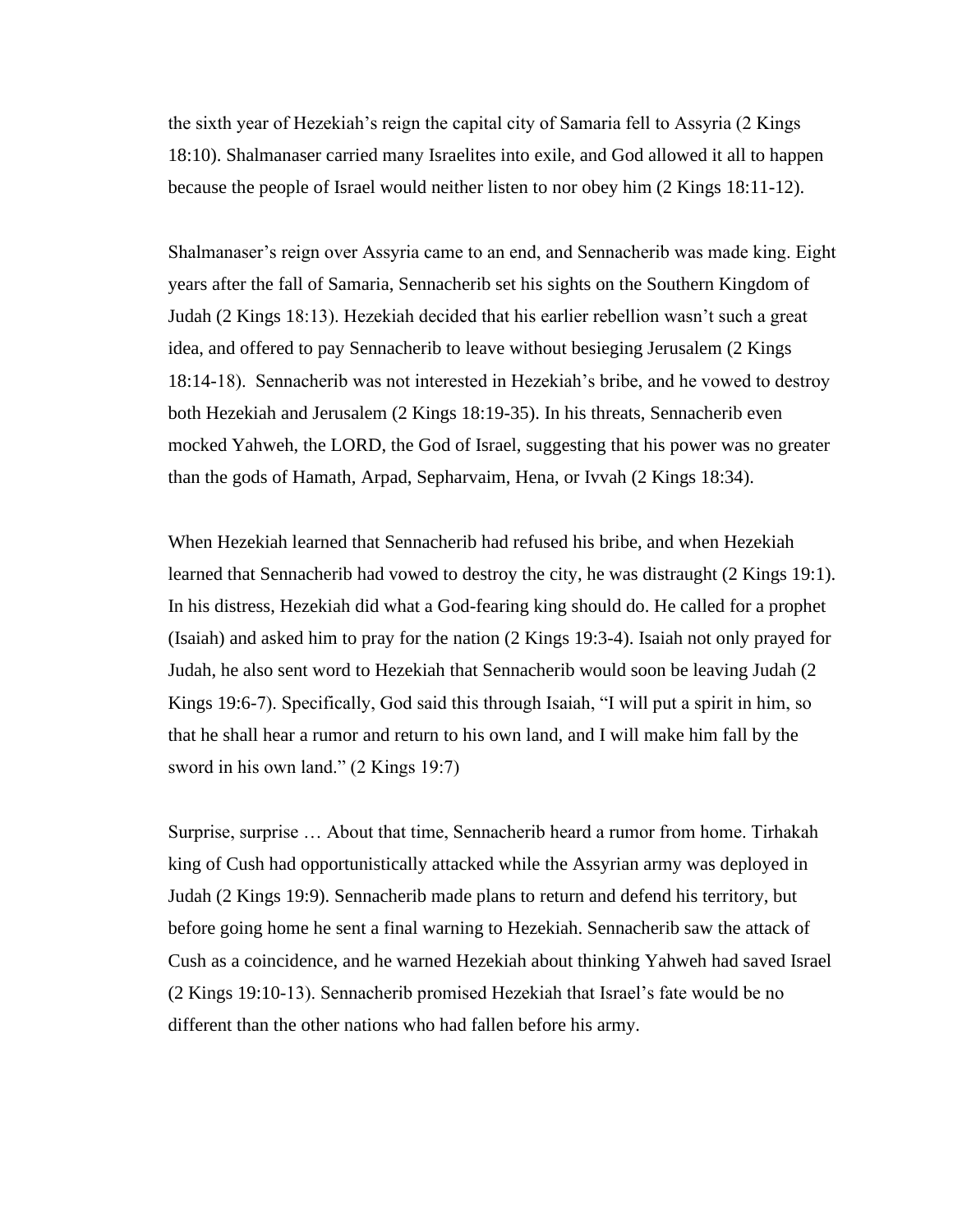Despite Isaiah's reassurance, Hezekiah was unsure. When the king received this last message from Sennacherib he went to the temple to pray. Hezekiah took the message from the king of Assyria and spread it out before the LORD. Take a moment to read Hezekiah's moving prayer in 2 Kings 19:15-19.

This prayer can be broken down into four simple parts. First, Hezekiah firmly fixed his eyes on Yahweh, the LORD, the God of Israel (2 Kings 19:15). Instead of focusing on the dilemma before him, Hezekiah reminded himself that his God was on heaven's throne. His God was the only God. His God was the Creator. Second, Hezekiah asked God to hear the blasphemy of Sennacherib (2 Kings 19:16). He was obviously concerned that Sennacherib was threatening to destroy Judah. But he was also concerned that the one true God was being mocked by a foreign king. So, out of concern for God's name, Hezekiah prayed that God would hear the mockery of Sennacherib. Third, Hezekiah acknowledged the reality of his dilemma, and the danger that stood before Judah (2 Kings 19:17-18). Assyria had destroyed many nations, and the gods of these nations had not been able to stop the Assyrian army. Hezekiah didn't minimize his problem. He didn't try to make himself feel better by telling him that other people had it worse than he did. Instead he honestly assessed the direness of his circumstances. Finally, Hezekiah asked God to save Judah from the Assyrian threat (2 Kings 19:19). This request was not motivated by Hezekiah's desire to be safe and comfortable. Instead, Hezekiah's request was motivated by a desire that, "all the kingdoms of the earth may know that you, O LORD, are God alone." (2 Kings 19:19)

After Hezekiah prayed this prayer, Isaiah the prophet once again sent a message to his king. Isaiah assured Hezekiah that the God of Israel had heard his prayer (2 Kings 19:20). Isaiah also reminded Hezekiah that God's plans were not being frustrated. Despite the boisterous bullying of Assyria, God's plans were being brought to perfect fulfillment just as it had been "determined" and "planned" long ago (2 Kings 19:25). Isaiah promised Hezekiah that God would put a hook in Sennacherib's nose and drag him back to Assyria (2 Kings 19:28).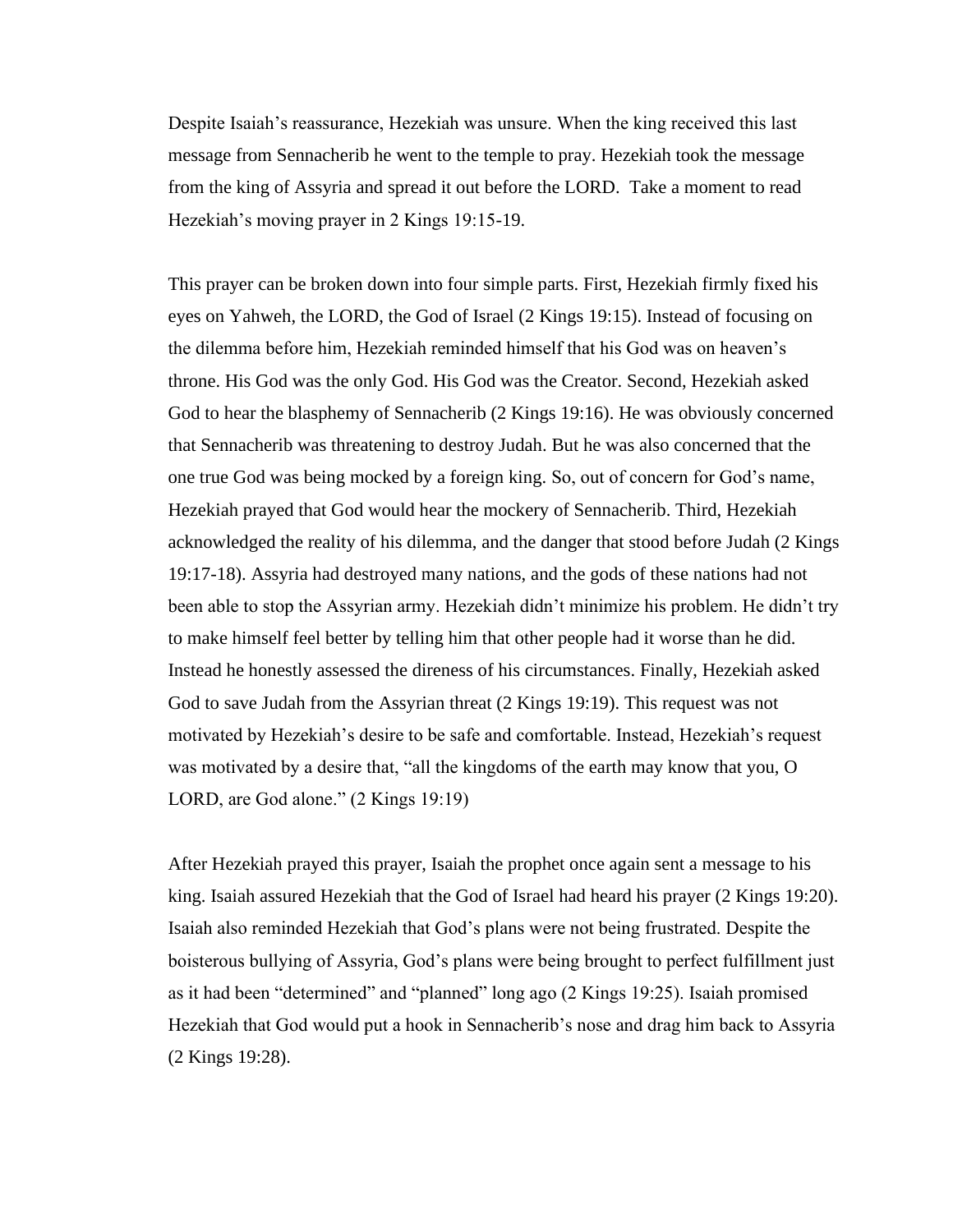One important detail worth noting is God's motivation for protecting Hezekiah and Judah. It may be tempting to assume that God was moved to pity by Hezekiah's prayer. While God did hear Hezekiah's prayer, he was not manipulated to action by Hezekiah's prayer (2 Kings 19:20). It may be tempting to assume that God was moved to pity because of the plight of his beloved people. While God did know the plight of his people, he was not moved to action because of any inherent goodness in the people of Judah. Rather, God was motivated to save his people by a desire to protect his reputation. God was outraged at the blasphemy of Sennacherib (2 Kings 19:28), and God chose to defend Jerusalem for the sake of his own name (2 Kings 19:34).

2 Kings 19 ends just as God promised it would end. In what might be the most understated verse of the Bible we read, "That night the angel of the LORD went out and struck down 185,000 in the camp of the Assyrians." (2 Kings 19:35) 185,000! The mighty Assyrian army was absolutely devastated by the angel of the LORD! With a decimated army, Sennacherib returned to Assyria, hook in nose. In his ignorance, he returned home and continued worshipping Nisroch, the Assyrian god of agriculture. In the midst of his worship, Sennacherib was murdered by his sons Adrammelech and Sharezer (2 Kings 19:37) He fell by the sword, just like God promised in 2 Kings 19:7.

In the midst of this remarkable story is the humble prayer of a God-fearing king. Hezekiah was certainly frightened by the massive horde that threatened to overrun his kingdom. And despite the reassurances of Isaiah, Hezekiah prayed. His prayer was a God-honoring petition, asking God to defend Judah for the sake of God's own name. The pattern of Hezekiah's prayer is simple. First, he praised God. Second, he asked God to listen and see. Third, he confessed the reality of his situation. Fourth, he asked God to act so that people would know the truth about God.

This simple pattern could be applied to many of the situations that move us to prayer. Think about your prayers for your unbelieving family and unbelieving friends. Think about your prayers for your country and your community. Think about your prayers for your church and your family. When you pray, use Hezekiah's prayer as a model. Begin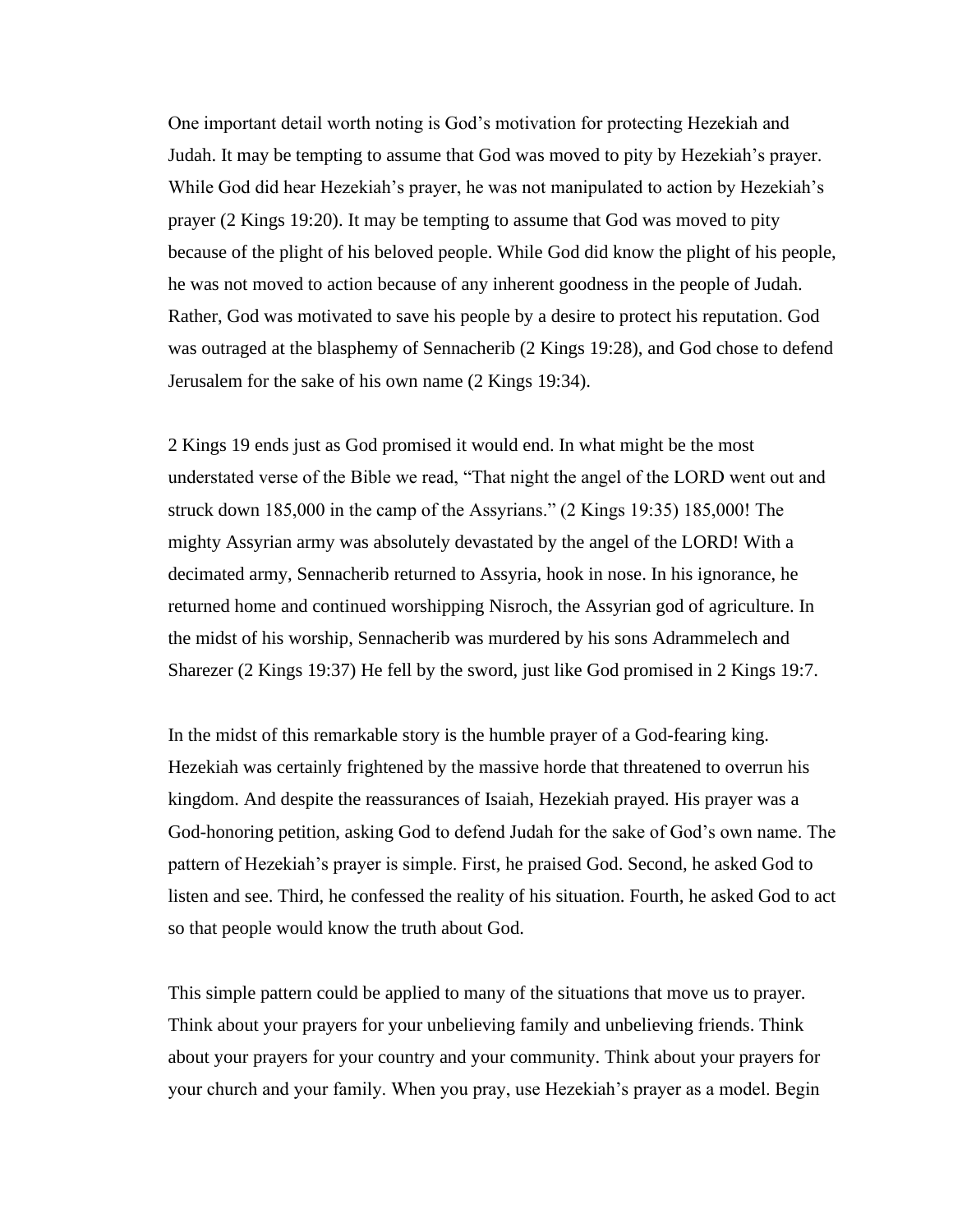with praise to God. Ask God to listen and see the situation. Confess the reality of the circumstances. And ask God to act so that people would know him and his glory.

#### **Learning to Pray**

Jay just returned from another mission trip. He had been on trips to Africa and South America, but nothing he had ever seen could prepare him for China. The mass of humanity. The massive buildings. The pervasive lostness. It was all too much to take in. Two months later Jay found himself still wrestling with the experience. He wondered why he had been born in Los Angeles instead of Beijing. He did not expect an answer to this question. He wondered how the gospel would be shared with the millions he saw. He hoped someone had an answer to this question. He wondered about the fate of the many faces he saw. He prayed for the gospel to run wild in China.

In addition to these questions, Jay began to think about his prayer life. Before his trip to China, Jay thought he had pretty much figured out the spiritual disciplines of Bible reading and prayer. Each morning he woke up early to read God's Word and pray for the things on his heart. He prayed for his kids, asking God make them healthy and successful. He prayed for his marriage, asking God to bless and protect his wife. He prayed for his job, asking God to bless his work and provide for his needs (and some of his wants).

But after returning from China, Jay began to feel uneasy about his prayer life. He realized that he spent most his time praying for four people while there were over a billion people in China he never prayed for. He realized that he spent most of his time praying for the comfort of his family while there were over a billion people in China who did not know the name of Jesus. Jay knew his prayer life needed to change. He knew he wanted to pray bigger prayers, selfless prayers, and global prayers. But he didn't know where to start. He was still overwhelmed with his experience in China.

A few weeks later Jay found a template for prayer in 2 Kings 19. Hezekiah's prayer was prayed at a different time and under different circumstances. But the structure gave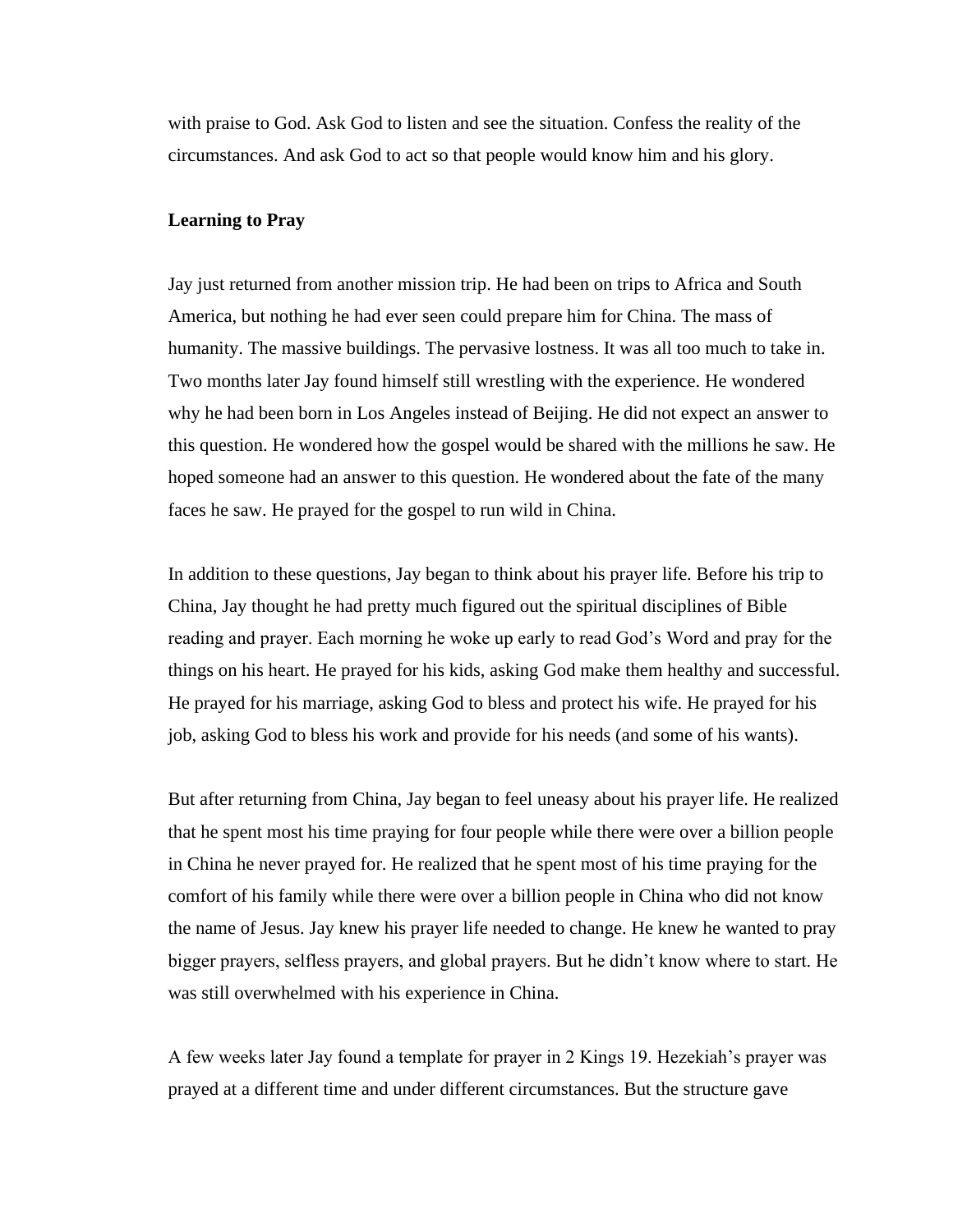direction to Jay as he prayed for China. First, Jay resolved to begin every prayer by fixing his eyes on God. Instead of jumping into his many requests, Jay wanted to spend time declaring truth about the God to whom he prayed. Second, Jay consistently asked God to see the needs he saw in China. This wasn't an attempt to update God on something that had slipped his attention. Rather, it was an attempt to ask God to redeem a broken situation. Third, Jay acknowledged the size of the problem before him. He knew he would never be able to reach the masses of people he saw in China, but he believed God was up to the task. Finally, Jay prayed that God would act to change things in China. He prayed that God would raise up missionaries and indigenous pastors. He prayed that churches would grow and multiply. He prayed that God would bring glory to himself among the people of China.

# **Questions for Discussion**

1) In a crisis, how can you focus on God instead of your circumstances?

2) What drives the requests you make of God? Selfishness? Or a desire to see God glorified?

3) How does God's supreme desire to glorify himself impact your prayer life?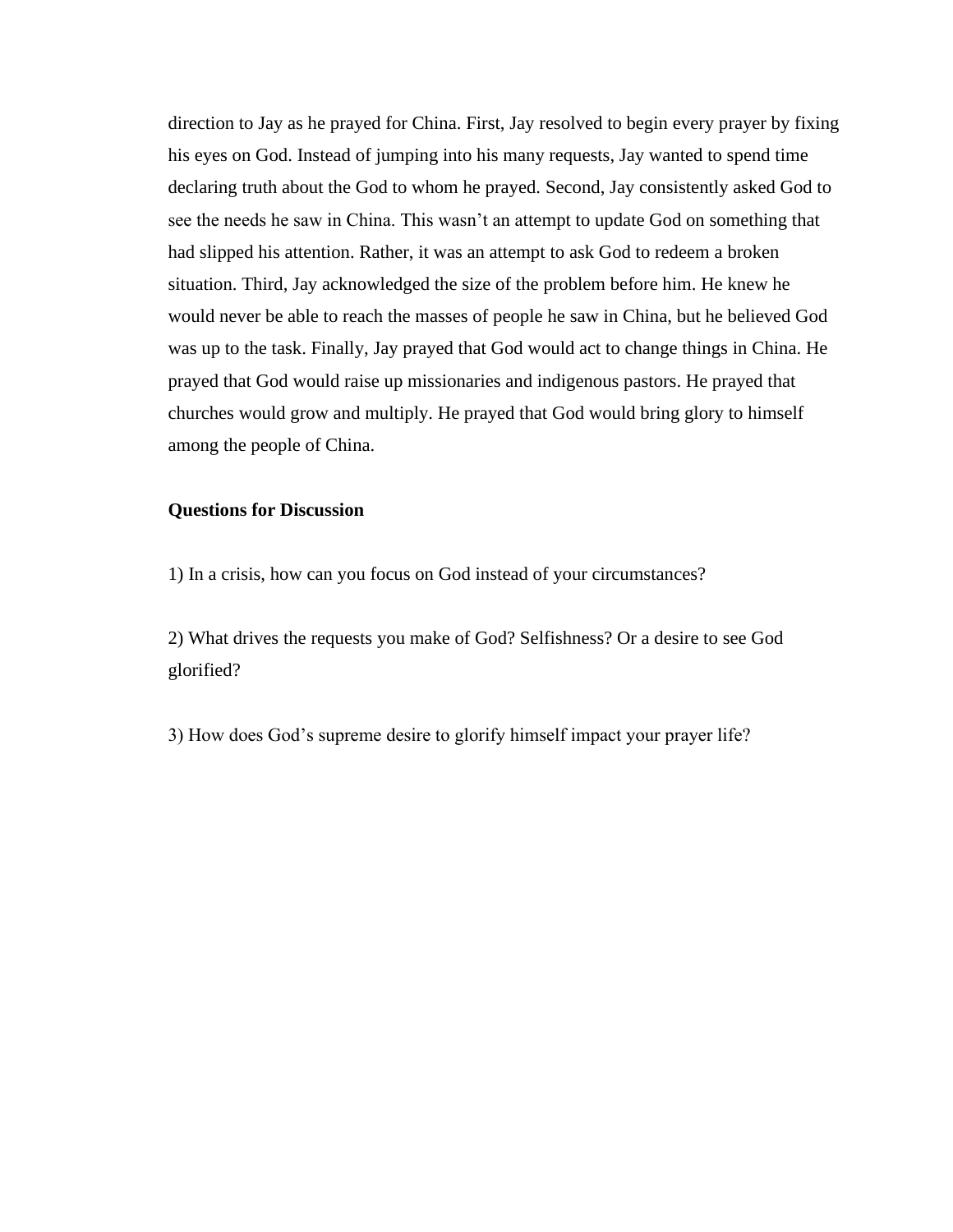### **Chapter 9: Jehoshaphat Prays for Deliverance**

*O our God, will you not execute judgment on them? For we are powerless against this great horde that is coming against us. We do not know what to do, but our eyes are on you (2 Chronicles 20:12)*

The previous chapter centered on a prayer of Hezekiah, king of Judah. This chapter centers on a prayer of Jehoshaphat, king of Judah. Jehoshaphat was king of Judah long before Hezekiah took the throne. Despite the decades that separated Jehoshaphat and Hezekiah, these two men had several things in common. Both ruled as king over Judah. Both are described as good, God-fearing kings. And both prayed to the God of Israel when foreign armies marched against Jerusalem. Hezekiah prayed when the Assyrians marched on Jerusalem (previous chapter, 2 Kings 19). Jehoshaphat prayed when an alliance of foreign nations marched on Jerusalem (2 Chronicles 20).

It is worth noting that Jehoshaphat learned the value of prayer by watching his father Asa. The Bible describes Asa as a God-fearing king who, "did what was right in the eyes of the LORD his God." (2 Chronicles 14:2) Asa's accomplishments were numerous and promoted genuine worship in Israel (2 Chronicles 14:3-16). One noteworthy incident was the time Asa and Judah were attacked by a million man army from Ethiopia (2 Chronicles 14:9). Like a good king, Asa courageously led his outnumbered army to the field of battle (2 Chronicles 14:10). Like a godly king, Asa prayed a remarkable prayer to the LORD asking for deliverance (2 Chronicles 14:11). The LORD heard and answered Asa's prayer, and the Ethiopians were routed (2 Chronicles 14:12-15). All the while, young Jehoshaphat was watching his father, learning about the power of prayer.

In a strange way, the end of Asa's life continued to teach Jehoshaphat about the importance of prayer. The latter years of Asa's life were not marked by the humble obedience and consistent prayer that characterized his early years. In fact, 2 Chronicles 16:1-10 tell us that when the Northern Kingdom of Israel attacked the Southern Kingdom of Judah, Asa chose to rely on his allies in Syria instead of the LORD. Not long after this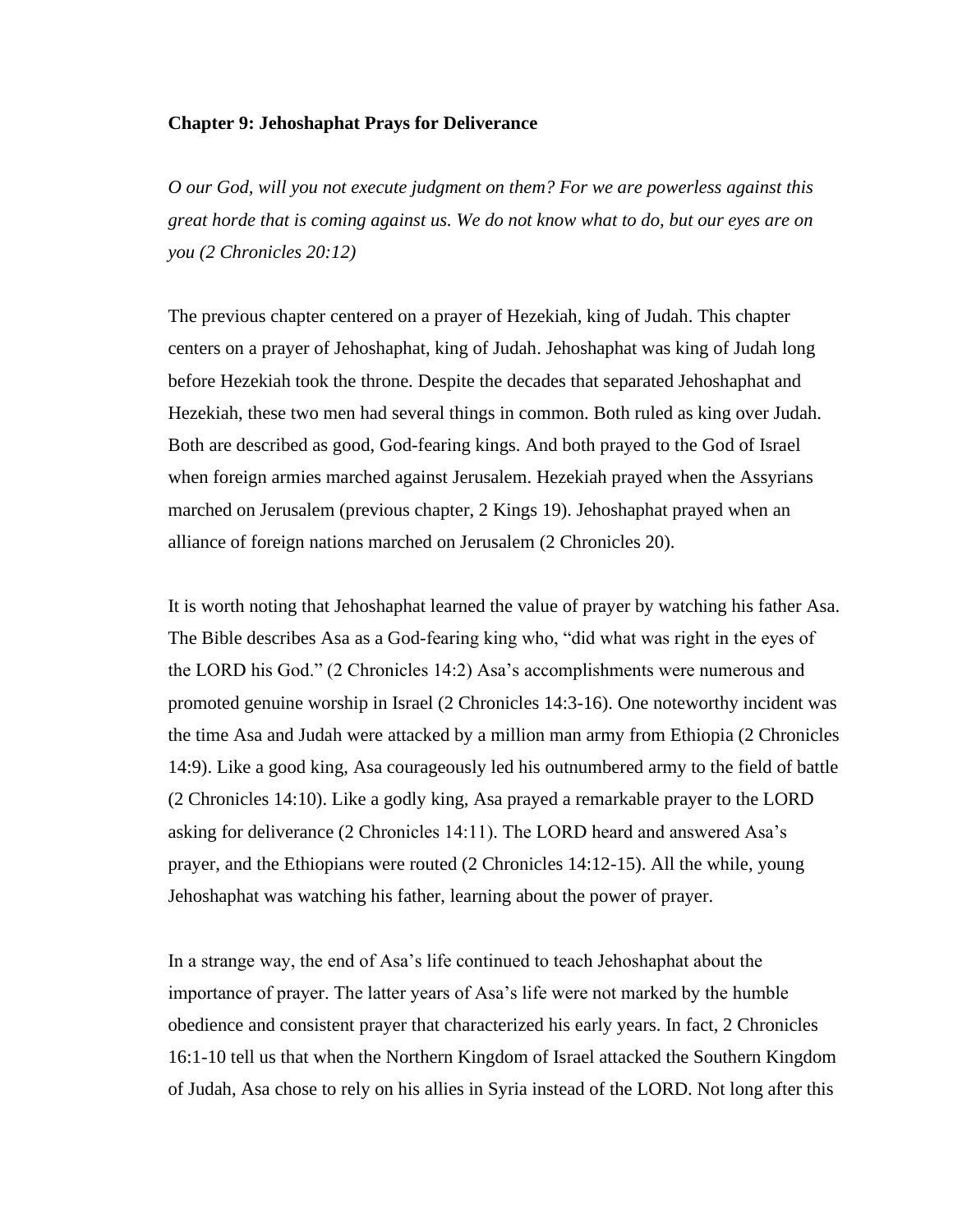spiritual failure, Asa again stumbled in his walk with God. The Bible explains Asa was diseased in his feet. Instead of praying to God for healing, Asa chose to trust doctors (2 Chronicles 16:12). Again, young Jehoshaphat was watching his father, learning from his spiritual failures. From the positive and negative example set by his father Asa, King Jehoshaphat learned to be a godly man of prayer.

We meet Jehoshaphat in 2 Chronicles 17:1-6. These verses tell us that Jehoshaphat strengthened the military power of Judah and encouraged Judah to worship the LORD. We also learn that Jehoshaphat was "courageous in the ways of the LORD." (2 Chronicles 17:6) This was the overall patter of Jehoshaphat the man and Jehoshaphat the king. He loved the LORD and encouraged Judah to be devoted to the LORD. But Jehoshaphat was not a perfect king. Despite his love for God, Jehoshaphat repeatedly made alliances with the wicked kings of Israel (Ahab in 2 Chronicles 18:1-19:3, Ahaziah in 2 Chronicles 20:35-37). His alliance with Ahab nearly cost him his life (2 Chronicles 18:31), and his alliance with Ahaziah cost him a fleet of ships (2 Chronicles 20:35-37).

So Jehoshaphat was not a perfect king. He made the mistake of aligning himself with scoundrels. But the overall story of his life is a man who loved God and strengthened Judah (2 Chronicles 17:1-6). Both of those characteristics were put to the test when a three-nation alliance marched on Jerusalem. The Bible tells us the Moabites and the Ammonites and the Meunites teamed up to destroy Jehoshaphat (2 Chronicles 20:1). While the size of this three-nation army is not quantified, it is described as "a great multitude." (2 Chronicles 20:2) When news of this three-nation-multitude reached the ears of godly king Jehoshaphat, the Bible demonstrates he was afraid (2 Chronicles 20:3).

Make no mistake about it. This was a turning point for the king of Judah. Option one, Jehoshaphat could trust in his alliance with the apostate Northern Kingdom of Israel. Option two, Jehoshaphat could follow the example of his father Asa and find security in an alliance with a foreign nation (see Asa's alliance with Syria above). Option three, Jehoshaphat could follow the example of his father Asa and turn to the LORD for deliverance (see Asa's battle with Ethiopia above).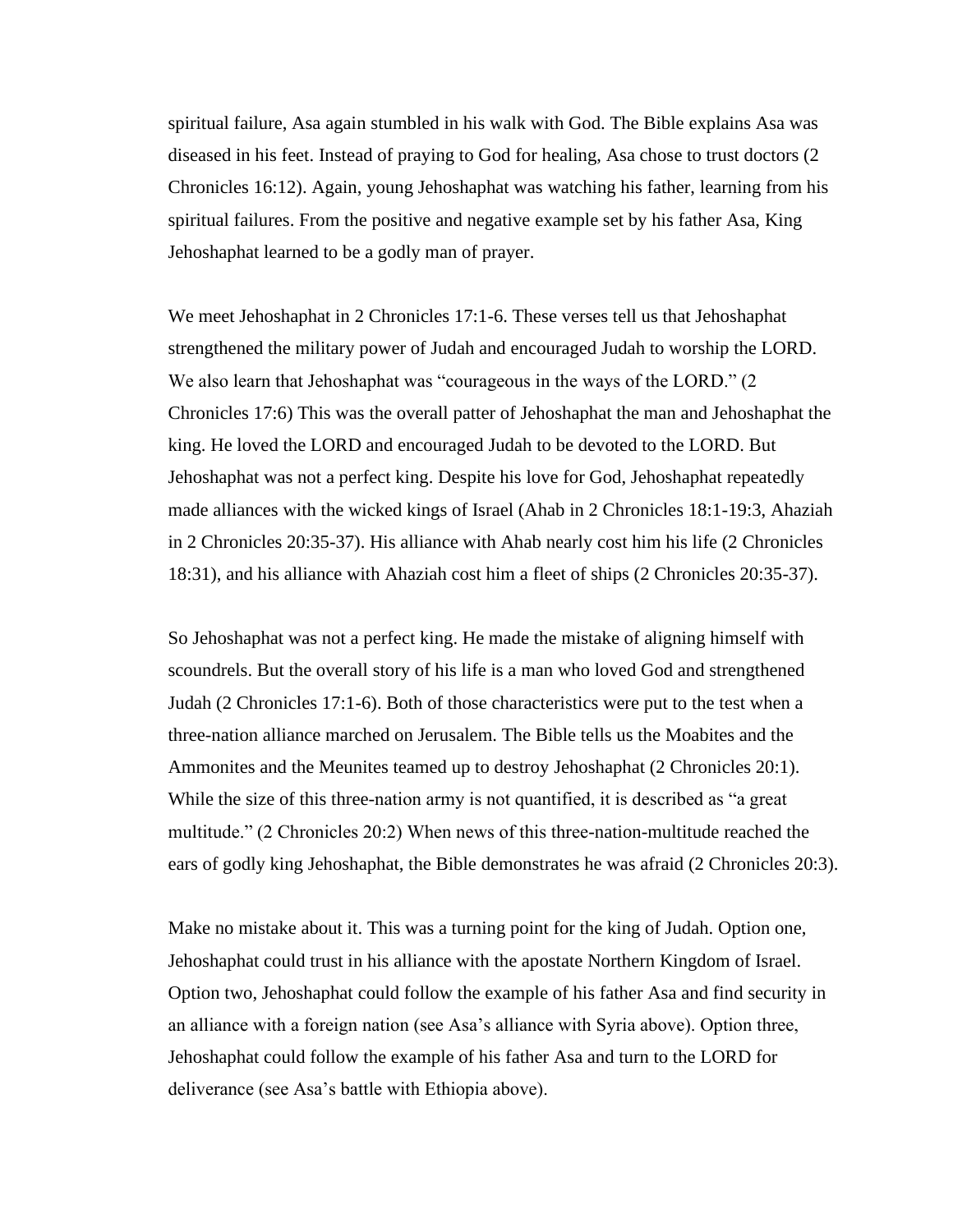As tempting as the first two options might have been, the Bible records Jehoshaphat, "set his face to seek the LORD." (2 Chronicles 20:3) Not only did Jehoshaphat personally turn to the LORD for help, but he also encouraged Israel to seek the LORD. The Bible records he, "proclaimed a fast throughout all Judah. And Judah assembled to seek help from the LORD." (2 Chronicles 20:3-4) Before getting to the actual prayer Jehoshaphat prayed, don't miss these lessons. Corporate prayer and fasting are important. Jehoshaphat led the people of Judah to give up food in order to seek help from the LORD and in order to seek the LORD himself (2 Chronicles 20:4). In other words, they fasted and prayed, not just because they wanted to be delivered from the multitude marching their direction. They also fasted and prayed to seek God himself. They didn't just want God's blessings. They also wanted God.

The prayer Jehoshaphat prayed is recorded in 2 Chronicles 20:5-12. Take a moment to read this prayer, and note the parts of Jehoshaphat's prayer. First, he focused the people on the truth about God (2 Chronicles 20:6-7). Second, he reminded the people of the certainty of God's promises (2 Chronicles 20:8-9). In looking back to God's promises, Jehoshaphat actually quoted part of the prayer Solomon prayed at the dedication of the temple (see chapter six, 1 Kings 8). Third, he acknowledged that Judah's situation was indeed dire (2 Chronicles 20:10-11). Finally, he ended with one of my favorite prayers in the Bible: "O our God, will you not execute judgment on them? For we are powerless against this great horde that is coming against us. We do not know what to do, but our eyes are on you." (2 Chronicles 20:12)

As the people listened to their king pray, God spoke to and through a prophet named Jahaziel who was in the congregation (2 Chronicles 20:14). Jahaziel told the people they need not be afraid. God wanted them to march out against the three nation army, hold their position, and watch the salvation of the LORD (2 Chronicles 20:15-17). Jehoshaphat and the people responded by first falling down in worship, and second standing to sing praise to God (2 Chronicles 20:18-19). Note that salvation had not yet come. The three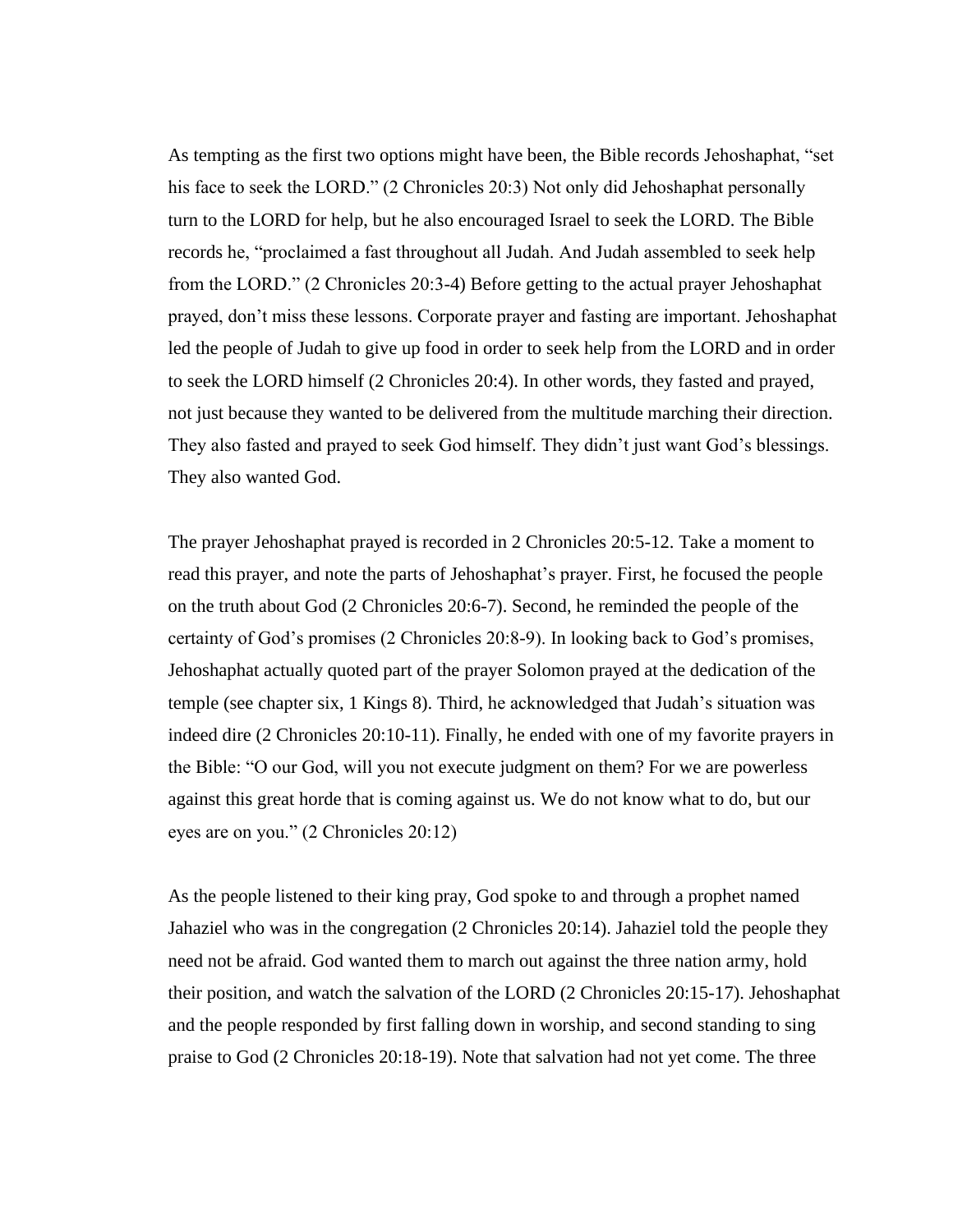nation army was still on the move. But the people trusted in the promises of God and responded with praise and worship.

Early the next morning the people arose and marched out into the wilderness (2 Chronicles 20:20). Again Jehoshaphat led the people. And again they offered praise and worship the LORD, trusting that God would be true to his word (2 Chronicles 20:20-21). The Bible demonstrates that as Jehoshaphat and the people sang to the LORD, the LORD responded by setting an ambush against the three nation army (2 Chronicles 20:22). First the Ammonites and Moabites destroyed the Meunites, then they turned and destroyed each other (2 Chronicles 20:22-23). When the people of Judah arrived at the battlefield they found mountains of dead bodies (2 Chronicles 20:24). The Bible demonstrates it took them three days to recover all the spoil, none of which they had to fight for (2 Chronicles 20:25). All of this came about because Jehoshaphat knew where to turn for help in the moment of crisis. He did not turn to Israel. He did not turn to Syria. He turned to the LORD, and he prayed for deliverance. Jehoshaphat put Psalm 50:15 into practice: "Call upon me in the day of trouble; I will deliver you, and you shall glorify me."

Three lessons are worth noting. First, future generations will learn from our example. At times Asa was faithful in prayer, like when he was attached by the million man army from Ethiopia. At other times Asa failed to pray, like when he was attacked by Israel and later when he was sick. This inconsistency in prayer was passed on to his son. Jehoshaphat prayed a remarkable prayer when he was attacked by this three nation army. At other times Jehoshaphat took comfort in his political alliance with Israel. The take away today is simple. Our example will teach the next generation about prayer. In large part, they will pray (or not pray) because of the example we set (or fail to set).

Second, it is ok to find yourself at a loss for words in prayer. Jehoshaphat reminded the people about the truth of God and his promises. He acknowledged the seriousness of their predicament. Then he just flat out admitted that they did not know what to do. They were stumped and they were powerless. If you've been in that kind of situation, don't be discouraged. Do what Jehoshaphat did. Fix your eyes on God. Wait. Watch.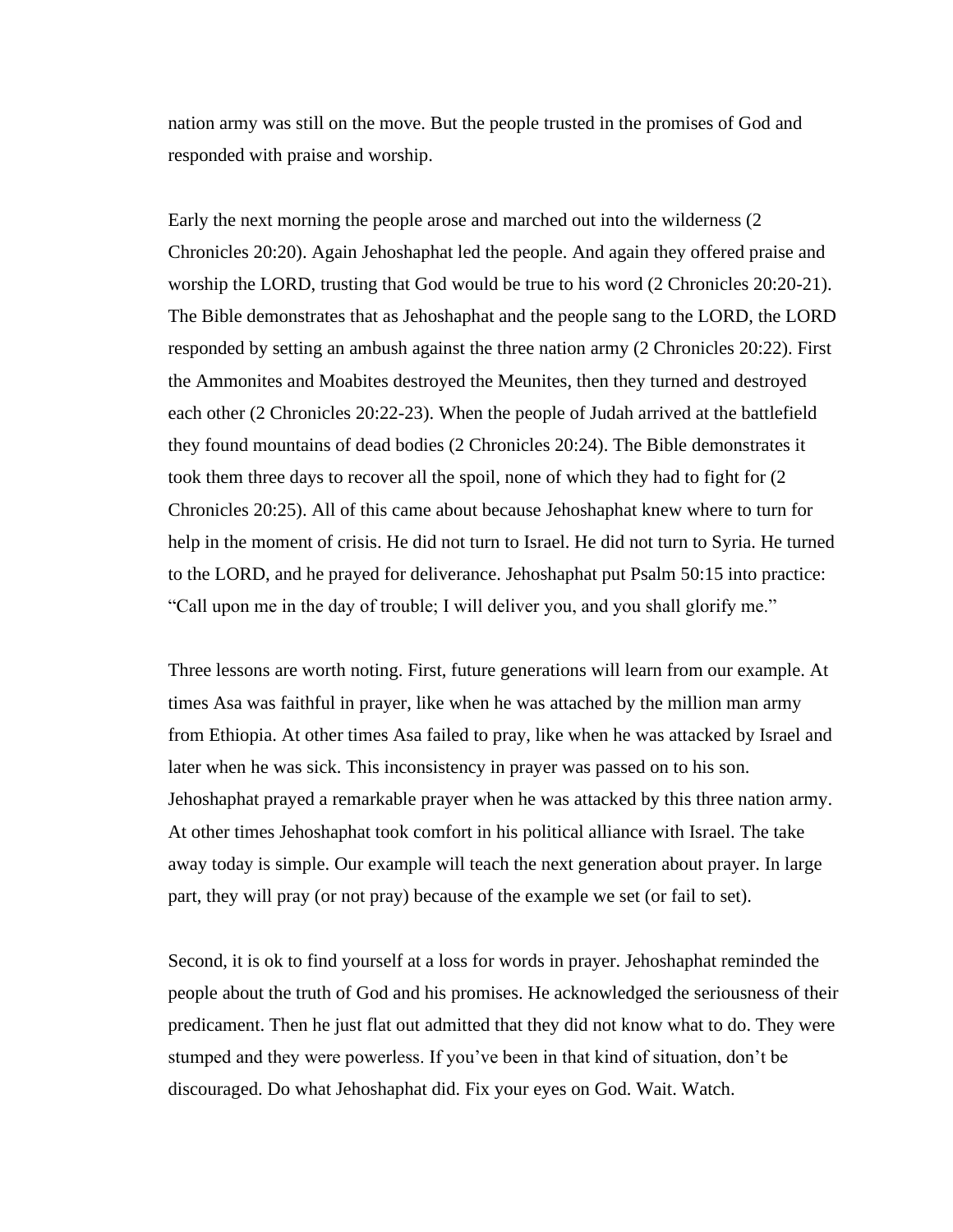Third, remember that in prayer, as we seek God's help, we also seek God himself (2 Chronicles 20:4). We do not come just for the gifts, but we also come for the Giver. Jehoshaphat and the people understood this, and it empowered them to respond to God in worship *before* they were saved from their enemies. They understood, and we must understand, that God is worthy of our praise, period, without condition. It does not matter how God responds to our prayers. It does not matter when God responds to our prayers. We bring our requests and our fears to God in prayer, and we walk away knowing that God is worthy of all the worship we can offer.

### **Learning to Pray**

Ben collapsed into the chair on the other side of his pastor's desk. He couldn't even muster the strength to sit up straight, let alone hold a stiff upper lip. Instead, Ben slumped in the chair crying hysterically. His pastor had a pretty good idea of what was going on in Ben's life, but he also knew Ben needed to talk. Ben's pastor sat quietly while Ben unloaded the latest drama of his life.

First, his marriage with Carrie was still in shambles. Ben and Carrie had come to their pastor for counseling on several occasions. While the visits helped some, the relationship was far from healthy. Ben recalled the latest struggles to his pastor. Stories about miscommunication, disagreements about parenting, and arguments about money. No one had been unfaithful, but Ben and Carrie were not happy. No one was giving up, but Ben and Carrie were frustrated. Ben's pastor just listened.

Without any break in the conversation, Ben began talking about his teenage daughter Casey. She underperformed in school. She refused to do housework. She dated a guy Ben was less than enamored with. Then came the bombshell. Casey was pregnant, and the unimpressive boyfriend was the father. Ben didn't know what to do or how to advise his daughter. Should Casey get married? Should Ben punch the boyfriend? Should Ben let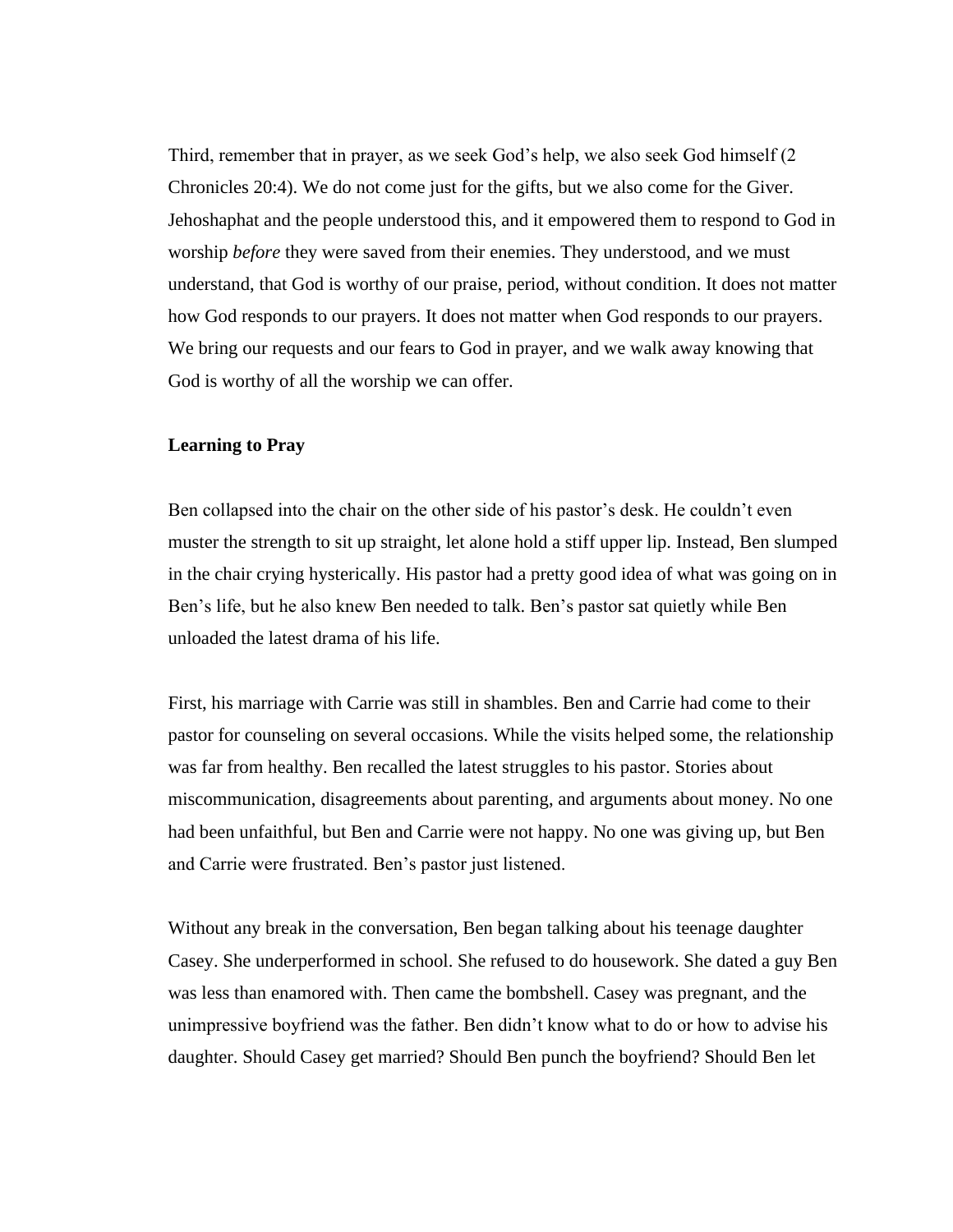the unmarried couple move into his home? Should Ben try to make Casey finish school? Again, Ben's pastor just listened.

Without any break, Ben moved on to another area of frustration, work. Ben had worked for the same company since college, and he had done well for himself. He had received promotions and raises and more responsibility. The promotions and raises were nice. The responsibility had a downside. With the recession in full swing, Ben's company was scaling back. To make matters worse, Ben's boss wanted Ben to break the news to several members of his crew. Ben's job was not in jeopardy, but he hated to be the bearer of bad news. Again, Ben's pastor just listened.

Finally there was silence. Ben was done venting. After a full minute of quiet, he looked up and asked his pastor for advice. What should he do? How should be pray? Where should he turn? Ben's pastor knew this was no time for platitudes and greeting card advice. This was no time deliver a theological lesson on the sovereignty of God in all situations and circumstances. Instead of advice, Ben's pastor told Ben to go home and read 2 Chronicles 20. In this chapter Ben read about a man named Jehoshaphat who came to the end of his rope. He had nowhere to turn. He did not know what to do. So he prayed. The funny thing is, Jehoshaphat didn't even know what to pray. He simply admitted that he didn't know what to do, and he told God he was looking to him for help. That's it. That's what he prayed. And that's what Ben prayed. He didn't need anyone to assure him everything would be ok. He did need to fix his eyes on God in the midst of chaos and crisis. He needed to pray, and this was a start.

#### **Questions for Discussion**

1) What have people taught you to pray, either through positive or negative examples? What have you learned about prayer from others? Who are you teaching to pray?

2) When you don't know what to pray, how does looking to God in faith change you?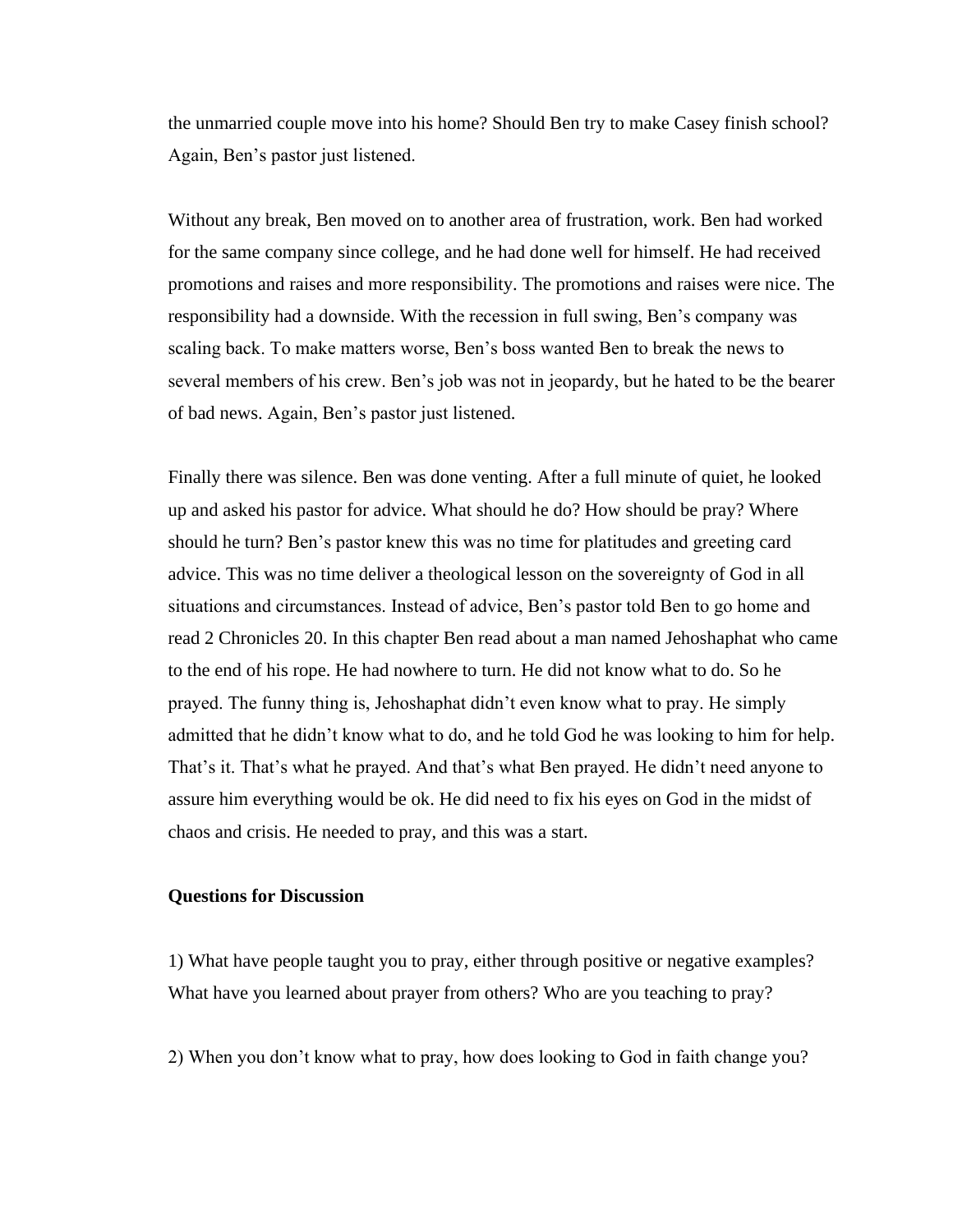3) In prayer, are you seeking God himself, or are you simply seeking God's gifts?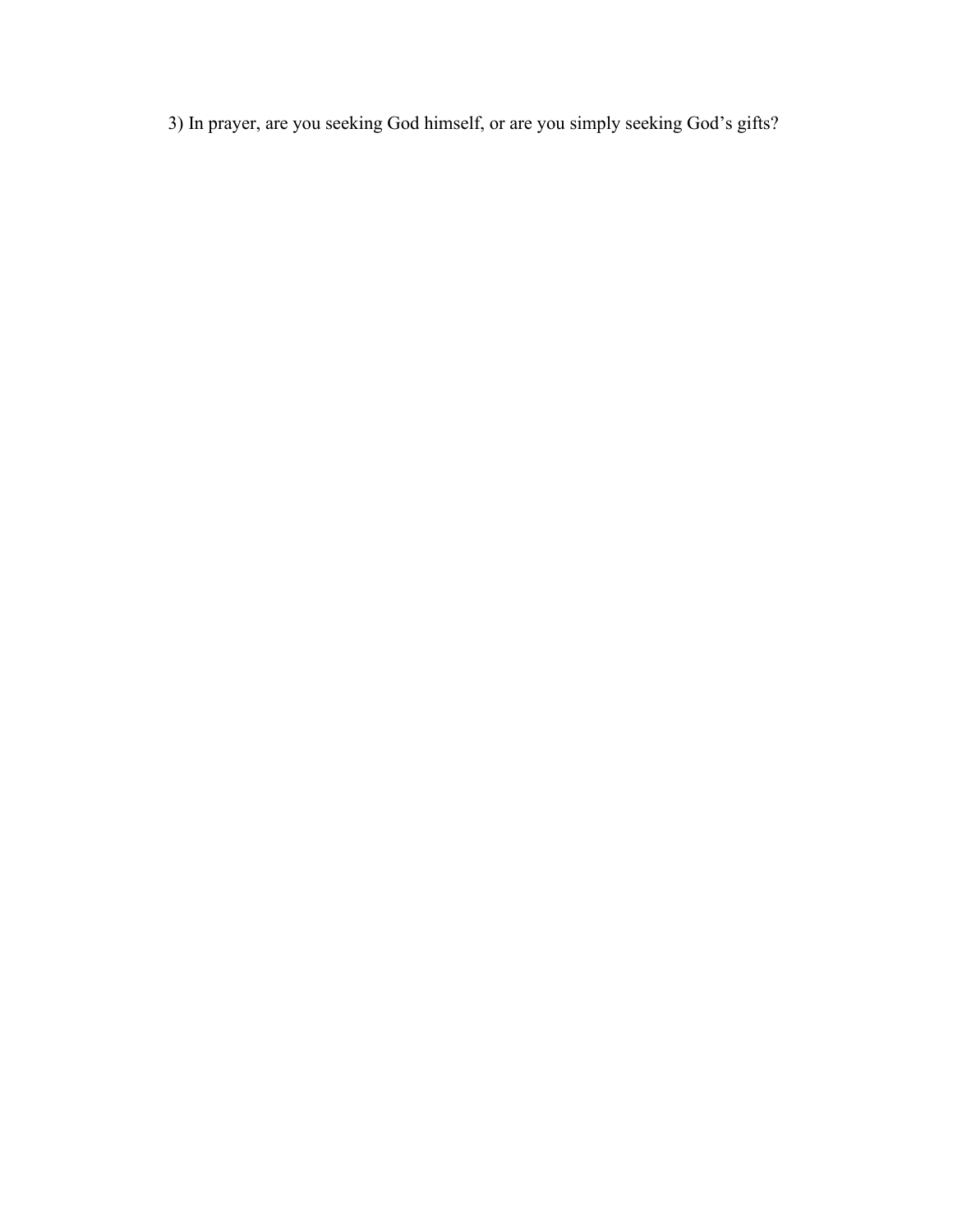#### **Chapter 10: Ezra Prays for Safety**

*For I was ashamed to ask the king for a band of soldiers and horsemen to protect us against the enemy on our way. (Ezra 8:22)*

The apostate Northern Kingdom of Israel was defeated by Assyria and sent into exile in 722 BC (2 Kings 17:6-23). Over one hundred years later, in approximately 587 BC, the Southern Kingdom of Judah was defeated by Babylon and sent into exile (2 Kings 25:1- 21). This was the low point for God's chosen people. They had come through the wilderness wanderings. They had endured the dark days of the judges. They experienced the horror of civil war. But this was the low point. The chosen people of God had been defeated and sent into exile in foreign lands. The holy city of Jerusalem and the great temple were distant memories for the exiles in Assyria and Babylon. They had been forcibly removed from the land God had promised to Abraham and Isaac and Jacob. They were far from home because their hearts had been far from God. It would be decades before any of them would be allowed to return to the Promised Land.

In 538 BC, the first wave of exiles returned with a man named Zerubbabel (Ezra 2). They were sent by Cyrus king of Persia, and they were sent to rebuild Yahweh's temple in Jerusalem. Eighty years later, in 458 BC, a second wave of exiles returned with a man named Ezra (Ezra 7-8). Unlike Zerubbabel, Ezra's job required no physical construction. Ezra was sent to train leaders by teaching the Law of Moses to the exiles who had previously returned to the land (Ezra 7:25). In other words, Ezra was sent to teach and preach the Bible to God's people. A third wave of exiles returned in 444 BC with a man named Nehemiah (Nehemiah 1-2). Their mission was rebuilding the walls of Jerusalem.

Ezra is our focus, and we meet him for the first time in chapter 7 of the book that bears his name. We learn that Ezra was a descendant of Aaron the high priest and brother of Moses (Ezra 7:1-5). We learn that he had been exiled to Babylon (Ezra 7:6). We learn that he was a scribe skilled in the Law of Moses, meaning he knew the Scriptures (Ezra 7:6). We learn that Ezra had, "set his heart to study the Law of the LORD, and to do it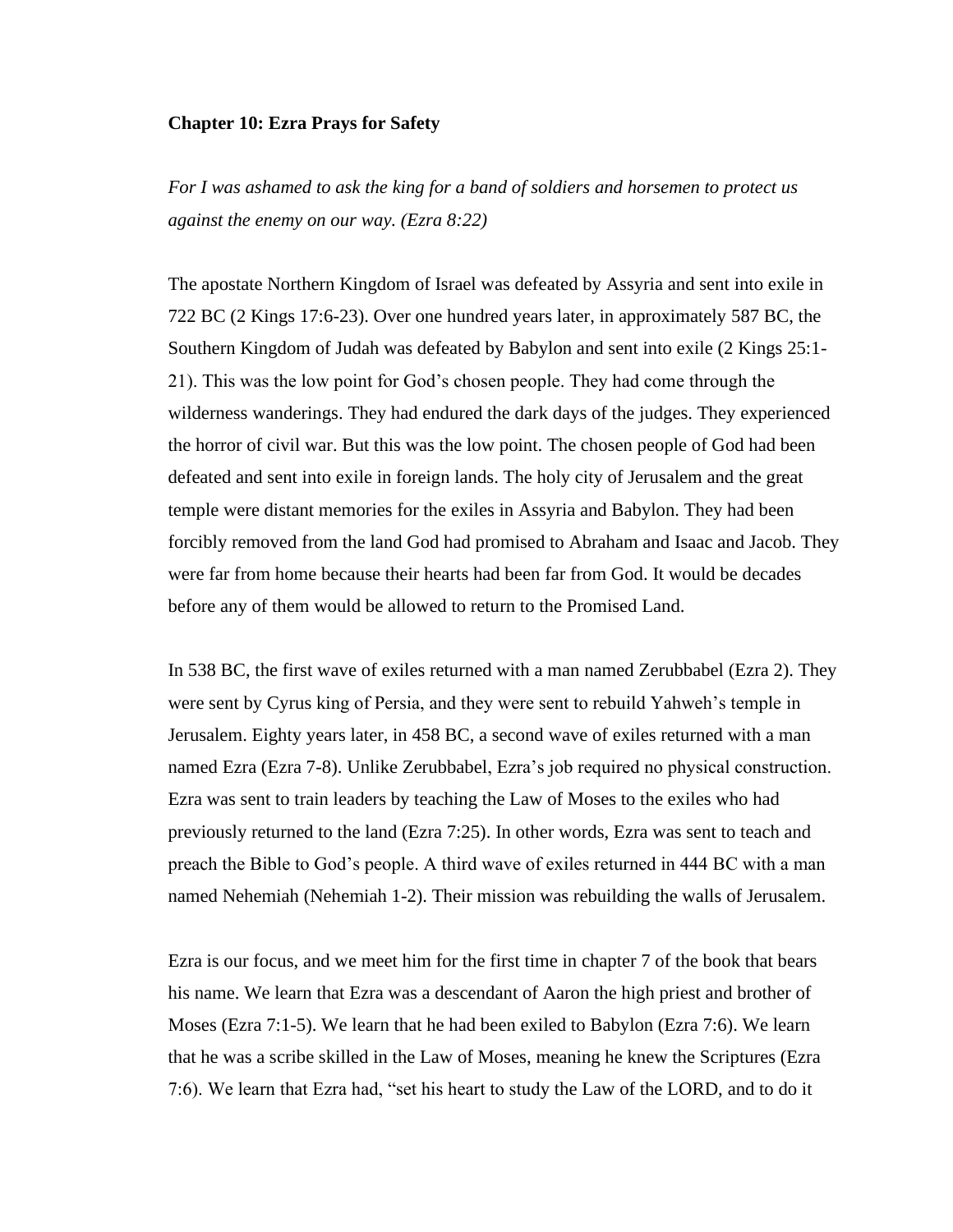and to teach his statutes and rules in Israel." (Ezra 7:10) Maybe most importantly, we learn the secret to Ezra's success. The Bible records the hand of God was with Ezra, and as a result he found favor in the eyes of King Artaxerxes (Ezra 7:6, 9).

This favor included a special letter Ezra received from Artaxerxes (Ezra 7:11). Because Ezra had a letter from the king, he was allowed to take anyone who wanted to return to Jerusalem, he carried treasure given to him by the king, he had permission to buy sacrifices and supplies in Jerusalem, and he was granted permission to use any extra money at his discretion (Ezra 7:12-24).

With the hand of God upon him, and the favor of Artaxerxes supporting him, Ezra set off with a motley group of peasants, priests, Levites, singers, gatekeepers, and temple servants (Ezra 7:7). Noticeably absent from this list is any mention of soldiers or warriors or guards or body builders or tough guys or ninjas or Marines. Ezra was leading a group of peasants and pastors on a long journey, and they were carrying a small fortune. What about highway robbers? What about bandits? What about thieves? What about militias? Ezra had no recourse but to trust God for protection. And Ezra knew he had good reason to trust God for protection. He was confident that God had worked on the heart of Artaxerxes (Ezra 7:27), and he took courage knowing that God was with him (Ezra 7:28).

That's where Ezra 7 leaves off, with Ezra taking courage in the LORD. Then in Ezra 8 we read about Ezra's travel preparation. He listed the people traveling with him (Ezra 8:1-14). He camped out with the group for three days beside the Ahava River (Ezra 8:15). He invited a group of Levites to make the trip (Ezra 8:16-20). And somewhere in the midst of all these preparations, reality hit Ezra like a Mack truck. He was leading a group of peasants and pastors on a long journey, and they were carrying a small fortune!

Ezra had several options. Option one, he could give into fear and call the whole trip off. The downside to this was obvious. God's hand was upon him, God had directed the heart of Artaxerxes, and God wanted Ezra to return and teach the Bible to the people. Option two, he could ask Artaxerxes for an armed escort. Again, the downside to this option was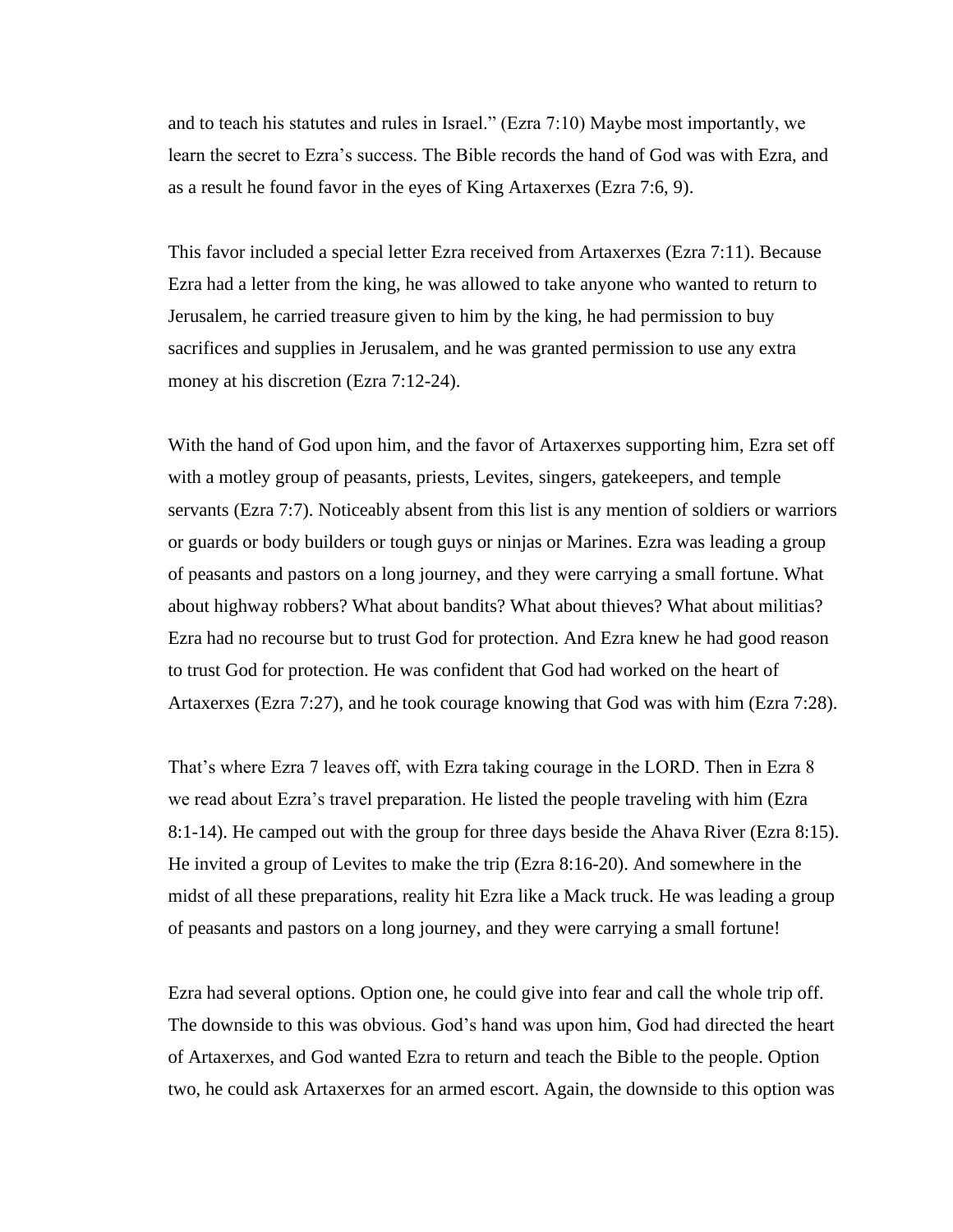obvious. In Ezra 8:22 we read that Ezra was ashamed to ask for the armed escort because he had previously told Artaxerxes, "The hand of our God is for good on all who seek him, and the power of his wrath is against all who forsake him." If Ezra turned around and asked for an armed escort to Israel, the God of Israel would look impotent.

This left Ezra with only one real option: prayer. Ezra 8:21-23 describes Ezra leading his rag-tag group of exiles in a pre-trip prayer meeting. This prayer meeting was a corporate event. It was more than individuals praying for the same thing. It was individuals praying together for the same thing. So many of the great prayers in the Bible are corporate events where God's people gathered together to join their hearts in prayer. Most modern day Wednesday night prayer meetings deserve their fair share of ridicule. However, believers who laugh at the idea of a Wednesday night prayer meeting ought to look long and hard at the Bible prayers that involved God's people praying together.

Ezra's prayer in Ezra 8:21-23 also involved fasting and humility. Not only did the people abstain from food, they did it on the verge of a long, arduous journey from Babylon to Jerusalem. This fast was designed to focus their hearts on God and the specific request they were bringing before God. And as they fasted, Ezra writes they humbled themselves before God. In other words, they did not come to God with the idea that their praying somehow put God at their beck-and-call. God was under absolutely no obligation to hear their prayer or grant their request. As a man who knew God's Word, Ezra was aware of these realities, and he led the people to humble themselves before their God.

The specific request of Ezra's prayer in Ezra 8:21-23 was quite simple. Ezra and the people implored God and asked him for, "a safe journey for ourselves, our children, and all our goods." (Ezra 8:22) Lest anyone think this request was selfish in nature, remember these exiles were poor peasants who had lost everything a few decades earlier. They were not traveling with name brand clothing and designer furniture. These exiles travelled with the clothes on their back, their families, and a small fortune given to them by Artaxerxes. Also remember that the "goods" mentioned in verse 22 were the money and supplies Artaxerxes sent with Ezra for temple worship. This fortune was to be used for the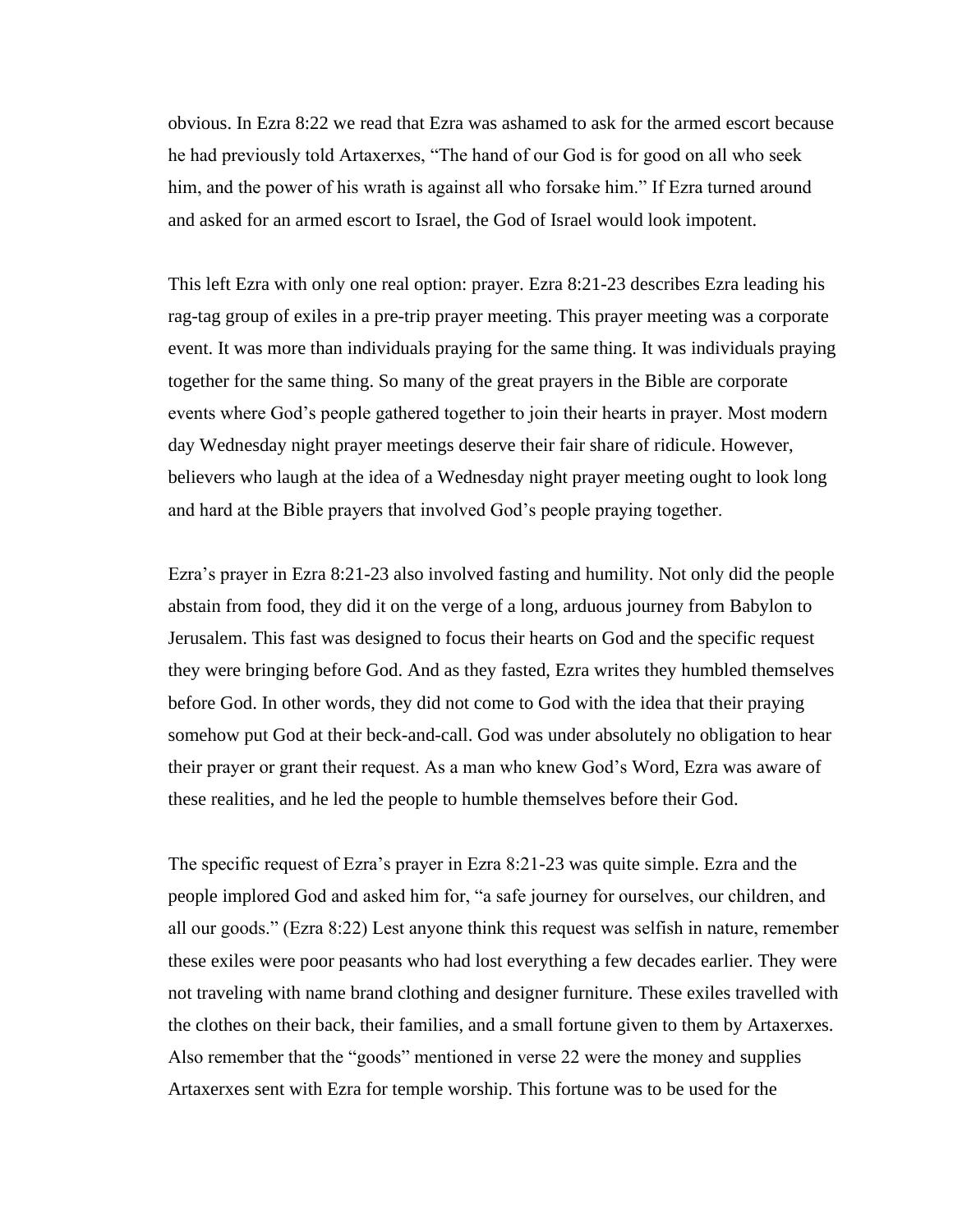beautification of the temple and worship in Jerusalem (Ezra 7:15-24). It was these "goods" that Ezra and the people prayed about, asking God for a safe journey.

In Ezra 8:23 we learn that God heard the entreaty of the people. That was good news, but it was not the end of the matter. The journey still had to be made, and the dangers were still very real. Ezra 8:24 describes Ezra taking wise action by dividing the treasure among the Levites. I believe Ezra was thinking strategically here (see Jacob's strategy in Genesis 32:8). Should bandits attack the group, the treasure would be divided and some of the Levites may be able to escape. The lesson in Ezra's action is an important one. Prayer is powerful and should always be our first response to a crisis. However, there is no reason to take unnecessary risks or to act foolishly simply because we have "bathed" a matter in prayer. God wants us to pray. He also wants us to use our brains. Ezra did both by praying and then dividing the treasure among the Levites.

After the three day corporate prayer meeting, and after Ezra's wise and strategic action, the people set off on their journey (Ezra 8:31). The Bible demonstrates, "The hand of our God was on us, and he delivered us from the hand of the enemy and from ambushes by the way."  $(Exra 8:31)$ 

One wonders what this deliverance looked like. Was it miraculous? Were angelic warriors involved? Did the LORD strike down the enemy in spectacular fashion? Or was the deliverance ordinary and mundane and boring? We are left to wonder about some of the specifics, but one thing is clear. Ezra and the people prayed for a safe journey. God heard their prayer. And everyone arrived safely with all the treasure in Jerusalem (Ezra 8:32-34).

#### **Learning to Pray**

Cody is the missions pastor at his church. His job involves establishing partnerships with missionaries and churches, balancing local and foreign missions, and planning and leading mission teams from his church. Sometimes Cody wishes he could be overseas on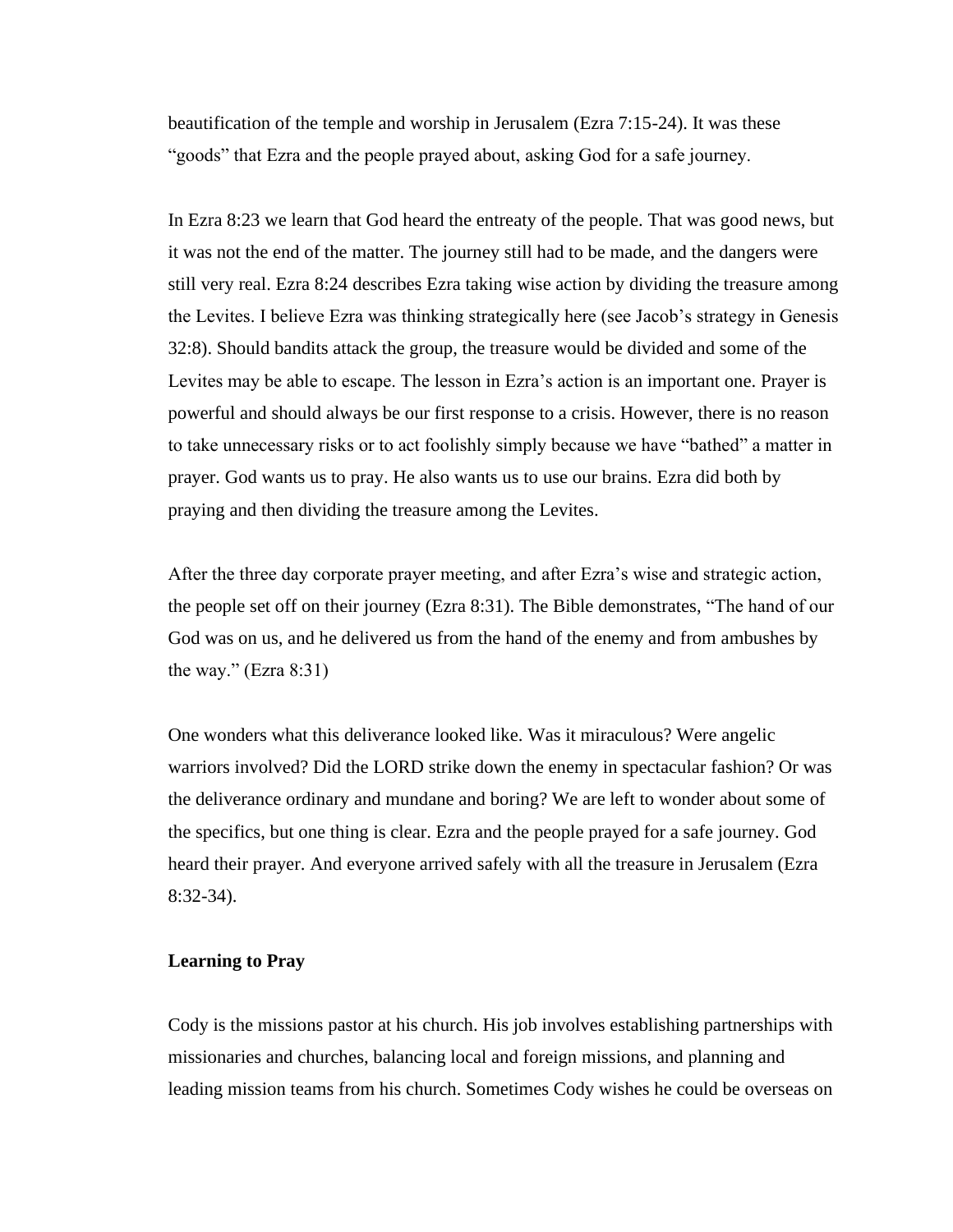the mission field all the time. But Cody also loves seeing the members of his church become engaged in the Great Commission.

One thing Cody does not enjoy about his job is the occasional critic of foreign missions. He tries to be patient, and he tries to listen to people express their concerns. But sometimes the objections make him want to scream. Some people talk about the importance of taking care of local missions before global missions. Cody believes in the necessity of local missions, but he also knows that needs at home do not absolve his church of the responsibility to take the gospel to the ends of the earth. Other people talk about the danger of leaving the United States. Cody knows the world is a dangerous place, but he also knows there are plenty of dangers in his own backyard.

Despite these objections to global missions, Cody presses on with the mission of making disciples of all nations. He continues to look for ways to plug people into the mission, and he is excited about the trip he will lead this summer. There's only one problem. Even as Cody stands before his church to rally the troops to action, he has several nagging fears in the back of his mind. For one thing, in recent months several commercial flights just vanished over the ocean. Cody knows the statistics on air travel, but when you are leading a team you can't help but worry. Another nagging fear is terrorism. Just this week he read about an attack in Western Europe that left a dozen dead. Cody knows the summer team is headed to a part of the world that is far more dangerous than Western Europe. Add to this the worldwide Ebola hysteria. Cody knows his team will be thousands of miles away from the hot spots, but what about planes and airports?

When he finds himself worrying about these issues, Cody does two things. First, he reminds himself that the Great Commission does not have an exemption clause for plane crashes, terrorism, or disease. He knows risk is right when it involves taking the gospel to those who have never heard the name of Jesus. So first, Cody preaches to himself, reminding himself of the urgency and necessity of global missions.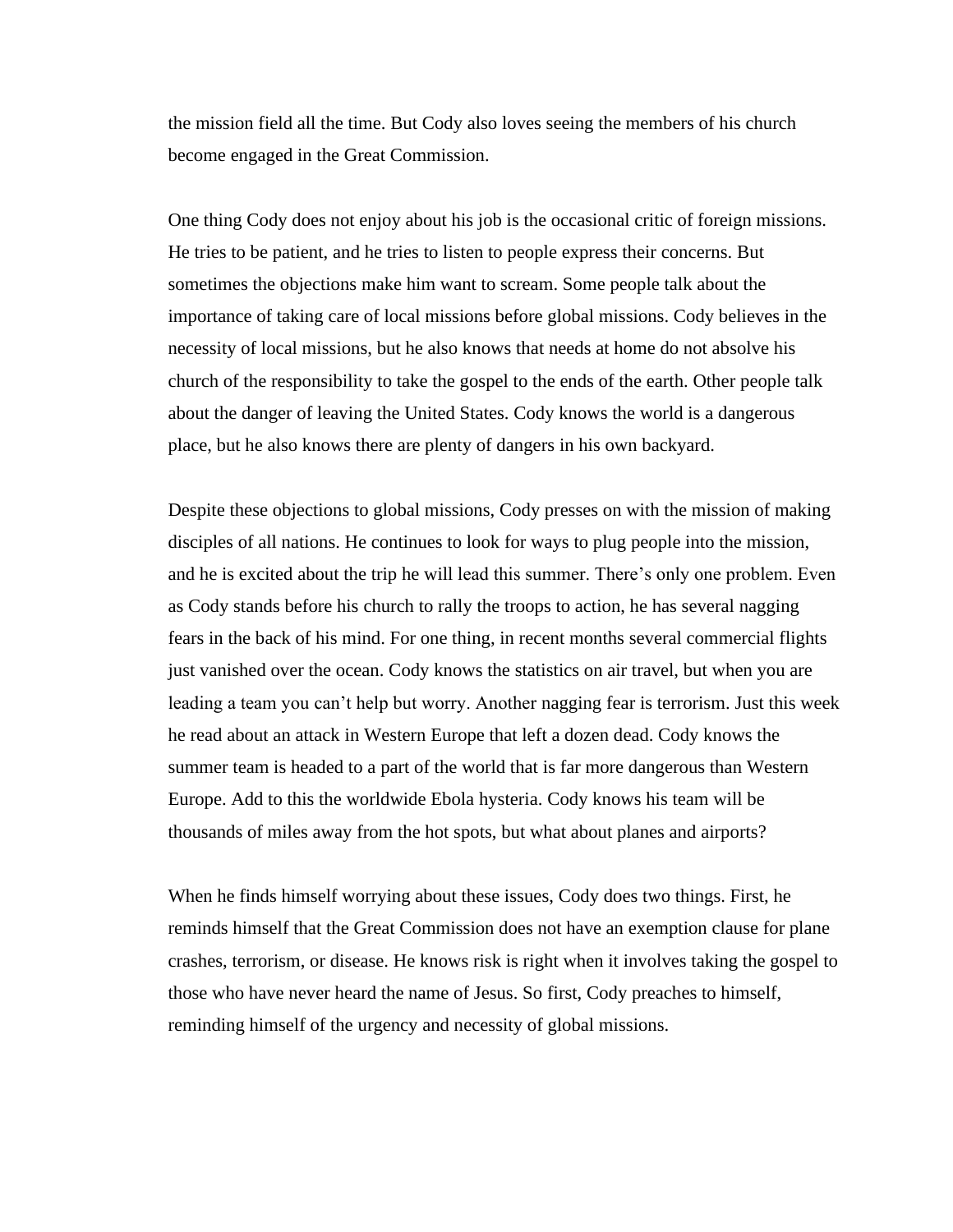Second, Cody prays. In recent years, he has found the prayer of Ezra in Ezra 8 to be particularly helpful. Ezra and the exiles traveling with him prayed together for a safe journey. It was corporate prayer. Cody encourages his church and the mission team to pray individually. But he also looks for opportunities for his church and the mission team to pray together on a regular basis. Ezra and the exiles fasted as they prayed. Again, Cody looks for opportunities to encourage individual and corporate fasting in preparation for the trip. Cody leads his team from prayer to courageous action. He leads by example, refusing to let fear paralyze the mission. Like Ezra, he knows that his team is engaging in a God-ordained mission. The dangers and the risks are real, but the mission is worth it. Cody prays for his team. Cody prays with his team. Then Cody leads the team to boldly proclaim the name of Jesus.

# **Questions for Discussion**

1) Does Ezra's prayer change the way you pray for safe travel? If so, how?

2) How has corporate prayer impacted your life? How can you give more time to corporate prayer?

3) How does fasting play out in your personal prayer life, if at all? How should fasting impact your prayer life?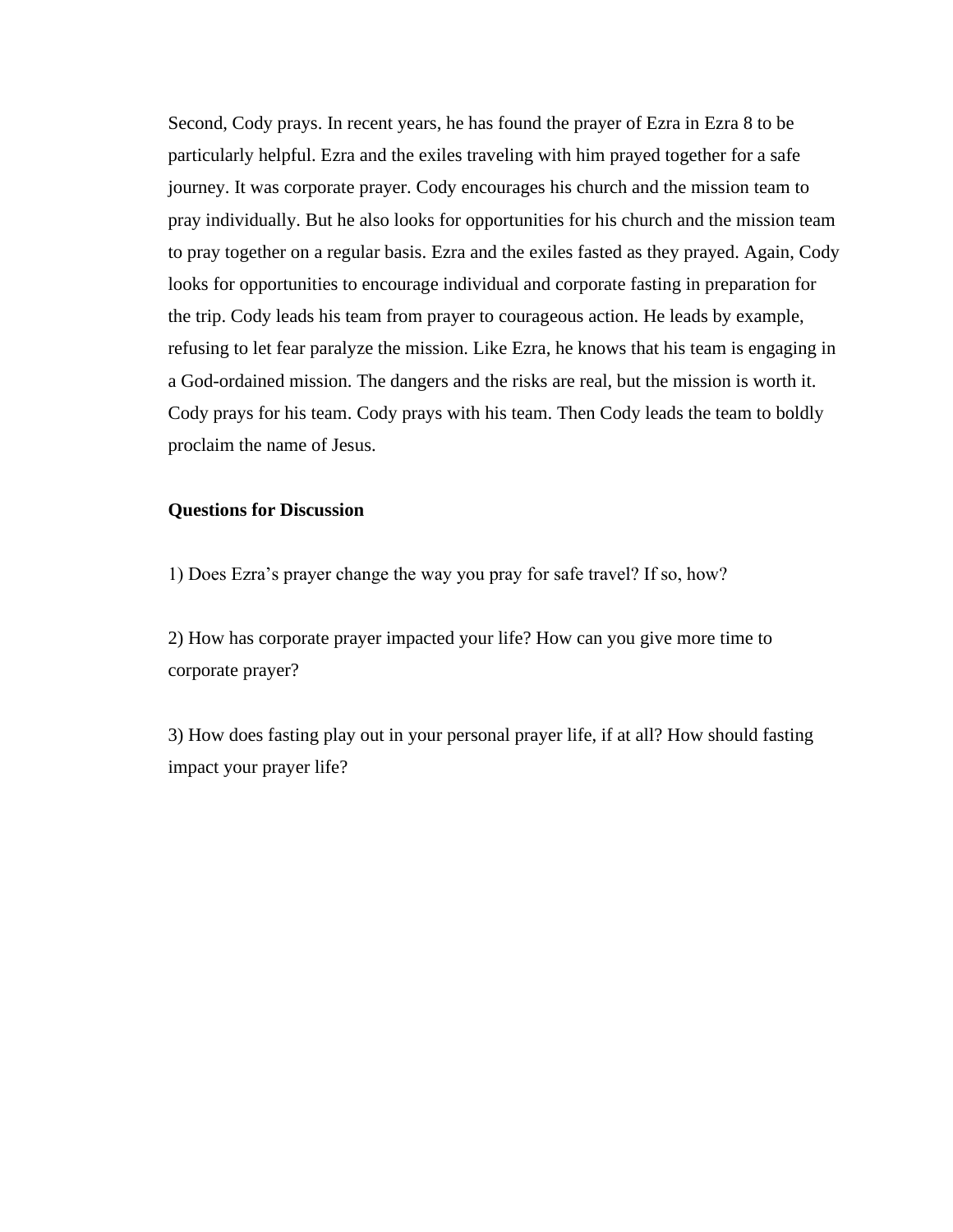# **Chapter 11: Nehemiah Prays without Ceasing**

*Remember me, O my God, for good. (Nehemiah 13:31)*

In 1 Thessalonians 5:17 the apostle Paul writes it is God's will for all believers to "pray without ceasing." This is one of the best known Bible passages about prayer. It's also one of the most misapplied Bible passages about prayer. Usually this verse comes up when someone has been put on the spot about their prayer life. The conversation goes something like this: "How often do I pray? How much time to I spend in prayer? Well, I agree with Paul. I try to pray without ceasing. A regular, dedicated prayer time doesn't work well for my schedule. So I just try to pray constantly throughout the day." What they really mean is this: "I haven't prayed in four months."

1 Thessalonians 5:17 is not an exemption clause that gives us permission to neglect a regular, consistent, dedicated prayer life. At the same time, there is something to the idea that we should be people who pray frequently, throughout the day, about all sorts of things. So on the one hand we should set aside time specifically for prayer. And on the other hand we should pray spontaneously throughout the day. One of the best examples of this balance is Nehemiah.

Nehemiah lived several hundred years before Jesus, and he was involved in the exiles returning from Babylon to Jerusalem. Zerubbabel led the first wave of returning exiles in 538 BC (Ezra 2). His mission was rebuilding the temple in Jerusalem. Ezra led the second wave of returning exiles in 458 BC (Ezra 7-8). His mission was teaching the Law of God. Nehemiah led the third wave of returning exiles in 444 BC (Nehemiah 1-2). His mission was rebuilding the ruined walls of Jerusalem. From the first chapter of Nehemiah to the final words of Nehemiah 13:31, we see a man who prayed without ceasing.

What we know of Nehemiah's prayer life begins in Nehemiah 1:1-3. While in exile, Nehemiah received word that despite the progress made by Zerubbabel and Ezra, the walls of Jerusalem were still in ruins. Upon hearing this news, Nehemiah sat down and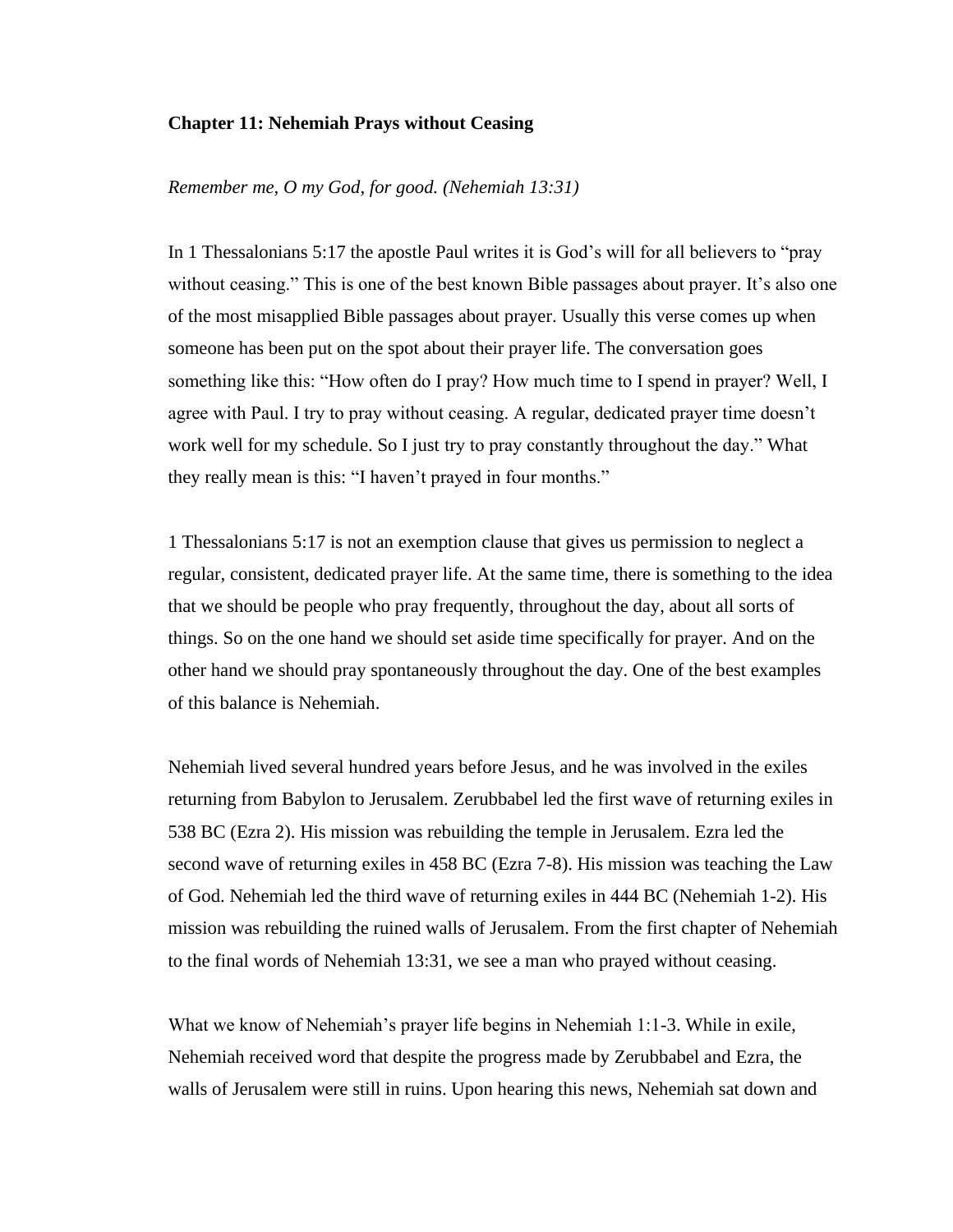wept and mourned and fasted and prayed for days (Nehemiah 1:4). One of the prayers he prayed during this time is recorded in Nehemiah 1:5-11. Take a few minutes to read this remarkable prayer, and note the following lessons about prayer.

First, this prayer flowed out of a regular, dedicated, intentional prayer time. This was not prayer on the run. This was not prayer during your commute. This was not prayer while you exercise. This was Nehemiah stopping his daily activities to devote a significant amount of time to prayer. In following chapters of Nehemiah we see a man who does pray spontaneously about all sorts of things. But understand that part of praying without ceasing does involve regular, dedicated, intentional prayer time.

Second, this prayer begins with God. Nehemiah's first words are an acknowledgement that the LORD is God of heaven who keeps his covenants (Nehemiah 1:5). After acknowledging the LORD as God, Nehemiah humbly asks God to listen to his request (Nehemiah 1:6). All good prayers should center on God. Whether the first words or the last words or the middle words acknowledge God as God, good prayers center on God.

Third, Nehemiah confesses corporate and family and personal sin (Nehemiah 1:6-7). This is surprising because immediately before he confessed sin, Nehemiah asked God to hear his request. One expects the actual request to follow. Instead, Nehemiah launches into confession, admitting that Israel and his family and he himself had sinned. He does not make excuses. He does not try to explain their shortcomings. He does not blame his environment or his circumstances. He just admits, "We have acted very corruptly against you and have not kept the commandments, the statues, and the rules that you commanded your servant Moses." (Nehemiah 1:7) Confession does not have to be part of every prayer, but confession is part of praying without ceasing.

Fourth, Nehemiah asks God to remember his covenant promises (Nehemiah 1:8-10). He freely acknowledges that God warned his people through Moses about the consequences of unfaithfulness (Nehemiah 1:8). But he also trusts in the promises of God to forgive when his people repent (Nehemiah 1:9). Nehemiah ends this part of his prayer by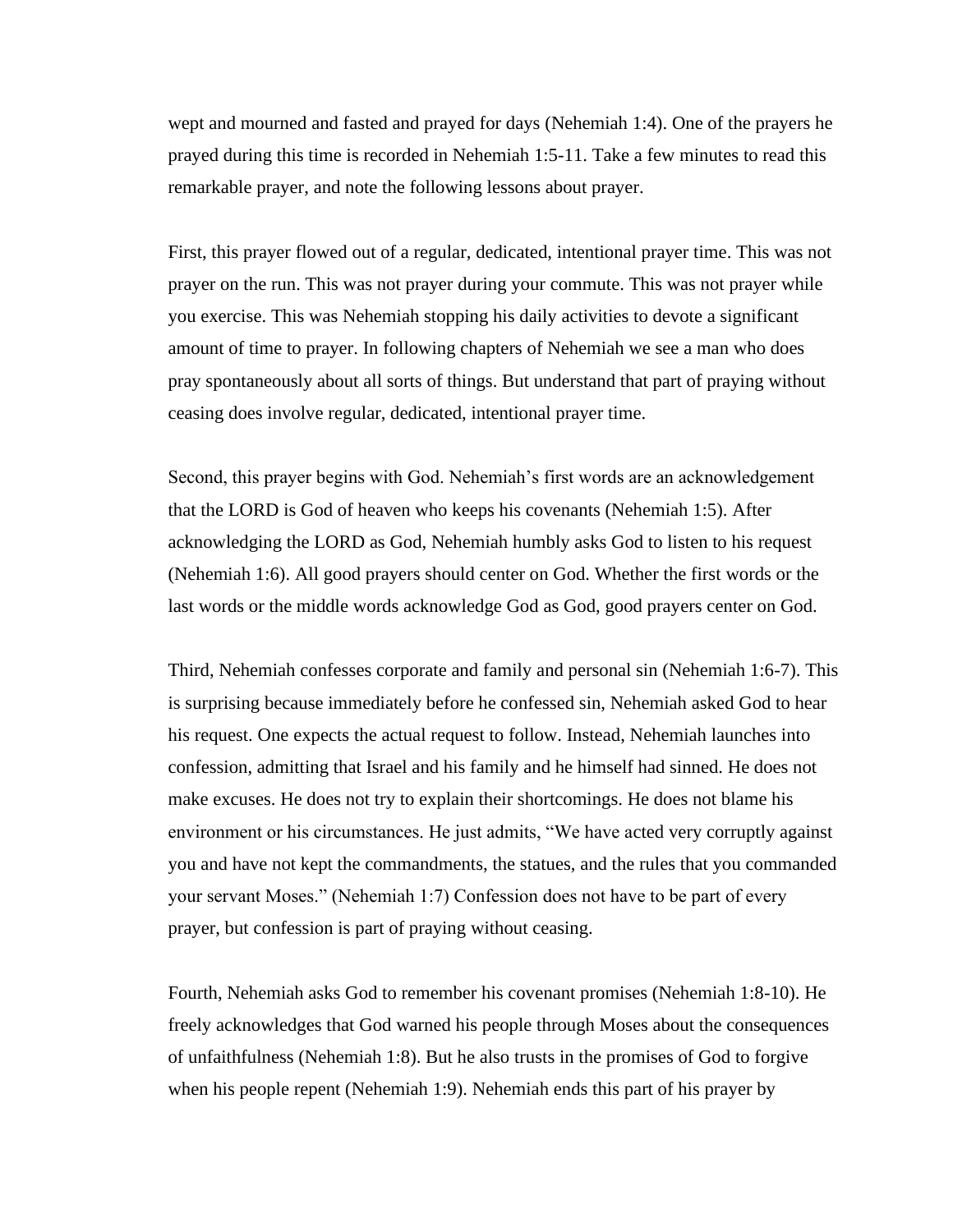reminding God that Israel was his nation, his people (Nehemiah 1:10). Yes they deserved exile from the land, but the reputation of God was at stake in the future of his people. In all of these prayers, Nehemiah is praying the Bible back to God. He is basing his prayers of prior revelation. He is listening to Scripture and responding in faith. This reminds us that part of praying without ceasing is consistent Bible intake. We cannot pray without ceasing unless we are hearing from God through his Word on a regular basis.

Finally, Nehemiah again asks God to hear his request (Nehemiah 1:11). The actual request was simple: "Give success to your servant today, and grant him mercy in the sight of this man." (Nehemiah 1:11) The "servant" was Nehemiah, and the "man" was King Artaxerxes. Apparently Nehemiah was a high ranking official in Artaxerxes administration (Nehemiah 1:11). When Nehemiah learned about the still ruined walls of Jerusalem, he decided to call in a favor with his boss. He planned to ask Artaxerxes for permission to return home and rebuild the walls of Jerusalem. But before asking the king for a personal favor, Nehemiah prayed. He prayed for days (Nehemiah 1:4). He prayed a humble prayer that centered on God and was based on God's Word (Nehemiah 1:5-11). He prayed, asking God to give him favor in the eyes of Artaxerxes (Nehemiah 1:11).

Nehemiah 2:1-8 describes Nehemiah asking Artaxerxes for permission to return to Jerusalem and rebuild the walls. Interestingly, in Nehemiah 2:4, just before Nehemiah actually asked Artaxerxes for his blessing, we read that Nehemiah prayed. It was probably a brief, silent prayer, but it was prayer without ceasing. Upon hearing Nehemiah's request, Artaxerxes agreed to the plan (Nehemiah 1:8). The Bible tells us that his agreement was due to the fact that the good hand of God was upon Nehemiah the prayer-warrior (Nehemiah 1:8).

The rest of the book of Nehemiah describes Nehemiah's return to Jerusalem as well as the work he organized. Eventually the walls of Jerusalem were repaired, but there were plenty of challenges and setbacks along the way. Through it all Nehemiah proved to be a man of prayer, a man who prayed without ceasing. The following list details the impromptu, spontaneous prayers of Nehemiah (and a few prayers of others).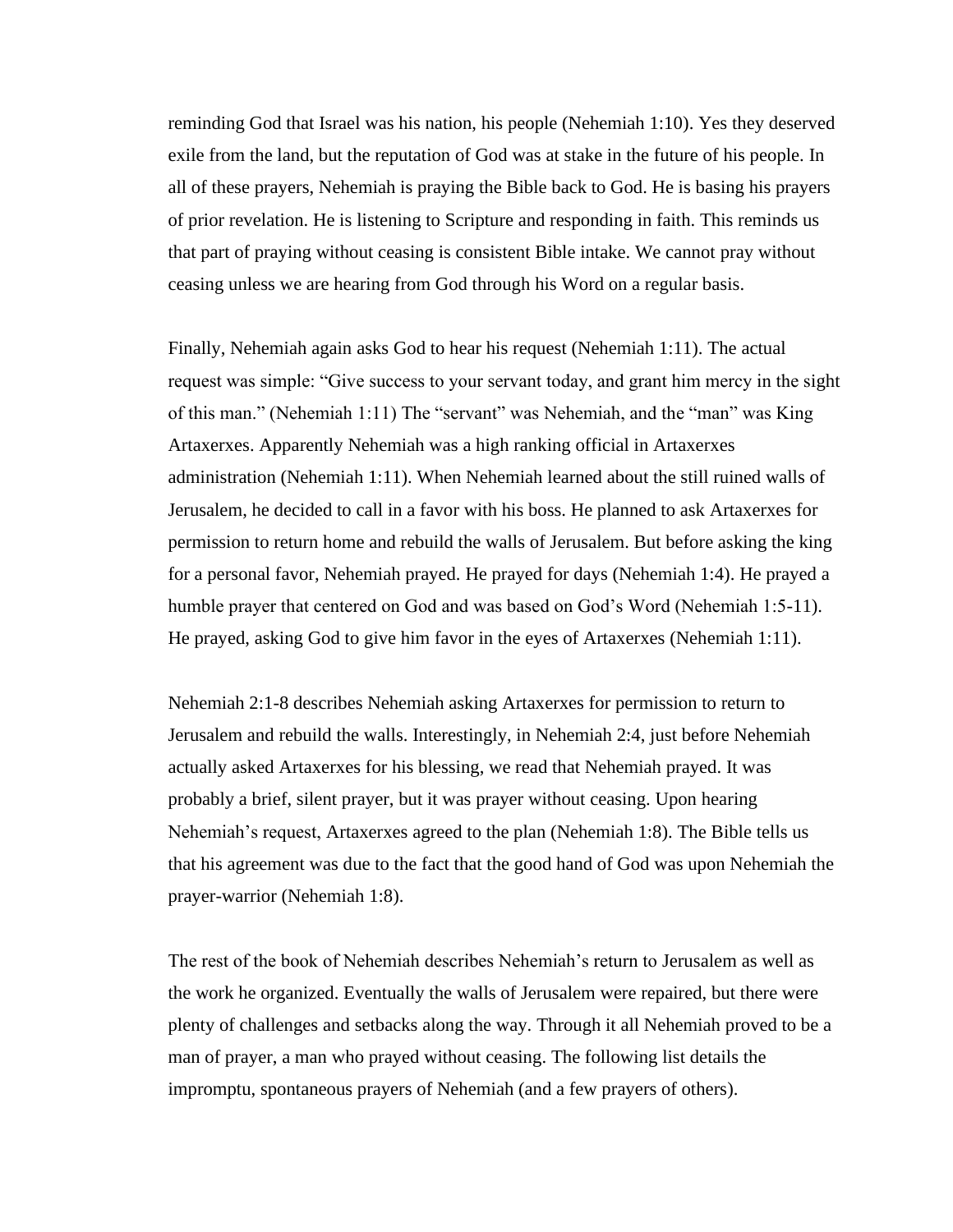- Nehemiah 4:4-5, Nehemiah prayed in response to the taunts of the enemy
- Nehemiah 4:9, Nehemiah prayed as they set a guard over their work
- Nehemiah 5:13, Nehemiah prayed judgment on anyone who broke the oath about not charging excessive interest on fellow Jews
- Nehemiah 5:19, Nehemiah prayed that God would remember his good work
- Nehemiah 6:9, Nehemiah prayed for strength when others lied about him
- Nehemiah 6:14, Nehemiah prayed that God would remember the sins of Tobiah and Sanballat as they tried to frighten the people
- Nehemiah 8:6, Ezra prayed a benediction as the people gathered to worship
- Nehemiah 9:1-38, the Levites prayed an extended and detailed prayer of confession as the people were gathered together for corporate repentance
- Nehemiah 12:27-43, Nehemiah prayed to dedicate the completed walls
- Nehemiah 13:14, 22, 29, Nehemiah prayed that God would remember him for confronting the people about their disobedience on various issues
- Nehemiah 13:31, Nehemiah prayed a final prayer that God would remember him for good

Prayer is a major part of the book of Nehemiah because prayer was a major part of Nehemiah's life. This was a man who prayed without ceasing. At times he devoted days specifically for prayer. At other times he offered one sentence, impromptu prayers. At times he prayed alone, silently. At other times he gathered with others for corporate prayer. At times he openly confessed his sin. At other times he asked God to remember his good deeds. Through all of it, Nehemiah prayed, and he prayed without ceasing.

## **Learning to Pray**

Jenny's life was busy. It was her senior year of high school. On top of her classwork, Jenny was juggling basketball, student council, and college applications. After school she worked as a nanny. This job required her to haul kiddos all over town, clean house, and make trips to the grocery store. On top of school and work, Jenny did her best to be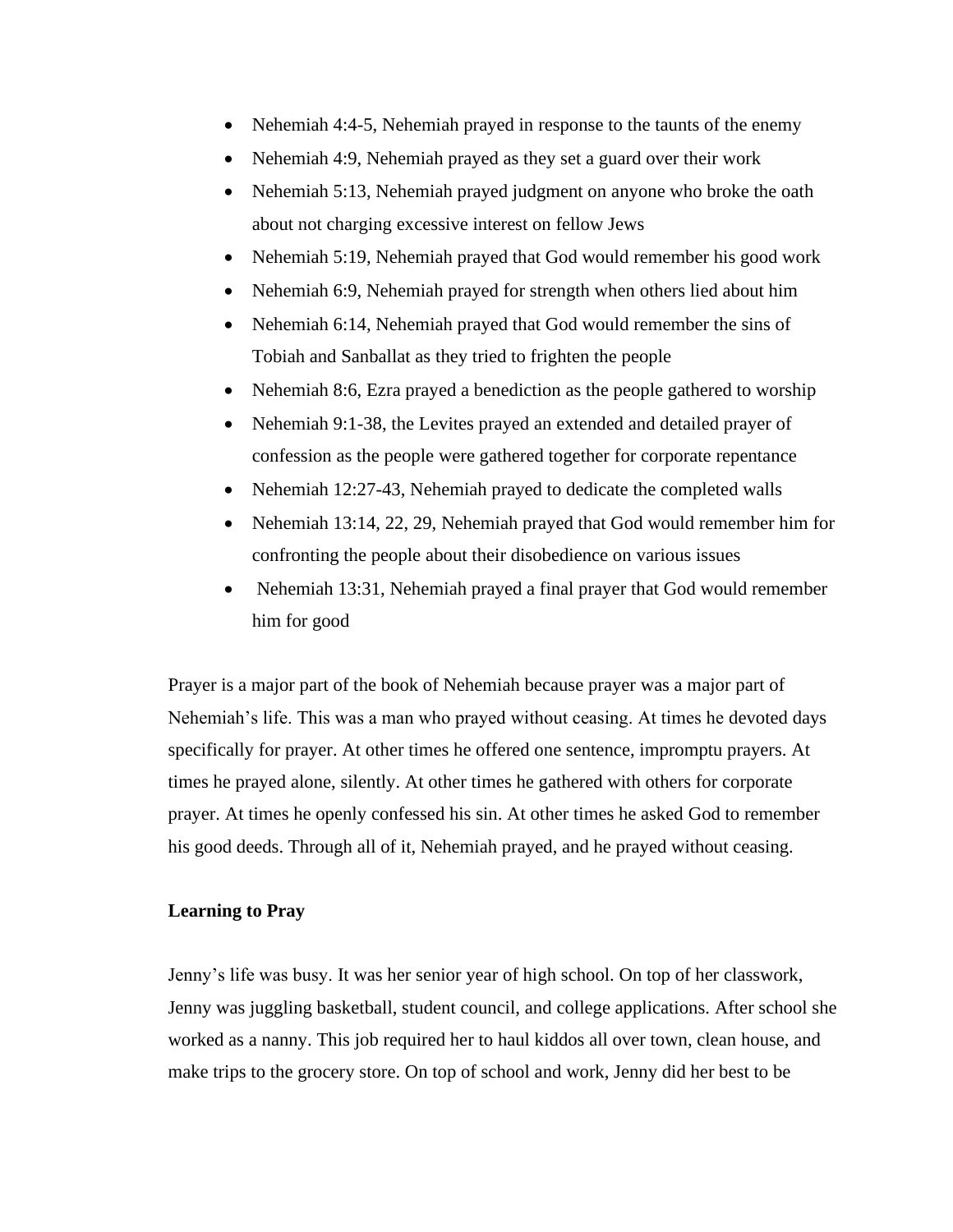involved at church. She sang with the youth praise team each Wednesday night, which also meant she had to be at praise team practice each Sunday. Life was a whirlwind!

Jenny knew leaving town would force her to play catch up, but she never missed a youth trip. Also, since this was her senior year, she knew she didn't want to miss her last winter retreat to south Texas. The trip was like many she had been on over the last seven years. The bus ride was long. The camp food was gross. The bunks were hard. But the time spent with friends and the time spent in worship were phenomenal. This particular retreat focused on spiritual disciplines. Despite her busy life, Jenny did a remarkable job of reading her Bible and praying most days. This year she had set two goals. Read through the entire Bible and keep a prayer journal. All in all, the speaker did a good job of encouraging the students to practice spiritual disciplines, and Jenny returned home with several good suggestions.

One suggestion involved praying without ceasing. On Saturday night the camp pastor talked about Nehemiah. He walked the students through the book of Nehemiah showing them how Nehemiah the man prayed constantly. He prayed about good things and bad things, he prayed alone and with others, he prayed for his work and God's blessing. He prayed without ceasing!

Jenny realized her prayer life was far different than Nehemiah's. She realized that while she did a good job of maintaining a regular prayer time most mornings, she had a tendency to put her life on auto pilot as soon as she closed her Bible and prayer journal. Yes she prayed each morning, but her days were not filled with a spirit of prayer. On the ride home, Jenny resolved to do better at praying without ceasing.

Two weeks later, as she read back through her prayer journal, Jenny realized she had quickly gone back to her old ways. Her life was busy, and her morning prayer time was usually the last time she thought about anything spiritual until she woke up the next morning. This time she decided to do more than make a resolution. Jenny set an alarm on her phone. Every hour on the hour she would remind herself to pray throughout the day.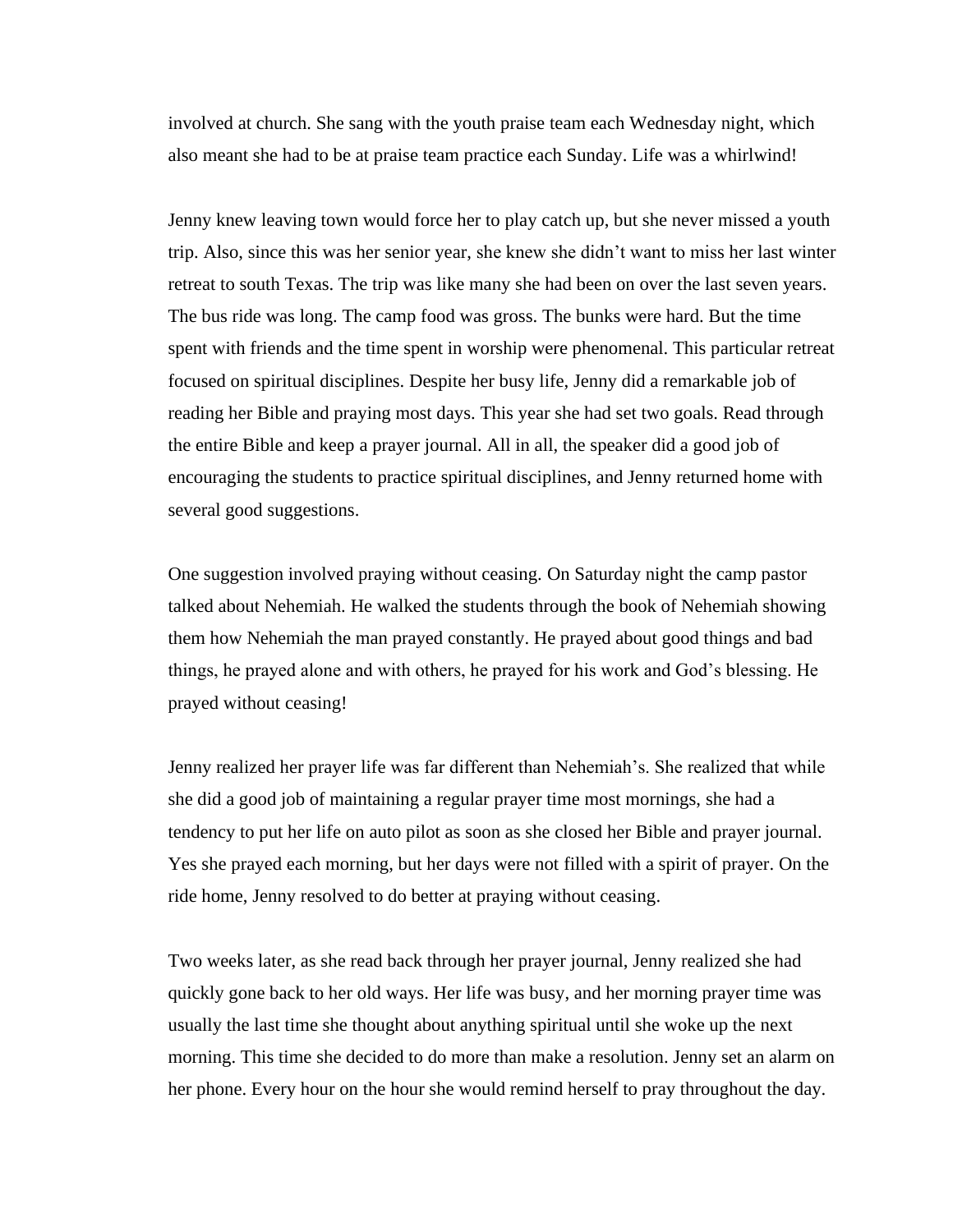The alarm went off at school, in traffic, during church, and while Jenny was watching TV. Whenever the alarm went off, Jenny found something to pray about. She wasn't where she wanted to be on the issue of prayer, but she was taking concrete steps to become a woman who prayed without ceasing.

# **Questions for Discussion**

1) What is harder for you: dedicated prayer time or spontaneous prayer? Why?

2) Do your prayers center on God or on your requests? How can you be more like Nehemiah on this issue?

3) Specifically and personally, what daily situations should drive you to pray?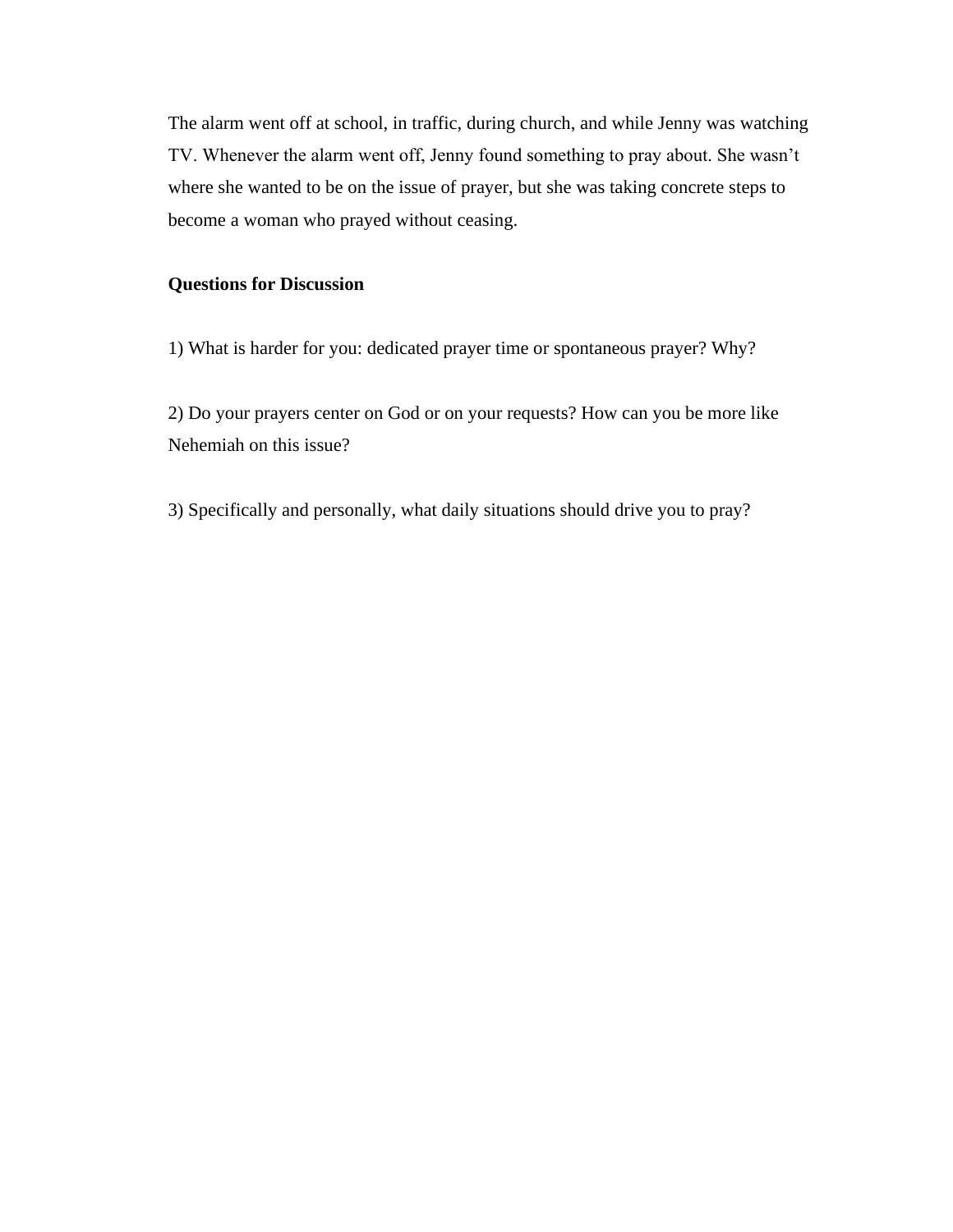# **Chapter 12: Asaph Prays through Doubt**

*Whom have I in heaven but you? And there is nothing on earth that I desire besides you. (Psalm 73:25)*

Psalm 73 is one of my favorite passages in the Bible. I like this passage because it's honest, it's raw, and it deals with something we all experience in life: doubt. That may not sound spiritual. That may not sound mature. But let's all admit we struggle with doubt. Why did my family member get sick and die? Am I really a Christian? Am I actually doing anything significant with my life? Is the Bible and Christianity and Jesus and all of it really true? At some point in your life, you've probably struggled with doubt.

Psalm 73 is about the doubt of a man named Asaph. Even if you grew up in church, I'd be willing to bet you don't know much about Asaph. This is unfortunate, because even though Asaph doesn't play a major role in the story line of the Old Testament, he was a remarkable man of God. The Bible reveals Asaph was a member of the priestly tribe of Levi (1 Chronicles 6:39-47). He was involved in leading worship at the tabernacle, and his instrument of choice was the cymbals (1 Chronicles 6:31-32, 15:19, 16:4-5). Asaph was not just a musician, he was also a teacher who prophesied under the direction of David (1 Chronicles 25:1-2). He fathered a family of singers who served the LORD (Nehemiah 7:6-7, 44). In later years, after Asaph was dead and gone, he was remembered as a man of worship, faith, and obedience (Nehemiah 12:46, 2 Chronicles 20:13-17, 29:12-19). In addition to all this, Asaph was the author of numerous psalms (Psalm 50, 73-83).

The big picture of Asaph is clear. He was a big deal. He wasn't the kind of guy who thinks he's a big deal, but everyone else thinks he's a joke. Asaph really was a big deal. He could accurately be described as a spiritual giant. In fact, Nehemiah 12:46 looks back in time and refers to "the days of David and Asaph." That would be like someone in 100 years saying, "Hey, remember back in 2014, back in the days of [insert name of famous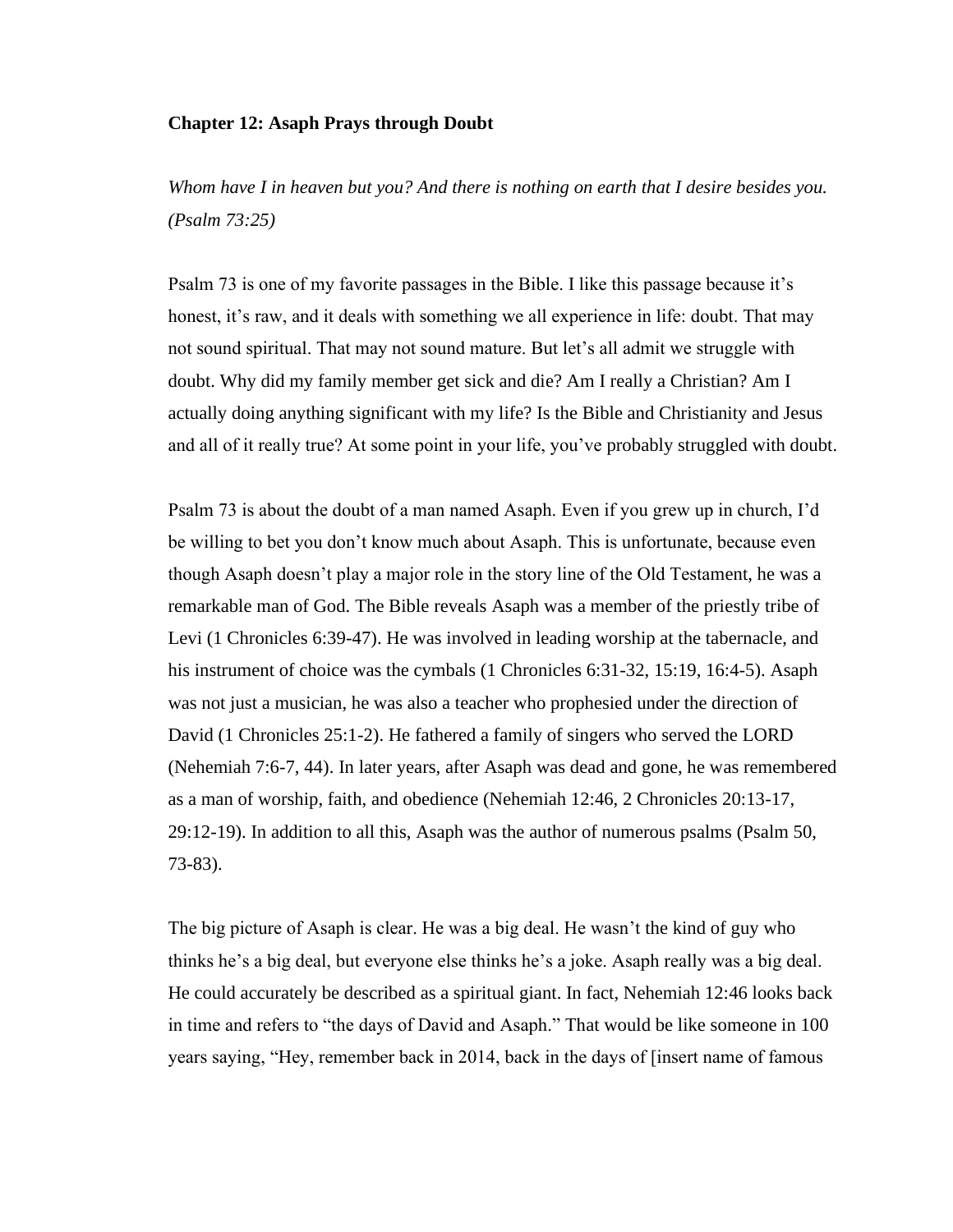politician or celebrity or athlete] and [insert your name]." Nehemiah looked back on the good old days of Israel and said, "Remember the days of David and Asaph."

Asaph was a big deal. He was a spiritual giant. He was a leader in Israel. And he struggled with doubt. Asaph looked around and he noticed that the wicked seemed to be doing fine. In fact, the wicked seemed to be doing better than the righteous. This disparity threw Asaph's faith into turmoil. He was angry with God. He questioned God. He doubted God. He wanted to know why the righteous struggled to make ends meet while the wicked prospered. He also wanted to know why God didn't do something to change this situation. Psalm 73 is the story of how these doubts played out in his prayer life.

Take a moment to read Psalm 73, verse 1 all the way to verse 28. This psalm can be broken down into five sections. Section one, "truth" (Psalm 73:1). Section two, "confusion" (Psalm 73:2-15). Section three, "truth" (Psalm 73:16-20). Section four, "confession" (Psalm 73:21-22). Section five, "truth" (Psalm 73:23-28). Based on this outline, the big idea is obvious. It's OK to struggle with doubts. It's even OK to question God. But you must begin with the truth, center on the truth, and end with the truth.

Asaph began with truth. Specifically, he began by preaching the truth to himself. Before he ever brought a doubt or question or objection before God, he confessed, "Truly God is good to Israel, to those who are pure in heart." (Psalm 73:1) This was a truth that did not seem true in Asaph's situation. It was a truth that did not seem to fit with real life. But it was truth. And before Asaph wallowed in his doubts, he preached the truth to himself.

Believers have three enemies who constantly preach lies. The world preaches, telling us we need money and possessions to be satisfied. Our flesh preaches, telling us sin will bring more pleasure than a clean conscience. The devil himself preaches, telling us that God doesn't care about our issues and problems. Day in and day out, lies are constantly being preached to the heart of every believer. Your pastor gets thirty minutes a week. Your Sunday school teacher gets another thirty minutes. The rest of the week it's a steady stream of lies from the world, your flesh, and the devil. This is why you must preach the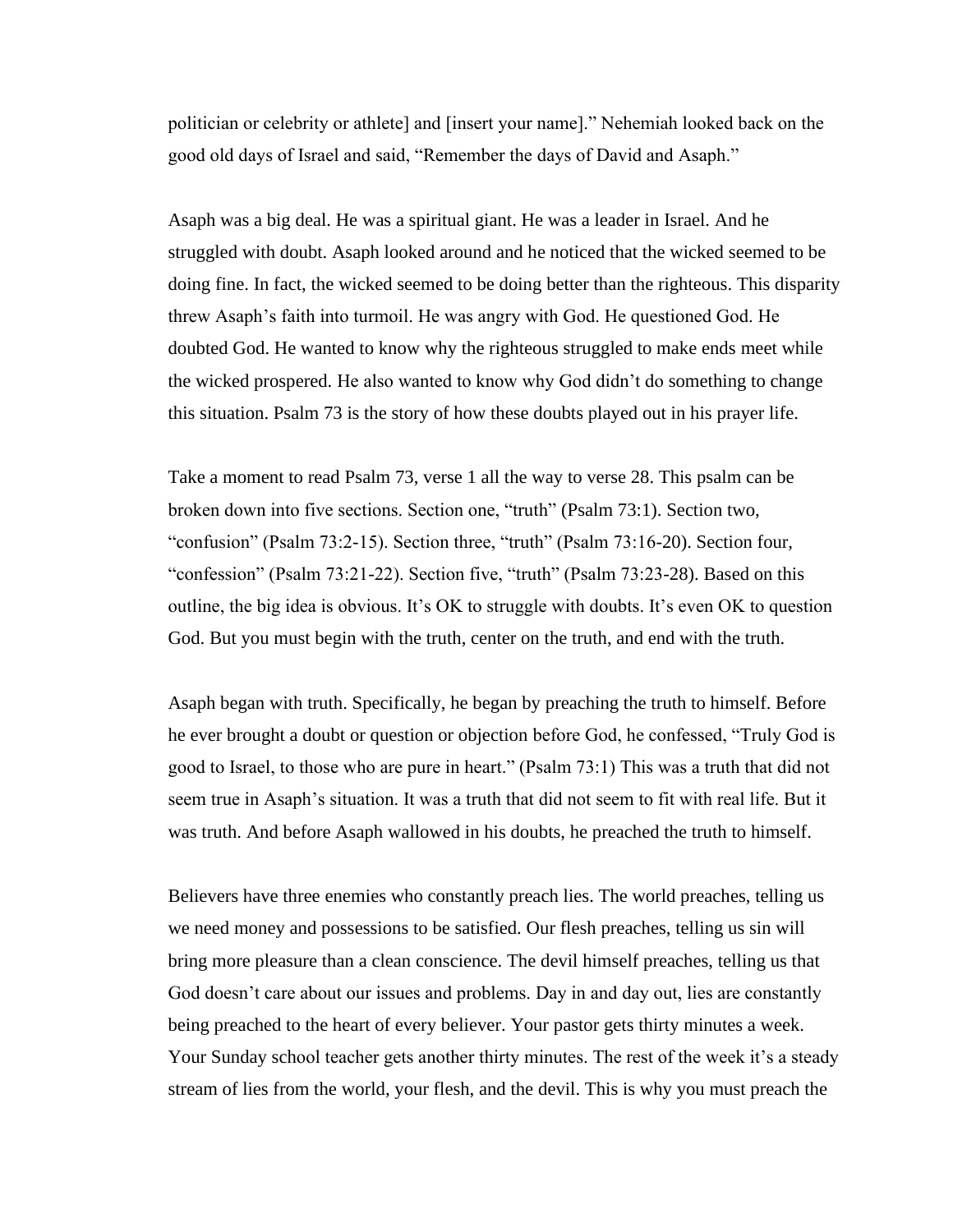truth to yourself. The godly men and women in the Bible understood this, and that's why so much of their prayers are simply statements of what is true about God.

After Asaph began with the truth, he moved on to confusion. In Psalm 73:2-15 Asaph had his eyes on the wrong things. At times, he focused on the wicked and their prosperity (Psalm 73:2-12). At other times, he focused on himself and his ability to make sense of life's problems (Psalm 73:13-15). Because his focus is in the wrong place, because Asaph allowed his doubts to dominate, he actually started to think his relationship with God was a waste of time (Psalm 73:13). Two verses later, Asaph admitted that this thought was not something he verbalized in prayer (Psalm 73:15). Instead, Asaph refrained from making this blasphemous comment, and he kept his thoughts to himself.

There is an important lesson about prayer in these verses. All Bible believing Christians understand that God knows the thoughts of our heart before they ever roll off our tongue. You've probably heard someone say something like, "If you're thinking it, you might as well say it, because God already knows it." While there is truth to that sentiment, there is also wisdom in restraint. As Asaph pondered his doubts and questions and frustrations, he refrained from making blasphemous statements to God in prayer. Did God know he was thinking these things? Absolutely! At the same time, was it right for Asaph to keep his mouth shut? Absolutely! Some thoughts do not need to be verbalized in prayer, and Asaph was right to keep this thought to himself.

The third section of Psalm 73 involves more truth. In Psalm 73:16-20 Asaph refocused his heart on God through worship. He went to the sanctuary of God, humbling himself before the LORD in worship (Psalm 73:17). When Asaph fixed his eyes on the LORD, he began to see the world more clearly (Psalm 73:18-20). I hope you see the importance of worship. I hope you see the value of setting aside time each day to refocus your heart on the truth about God. I hope you see the value of setting aside time each week to gather with other believers a refocus your heart on the truth about God. Without this time of worship, your doubts and questions and frustrations will go unchecked. With this time of worship, your focus is realigned and you see the problems of life more clearly.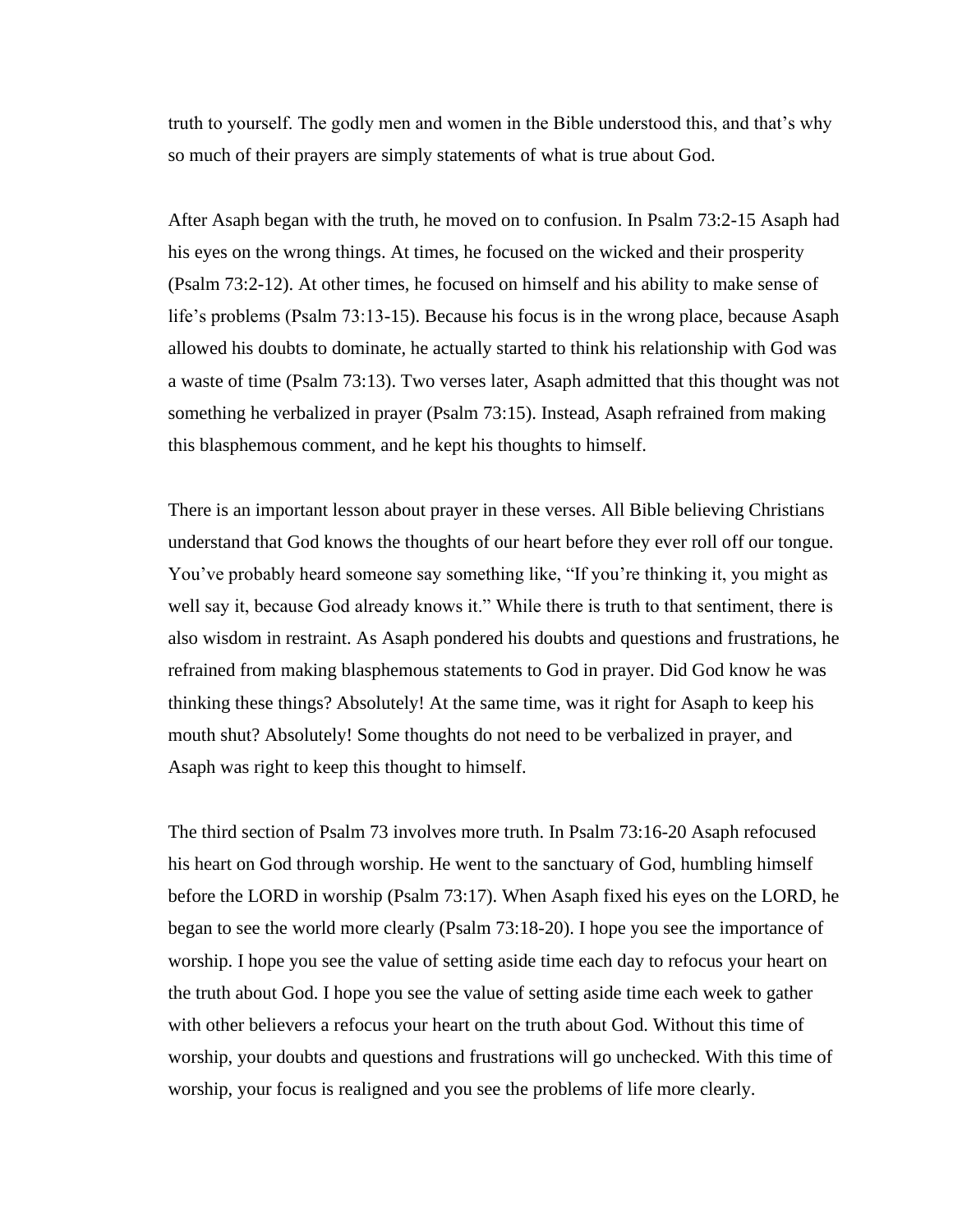Worship led Asaph to confession. When he saw God clearly, he also saw himself clearly. His response was a prayer of confession. Without making excuses for his folly, Asaph simply confessed that when he doubted and questioned the goodness of God, he acted like a beast, and he spoke out of his ignorance (Psalm 73:21-22). If you commit yourself to regular worship, this sort of prayer will be part of your prayer life. Focusing on the truth of God has a funny way of revealing the truth about ourselves. When we see ourselves as we are, the only fitting response is a prayer of confession.

Finally, Asaph ended with truth. The prayer of Psalm 73:23-28 contains some of the most beautiful words found in the Bible. Asaph acknowledged that God was continually with him, constantly upholding him, always guiding him (Psalm 73:23-24). Asaph declared that the only joy of heaven that appealed to him was God himself (Psalm 73:25). Asaph declared that there was nothing on earth he desired more than God (Psalm 73:25). Asaph recognized God as his sustainer and his strength (Psalm 73:26). Asaph ended by coming full circle. Previously he questioned the usefulness of his faith. Now he insists that it is "good to be near God." (Psalm 73:28). He even pledges to tell others about the goodness of God and the glory of his works (Psalm 73:28).

Psalm 73 is the prayer of a godly man who struggled with doubt. It's also a pattern to follow when doubts and questions assail our faith. Is it OK to be honest with God? Certainly, but some thoughts are better left unsaid. Rather than rant and rave against our Creator like an ignorant beast, we must preach the truth to ourselves, and we must focus our hearts on God through worship. When we do this we will join Asaph in seeing God as infinitely beautiful and glorious. When you see God in this way, prayer becomes easy.

## **Learning to Pray**

Craig grew up in a Christian family, attended church regularly, and was baptized in middle school. All through high school he called himself a Christian. Now Craig was a junior in college and things were different. He only went to church when he went home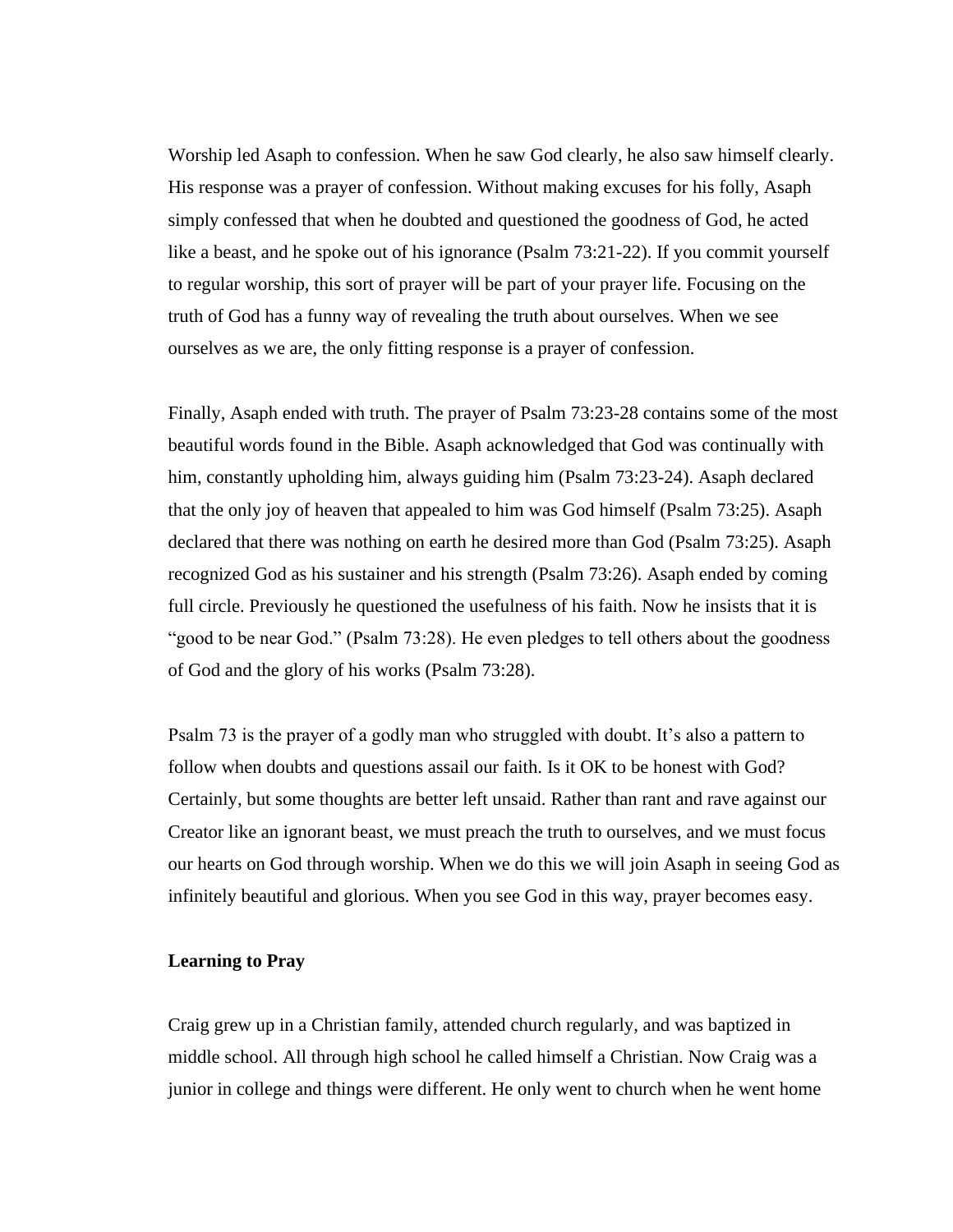and stayed with his parents. He never read the Bible and seldom prayed. Craig couldn't tell you exactly when he stopped believing in Jesus, but somewhere in his college experience his faith seemed to fade away.

Maybe the death of his younger brother had something to do with his slide from faith. Brandon was three years younger than Craig. During Craig's first year in college Brandon died in a car accident. A drunk driver crossed over the median and hit Craig's car. The whole thing seemed so senseless, and Craig struggled to feel God's presence in the months after the accident.

In addition to Brandon's death, Craig felt as if a whole new world had been opened to him at college. It seemed that every class and every professor gave Craig a new reason to question his faith. His biology and chemistry professors talked about evolution with confidence. His history professor talked about the historical inaccuracies in the Bible. His psychology professor explained everything with no reference to God. His philosophy professor traced the historical development of powerful ideas, most of which had nothing to do with the Bible. Craig wondered why his parents or his youth pastor had never talked about the questions he was dealing with at college.

When Craig needed one more elective course to fill his schedule, New Testament seemed like an unlikely candidate. However, the class fit well with his schedule, and Craig had heard good things about the professor. On the first day of class, the professor encouraged the students to approach the New Testament with an open mind. He also encouraged the students to find a church. He didn't push one denomination over another, but he encouraged the students to be involved in a church during their semester of New Testament study. For some strange reason, Craig decided to accept his professor's challenge. He found a church nearby and began attending on Sundays.

As the semester wore on, something unexpected happened in Craig's life. He found himself believing despite his doubts. Was it the New Testament class? Was it his new church? Craig wasn't exactly certain. What he did know was the despite his previous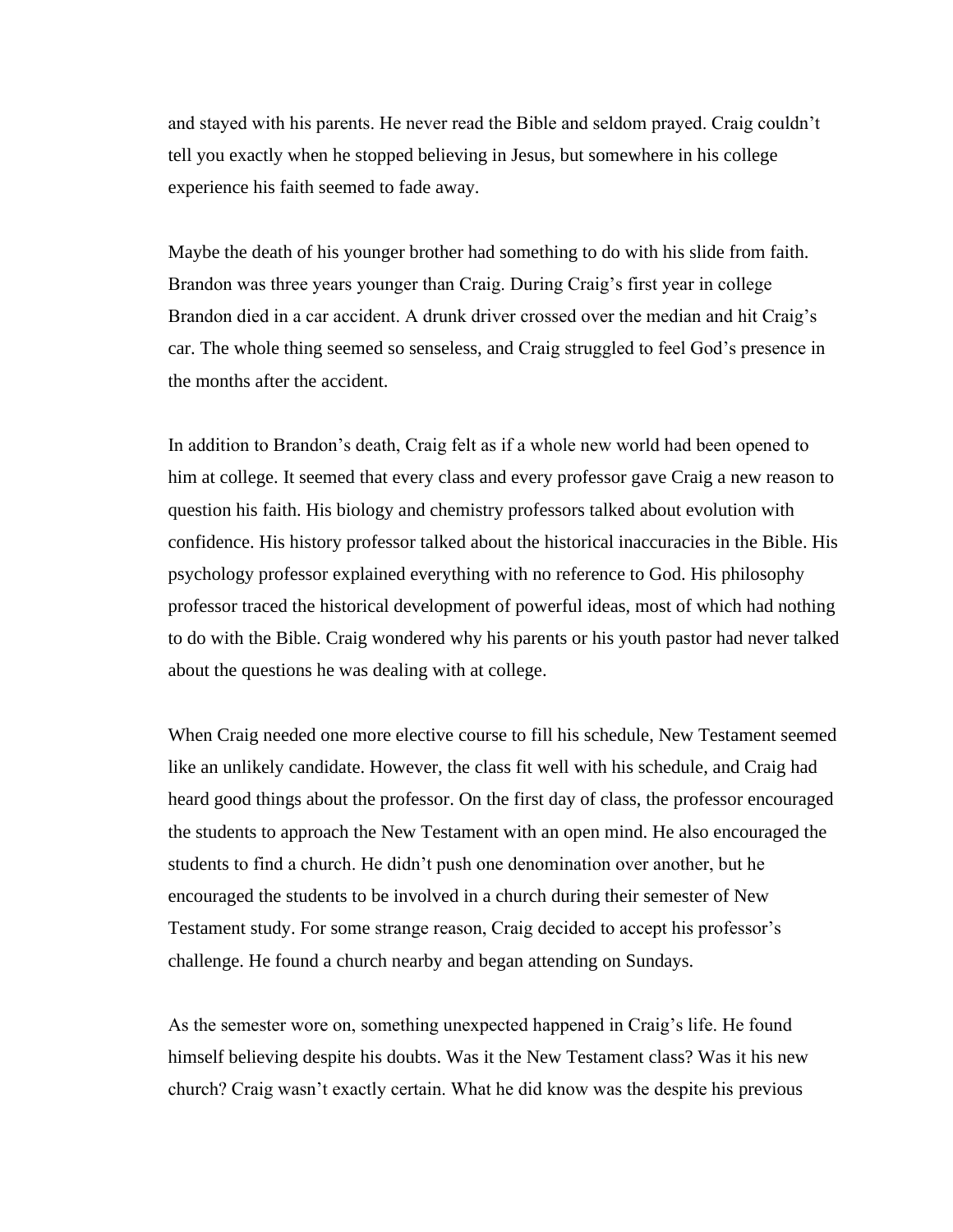doubts (many of which still remained), he once again found himself drawn to Jesus. When the pastor preached on Psalm 73 Craig connected the dots. Asaph had spiritual doubts just like Craig, and the doubts were only erased when he committed himself to worship. Craig found the prayer of Psalm 73 fitting in his own life. He appreciated the honesty of Asaph's questions. He was challenged by his humble repentance. And he committed to pray the beautiful words of praise at the end of the psalm.

## **Questions for Discussion**

1) In your prayer life, how can you begin with the truth, center on the truth, and end with the truth?

2) How much of your prayer life involves statements that are true of God?

3) How does personal and corporate worship provide a check against your doubts?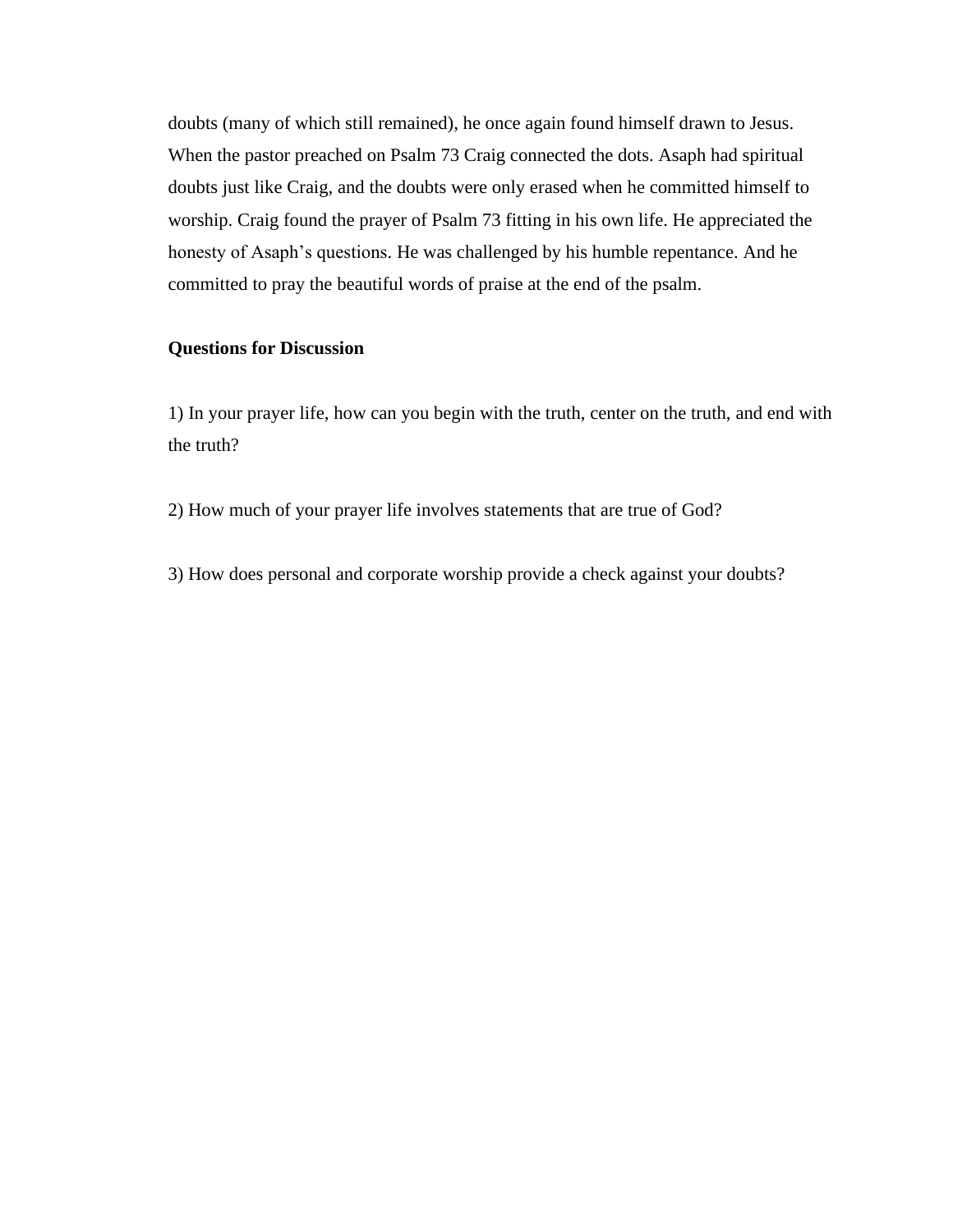## **Chapter 13: Agur Prays a Model Prayer**

*Remove far from me falsehood and lying; give me neither poverty nor riches. (Proverbs 30:8)*

People love the book of Proverbs. Maybe because Proverbs is direct and to the point. Maybe because Proverbs is so easy to apply to everyday life. Maybe because Proverbs fits well with our pragmatism. Maybe because Proverbs is conveniently divided into a monthly reading program. Maybe because Proverbs is the one book of the Bible you can actually open up and read a verse with no context and still make sense of the verse. For all these reasons and more, people love the book of Proverbs.

Traditionally, Proverbs is attributed to Solomon. While a majority of the book is connected with the wise king of Israel, there are actually four collections of proverbs within the book of Proverbs. Chapters 1-24 are designated as proverbs of Solomon. Chapters 25-29 contain this note, "These also are proverbs of Solomon which the men of Hezekiah king of Judah copied." So Solomon wrote these proverbs, but the content was edited and arranged by the scribes of King Hezekiah. Chapter 30 bears the name of Agur son of Jakeh, and chapter 31 bears the name of King Lemuel. Taken in order the four divisions of Proverbs are attributed to Solomon, Solomon through Hezekiah's scribes, Agur, and Lemuel.

The topics covered in Proverbs vary, sometimes chapter to chapter, sometimes verse to verse. Prayer is not a major theme in Proverbs. However, prayer is mentioned throughout the book, and the lessons offered are invaluable. For example, Proverbs 1:20-33 explains that God is not amused with "get-me-out-of-trouble" prayers offered by those who persistently and consistently walk in sin. Proverbs 2:1-5 promises that if you pray for wisdom and you keep God's commandments, God will give you wisdom. Proverbs 15:8 and 29 assure us that God accepts the prayer of the "upright." Proverbs 21:13 explains that our relationship with other people has an impact on our prayer life. Proverbs 28:9 warns that God will have no regard for the prayers of people who have no regard for his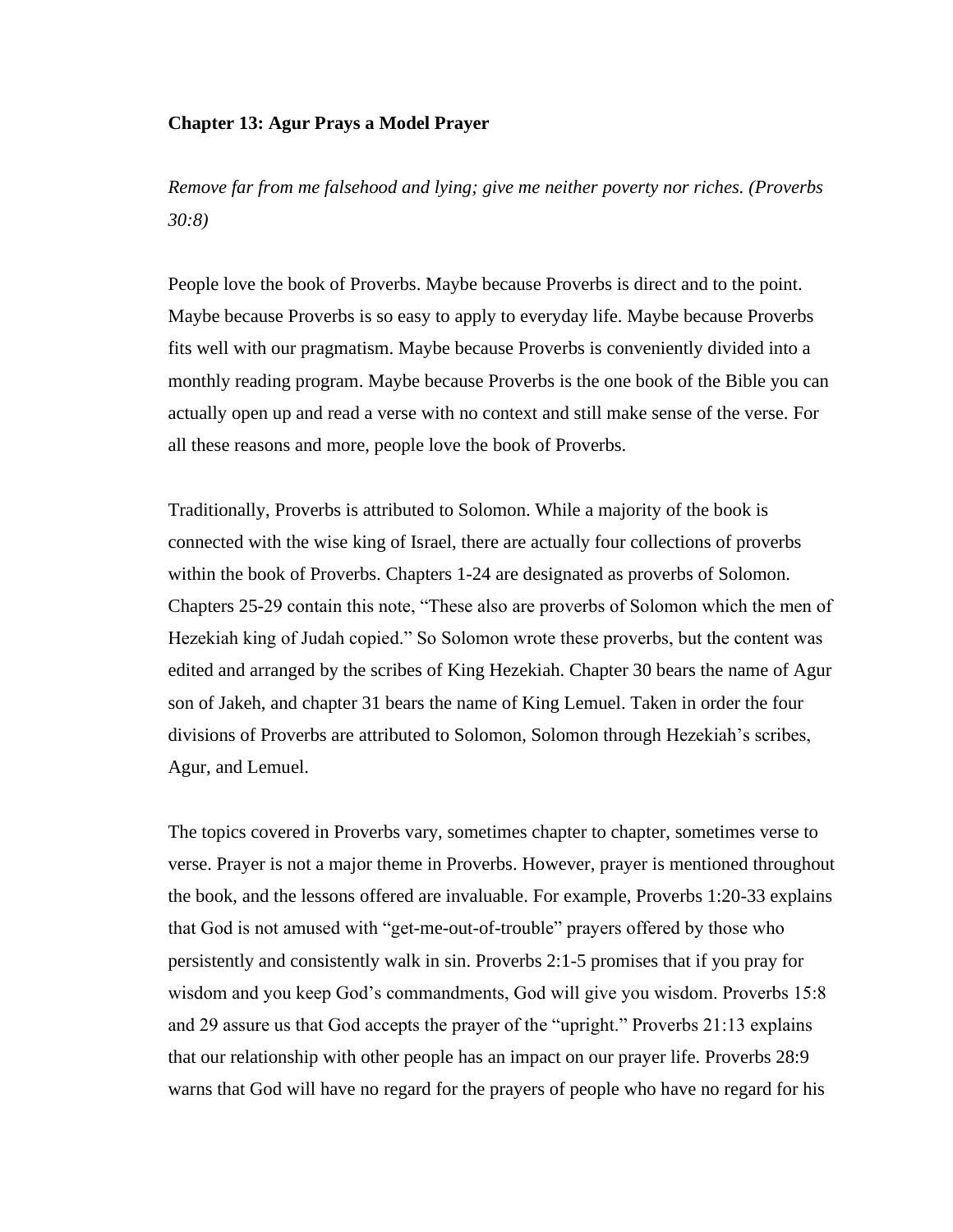law. Proverbs 28:13 offers hope by telling us that confession and repentance lead to God's mercy.

In all these important passages about prayer, the one thing that is missing is prayer itself! In fact, there is only one prayer in the entire book of Proverbs, and it is not a prayer prayed by Solomon. In Proverbs 30:7-9 we read about a most interesting prayer prayed by Agur son of Jakeh. Here is what this unknown wise man prayed, "Two things I ask of you; deny them not to me before I die: Remove far from me falsehood and lying; give me neither poverty nor riches; feed me with the food that is needful for me, lest I be full and deny you and say, 'Who is the LORD?' or lest I be poor and steal and profane the name of my God." (Proverbs 30:7-9)

Like the rest of Proverbs, Agur's prayer is simple and straightforward. He comes with two requests. First, Agur asks God to remove "falsehood" and "lying" from his life. Second, Agur asks God to meet his needs without making him too rich or too poor. Then comes his rational. Agur knows his heart. He knows that if he is "full" and wealthy, he will be tempted to take credit for his prosperity and deny the work of God. He also knows that if he is "poor" and needy, he will be tempted to take matters into his own hands by stealing instead of trusting God to provide. This brings Agur's prayer full circle. Whatever his lot in life, he does not want to "deny" the LORD, and he does not want to "profane" God's name. So, he makes two simple requests. Request one, remove sin from my life. Request two, meet my needs without abundance or lack.

When I read Agur's prayer, I can't help but think of a popular book about prayer. In 2000 Bruce Wilkinson wrote *The Prayer of Jabez: Breaking Through to the Blessed Life.* By all accounts, the book was a commercial success. It was also a polarizing piece of Christian writing. Some hailed the book as the ultimate key to praying God's blessing into your life. Others criticized the book as nothing but health and wealth rubbish. Personally, I don't believe *The Prayer of Jabez* is as good as some say, nor do I believe it is as bad as others say. I do think the book presents a picture of prayer that is too automatic, and almost magical. There is a hint of animism in the idea that praying a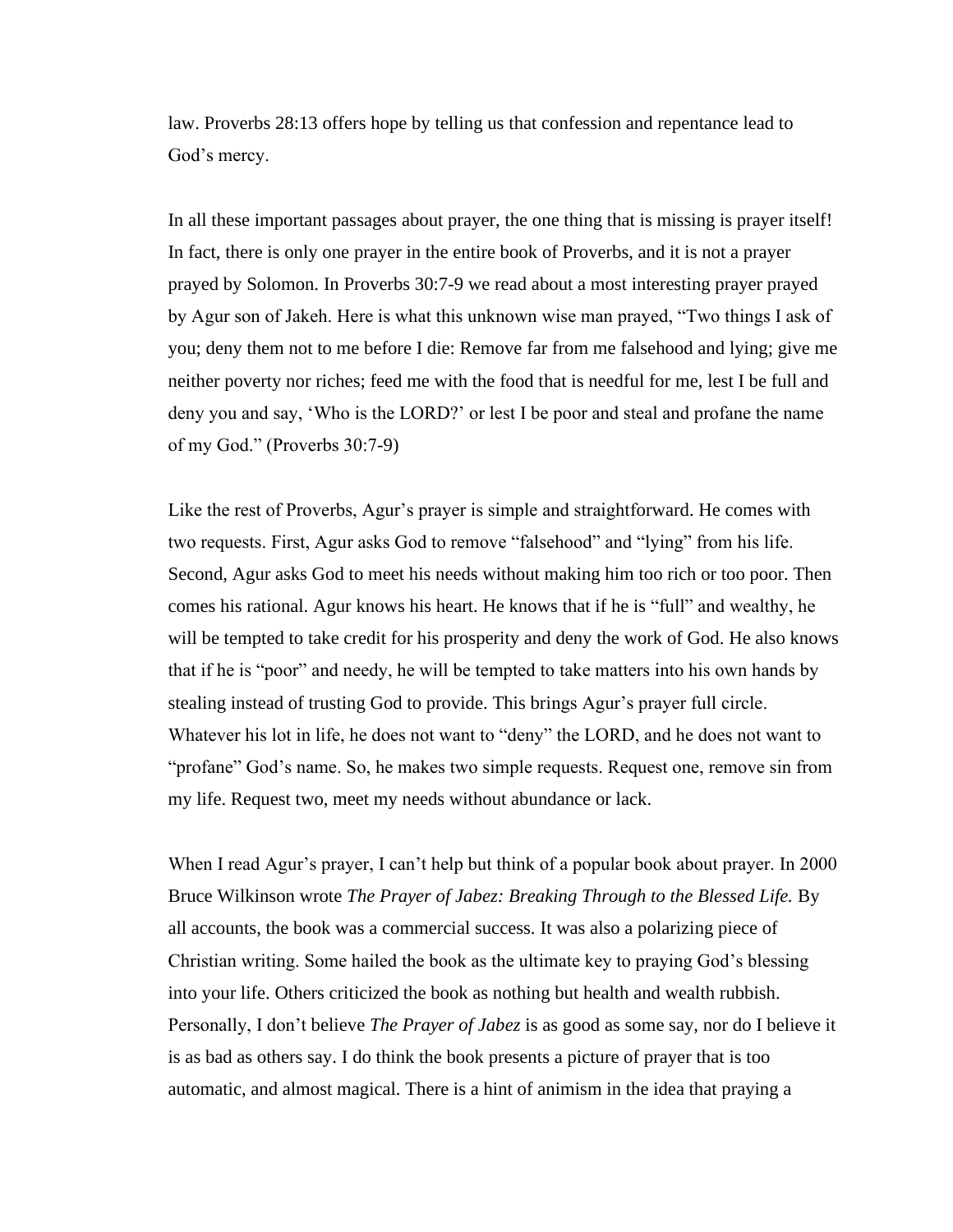specific formula will result in automatic results. However, I do not think Wilkinson is advocating a health and wealth gospel. He clearly warns his reader against assuming that God's blessing always means financial increase.

What many readers have taken away from *The Prayer of Jabez* is the idea that "increase" is somehow the key to God's blessing being poured into your life. We pray for increase, and God responds with blessing. Truth be told, there may be something right in this idea. Jabez is singled out for his character and his prayer. He is presented as a godly man who had suffered much (1 Chronicles 4:9). He is described as a man who prayed for God to "enlarge" his border (1 Chronicles 4:10). And in the end, we are simply told, "And God granted what he asked." (1 Chronicles 4:10).

So to be clear, no one is suggesting that we cut Jabez and 1 Chronicles 4:9-10 out of our Bibles. What might be needed, however, is balance. Especially in the United States, where we are so easily intrigued with the idea of "increase" and "enlarging our borders," we need balance. And if balance is what we need, Agur's prayer in Proverbs 30 is just the passage to level our sights. Agur never prayed for increase. He never asked for his borders or his influence or his bank account to be enlarged. Instead, Agur asked that God would meet his needs (Proverbs 30:8). More than that, he asked God not to make him too poor or too rich (Proverbs 30:8). In all of this, Agur was motivated by a desire to honor the LORD and bring glory to God's name (Proverbs 30:9). Agur simply wanted God to meet his needs while also removing the sin in his life (Proverbs 30:8).

Millions prayed the prayer of Jabez. Are you willing to pray the prayer of Agur? If you are, it goes something like this: "God, remove the sin in my life and give me a heart to love you more than anything this world has to offer. Don't make me rich because I don't want to trust in riches. Don't make me poor because I don't want to doubt your provision. If I deny your blessings or steal to meet my needs, I will bring shame upon myself and you. Ultimately I just want to bring glory to you. I trust you completely."

## **Learning to Pray**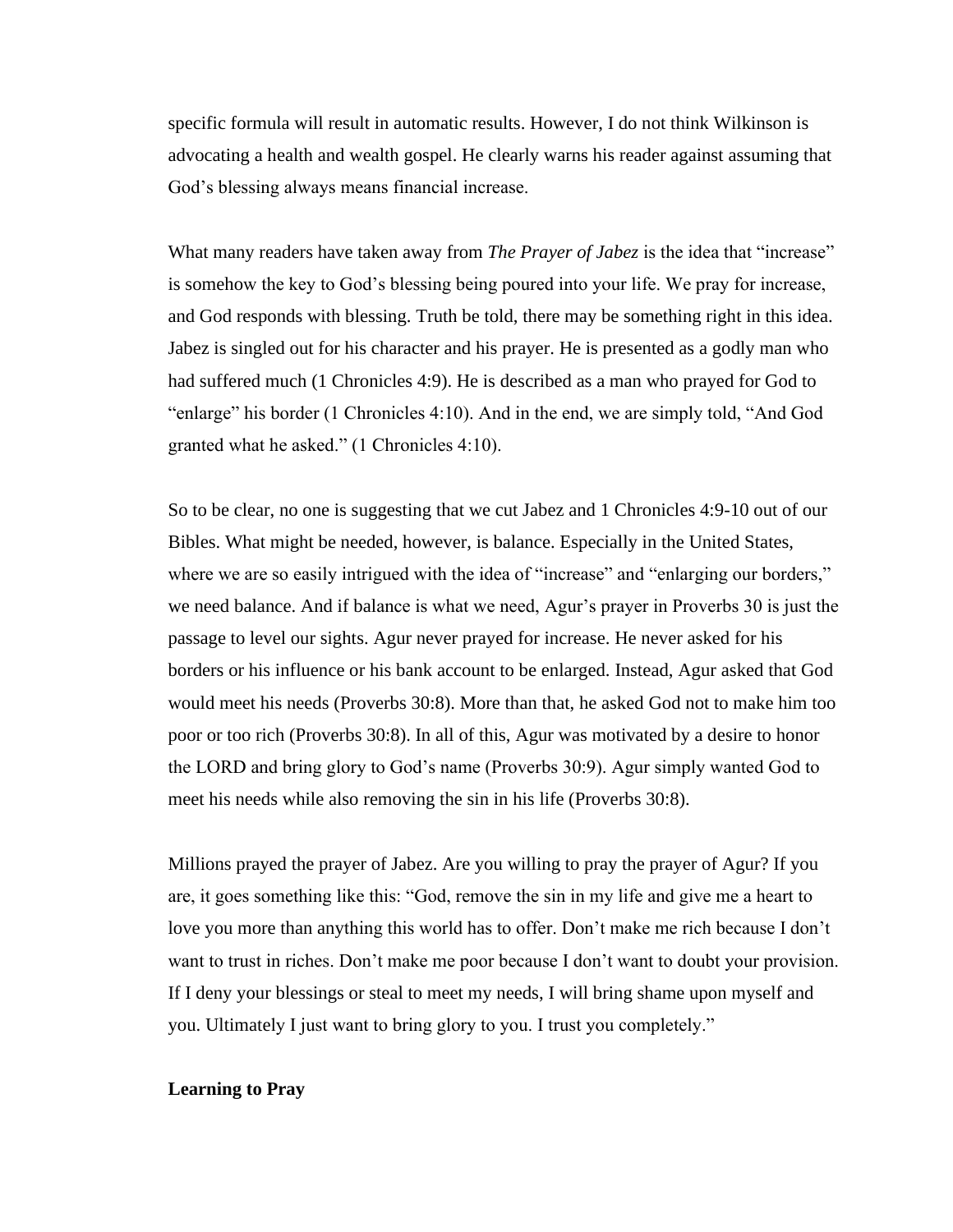Casey and Jeff had been coworkers for eight years. Casey was in management, and Jeff ran a forklift in the warehouse. Somehow, despite having separate realms of responsibility, the two became friends. They often ate lunch together and discussed things like sports, family, and even faith. Casey and Jeff did not attend the same church, but they were both faithful followers of Jesus. During their lunch discussions they enjoyed talking about what they were learning at their respective churches.

One spring day Casey was telling Jeff about the cruise his family was planning for the summer. As he talked about the various ports of call and all-you-can-eat food, Casey had an idea. They should go together! Jeff and his family should go on the same cruise! There kids were about the same age, and Casey was sure the two families would have a blast. Jeff was less than enthusiastic. Instead of giving any kind of answer, he tried to change the subject. When Casey pressed the issue, Jeff explained that his family could never afford the kind of vacation Casey was talking about. Lunch ended on an awkward note.

To be honest, Casey was shocked. He knew Jeff didn't make management money, but he was surprised to hear that his friend couldn't afford the kind of vacation his family took every year. Sometimes twice a year! The awkward moment caused Casey to think a lot about money. Eventually he decided to see what the Bible had to say about finances.

After asking his pastor for advice, Casey dug into the book of Proverbs. He found plenty of lessons about work and laziness, money and debt, but Proverbs 30 was the chapter that revolutionized the way Casey thought about money. Casey realized many of his payers had been about wants, not needs. Casey realized his often repeated prayer for God to bless his family was a filler and essentially meaningless. He also realized his definition of "bless" was different than Jeff's. Casey realized that for most of his adult life he had been expecting God to "bless" him with far more than needed. Casey realized he needed to change his frame of reference on the issue of money. Instead of worrying about his desired level of comfort, Casey resolved to pray that God would meet his needs.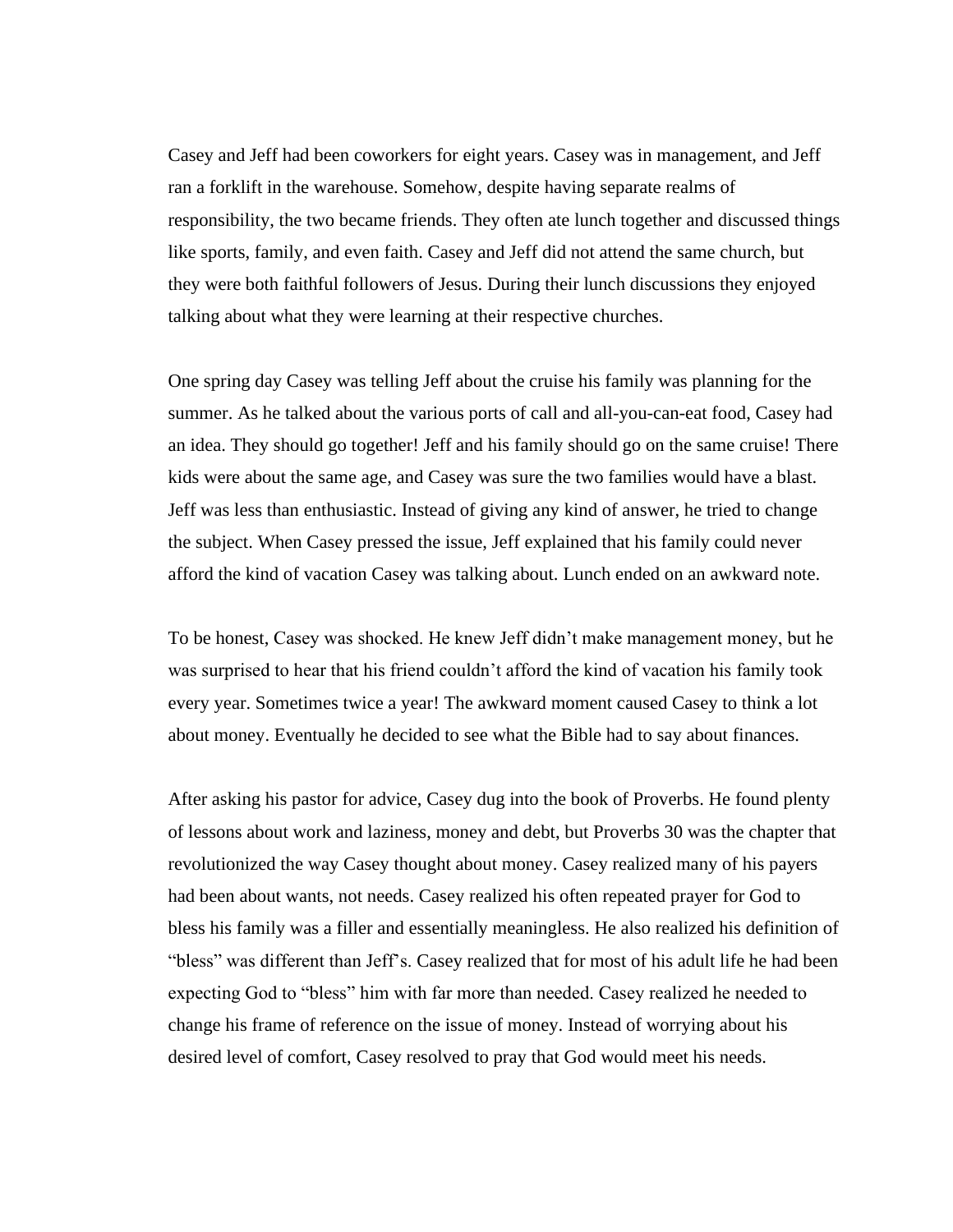In addition to money, Casey left Proverbs 30 with another new insight. He realized that money was only the surface level issue in Proverbs 30. The real issue was a desire to always bring glory to God's name. Casey knew he needed to spend less time praying about material things, and more time praying about sin and obedience. He needed to ask God to expose and remove sin in his life. He left his study of Proverbs committing to pray this Bible prayer in his own life.

# **Questions for Discussion**

- 1) What would it mean for you to pray that God would meet just your needs?
- 2) Do you really pray that God would remove the sin in your life?
- 3) Honestly, are you willing to pray the prayer of Agur?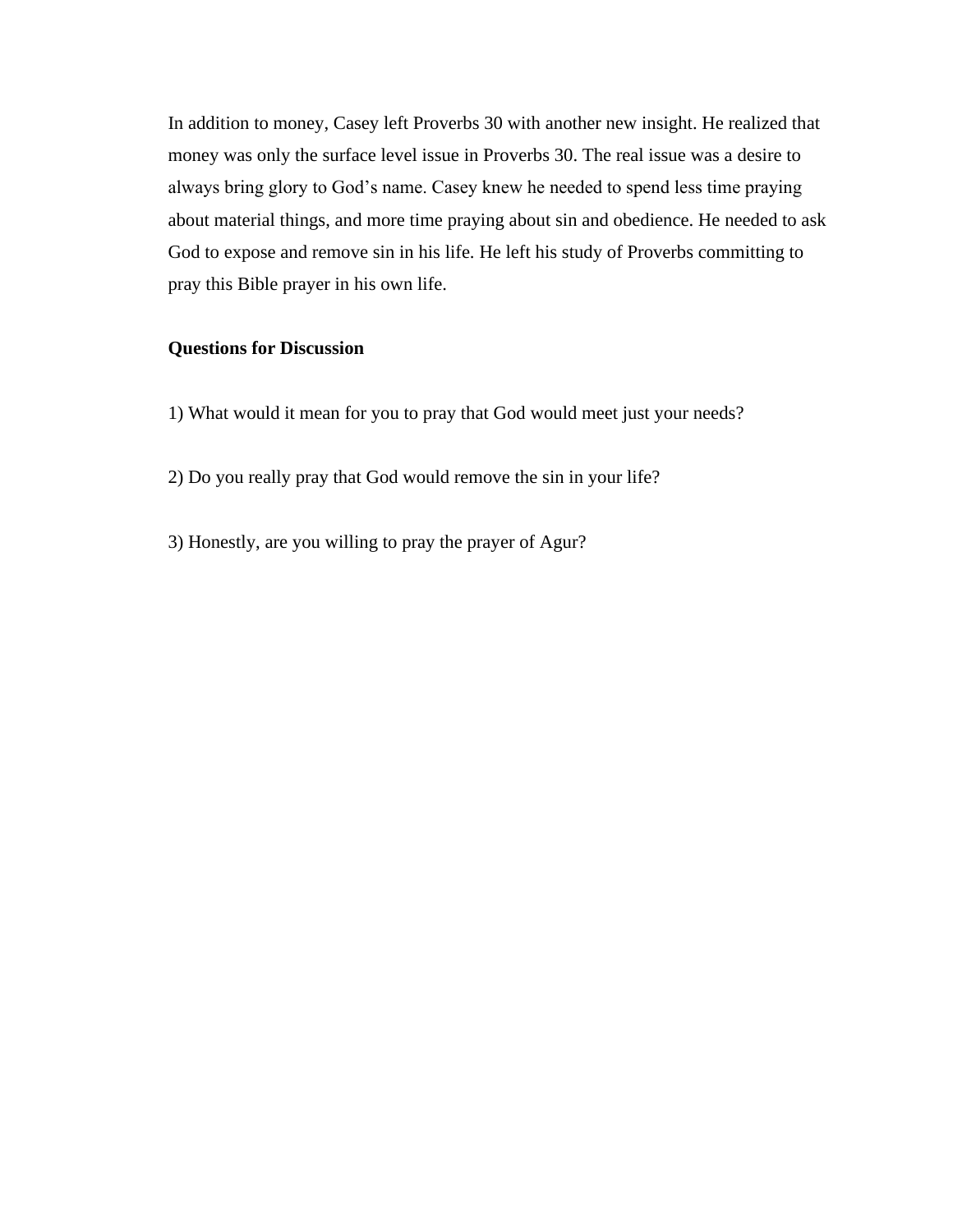#### **Chapter 14: Hezekiah Prays for Life**

*Please, O LORD, remember how I have walked before you in faithfulness and with a while heart, and have done what is good in your sight. (Isaiah 38:3)*

A previous chapter detailed the character of King Hezekiah and one of his great prayers. When Judah was about to be besieged by the Assyrian army, Hezekiah prayed. Even though the prophet Isaiah had assured the king that Jerusalem would not be overrun, Hezekiah prayed. In response to Hezekiah's prayer, the angel of the LORD struck down 185,000 warriors of Assyria. Hezekiah's prayer can easily be applied to situations that move us to prayer today. And the entire story is illustrative of the fact that Hezekiah loved God and God blessed his reign as king (2 Kings 18:6).

Knowing this chapter of Hezekiah's life makes Isaiah 39 a tough pill to swallow. I remember reading this story for the first time, and I remember struggling to make sense of this incident. If Isaiah 39 is read in isolation, it is at best an odd story and at worst a story that makes God sound arbitrary and capricious. The story goes like this. Babylon sent a gift bearing envoy to Judah (Isaiah 39:1). The Bible records, "Hezekiah welcomed them gladly," showing them his money and weapons and commodities (Isaiah 39:2). When the grand tour was complete, Isaiah showed up. The prophet wanted to know what the Babylon envoys had been shown. When Hezekiah told Isaiah that the envoy had been shown everything, Isaiah replied that everything would one day be hauled off to Babylon. Everything included not only Hezekiah's money and weapons and commodities, but also his sons (39:5-7). The oddness continues when Hezekiah tells Isaiah that this is a "good" word from God because he knows it will happen after he's dead and gone (Isaiah 39:8).

This story makes me uneasy on several levels. First, why did God decide that all of Hezekiah's stuff and children would be exiled just because Hezekiah showed the Babylonian envoy his kingdom? This seems like an arbitrary test Hezekiah never saw coming. When read without context, it makes God sound grumpy. Second, why did God do this to Hezekiah? He was one of the few kings who did what was right before God (2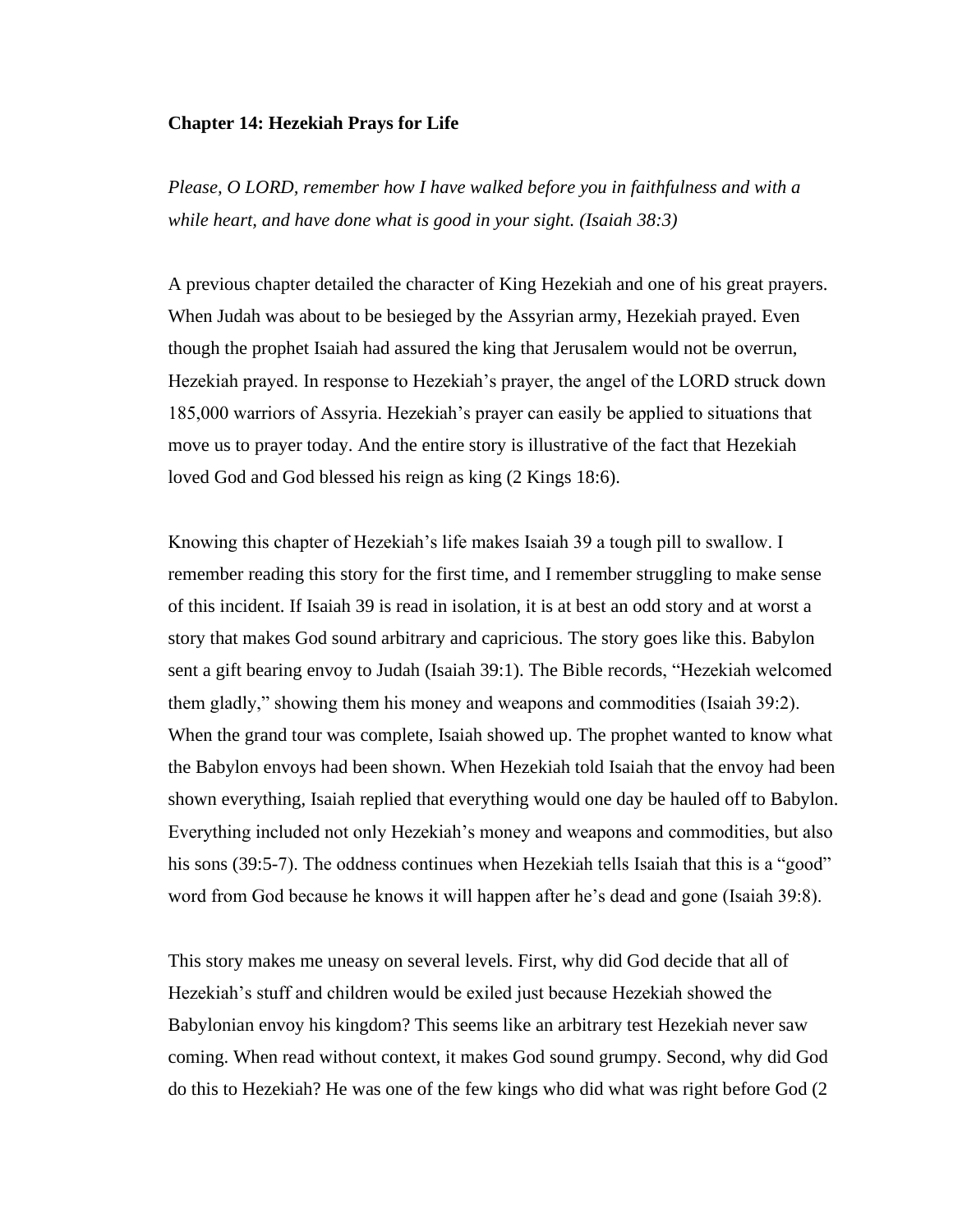Kings 18:3). He was the king who cleansed the temple, restored worship, celebrated the Passover, and organized the priesthood (2 Chronicles 29-31). Maybe this judgment should have fallen on Hezekiah's wicked father Ahaz. But why righteous Hezekiah? Third, why did the righteous king declare God's Word of judgment on his house, his family, and his kingdom good simply because he knew it would take place after his own funeral? This seems selfish and short sighted on the part of Hezekiah.

As for the fact that Hezekiah was relieved to learn his children would face the wrath of Babylon, I can only say that Hezekiah was a sinner. He loved God. He tried to rule in a God-honoring way. But Hezekiah was a sinner. As for the fact that God's judgment was proclaimed against Judah because Hezekiah showed the Babylonian envoys everything in his kingdom, a spoonful of Biblical context brings a mountain of clarity. This context includes Hezekiah's prayer life, particularly his prayers about the Assyrian army and his own death.

Think back to the time Assyria was camped outside Jerusalem. Hezekiah was terribly afraid and he prayed that God would deliver his people so that all the nations might know that he alone was God (2 Kings 19:14-19). God delivered Hezekiah and Jerusalem by killing 185,000 Assyrian soldiers in one night (2 Kings 19:35). When other nations heard about this devastating slaughter, they decided it would be wise to get on the LORD's good side. Thus, the Bible records, "And many brought gifts to the LORD to Jerusalem and precious things to Hezekiah king of Judah, so that he was exalted in the sight of all nations from that time onward." (2 Chronicles 32:23) This is an important detail. Not only did God deliver Hezekiah from Assyria, but the spectacular slaughter of 185,000 resulted in all the nations around Judah bringing good will gifts to Hezekiah.

Hezekiah's prayer session in 2 Kings 19 (2 Chronicles 32) was powerful, but his prayer session in Isaiah 38 was personal. The Bible reveals that sometime after the Assyrian slaughter Hezekiah became sick (Isaiah 38:1). This was no head cold. This was life threatening illness. In fact, God sent Isaiah to inform Hezekiah that he needed to set his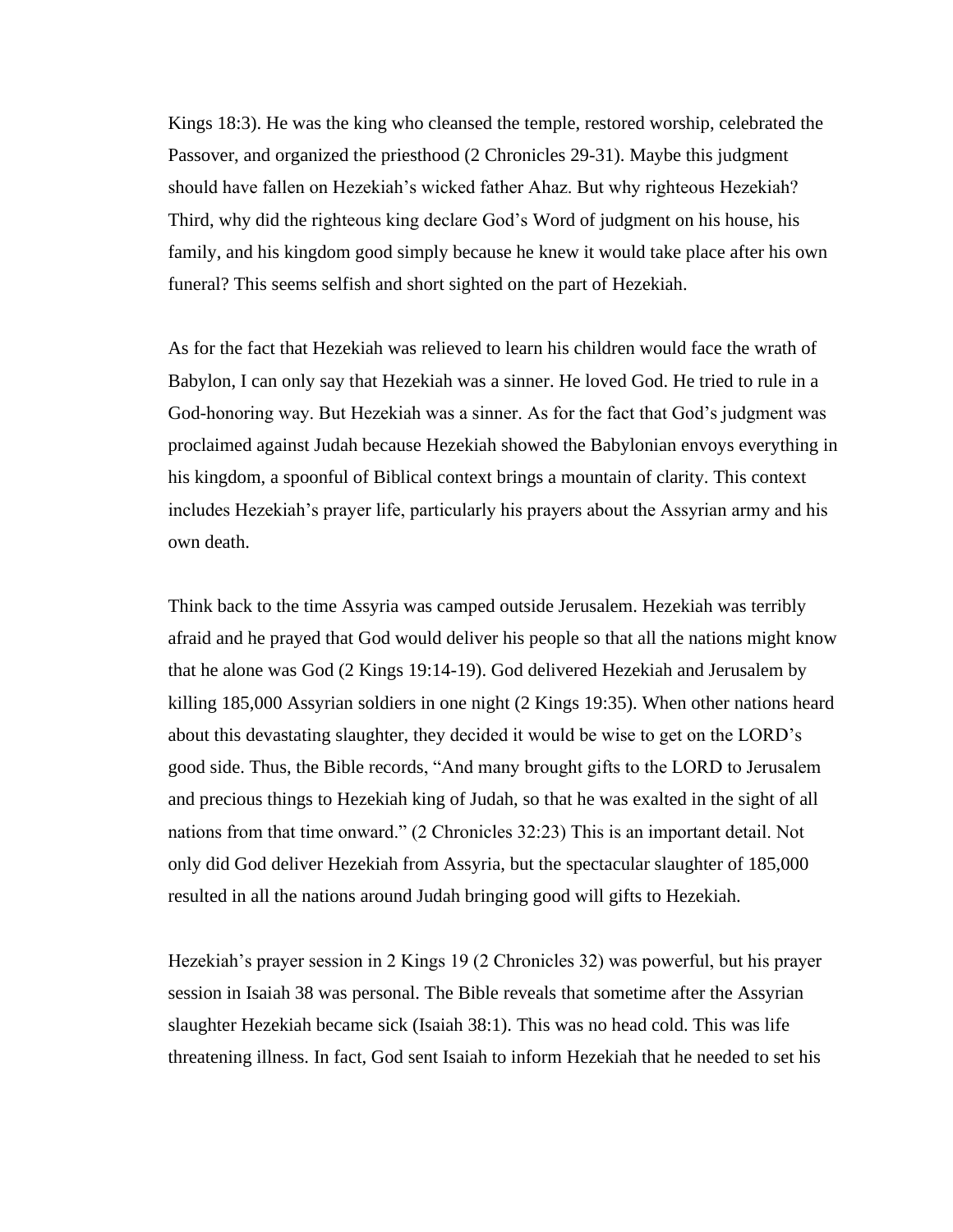house in order because this was the end (Isaiah 38:1). There was no condition in Isaiah's message. No if-ands-or-buts. Just a simple declaration that Hezekiah was about to die.

But Hezekiah had faced death before. He knew both hopelessness and helplessness from the previous incident with Sennacherib and the Assyrian army. So Hezekiah did the only thing he knew to do. He prayed. His short prayer is recorded in Isaiah 38:2-3: "Then Hezekiah turned his face to the wall and prayed to the LORD, and said, 'Please, O LORD, remember how I have walked before you in faithfulness and with a whole heart, and have done what is good in your sight.' And Hezekiah wept bitterly."

Notice what Hezekiah did *not* pray. He did not pray that God would make him well. He did not pray that God would take away his pain. He did not pray that God would extend his life. Rather, Hezekiah prayed that God would remember. He wanted God to remember the fact that he had walked before the LORD in faithfulness with his whole heart. He wanted God to remember that he had done what was good. As he prayed this prayer, asking God to remember the overall pattern of his life, he wept bitterly.

Re-enter Isaiah. The prophet was sent back to Hezekiah to inform him that not only did God hear his prayer, and not only did God see his tears, but God had decided to add fifteen years to Hezekiah's life. The life threatening illness would not end in death, and the king would be given a new lease on life. In times of crisis, Hezekiah struggled to believe God's promises (see his uncertainty about Assyria in 2 Kings 18). In the midst of this very personal crisis, Hezekiah once again struggled to believe the promise of God. So he asked for a sign (Isaiah 38:22). This is a bold request from a dying man, but Hezekiah asked the LORD to give him a sign that he really would live fifteen more years. Surprisingly, God agreed. To assure Hezekiah that he would live another fifteen years, God caused the shadow of the sun on the dial to move backwards ten steps (Isaiah 38:8).

This brings us to the enigmatic Isaiah 39. Two miracles in Judah caught the attention of the Babylonian royal family. First, the shadow of the sun had moved back ten steps on the dial. I have no idea what this miracle involved, and apparently neither did the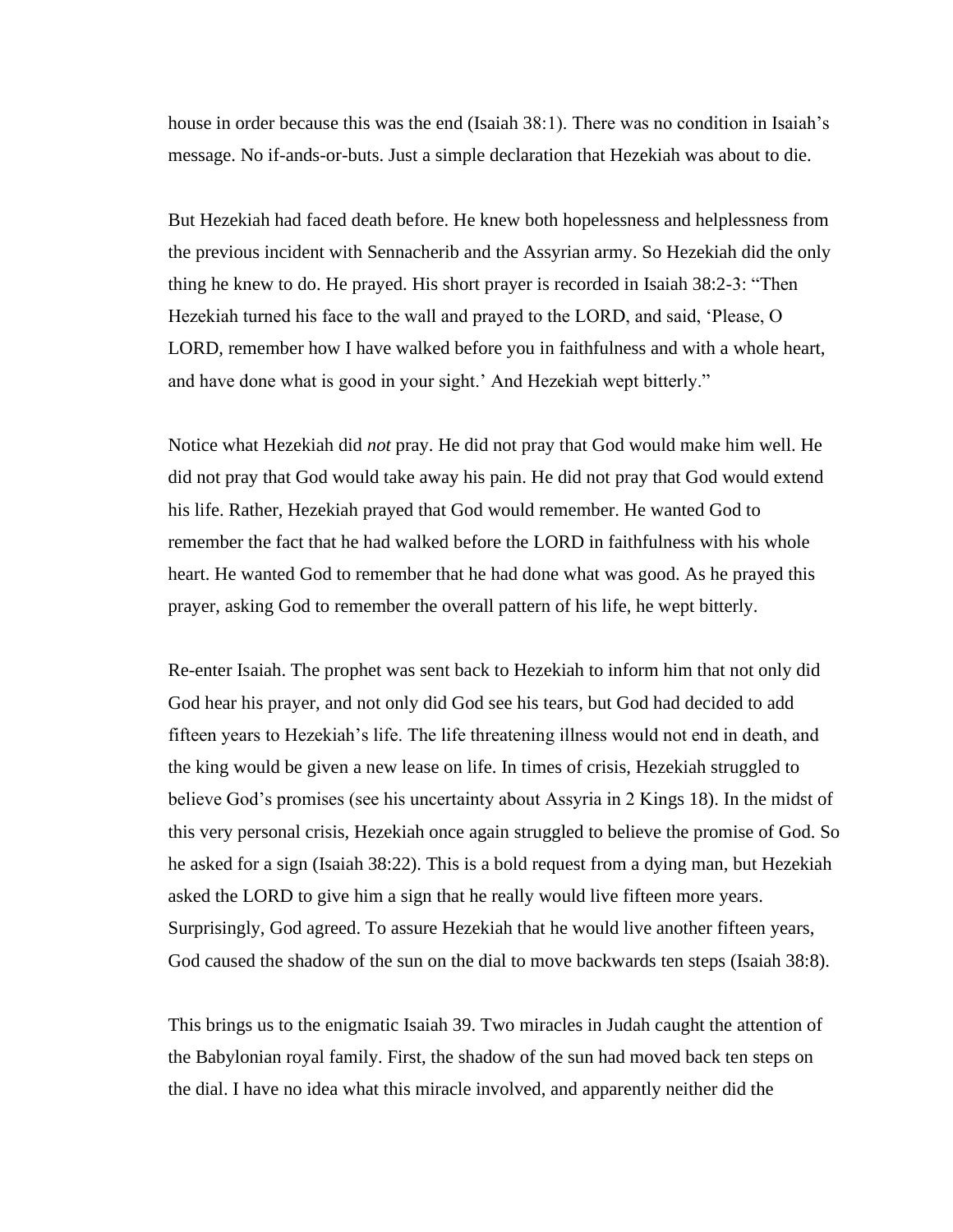Babylonians. That's why they sent an envoy to Judah. 2 Chronicles 43:31 records the envoy, "had been sent to [Hezekiah] to inquire about the sign that had been done in the land." This same group was also sent to inquire about Hezekiah's health. Isaiah 39:1 records Babylon sent an envoy with "letters and a present to Hezekiah, for he heard that he had been sick and had recovered." They knew he was near death. They knew he had recovered. They wanted to know what power Hezekiah had harnessed that could both delay death and control the sun.

Make sure you have the situation clear in your mind. Hezekiah prayed for deliverance when Assyria came to fight. God delivered Hezekiah and Jerusalem by killing 185,000 Assyrian warriors. As a result of this slaughter, the surrounding nations sent tribute and treasure to Hezekiah. Later, Hezekiah found himself facing certain death. Once again he prayed for deliverance, and once again God provided deliverance in a miraculous way. As a result, the surrounding nations came to Jerusalem to inquire about the miraculous.

Isaiah 39:2 tells us that Hezekiah provided a warm welcome to his Babylonian guests. Hezekiah showed them, "his treasure house, the silver, the gold, the spices, the precious oil, his whole armory, all that was found in his storehouses." (Isaiah 39:2) This was the wealth Hezekiah accumulated as a result of God slaying 185,000 Assyrian warriors, and Hezekiah gladly showed it to the Babylonian envoy. They had come to inquire about his dramatic recovery, and Hezekiah showed them all of the "stuff" with which God had blessed him. The only thing Hezekiah did not show the Babylonian envoy was God. He showed them God's blessing and provision, but he did now show them God himself. They came to learn about the power in Israel that could slay 185,000 warriors, heal the sick, and control the sun. And instead of taking these men to the temple, Hezekiah took them to his bank. Instead of telling teaching these idol worshipping pagans about the one true God, Hezekiah tried to impress them by showing off his wealth.

2 Chronicles 32:31 clarifies the situation by offering this important detail: "And so in the matter of the envoys of the princes of Babylon, who had been sent to [Hezekiah] to inquire about the sign that had been done in the land, God left him to himself, in order to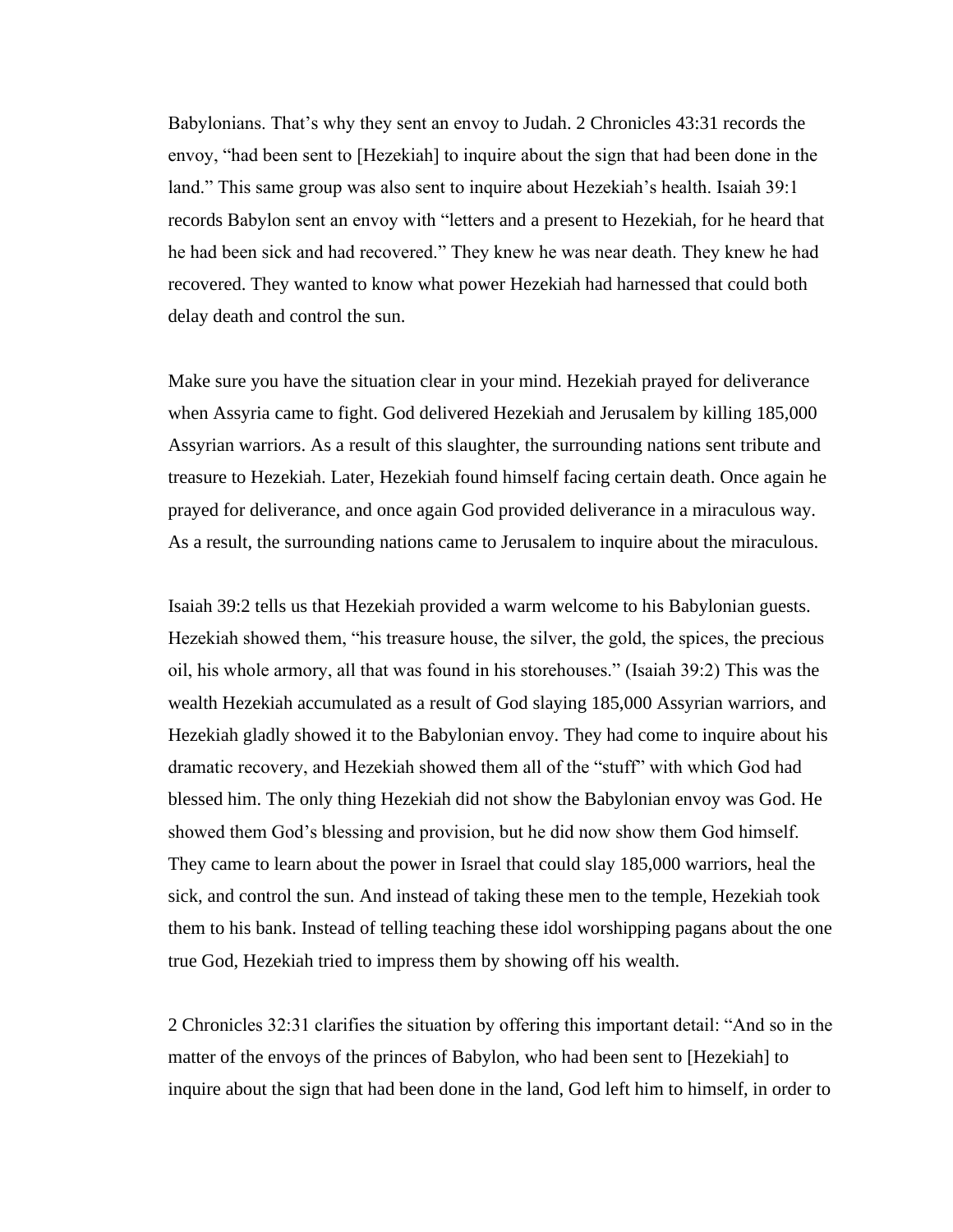test him and to know all that was in his heart." There's the explanation. The Babylonian envoys were a test. God left Hezekiah to himself to find out all that was in his heart. God answered Hezekiah's prayers for deliverance from Assyria. God answered Hezekiah's prayers for deliverance from death. Now there was only one question. As Hezekiah sat healthy and surrounded by God's blessing and provision, would Hezekiah give glory and credit and honor to the God of Israel? The answer, of course, is no. He did not give glory and credit and honor to God. He failed the test.

There are several important lessons to take away from Hezekiah's prayer in Isaiah 38. First, when you find yourself in trouble, pray. Hezekiah prayed when Assyria threatened to destroy Jerusalem, and he prayed when sickness threatened to destroy his life. When you have nowhere else to turn, turn to God in prayer. Second, when you pray, be grateful that God hears your prayers. On more than one occasion Isaiah had to reassure the fretful king that God did in fact hear his prayers (2 Kings 19:20, Isaiah 38:5). Remember, the God of heaven always hears the prayers of his people. Third, understand that prayer is powerful. 185,000 dead Assyrian warriors learned the power of prayer, and so did Hezekiah as he stared death in the face. Prayer changed both of those seemingly hopeless situations. Prayer is powerful. It's powerful because God is powerful. He controls armies and he controls sickness. Finally, when God responds to your prayers and fills your life with undeserved blessings, give God the glory and credit and honor. Do not allow yourself to be satisfied with God's gifts, and do not allow yourself to point others to God's blessings. Instead, be satisfied with God himself, and point others to the God who hears our prayers.

#### **Learning to Pray**

Matt and Katie got married right after college. They both worked good jobs close to their hometown in Kentucky. When their first kid was born, Katie stayed home. Two kids later, life was exactly where they had hoped it would be seven years earlier. Their family was healthy, and they loved their church and community. They didn't think of themselves as wealthy, but they certainly did not have to worry about money.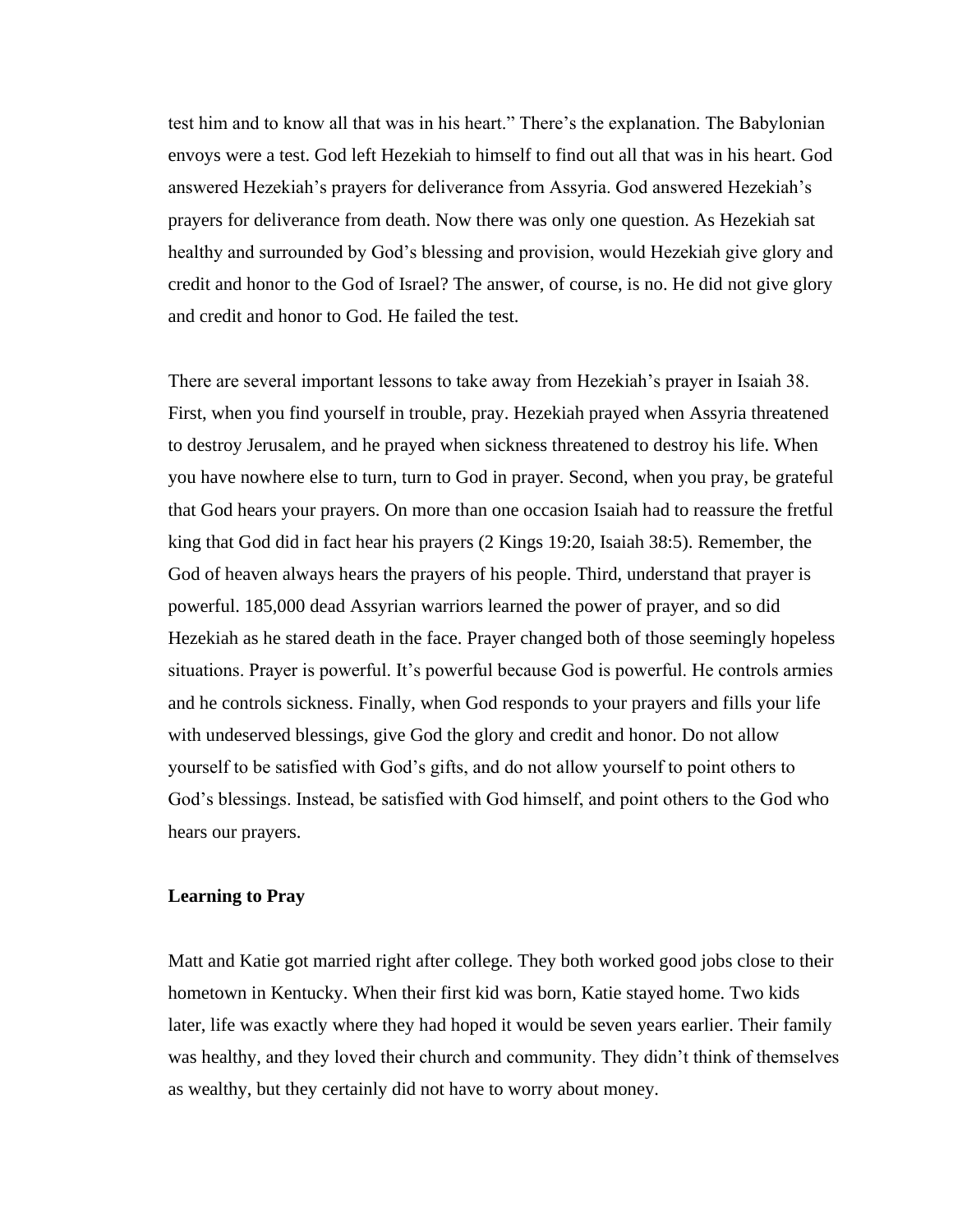Then Mandy, their middle child, was diagnosed with a rare form of cancer. The doctors said they caught it early, but the prognosis was still grim. Most kids didn't survive the treatment required to combat this illness. Matt and Katie knew the road ahead would be tough. They certainly hadn't included cancer in their plan, especially one of their kids having cancer. Nevertheless, their faith was strong, and their church family was supportive.

Three years later, Mandy was cancer free. The treatment had almost been more than her young body could handle. She had spent months in the hospital. There had been trips to the emergency room and long nights. But three years later there was not a trace of cancer in Mandy's body. Matt and Katie celebrated with their medical team, their family, and their church. Those who had prayed so hard for Katie talked about the power of prayer.

Now that their daughter was healthy, Matt and Katie knew they had a new obligation they did not want to ignore. In the midst of Mandy's treatment, Matt and Katie had begun reading prayers in the Bible. They found themselves at a loss for what to pray and how to pray, so they looked to the Bible for answers. Many of the prayers they read were encouraging, but the story of King Hezekiah was especially helpful. They read about a man who found himself in a hopeless situation and prayed. Obviously they could relate.

They also read about a man who became satisfied with God's blessings and forgot the God who gave the blessings. They knew God had given them a tremendous blessing in Mandy's health. But they wanted to make sure their family remained focused on God, even as they celebrated his blessing. As they discussed how to enjoy God's blessing while remaining focused on God himself, Matt and Katie decided to take every opportunity to tell people about God. Yes, they wanted to talk about how God answered their prayers. Yes, they wanted to be thankful and grateful for all God had done for their family. But they prayed that God would give them grace to point people to God himself instead of focusing on his blessings. They decided to start at church. Their pastor asked them to share about their experience on a Sunday. Matt and Katie emphasized the power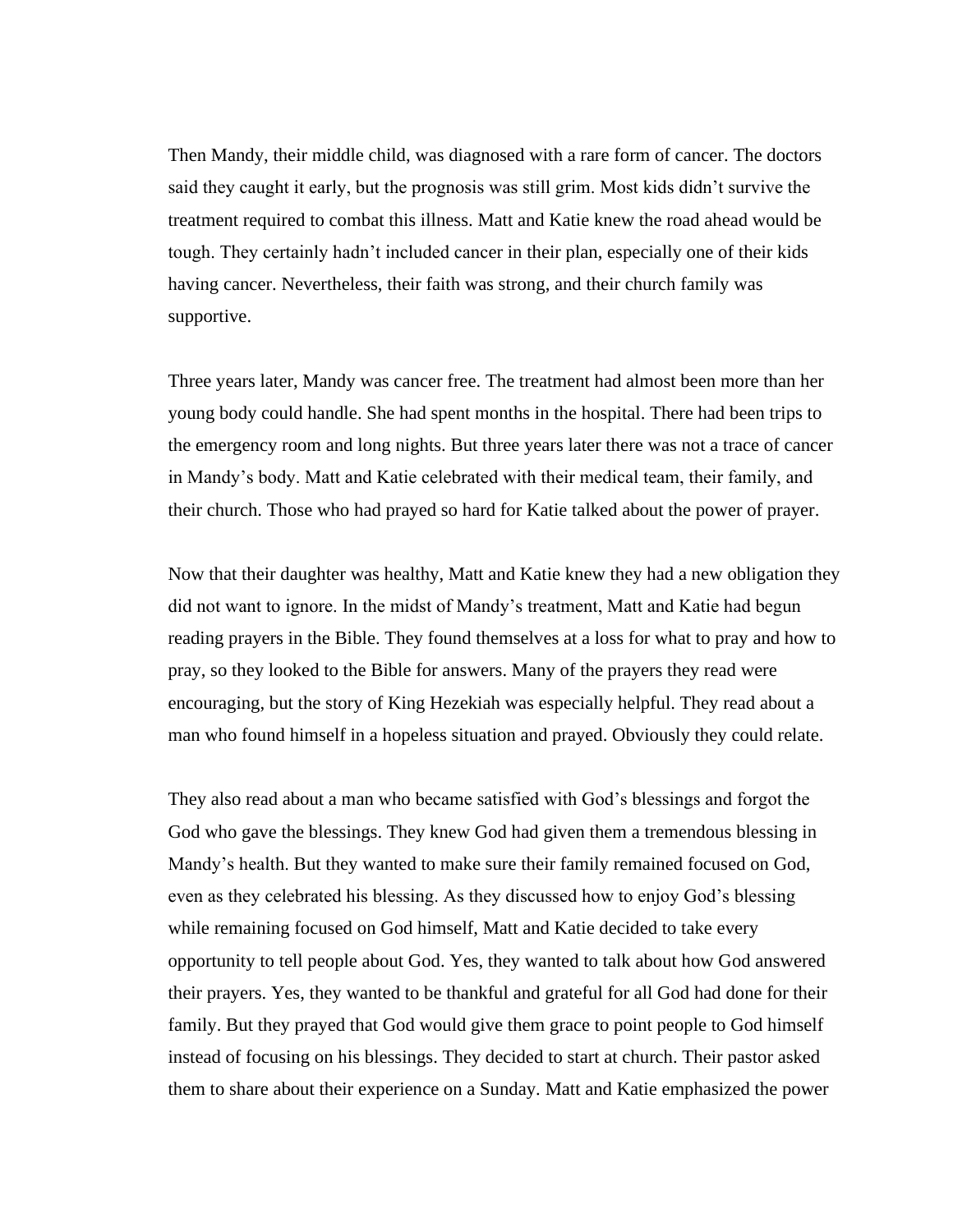of prayer in the face of despair. They talked about their thankfulness for answered prayer. But they pointed their church family to God, from whom all blessings flow.

# **Questions for Discussion**

- 1) Are there any seemingly hopeless situations you should begin praying about?
- 2) Have you been guilty of pointing people to God's blessings instead of God himself?
- 3) Have you failed to thank God for answering your prayers?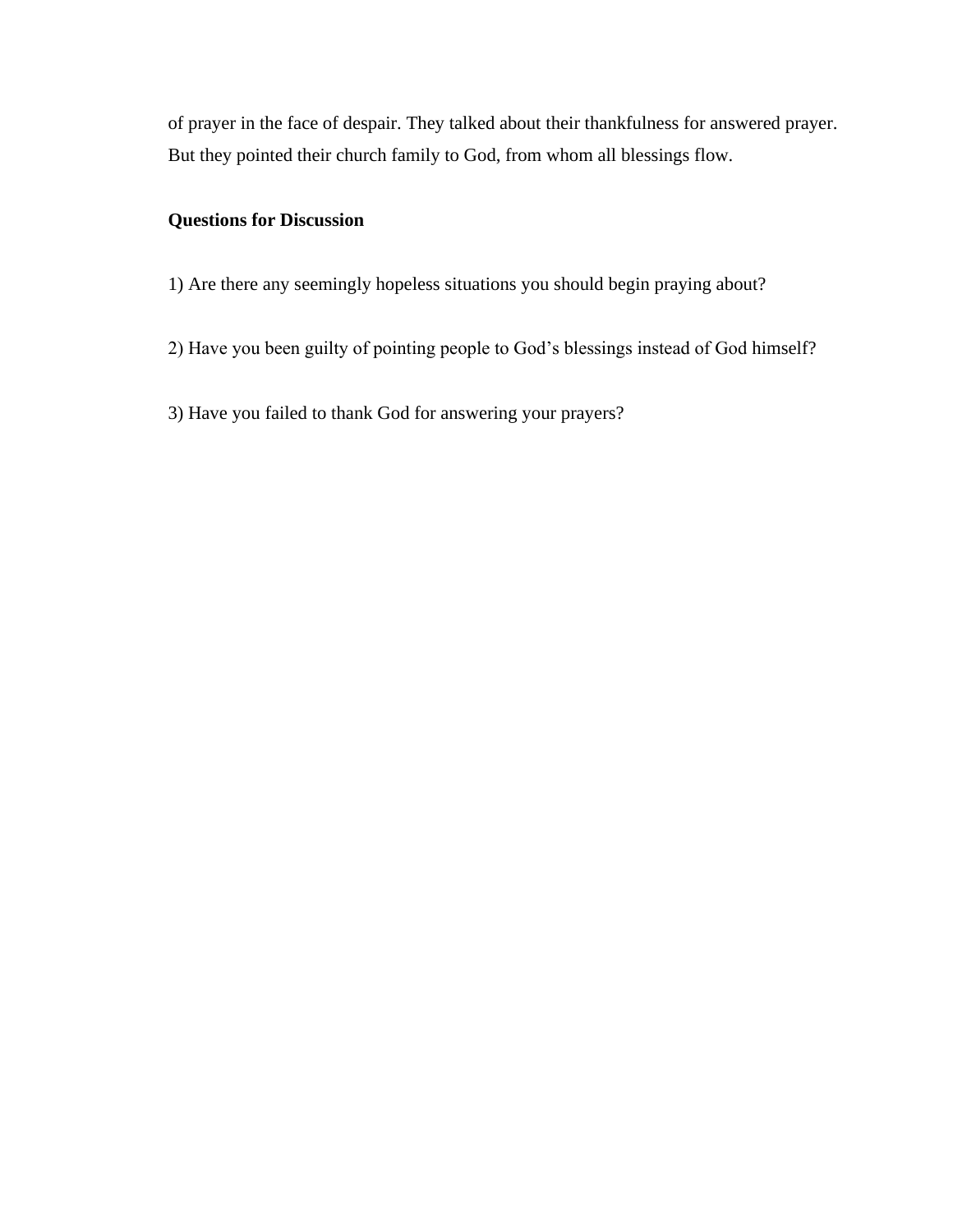### **Chapter 15: Jeremiah Questions God**

*Ah, Lord GOD! It is you who have made the heavens and the earth by your great power and by your outstretched arm! Nothing is too hard for you. (Jeremiah 32:17)*

There are times in your life when you really wanted to question God. Whether it's circumstance you can't understand, diagnoses you didn't want to hear, setbacks you don't want to endure, or thorns you can't seem to get rid of, there are times in your life when you really want to get some answers from God. In Jeremiah 32 we read about such a time in the life of the youthful, weeping prophet.

We are introduced to Jeremiah in Jeremiah 1:1-3. Here we learn that Jeremiah was the son of Hilkiah, a priest who lived in Anathoth in the land of Benjamin (Jeremiah 1:1). We also learn that the Word of the LORD was revealed to Jeremiah during the reigns of Josiah, Jehoiakim, and Zedekiah (Jeremiah 1:2-3). The very next verses in Jeremiah detail his specific, God-given job in life. After assuring Jeremiah that he had known him prior to forming him in his mother's womb, God commissioned Jeremiah as a prophet (Jeremiah 1:5). No application process. No aptitude test. No career path options. No guidance counselor. Just God telling this young man whose dad was a priest that he would be a prophet. And not when he grew up, but now! When he complained about his youthfulness and lack of experience, God reassured Jeremiah that his presence and power would be constant in his life (Jeremiah 1:6-10).

The timing of all this is important. Jeremiah was born in the twilight years of the Southern Kingdom of Judah. The Northern Kingdom of Israel had already been defeated and taken into exile by Assyria. Now Babylon was the dominant world power, and Judah would soon join Israel in both defeat and exile. In this setting, Jeremiah began preaching. His basic message was one of doom and gloom. He told the people that because of their sins they were about to be taken into exile in Babylon (Jeremiah 7:1-7). The false prophets in Jerusalem countered Jeremiah's message by assuring everyone that the city of David would never be overrun or defeated (Jeremiah 7:8-15). Jeremiah's job was simple.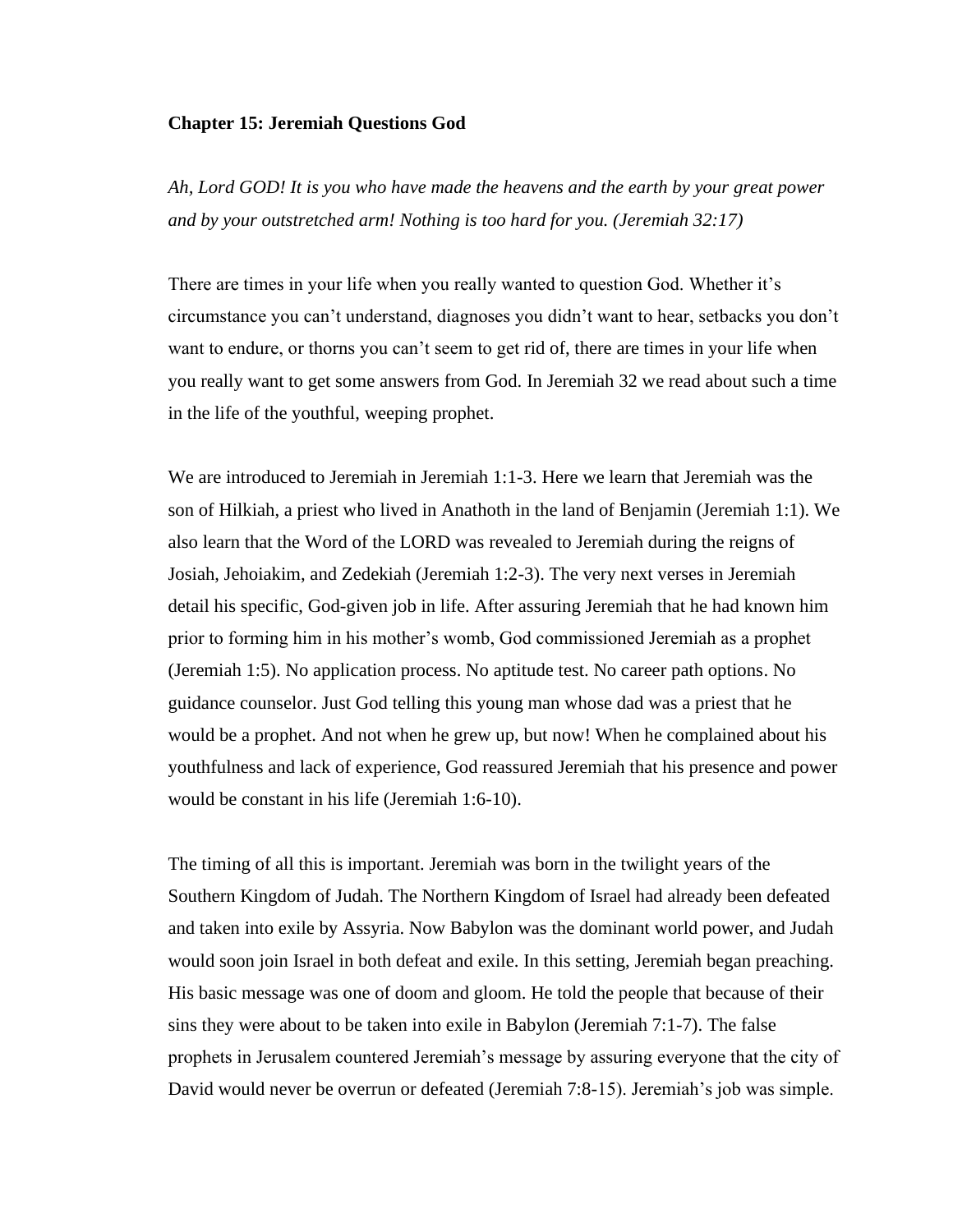He was not called to pray for the people, because God promised not to hear any intercession for the rebels of Judah (Jeremiah 7:16-20). Instead, Jeremiah's job was simply pronouncing the certainty of destruction and exile in Judah.

As you can imagine, this message did not make Jeremiah popular in Jerusalem. In fact, most people saw him as pessimist, and even worse a traitor. He was repeatedly arrested and beaten and threatened with death, all because he obediently spoke God's Word to God's people in Jerusalem (Jeremiah 20, 26, 28).

In Jeremiah 32 we learn that King Zedekiah had thrown Jeremiah in prison because Jeremiah insisted the Babylonian army would haul the king himself into exile (Jeremiah 32:1-5). While in prison, God told Jeremiah to buy a piece of real estate from his uncle Hanamel (Jeremiah 32:6-8). Like a good prophet, Jeremiah obeyed the LORD and bought the land (Jeremiah 32:9-15). Even though Jeremiah was incarcerated, the deeds were signed, and Jeremiah asked a special favor of his assistant Baruch. Jeremiah told Baruch to stash the property deeds in a container that would last for decades because, "Houses and fields and vineyards shall again be bought in this land." (Jeremiah 32:14-15).

Understand the situation. For years Jeremiah had been telling Jerusalem that exile was coming. With Zedekiah on the throne, Jeremiah told people that exile was now imminent. While in prison, God told Jeremiah to invest in real estate in the very city that was about to be flattened by the Babylonian army. Economically, this made no sense. Jeremiah believed God's promise that, "Houses and fields and vineyards shall again be bought in this land." (Jeremiah 32:14-15) But he still had questions. So after he obeyed God, and after he stashed away his soon-to-be-worthless real estate deeds, Jeremiah prayed. Take a moment to read Jeremiah's prayer in Jeremiah 32:16-25.

What Jeremiah really wanted to ask the LORD was a one word question, "Why?" Why, with Babylon besieging the city, did God tell the prophet to dump a significant sum of money on real estate that would soon belong to Nebuchadnezzar? Eventually, Jeremiah got around to asking this question. But first he prayed a model prayer for anyone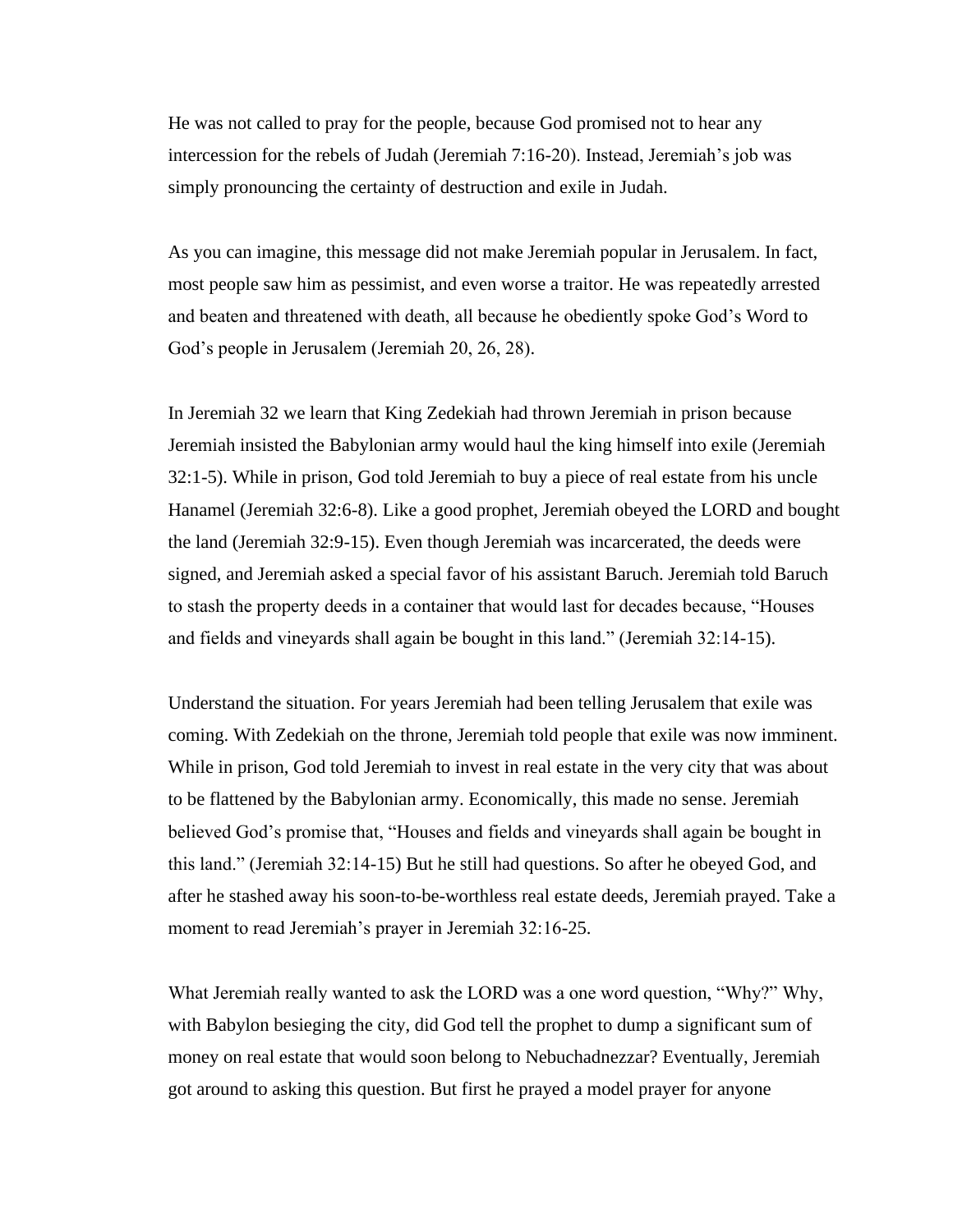struggling with the question, "Why?" He began by acknowledging God as the allpowerful Creator (Jeremiah 32:17). He recognized the faithfulness of God (Jeremiah 32:18). He submitted to God as the Judge of all creation (Jeremiah 32:19). He trusted in God as redeemer (Jeremiah 32:20-22). He confessed the rebellion of Judah (Jeremiah 32:23). He agreed that the coming punishment was in fulfillment of God's warnings and prophecies (Jeremiah 32:23-24). Then, and only then, did Jeremiah question God. In Jeremiah 32:25 the prophet said, "Yet you, O Lord GOD, have said to me, 'Buy the field for money and get witnesses' – though the city is given into the hands of the Chaldeans." In other words, why did you make me spend money on a field that is about to belong to Nebuchadnezzar?

In the verses that follow, God reminds Jeremiah of an all-important truth he already knew. Namely, nothing is too hard for the LORD, the God of all flesh (Jeremiah 32:26- 27). God also reminded Jeremiah that Jerusalem was about to be overrun because of the rampant wickedness of the people (Jeremiah 32:28-35). God explained that he had a plan to use Babylon, and he had a plan for Judah after he was done using Babylon. God promised to gather his people back (Jeremiah 32:37). He promised that once again he would be their God (Jeremiah 32:38). He promised to give the people one heart to obey (Jeremiah 32:39). He promised to make a new covenant with his people (Jeremiah 32:40). He promised to rejoice in doing them good (Jeremiah 32:41). He promised to restore their fortunes (Jeremiah 32:42-44). This was the answer to Jeremiah's question, "Why?" God wanted him to buy the land as an act of faith, showing that Jeremiah believed God's promises to one day bring the people back to the Promised Land.

In all of this, there is a tension that is not easily explained away. On the one hand, God had made many promises to bless his people. On the other hand, God had warned his people about their sin and promised punishment if they did not repent. The tension comes in when we remember that God is holy and just, while also being patient and merciful. The people of Judah clearly deserved the judgment of God to fall on their nation and their city, and we know God did not relent from this judgment. At the same time, God promised Jeremiah that one day he would forgive his people, not because of anything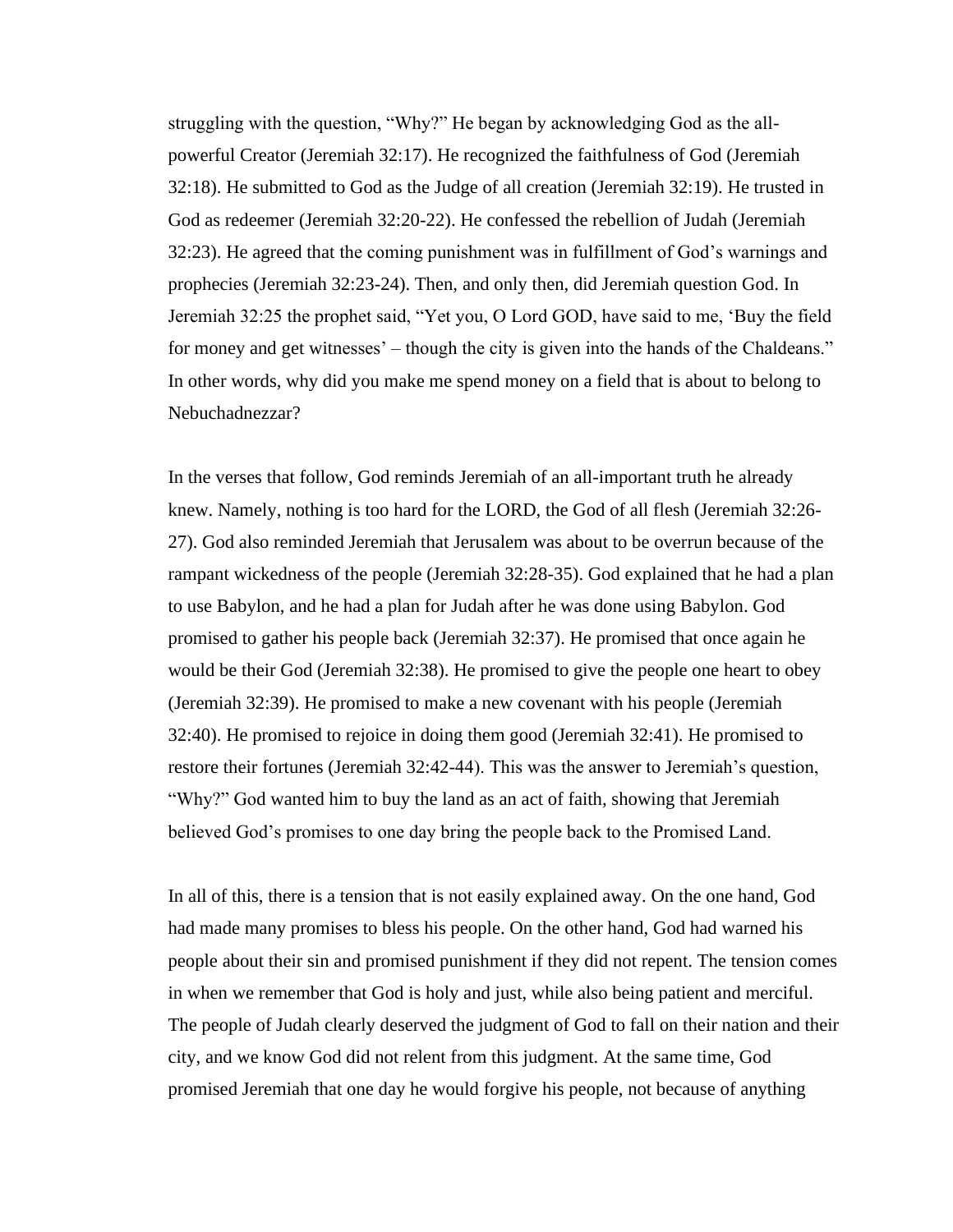they would do, but simply because he was gracious and merciful. The tension is obvious. How can God punish his people and forgive his people at the same time? How can God be a holy Judge and a merciful Savior at the same time?

The answer to these questions was promised in the Old Testament and revealed in the New Testament. In the Old Testament God promised a New Covenant (Jeremiah 31:31- 34, Ezekiel 36:22-36). He promised to do a work in his people that was different than anything else he had done before. This New Covenant was inaugurated by Jesus, and the tension was resolved. In the New Covenant we see God presented both as just and the justifier of the one who has faith in Christ (Romans 3:25-26). In the New Covenant we see God presented both as the Judge who punishes sin and the Savior who forgives sinners (2 Corinthians 5:21).

Ultimately Jeremiah's prayer points us forward to this New Covenant inaugurated by Jesus. More immediately, Jeremiah's prayer teaches us several important lessons about the situations in life where we find ourselves questioning God and his plan. One lesson is the fact that it is not wrong to bring our questions to God. Jeremiah questioned God, and he was not rebuked for his inquiry. Instead God gently reminded him of his character and pointed him forward to his coming salvation (Jeremiah 32:26-44). Another lesson is that our obedience must always precede our questions. God told Jeremiah to buy the field. He bought it. Then he questioned God. He didn't understand why God wanted him to buy the field, but he obeyed. The same must be true of us. Our doubts and questions must never be allowed to hinder our obedience.

A third lesson is the necessity of preaching the truth about God to ourselves. When Jeremiah questioned God's directions, he began his prayer by reminding himself of the truth about God and his power (Jeremiah 32:17). When God responded to Jeremiah's question, he began by reminding Jeremiah of the truth about himself and his power (Jeremiah 32:27). When we find ourselves questioning God, we must always preach the truth about God to ourselves. Part of this preaching involves reminding ourselves that God does in fact love his people (Jeremiah 32:18). So often, when life tempts us to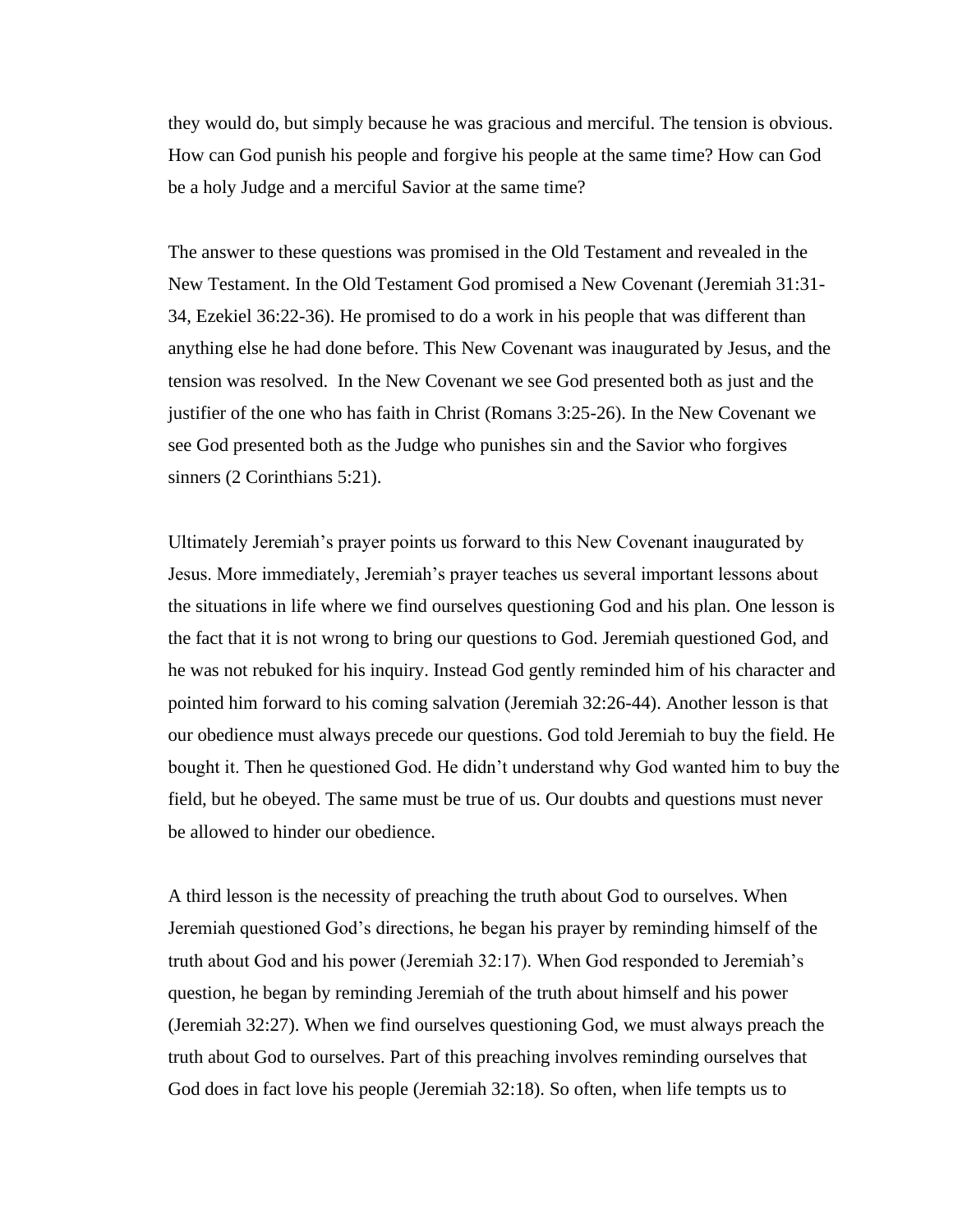question God, we begin to wonder whether or not God truly loves us. Does God really care about us? Does he really want what's best for us? The answer for Jeremiah, and the answer for us, is a resounding, "Yes!" Jeremiah looked forward, and we look back to the New Covenant inaugurated with the blood of Jesus (Matthew 26:26-29). The cross is God's declaration once and for all that no matter what our circumstances may be, he does in fact love his people (Romans 5:8). When we're tempted to question God, we must remind ourselves of the love God showed us as the cross. May our circumstances never cause us to question God's love shown at the cross of Jesus.

A final lesson about prayer is this—when we are tempted to question God and the circumstances of life, we must always remind ourselves that God does in fact have a plan. Even when we can't make sense of what God is doing in the world, God has a plan. Even when we don't understand what God is asking us to do, God has a plan. Jeremiah did not understand the reasoning behind his real estate transaction. But he obeyed, and he learned to trust in the God who has a good plan for his people (Jeremiah 1:5, 32:15, 16-44).

#### **Learning to Pray**

Brandi was the first person in her family to graduate from college. Graduation was two months away, and Brandi had much to be excited about. While many of her friends were concerned about finding a real job, Brandi had a job lined up and ready to go. A family friend used his influence to get her an interview. The firm rarely hired new graduates without experience. However, the recommendation of her dad's friend was enough to get her foot in the door. The firm not only offered her a job, but also gave her a signing bonus and agreed to pay for her moving expenses after graduation.

Brandi's mom was excited. Her daughter was about to spread her wings and step into a bright future. Brandi's dad was proud. He had worked long and hard hours to provide this opportunity for his daughter. His daughter was about to walk through doors that had never opened in his life.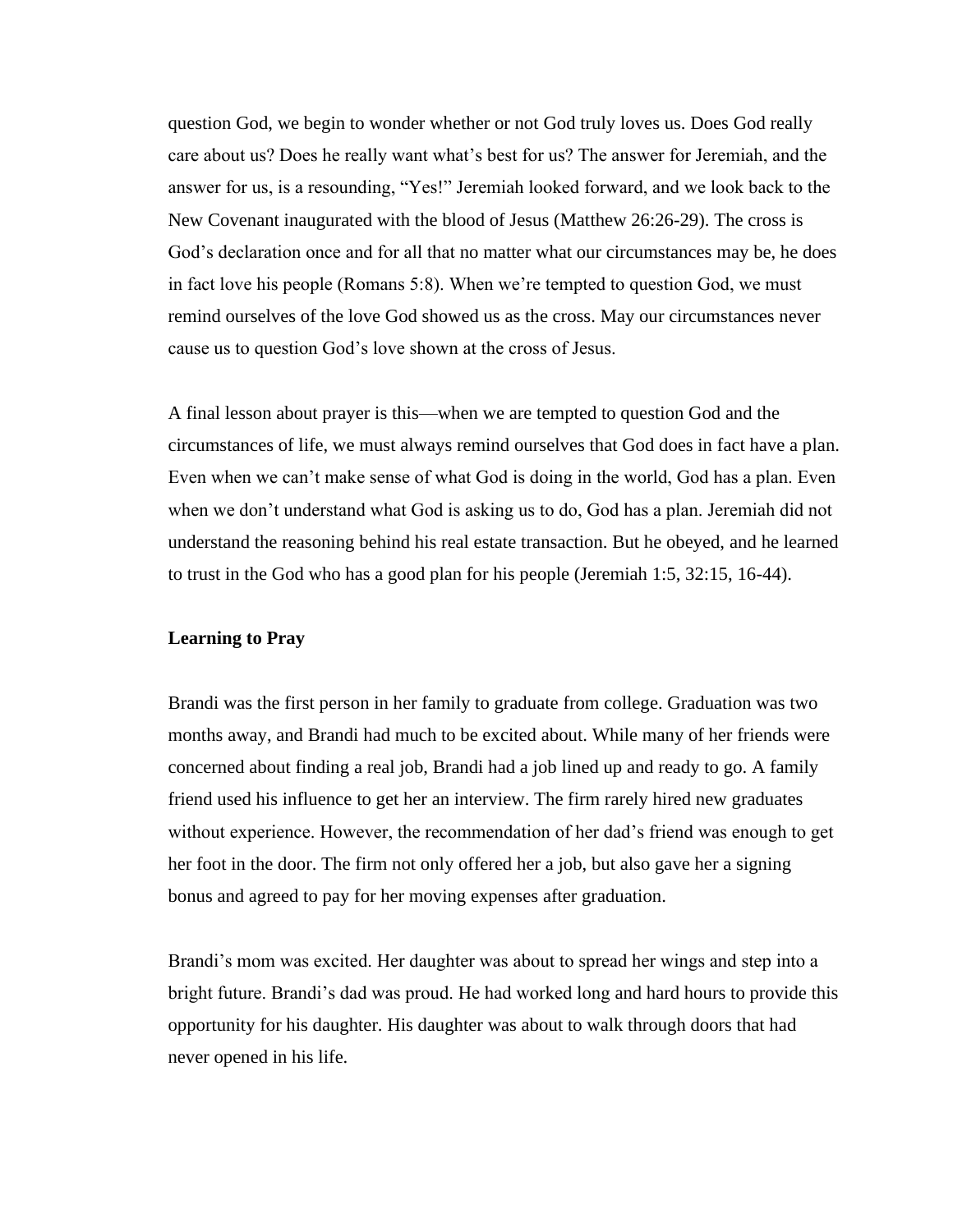Brandi was excited about her future and proud of her accomplishments, but she was also haunted. Two years earlier she attended a weekend missions conference with her church college group. The conference involved several main session speakers as well as smaller break-out sessions. In one break-out session Brandi heard about opportunities to serve for two years overseas as a student missionary. Most placements were on college campuses, and missionaries could be placed in almost any major city around the world. Brandi had always wanted to go to China, and she had always been passionate about missions. When the speaker gave the students the opportunity to sign up, Brandi took it!

Brandi applied and was accepted two months later. Her term could begin anytime over the next three years. When she first learned she had been accepted, she started looking for ways to squeeze the two year assignment into her life. She thought about putting college on hold, but her dad wasn't wild about that idea. Then she considered going on the trip after graduation. That plan was derailed by the amazing job offer. Now graduation was two months away, and Brandi didn't know what to do. Should she take the job? Should she go to China? Her compensation would allow her to give generously to missions. But she had made a commitment. She knew her parents would be disappointed. She also knew the decision could jeopardize her career opportunities.

Talking to the wife of her college pastor was a great help. Carroll told her about a time God asked Jeremiah the prophet to do something that flew in the face of common sense. Jeremiah was confused and didn't know what to do. Instead of jumping to the obvious question, "Why?" Jeremiah first prayed a prayer focused on God and his attributes and his promises. Not surprisingly, God's answer to Jeremiah was based on his attributes and his promises. Brandi knew what to do. She knew God's heart for the nations, and she knew his commands to make disciples of all nations. She knew her decision would upset some and confuse others. But after praying like Jeremiah, she began getting ready for China.

#### **Questions for Discussion**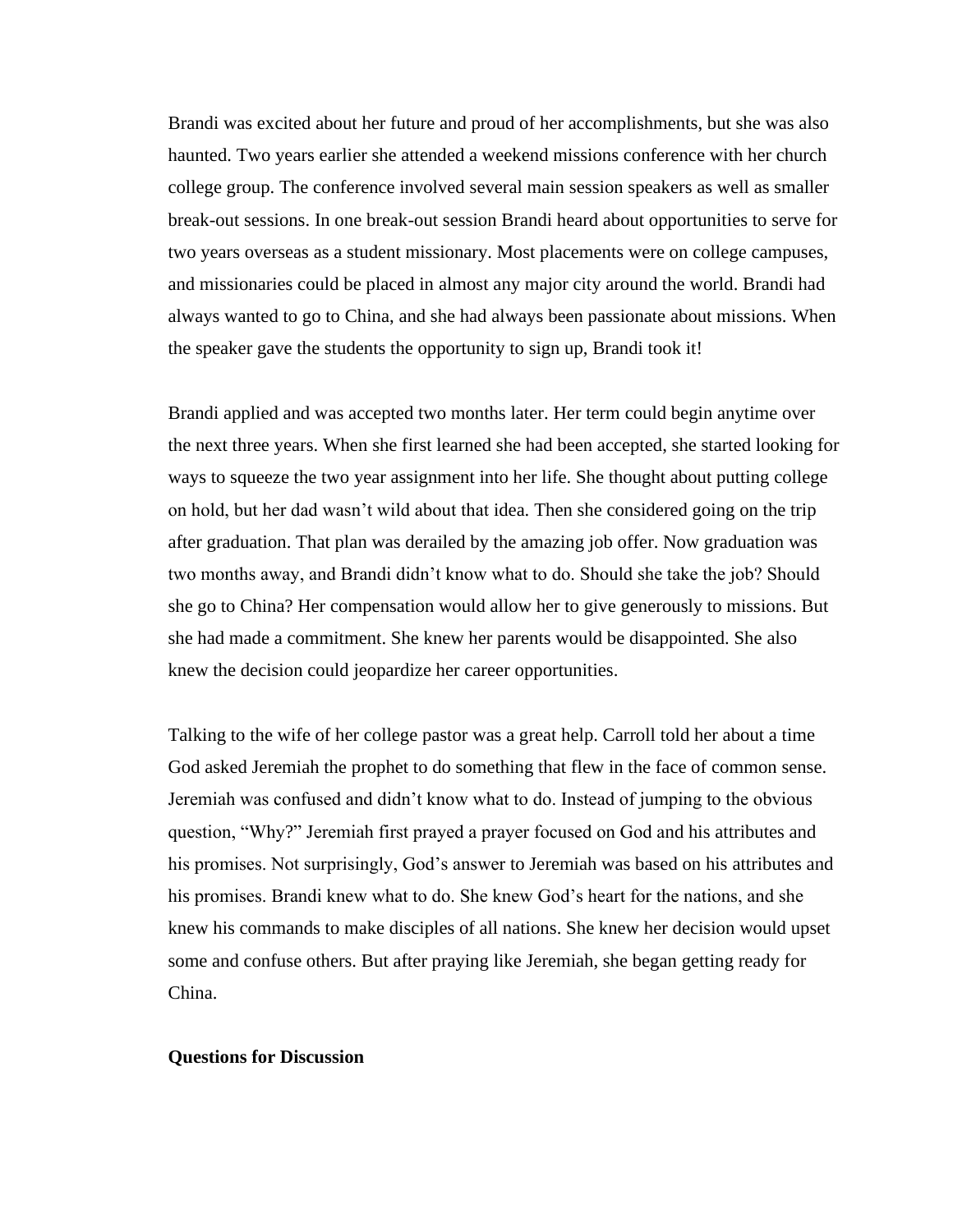- 1) What life situations have caused you to want to question God and his plan?
- 2) Why is it significant that Jeremiah prayed a lengthy prayer before asking God "why"?
- 3) Have you allowed doubts and questions to hinder your obedience to God?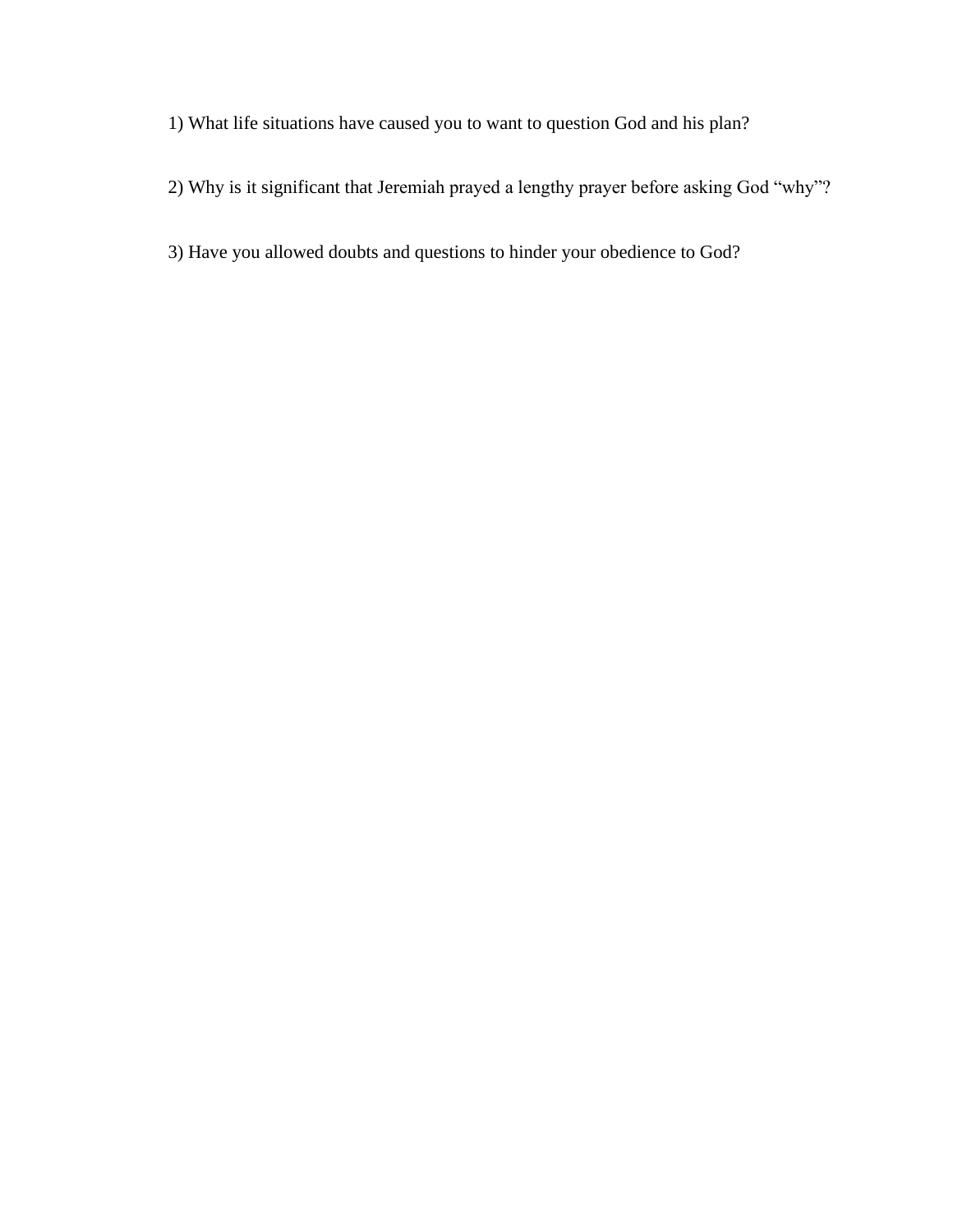#### **Chapter 16: Jesus Prays a Model Prayer**

#### *Our Father in heaven, hallowed be your name. (Matthew 6:9)*

One of the best known and most loved accounts from the life of Jesus is the Sermon on the Mount (Matthew 5-7). Matthew is the only gospel author to include this particular sermon. While Luke 7 contains teaching that is similar to Matthew's Sermon on the Mount, there are enough differences in the two passages to conclude that Matthew and Luke are describing similar but different sermons. Remember, Jesus was an itinerant preacher, and most itinerant preachers reuse the same material in different places and contexts. So while Matthew 5-7 and Luke 7 contain similar material, they are probably summaries of two different sermons.

Matthew's Sermon on the Mount contains a plethora of teaching found nowhere else in the Bible. This sermon contains the "Beatitudes" (Matthew 5:1-12). It includes Jesus telling his disciples they are the salt of the earth and the light of the world (Matthew 5:13- 16). It includes Jesus declaration that he came to fulfill, not abolish, the law and the prophets (Matthew 5:17-20). It also includes Jesus challenging teaching about anger, lust, divorce, oaths, retaliation, and forgiveness (Matthew 5:21-48).

Towards the end of the Sermon on the Mount, Jesus talked about judging other people (Matthew 7:1-6). He talked about God's willingness to respond to our prayers (Matthew 7:7-11) He offered up a maxim we known today as the "Golden Rule" (Matthew 7:12- 14). Jesus ended by dividing all of humanity into two groups. There are some on the narrow road and others on the wide road (Matthew 7:13-14). There are some who bear fruit and others who do not (Matthew 7:15-19). There are some who are known by Jesus and others who are not (Matthew 7:21-23). There are some who build on the rock and others who build on the sand (Matthew 7:24-27).

The teaching of Jesus recorded in this sermon defies the wisdom of this world. These words reveal the horrific depths of our depravity, and they offer the most somber of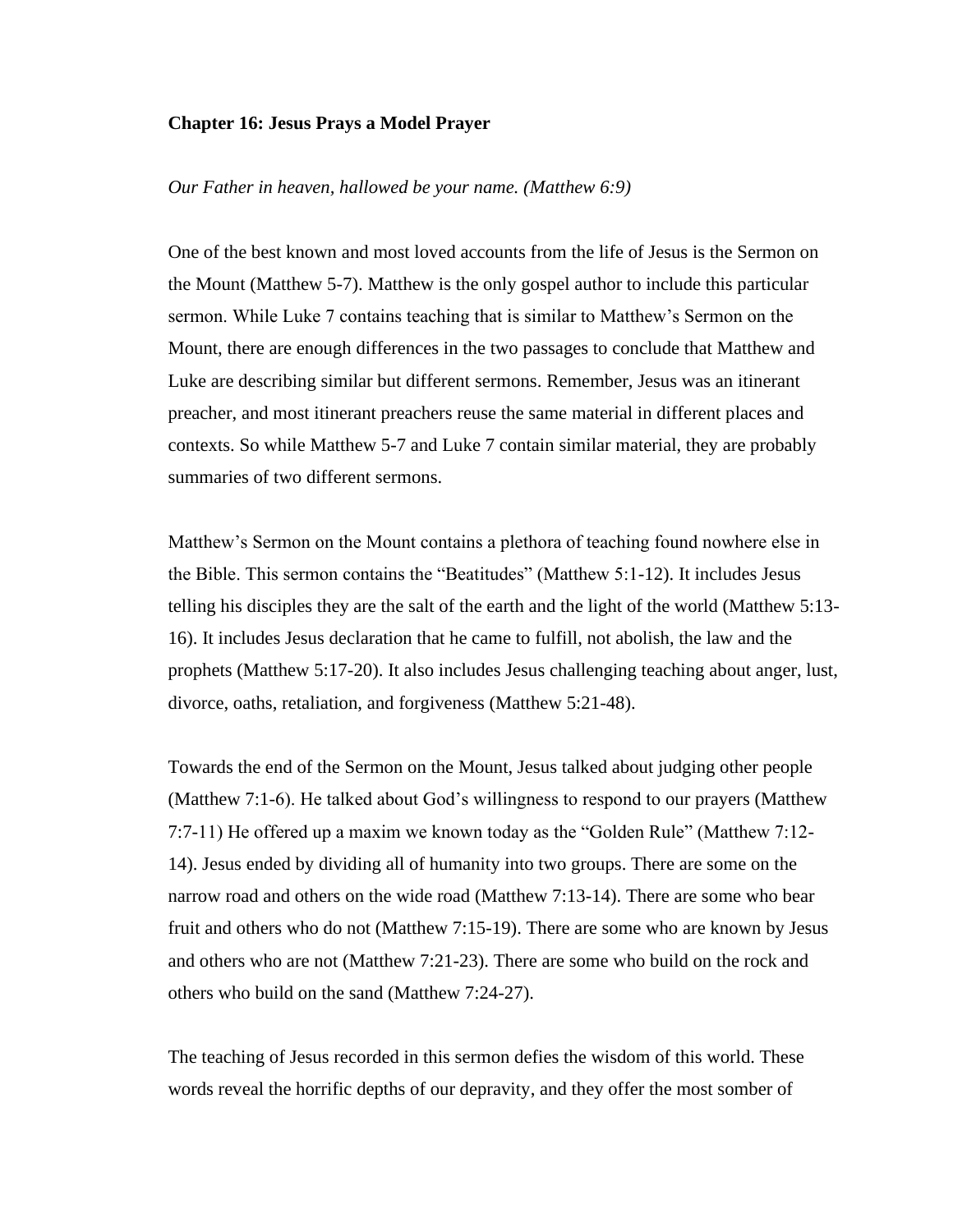warnings. At the same time, these words provide comfort and hope to those who follow Jesus. Right in the middle of this matchless sermon, Jesus talked about spiritual disciplines. Jesus addressed the dangers of money and the importance of tithing (Matthew 6:1-4, 19-34), and Jesus addressed the importance of fasting (Matthew 6:16-18). Surely these verses contain truth needed in twenty-first century American Christianity.

These verses also contain Jesus' most direct teaching about prayer (Matthew 6:5-15). In fact, this famous sermon contains the most famous prayer in all of Christendom. Some know it as "The Lord's Prayer." Others repeat it mantra-style as "Our Father's" to go along with a prescribed number of "Hail Mary's." Many have recited it at a sporting event, wedding, funeral, or church service. The actual prayer is simple and goes like this: "Our Father in heaven, hallowed be your name. Your kingdom come, your will be done, on earth as it is in heaven. Give us this day our daily bread, and forgive us our debts, as we also have forgiven our debtors. And lead us not into temptation, but deliver us from evil." (Matthew 6:9-13)

Even as you read those ancient words, your mind was probably racing ahead, ready for the next line. These are familiar words. Certainly no one would deny the benefits of memorizing this prayer, and few would complain that so many could quote the teaching of Jesus. However, there is great irony in the popular usage of this prayer. Some churches repeat these words regularly as a mindless chant. But that's exactly what Jesus did not want his disciples to do! Other churches practically ignore the prayer, and it plays no role in the worship of the gathered church. Again, that's not what Jesus had in mind at all!

A brief look at the context will help put this prayer in perspective. Understand that prayer itself is not optional. It's mandatory. Jesus begins this section with these words, "And when you pray …" (Matthew 6:5). That's *when* you pray. Not *if* you pray. Jesus is assuming that his people will be praying people. Add to this the fact that right before he offered up the first ever recitation of "The Lord's Prayer," Jesus said these words, "Pray then like this." (Matthew 5:9) This is not a suggestion. This is a command. Jesus is telling us we must be praying people, and he's giving us an actual prayer he wants us to pray.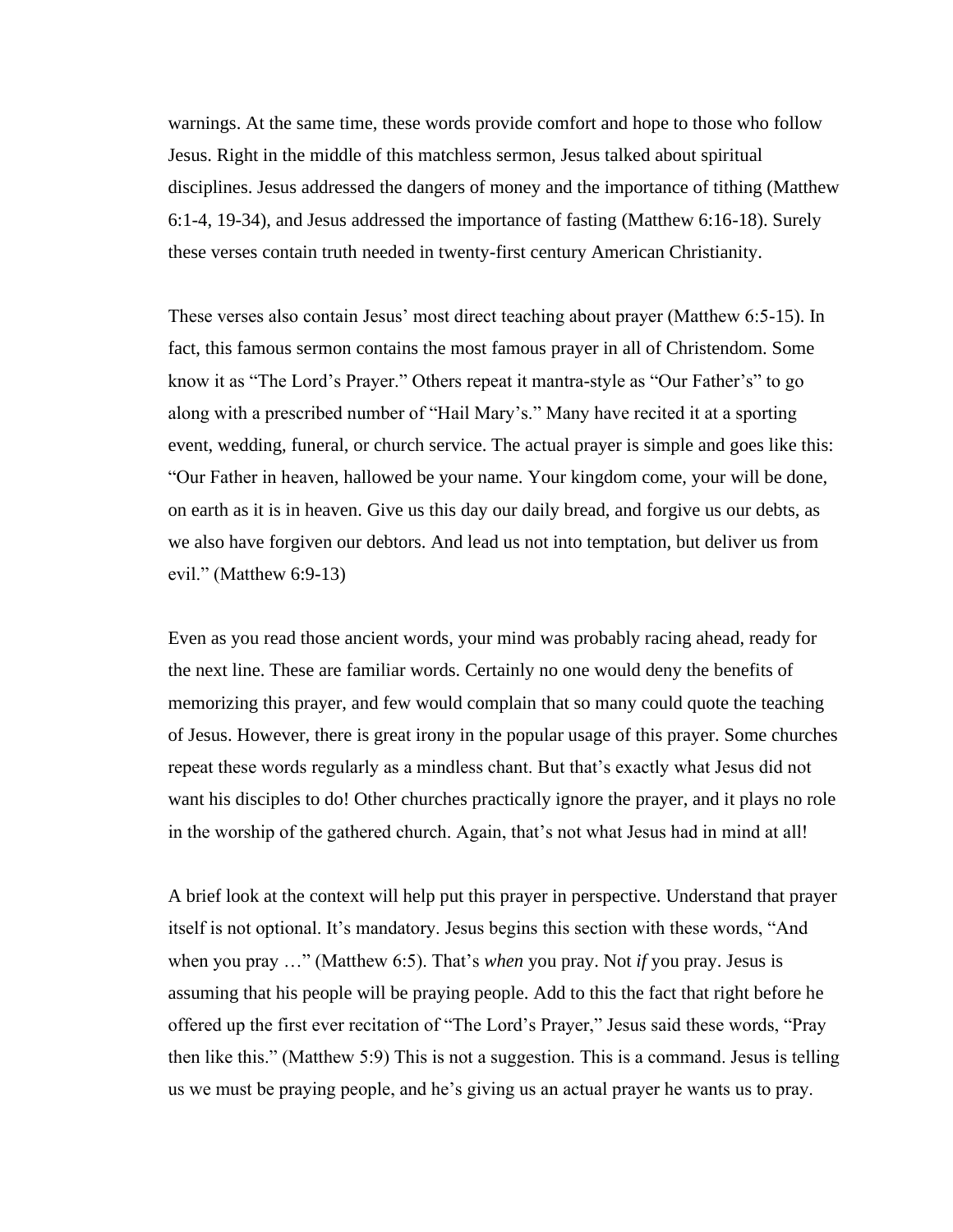Jesus does not want us to pray for an audience. He specifically warns about praying to "be seen by others." (Matthew 6:5) This warning does not preclude all corporate prayer, but it does provide a warning to those who lead corporate prayers. We must always remember that prayer is talking to God, not talking to impress other people.

Jesus wants our prayers to be simple. Prayer is a believer talking to God (Matthew 6:6). Prayer is not the accumulation of empty phrases, or mindless mantras (Matthew 6:7). Prayer does not require a minimum word count (Matthew 6:7). Prayer is not bringing new information to God (Matthew 6:8). Rather, prayer is a believer simply talking to God. Since God already knows our hearts, our prayers don't have to be lengthy or wordy. Instead, our prayers should be simple conversations with our Father.

This brings us to the prayer itself. Usually referred to as "The Lord's Prayer," it should probably be known as "The Disciples' Prayer." It is a prayer Jesus gave his disciples. It is a prayer Jesus expected his disciples to pray. It is a simple prayer, and when prayed from the heart, it is a good prayer. As you break down the six short statements, there are several important truths to remember.

When you pray, "Our Father in heaven," remember that prayer is based on a relationship. It is more like a conversation with a loving parent than a conversation with a stranger or even an acquaintance. Prayer flows out of the relationship we have with God the Father, a relationship made possible by the death and resurrection of Jesus.

When you pray, "Hallowed be your name," remember that this is the motivation of all good prayer. From Genesis to Revelation, when godly people pray, their prayers are motivated by a desire to see God's name hallowed, or made holy. Good prayer is always motivated by a desire to see God glorified in all the earth.

When you pray, "Your kingdom come, your will be done, on earth as it is in heaven," remember that prayer is more about God getting his way than us getting our way. Prayer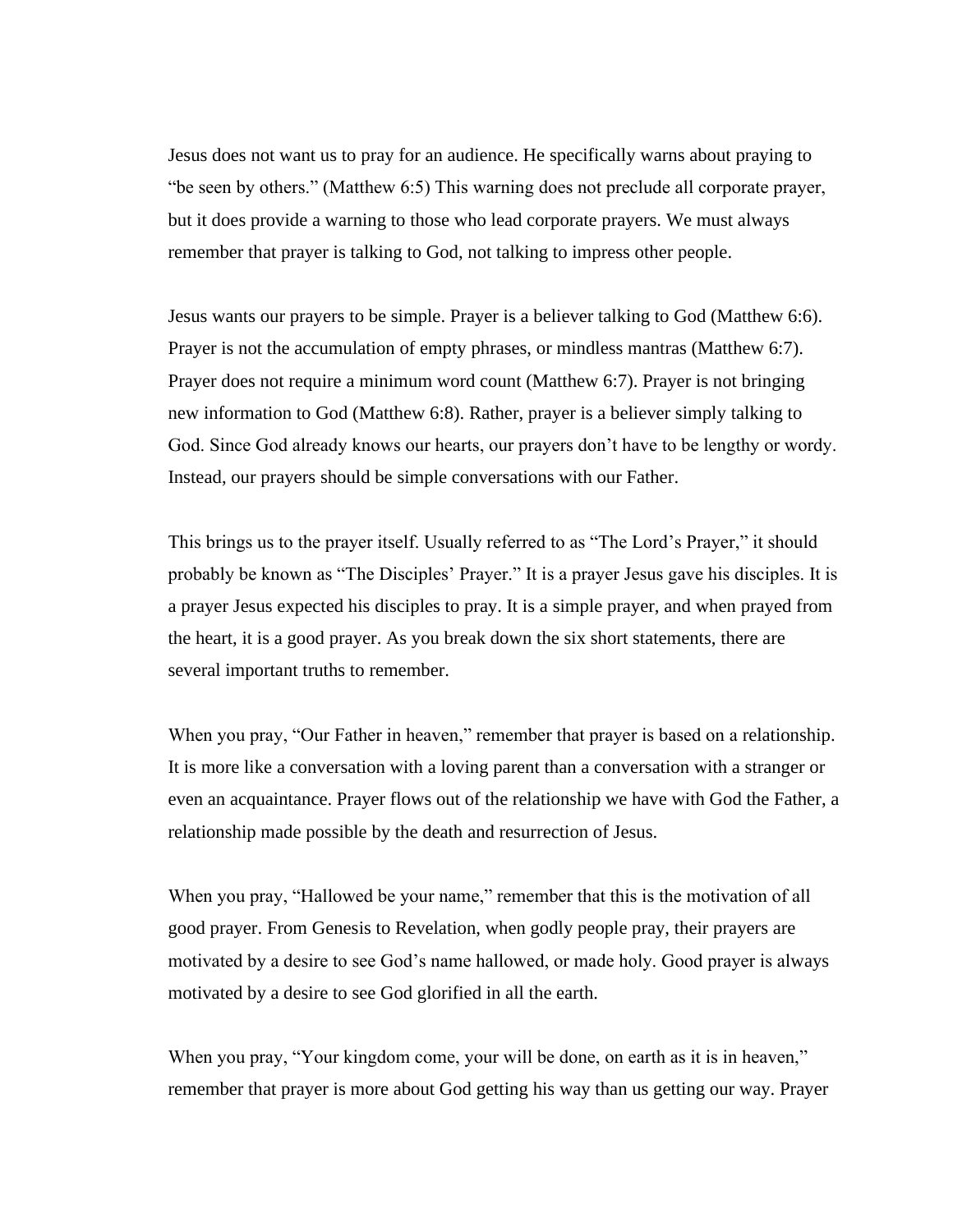is not a magic formula for bringing our desires to fruition. Rather, prayer involves bending our wills in submission to God's will.

When you pray, "Give us this day our daily bread," remember that God does not want us to worry about the necessities of life (Matthew 6:19-34). Rather, God wants us to be people of faith, trusting him to provide for every need. Living in a country of affluence, we must remember that this is a prayer for necessities, not luxuries.

When you pray, "Forgive our trespasses as we forgive others," remember that you are a sinner in need of constant grace. Remember that every opportunity we have to talk to the Father in prayer is a blood bought gift Jesus purchased for his people at the cross. As you pray, also remember that forgiven people are forgiving people.

When you pray, "Lead us not into temptation, but deliver us from evil," remember that, "No temptation has overtaken you that is not common to man." (1 Corinthians 10:13) Also remember that, "With the temptation he will also provide the way of escape, that you may be able to endure it." (1 Corinthians 10:13)

When you pray, not if you pray, but when you pray, pray like this.

#### **Learning to Pray**

Lacy and Rachel met at a mom's program at church. Both ladies had attended the church for years, but their paths had never crossed until recently. They discovered that their children were the same age and interested in the same things. A friendship was formed almost instantly. As the ladies spent time together, they began discussing the possibility of leading a women's Bible study in one of their homes. Lacy and Rachel were both excited about the idea, so they set up a time to discuss specifics.

At the end of their planning session, Lacy and Rachel prayed for the upcoming home Bible study. Lacy prayed first. She prayed that people would come, that God would help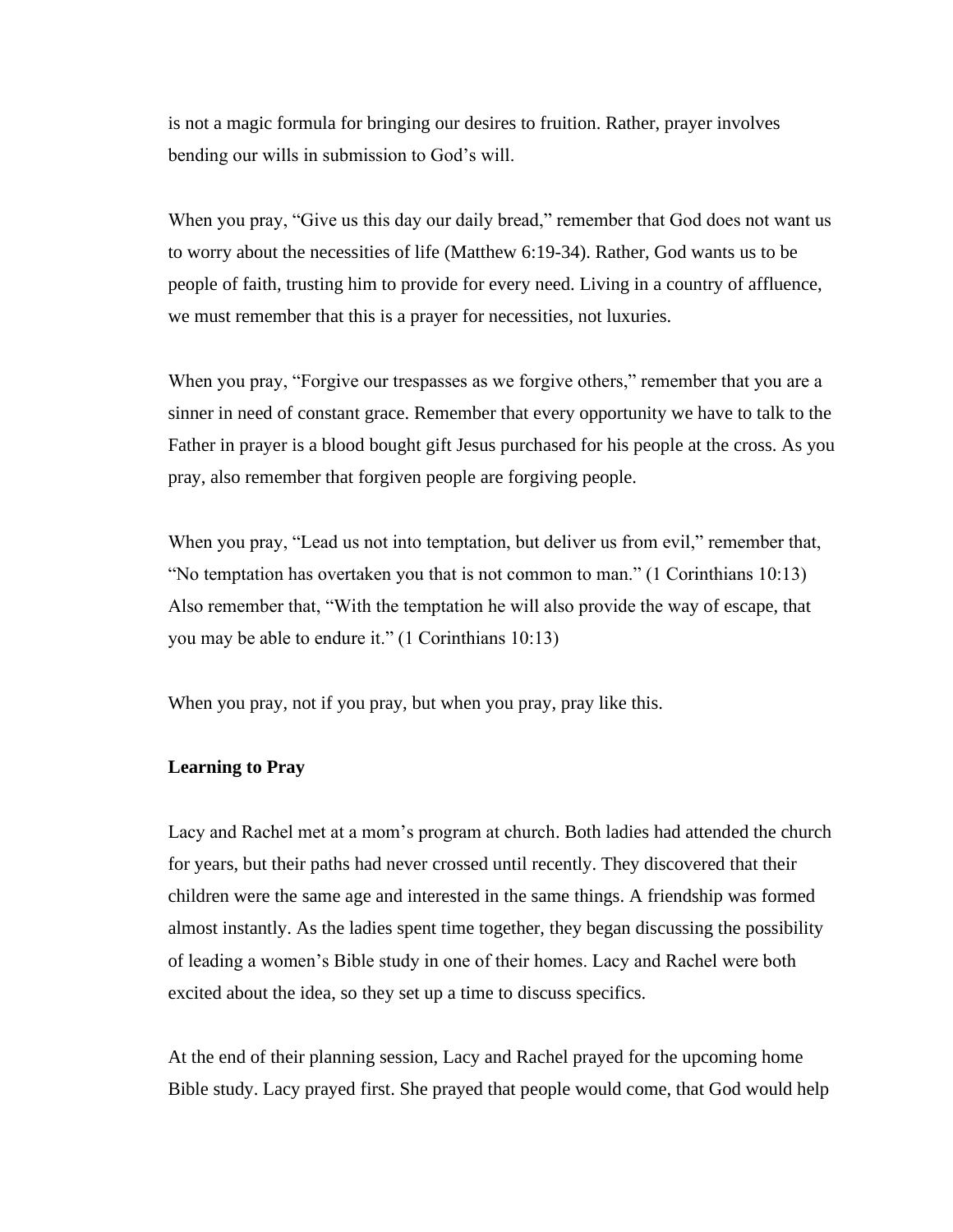them know what to study and who to invite, and that God would bless the study. Then Rachel prayed, and when Rachel prayed Lacy was at a loss for words. Rachel's prayer was so different than her prayer. In fact, Rachel's prayer was different than any prayer she had ever heard before. The second Rachel said, "Amen," Lacy asked her friend where she learned to pray.

Rachel had to stop and think. Where did she learn to pray? She had never read a book on prayer. She couldn't remember ever taking a class at church about prayer. All she knew is that she grew up listening to her parents pray. These prayers were more than the obligatory pre-meal or pre-travel prayers. They were more than the vague, generic requests for God's blessing. They were more than rote recitations of formulaic prayers.

As she thought about how to answer Lacy's question, Rachel began to realize that memorizing Scripture had been a big part of how she learned to pray. She thought about the time her parents invested helping her learn the Lord's Prayer. Rachel's parents made her memorize the prayer. Later, they made her paraphrase and summarize the prayer in her own words. Eventually, Rachel began to use the framework of the Lord's Prayer as the basis for her own prayers.

Honestly, Rachel didn't even realize this was how she prayed until Lacy asked the question. But sure enough, her prayer for the upcoming ladies' Bible study was firmly rooted in the pattern of the Lord's Prayer. First she acknowledged God as God. Second, she prayed that God would be glorified in their individual lives as well as the Bible study. Third, she prayed that God's will would be done in and through their planning. Fourth, she prayed for provision and grace and obedience as she walked forward with Lacy.

Lacy left the meeting doubly excited. She was excited about the ladies' Bible study that would soon begin. She was excited about a new way to pray. Lacy began memorizing the Lord's Prayer that night. A few days later she began paraphrasing and summarizing the Lord's Prayer. Eventually she found herself using the Lord's Prayer as a framework for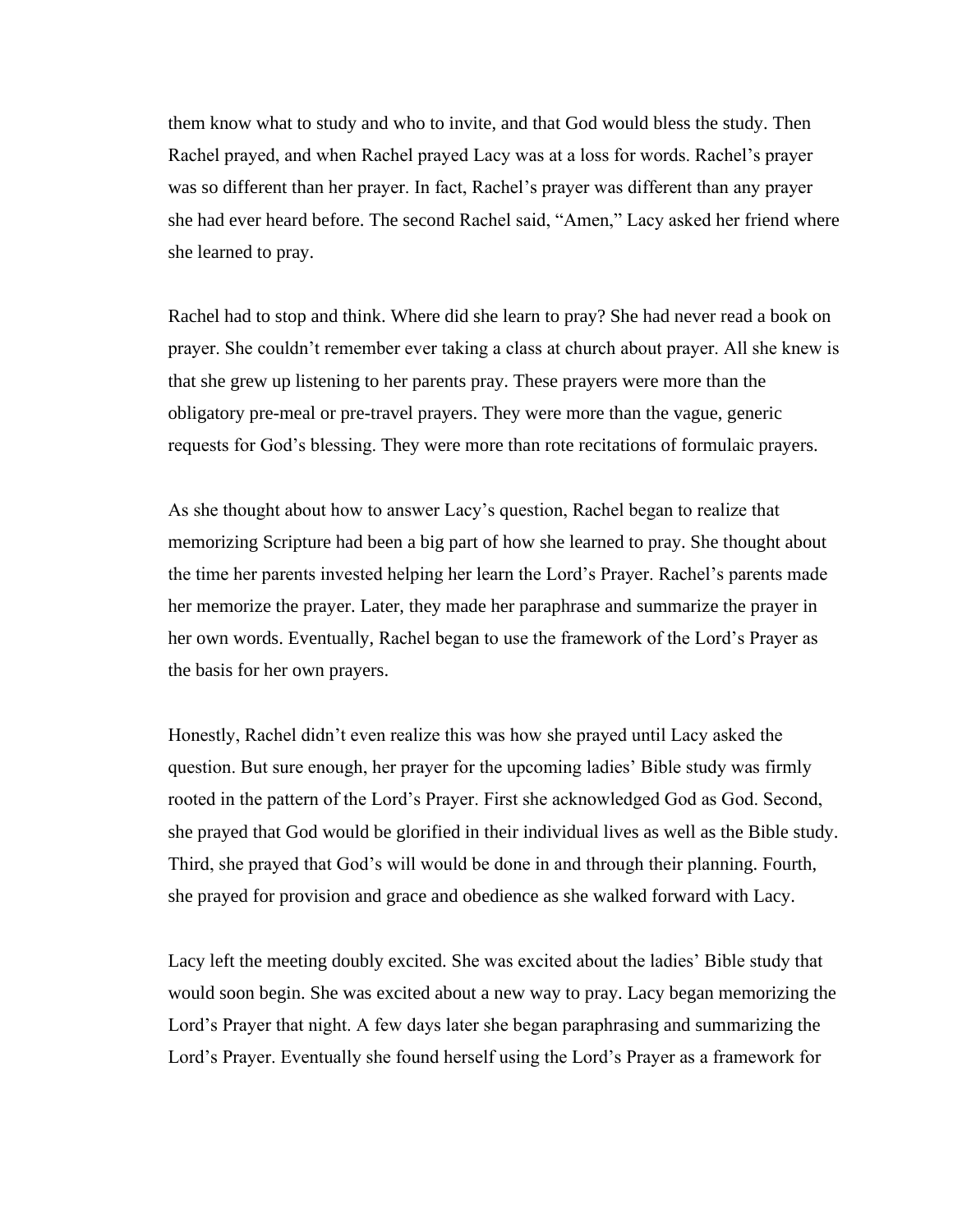all of her prayers. Instead of coming to God and simply presenting a list of request, Lacy was praying like Jesus taught his disciples to pray.

# **Questions for Discussion**

1) Jesus assumed his people would be praying people. Would others describe you as a person of prayer? Why or why not?

2) Have you been guilty of misusing or not using this model prayer?

3) Do your prayers sound more like news reports and updates for God's benefit, or do they sound more like a simple conversation with your Father?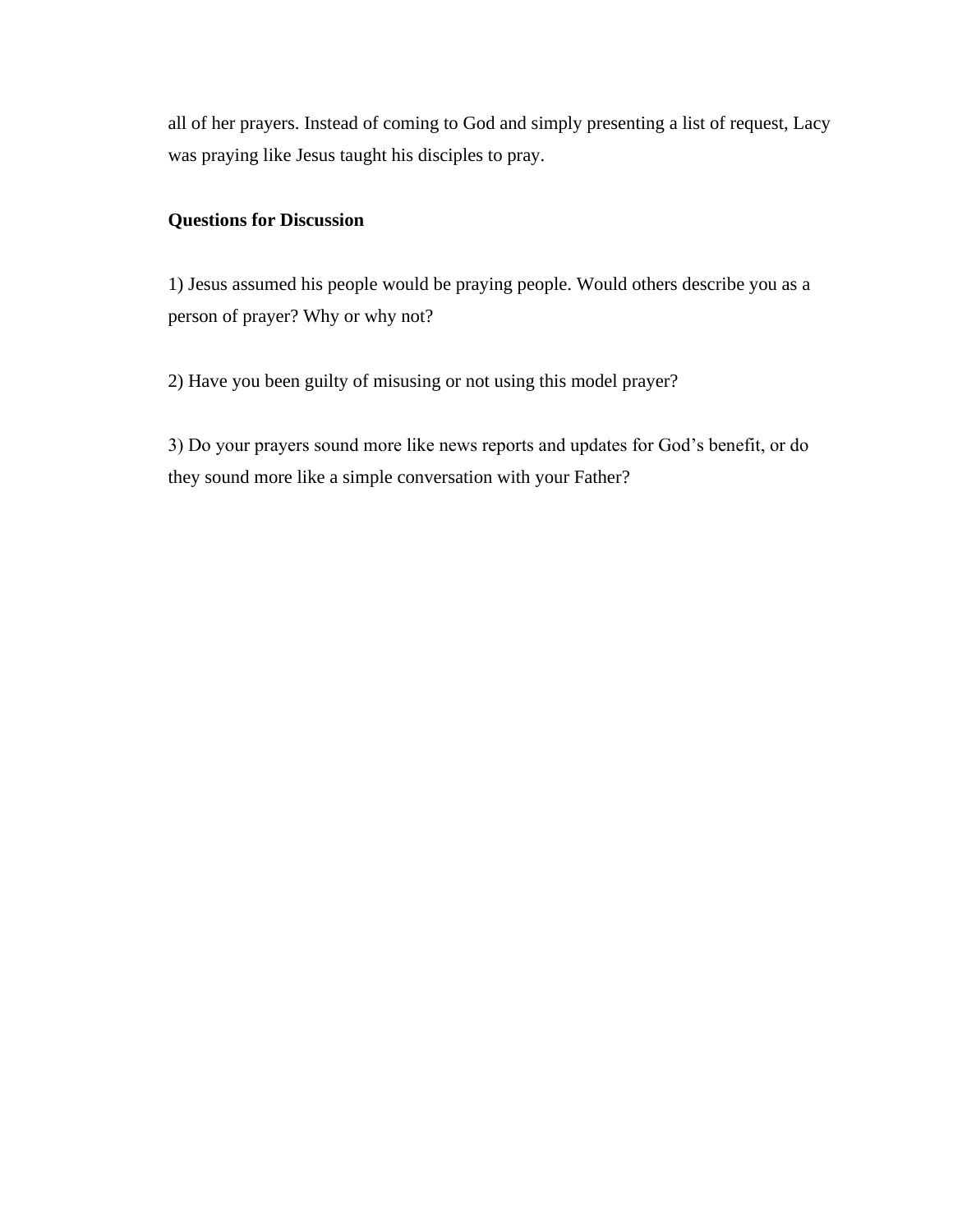#### **Chapter 17: Jesus Prays in Gethsemane**

*My Father, if it be possible, let this cup pass from me; nevertheless, not as I will, but as you will. (Matthew 26:39)*

I suppose that in writing a book about prayer, it would be impossible to ignore Jesus' prayer in Matthew 26. There is no greater prayer warrior than Jesus, and this is the prayer Jesus prayed at the most critical moment of his life. So this prayer must be included. However, I include it with fear and trembling. This is most certainly holy ground when it comes to prayer. This prayer reveals some of the most intimate, inter-Trinitarian dialogue in Scripture. Jesus' so called "high priestly prayer" in John 17 may be a longer, more detailed prayer. But Jesus' prayer in Matthew 26 is filled with pathos and emotion. This is God the Son in anguish, pouring out his heart to God the Father. This is the deep end of theology, and studying this prayer means we are wading in way over our heads.

Thirty (or so) action packed years brought Jesus to this point. Born in a barn (Luke 2:7). Welcomed into the world by angels and kings (Matthew 2:1-12, Luke 2:13-14). A contract on his infant head (Matthew 2:16-18). Taking refuge in Egypt (Matthew 2:13- 15). Baptized by his cousin John (Mark 1:9-11). Tempted by Satan (Luke 4:1-13). Casting out demons (Mark 5:1-20). Healing the sick (Luke 5:12-26). Raising the dead (John 11:1-44). Preaching to multitudes (John 6:22-59). Discipling twelve men (Mark 3:13-21). You get the idea. It was an action-packed thirty years.

More recently, an eventful week brought Jesus to this critical time of prayer. On Sunday, Jesus rode into Jerusalem on a donkey (Matthew 21:1-11). Pilgrims to Jerusalem and residents of Jerusalem lined the street and welcomed Jesus as the Son of David (Matthew 21:9). On Monday, Jesus cleared the temple for the second time (Matthew 21:12-17). On Tuesday, Jesus taught in the temple, winsomely evading the theological traps of the religious establishment (Matthew 21:18-25:46). Wednesday was quiet. Thursday, Jesus celebrated the Passover with his disciples (Matthew 26:17-25). After washing the feet of his disciples, Jesus dismissed Judas to carry out the plan he had made a few days earlier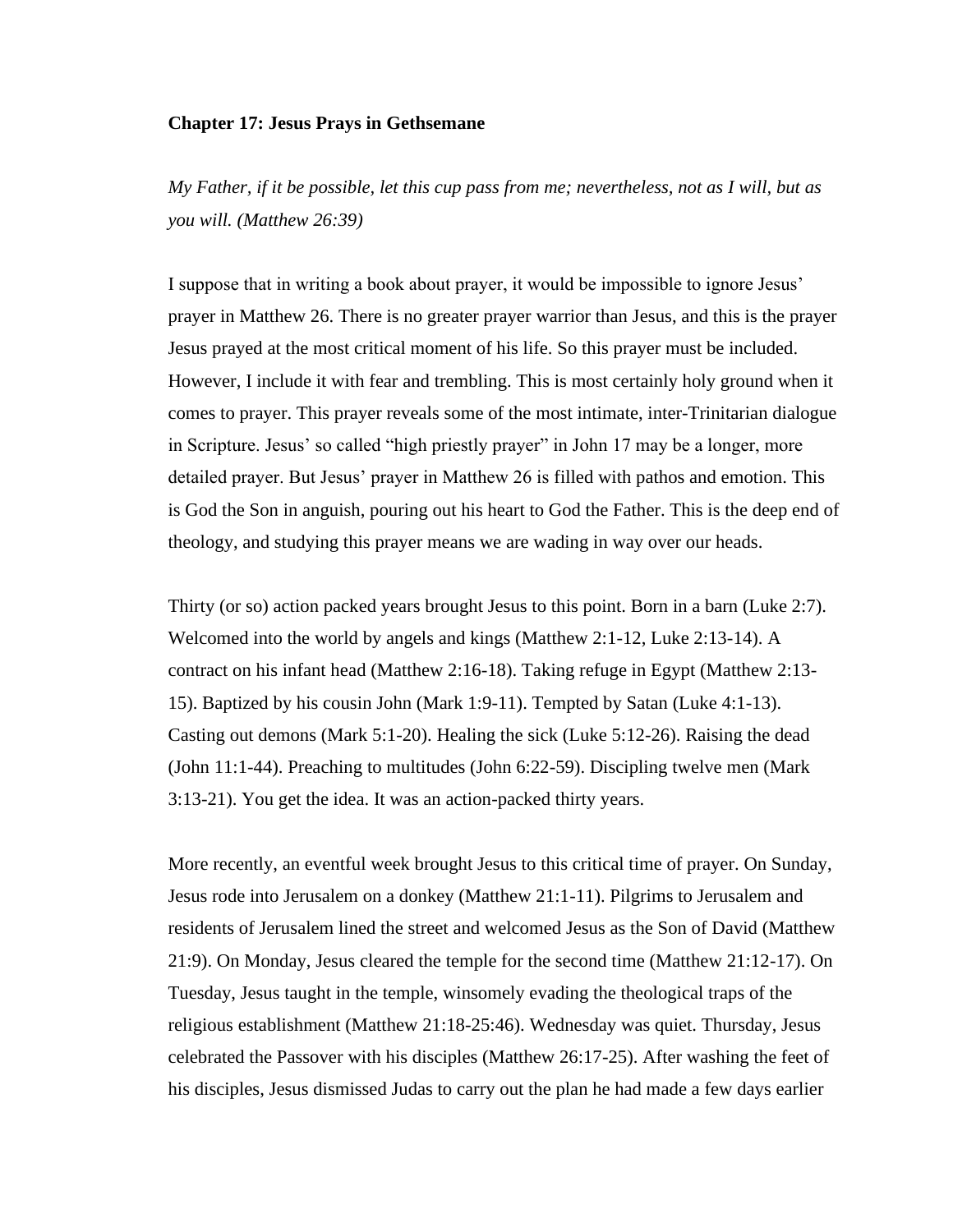(John 13:1-30). Then Jesus did the unthinkable and changed the Passover by instituting the Lord's Supper (Matthew 26:26-29). With Judas gone and dinner complete, Jesus led his disciples to Gethsemane (Matthew 26:36).

On Friday, there would be multiple trials (Matthew 26:57-68, John 18:12-40), beatings (Matthew 27:24-31), a crucifixion (Matthew 27:32-56), and a burial (Matthew 27:57-61). On Saturday, all would be quiet as Jesus lay dead in the tomb provided by Joseph of Arimithea (Matthew 27:57). On Sunday, everything would change as Jesus was raised from the dead by the power of the Holy Spirit (Matthew 28:1-15). But before Easter Sunday, and before the cross, and before the trials, Jesus prayed. Take a minute to read Jesus' prayer in Matthew 26:36-46.

One thing this passage teaches us about prayer is the fact that prayer is hard. It is not easy. It is not for the faint of heart. It is tough. Jesus begged his disciples to stay awake with him and pray. Like so many of us, the disciples were not able to stay awake and sleep overtook them. This didn't just happen once. It actually happened three times (Matthew 26:40, 43, 45)! Here was the Son of God, in deep anguish, begging his friends to stay awake and pray. And Jesus' closest friends kept falling asleep. Was it because they didn't love Jesus? No. Was it because they thought prayer was a waste of time? No. They simply experienced what many of us have experienced. Prayer is hard. It takes work. It requires discipline. It does not come naturally to most of us.

Another thing this passage teaches us about prayer is the fact that Jesus' prayer in Gethsemane was the culmination of a life of prayer. This was not a last minute, I have nowhere else to turn, please bail me out, I really need a favor kind of prayer. Rather, prayer had been a consistent part of Jesus' life for years. At times Jesus rose early in the morning to pray (Mark 1:35). At times Jesus prayed all through the night (Luke 6:12). At times Jesus withdrew from people to pray (Luke 5:16). Jesus' life had consistently been marked by prayer, and Matthew 26 is the culmination of Jesus' prayer life.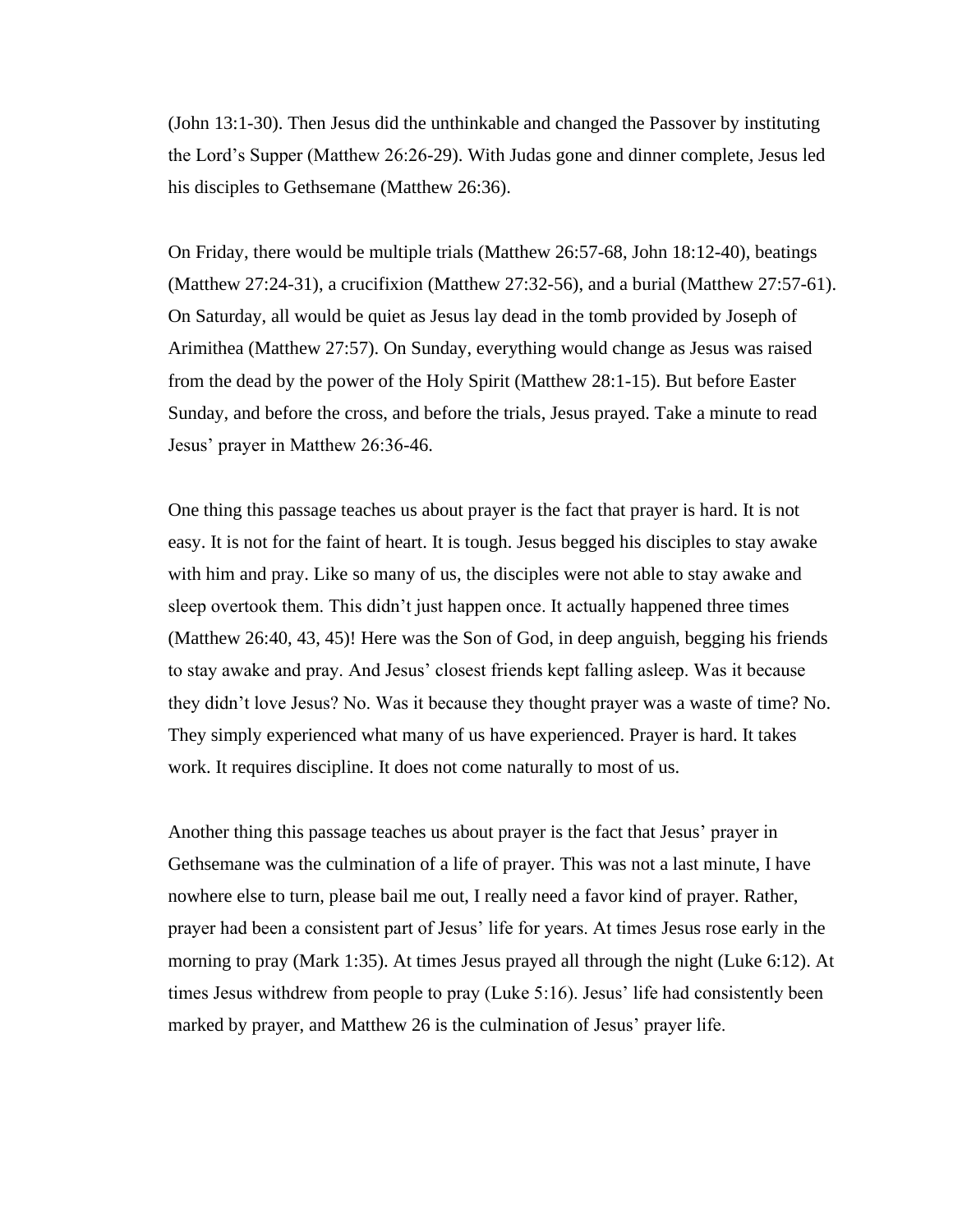As Jesus prayed in Gethsemane, the pathos and emotion leap off the page. This is not casual, routine prayer. One thinks of Moses, pleading with the LORD to let him enter the Promised Land (Deuteronomy 3:23). One thinks of Hannah, pouring out her heart before the LORD (1 Samuel 15). Jesus' prayer is in the tradition of these great prayers. The emotion is raw. The intensity is striking. Matthew tells us that Jesus was "sorrowful" and "troubled" (Matthew 26:38). Jesus himself told his disciples that he was "sorrowful, even to death" (Matthew 26:38). Jesus prayed with his face on the ground (Matthew 26:39). Luke adds a detail that Matthew omits, noting that as Jesus prayed he literally sweat drops of blood (Luke 22:44).

This is an odd scene. If you had been a stranger in Gethsemane, watching Jesus pray, what would you have assumed? The most logical conclusion would have been that this Jewish man was having a nervous breakdown. While his friends napped, he was on his face, sweating blood, talking to the darkness, repeating the same prayer over and over. I don't know about you, but it reads like a nervous breakdown to me.

Now imagine you were not a stranger. Imagine you knew Jesus and had been following Jesus. Imagine you were one of the disciples and somehow you were able to stay awake to witness this intense prayer session. What would you have assumed? You had seen Jesus feed thousands with a Lunchable (John 6:1-15). You had seen Jesus walk on water and control the weather (Mark 6:45-52). You had seen Jesus stare the most crazed demoniacs in the face without blinking (Mark 5:1-20). You had seen Jesus, whip in hand, march into the temple and toss tables (John 2:13-22, Matthew 21:12-17). In all of these situations, and many more, nothing fazed Jesus! He was courageous and unshakeable in the face of storms and demons and angry mobs! Now your fearless leader is sweating blood and on his face in the darkness. What would you have assumed?

I don't know how a stranger would have interpreted these events. Nor do I know how one of Jesus' followers would have processed this scene. What I do know is the horror that drove Jesus to the edge of emotional sanity. Make no mistake, Jesus was not afraid of nails or thorns of flogging or mockery. Jesus was not afraid of being left by his closest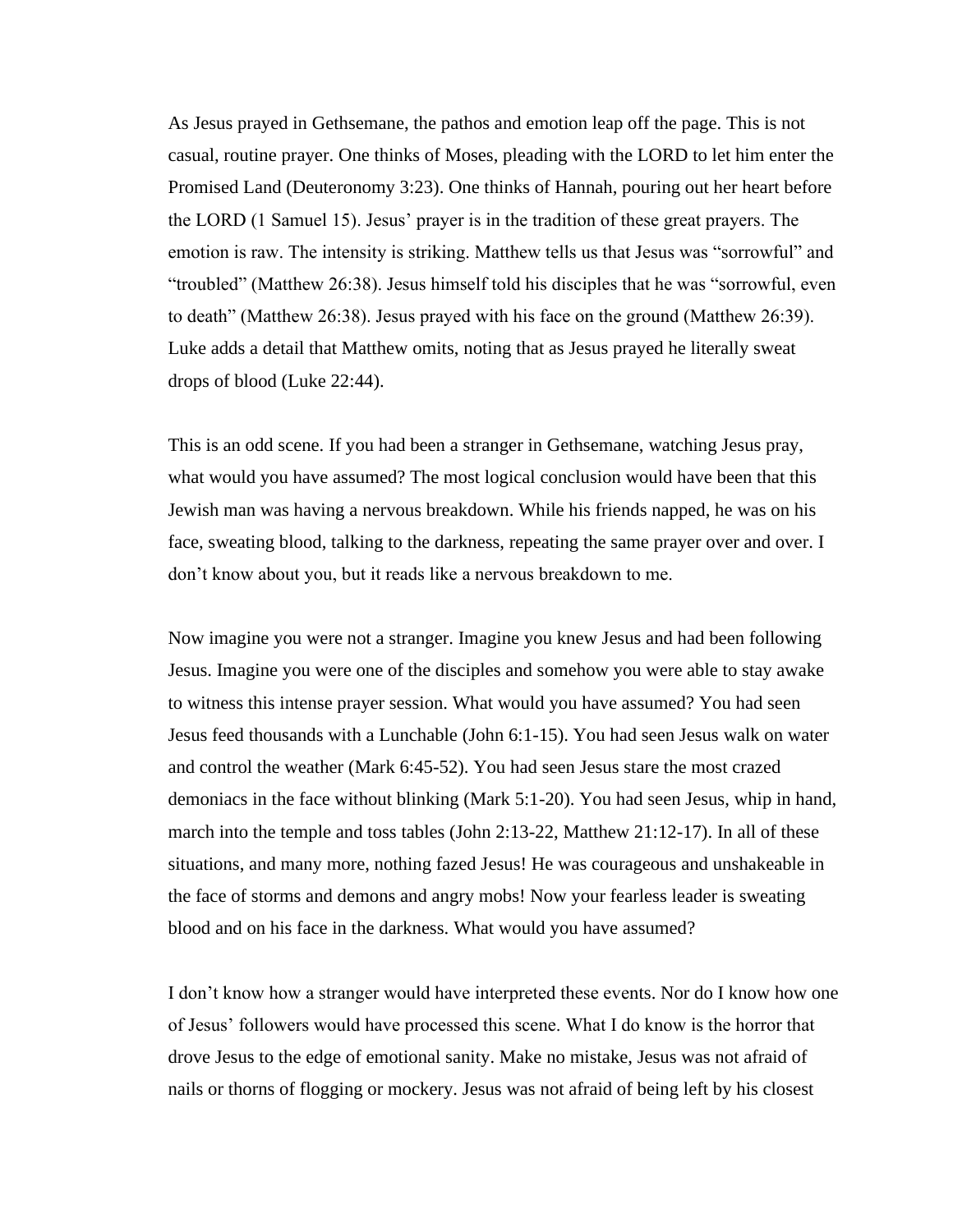friends. Jesus sweat blood and cried out to his Father because he understood the nature of the divine transaction that would soon take place.

Jesus knew that he would not be spared in giving himself for his people (Romans 8:31- 32). Jesus knew that he who knew no sin would soon become sin (2 Corinthians 5:21). Jesus knew that he would be cursed for his people (Galatians 3:13). Jesus knew that his blood would provide the redemption price (Ephesians 1:7). Jesus knew that he would soon become the sin bearer (1 Peter 2:24). Jesus knew that the horror of Isaiah 52:13- 53:12 would soon come to pass. He would be crushed for our iniquities (Isaiah 53:5). It would be the will of the LORD to crush him (Isaiah 53:10). Simply put, Jesus knew that he was about to drink the cup of the Father's wrath (Matthew 26:39, 42, 44).

And because Jesus knew these things, this was his prayer, "My Father, if it be possible, let this cup pass from me; nevertheless, not as I will, but as you will … My Father, if this cannot pass unless I drink it, your will be done." (Matthew 26:39, 42) Theologians debate whether or not this request was even a possibility. Could God have saved the world by divine fiat? Could Jesus have skipped the cross? Could we have been saved by some other means? The answer to these questions is, no. There was no other way. Because of the reality of God's holiness and the reality of our sin, there was no other way.

Jesus knew this. As he looked forward to the horror of the cross, he did ask the Father to exhaust any other possible means of salvation. Being no other possible means, Jesus prayed, "Not as I will, but as you will … your will be done." (Matthew 26:39, 42) This prayer has obvious application to our prayer lives. On the one hand, we ought to bring any and every request before our Father. No concern is too small. No petition too outrageous. If Jesus had the audacity to pray that the cross might not happen, we can bring all of our petitions before the Father. But on the other hand, we must always pray in alignment with the will and the character of God. We must not pray for things that violate the revealed will of the Father. We must never pray that God would do something to violate his own character. In all our requests, we must pray that God's will be done.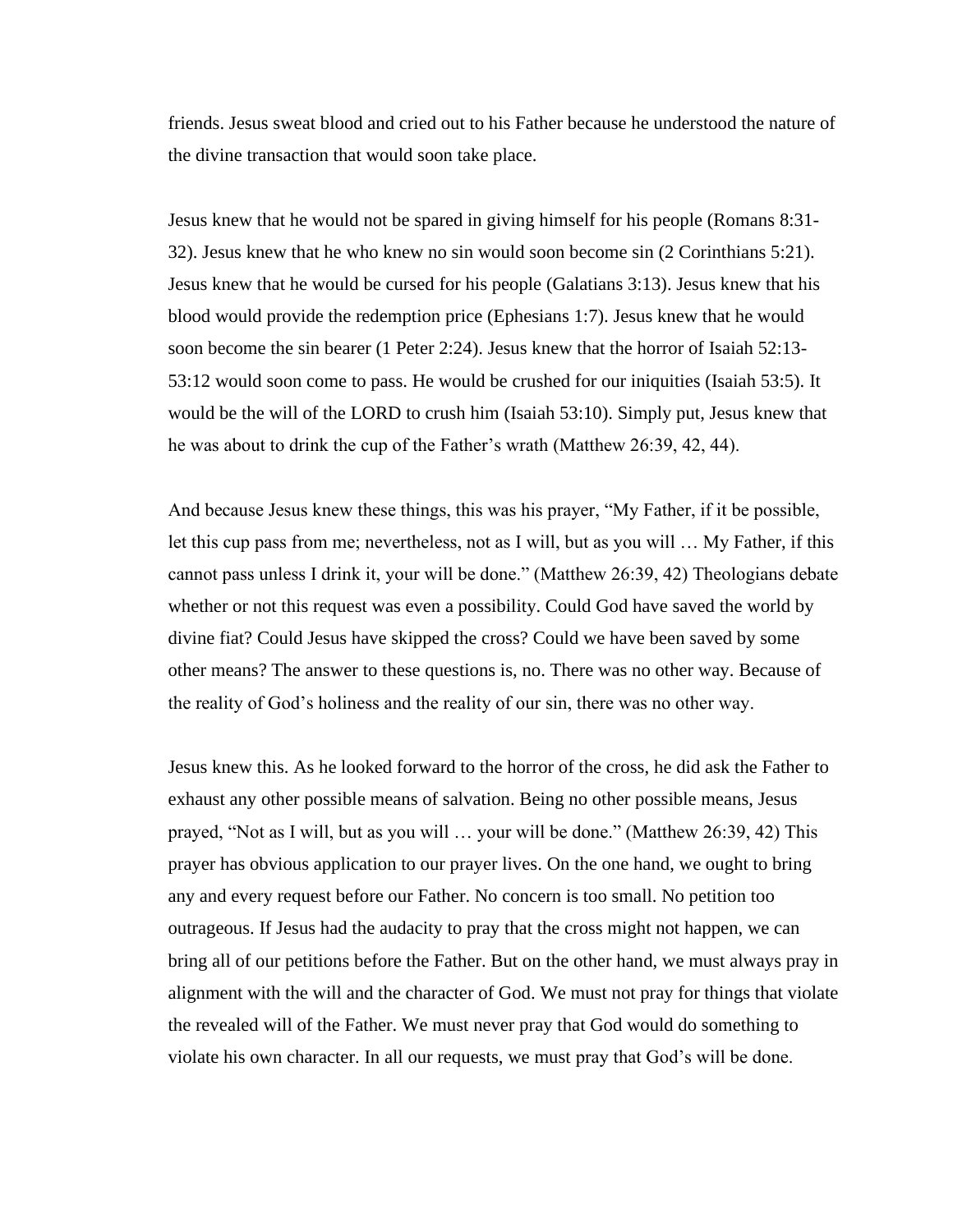So Jesus prayed. He asked the Father if there were any other means of salvation. Was there any way to rescue his people without drinking the cup of the Father's wrath? Ultimately Jesus prayed that God's will and God's will alone come to pass. Then Jesus arose, woke his friends, and prepared himself to face Judas and the mob. In a matter of hours Jesus would drink the cup of the Father's wrath. He would die. He would bear our sin. He would take our punishment. There was no other way.

As we think about prayer, it is worth noting that the Bible specifically tells us that this prayer was heard. Hebrews 5:7 reveals, "In the days of his flesh, Jesus offered up prayers and supplications, with loud cries and tears, to him who was able to save him from death, and he was heard because of his reverence." Jesus prayed to the One who was able to save him from death. He was not saved from death. But he was heard because of his reverence. Reverence? How does sweating blood, laying in the dirt, and looking for a loophole translate into reverence? The answer is simple: "Not as I will, but as you will … your will be done." (Matthew 26:39, 42) Not only was Jesus' prayer heard, but it was also answered. God's will was done. Jesus tasted death in the place of his people.

It is also worth noting that the Bible specifically tells us that Jesus tasted death on our behalf for the "joy" that was set before him (Hebrews 12:2). How does "joy" fit into the scene in Gethsemane recorded in Matthew 26? Again the answer is simple. Jesus knew that his suffering would eventually lead to his supreme glory. This is what Jesus had prayed for earlier in the night when he prayed, "Father, glorify me in your own presence with the glory that I had with you before the world existed." (John 17:5)

Jesus had humbled himself by taking the form of a servant (Philippians 2:6-7). He was about to humble himself to the point of death, even death on a cross (Philippians 2:8). As he looked forward to all that the cross would entail, Jesus submitted his life to God's will and set his eyes on the joy set before him. That joy was his glory, receiving the name above all names, and the worship of all people (Philippians 2:9-11). Thus, in the end, Jesus' prayer was a prayer that he would receive glory. As we pray, may we always pray to this end. May we always pray that Jesus receives the glory he rightfully deserves.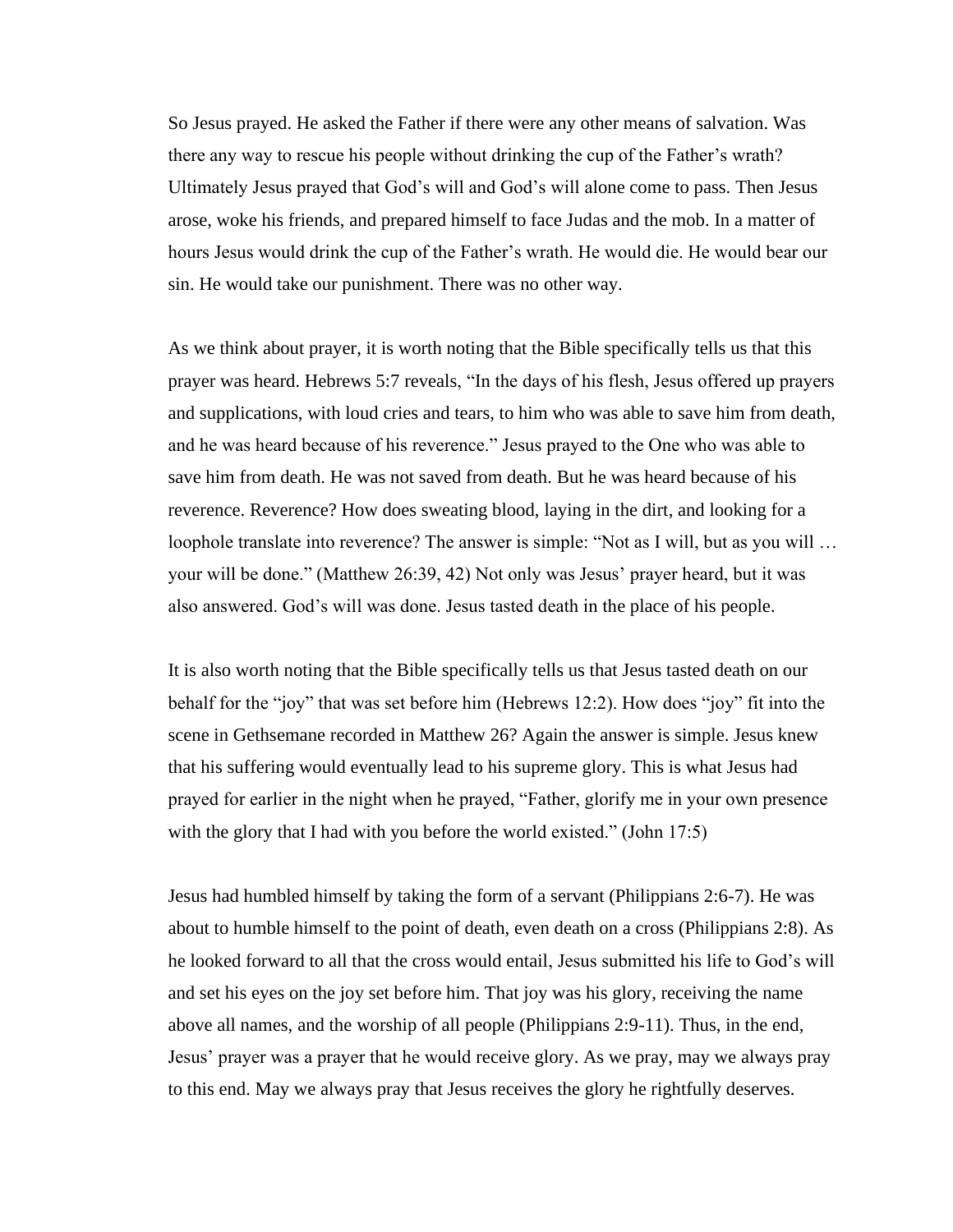# **Learning to Pray**

When he first told people he was leaving Alabama to serve overseas, Carey heard all the usual questions. People asked him about disease and danger and terrorists. Carey knew there was great risk involved in leaving Alabama for Northern Africa, but he gladly took the risk so that he could take the name of Jesus to those who had never heard the gospel.

For the most part, Carey felt very safe during his time in Northern Africa. Yes there were dangerous people and places. Yes there was risk of disease and sickness. But there were also bad parts of his home town he did not frequent. And there were plenty of people back home he tried to avoid. The same was true of his new home. Carey tried to be wise and aware, and rarely did he feel like he was in dangerous situations.

Then the unthinkable actually happened. A group of extremists raided a clinic where Carey was visiting with a fellow missionary. Several in the clinic were killed. Carey was taken hostage. His parents, Ray and Jean, knew something was wrong when they didn't hear from their son for several weeks. Finally the call came from Carey's sending agency. He had been captured, and the extremists were demanding a ransom. The extremists promised to release Carey when the ransom was paid. History told those involved that Carey would be killed no matter what.

This was the kind of situation where prayer came naturally. Ray and Jean shared the news with their church family. The pastor sent out a church wide email and even called a special Thursday night prayer service. News spread rapidly on social media, and two days later the local news ran a prime time story on Carey's abduction. Of course, Ray and Jean spent hours on their knees in prayer.

The local news, Facebook and Twitter, and the special prayer meetings had one thing in common. People were praying for Carey's safe release. To be sure, Ray and Jean prayed passionately for their son's safe release. But many people would be surprised to know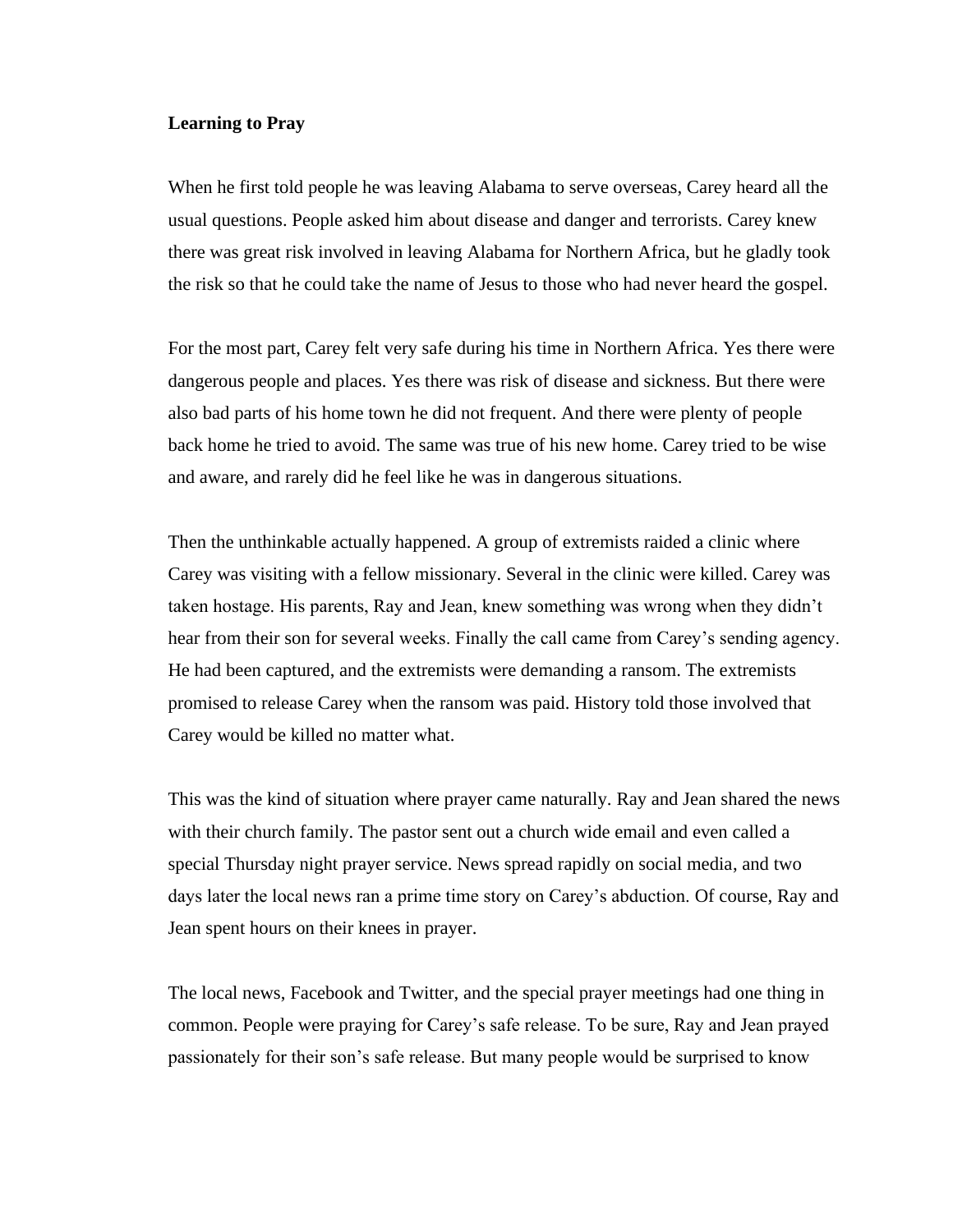that when Ray and Jean prayed for their son they did not focus on his safe release. Rather, they prayed for their son to be bold and faithful to Jesus to the end.

Ray and Jean were retired missionaries. They knew the risks involved in missionary service, and they knew obedience to the Great Commission involved accepting risk. Jesus was the only name that could save the people of Northern Africa. Sacrifice was required to take the gospel to these people. So more than anything, Ray and Jean prayed that God would be glorified in and through this crisis.

Ray and Jean found direction to pray in the prayers Jesus' prayed the night before he was arrested. Yes they wanted their son to be released. But ultimately they wanted God's will to be done, and they wanted God to bring glory to Jesus. If that meant Carey dying at the hands of those he tried to serve, then they would rest in the plan and the providence of God.

## **Questions for Discussion**

- 1) Why is prayer hard for most of us?
- 2) How do you really pray in alignment with God's revealed character and will?
- 3) How can we consistently pray for Jesus to be glorified?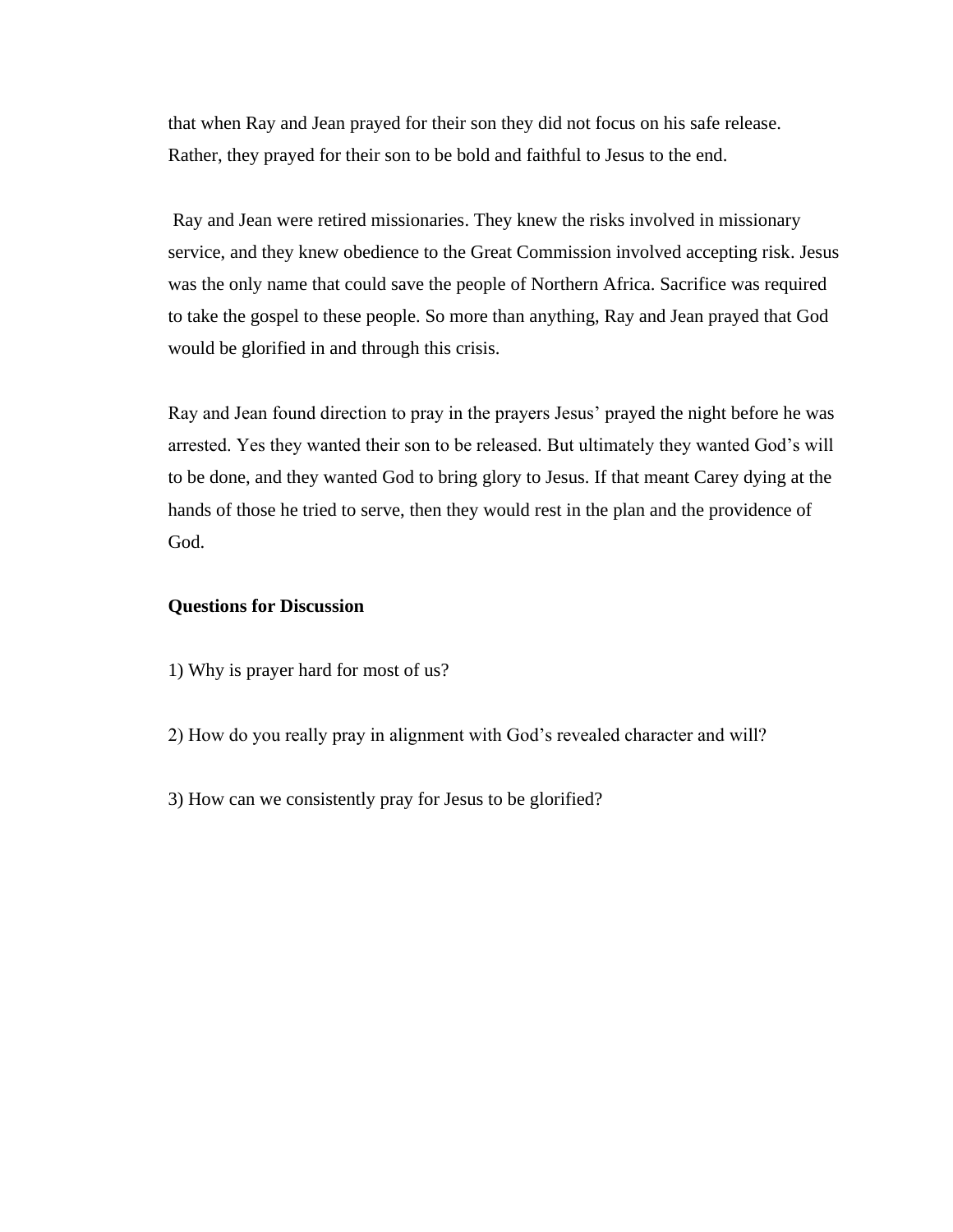#### **Chapter 18: The Church Prays for Boldness**

## *Grant to your servants to continue to speak your word with all boldness. (Acts 4:29)*

After dying and being raised from the dead, Jesus gave his disciples very specific marching orders. As the Father had sent Jesus into the world, Jesus was now sending the disciples into the world (John 20:21). They were to go and make disciples of all the nations, baptizing them and teaching them (Matthew 28:18-20). They were to preach repentance and forgiveness of sins all over the earth (Luke 24:47). They were to be witnesses in Jerusalem, in Judea and Samaria, and even to the ends of the earth (Acts 1:8).

The book of Acts recounts how the disciples embarked on this mission. After the Holy Spirit arrived on the day of Pentecost, it was Peter who stood up to preach the first Christian sermon (Acts 2:1-36). Peter used several Old Testament passages as he confronted sin and pointed his audience to Jesus. At the end of his message, Luke tells us that 3,000 people were baptized and added to the church (Acts 2:41). The very next verse explains that this overnight mega-church was "devoted" to four simple things: the teaching of the apostles, fellowship, breaking bread, and prayer (Acts 2:42). Each of these were important, but prayer in particular was about to play a central role in the life of this infant church.

Acts 3 recounts how Peter healed a lame man as he and John made their way to the temple during the hour of prayer (Acts 3:1-10). This miracle attracted a crowd, and Peter took the opportunity to preach another sermon. Again Peter referred to the Old Testament, confronted sin, and pointed his audience to Jesus (Acts 3:11-26).

As Peter preached, he and the other apostles were confronted by some of the religious establishment in Jerusalem. Luke notes these men were "annoyed" that the apostles were still talking about the resurrection of Jesus (Acts 4:2). To deal with this problem, the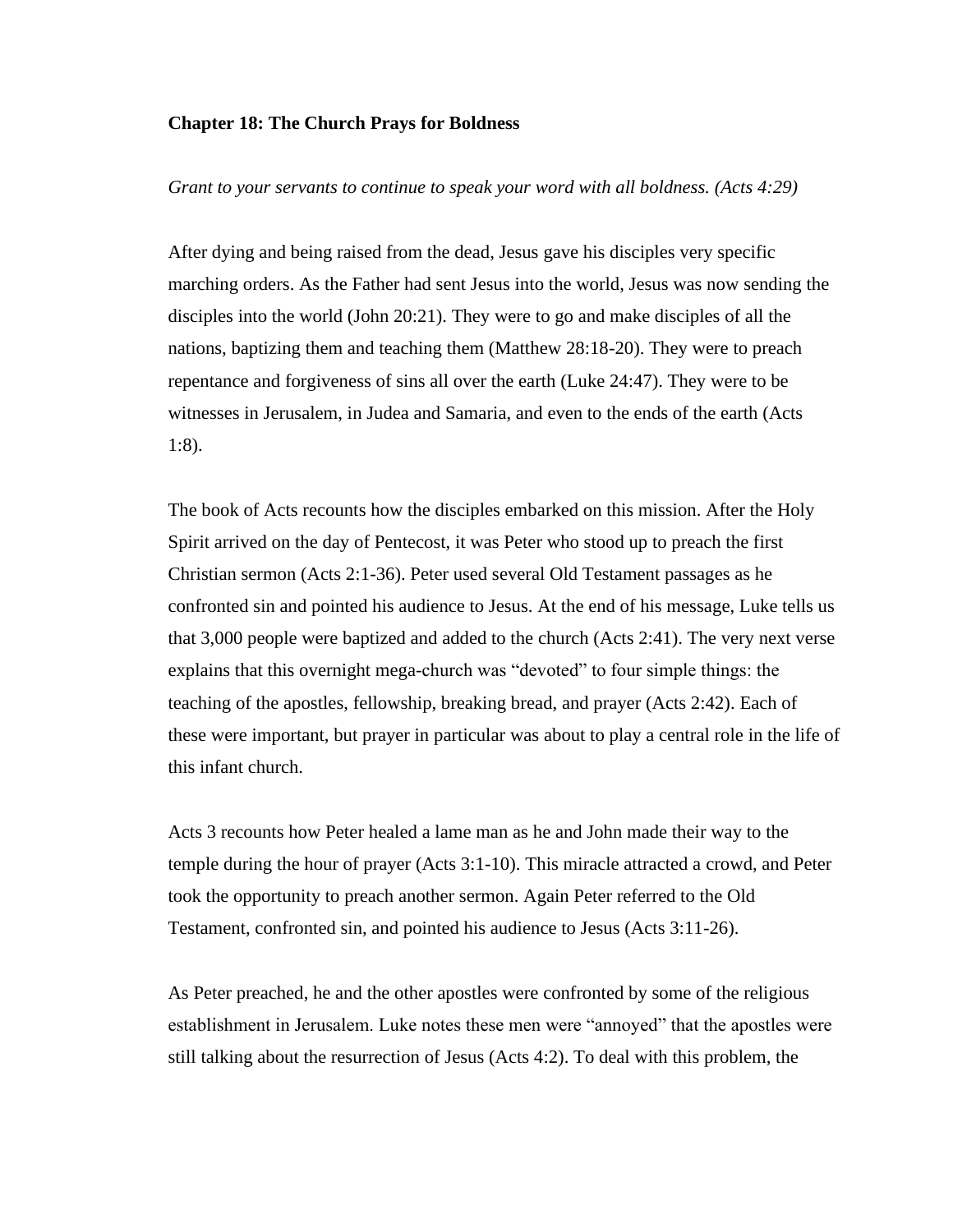religious establishment in Jerusalem had Peter and John arrested. This was truly a case of too-little-too-late. By this time, the Jesus movement had grown to 5,000 men (Acts 4:4). The next day Peter and John, still in custody, were brought before the high priestly family (Acts 4:5-6). Understand that this was Annas and Caiaphas and the rest of the men who had led in the arrest, trial, and crucifixion of Jesus. These were men with blood on their hands. Men who were not afraid to deal with "problems" in the most severe ways.

Peter was undeterred. Filled with the Holy Spirit, Peter looked these wicked men in the face and did what he had been doing a lot of lately, he preached. Once again Peter exposed sin and pointed his audience to Jesus, this time insisting that there was "no other name under heaven given among men by which we must be saved." (Acts 4:12) Upon hearing this, the religious establishment found themselves between a rock and a hard place. On the one hand, they noted the boldness of Peter and John (Acts 4:13). On the other hand, they feared that many more in Jerusalem would come to believe Peter's message about Jesus (Acts 4:18). In the end, they resorted to bully tactics. These religious leaders charged Peter and John to shut up (Acts 4:19). Peter explained that he and John would not be able to be quiet about Jesus, and the religious leaders responded with more threats (Acts 4:19-21). It does not take a literary genius to read between the lines here. These were the men who had just arrested, tried, and lobbied for the murder of Jesus. Now they were threatening to do the exact same thing to Peter and John.

In the end, Peter and John were released, and at this point the story takes a very non-American turn. If this story were being written about believers in modern day America, the recently threatened believers would probably go directly to the nearest law firm without "passing go." They would explain how they had been mistreated, and arrested, and threatened. They would take their stand on the religious freedoms afforded them by the Constitution. They would look for a legal or political remedy to this horrific situation. They might even seek the assistance of a sympathetic congressman or senator.

But that's not how the story of Acts 4 developed. Instead of seeking a legal or political remedy that would allow them greater freedom, Peter and John went to church. Luke tells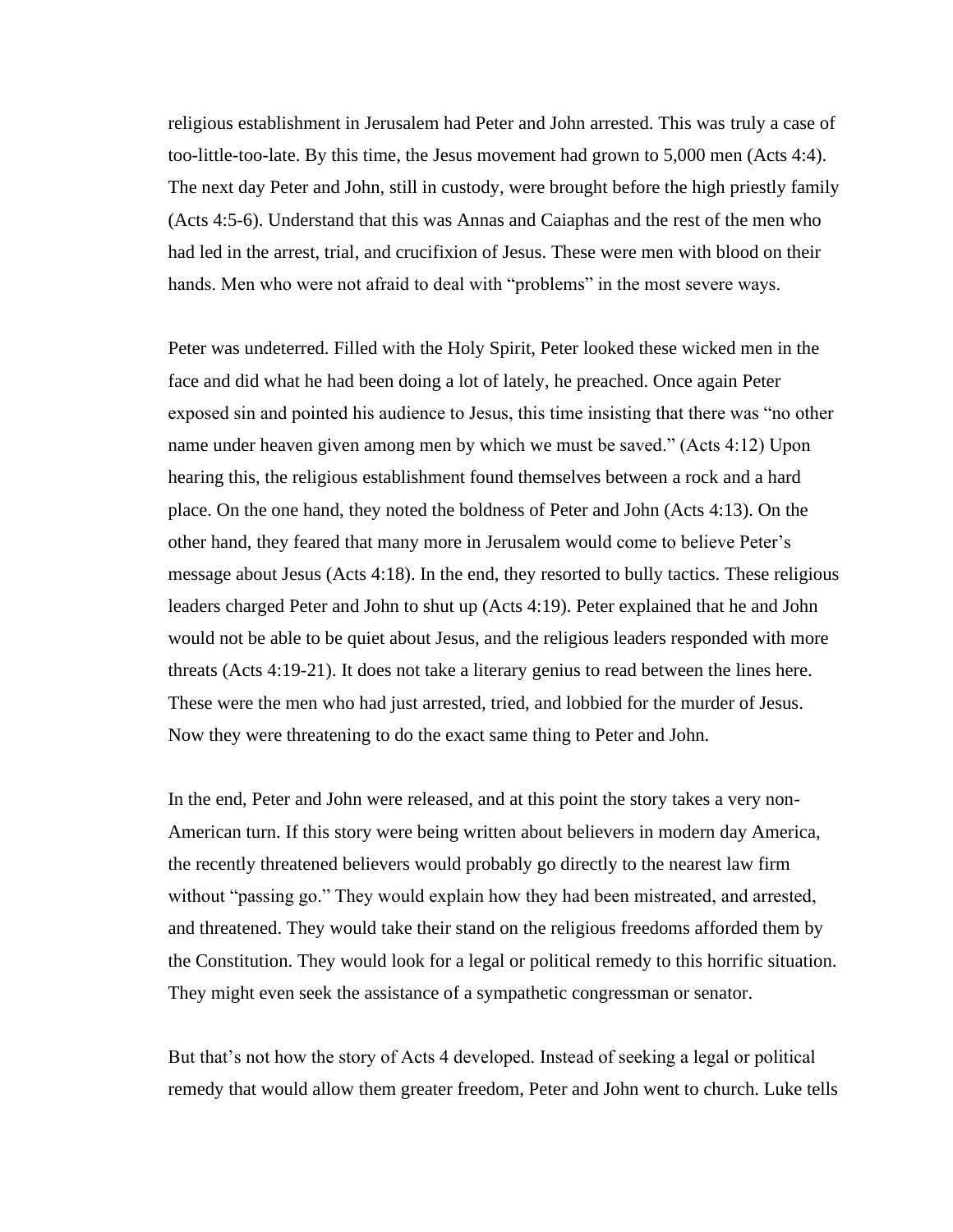us that, "When they were released, they went to their friends and reported what the chief priests and the elders had said to them." (Acts 4:23) Surely Peter did most of the story telling, and as soon as he finished the entire church broke out into a spontaneous prayer meeting. Luke writes, "They lifted their voices together to God." (Acts 4:24). Take a moment and read their prayer as Luke records it in Acts 4:24-31.

The first noteworthy aspect of this prayer was the fact that it was a corporate prayer. This was not a group of individuals praying for the same thing. This was a church praying together for the same thing. Their voices were lifted together, as one (Acts 4:24). This is a missing emphasis in many churches. We all agree about the power and importance of prayer, but our worship services and our church schedules reveal the sad fact that our highest priority is not corporate prayer. In modern day America, our highest priorities (even in the church) are probably entertainment and busyness. We want to enjoy ourselves, and we want to get something accomplished. We hardly have time for prayer, much less corporate prayer where someone might pray past the allotted time.

Please don't hear this as a complaint about the decline of Wednesday night prayer meetings. I am not suggesting that the Wednesday night prayer meeting needs to be revived, nor am I suggesting that praying together at fixed intervals and for a certain duration will cure all that ills our churches. I am simply saying there is something special about corporate prayer. There is something powerful and unifying about a church praying together. It really doesn't matter when and where that happens, but it certainly needs to happen.

The second noteworthy aspect of this corporate prayer is the fact that good theology formed the foundation of their prayers. The first thing they prayed was a declaration of God's sovereignty (Acts 4:24). They expressed their belief that God was sovereign over creation (Acts 4:24). They expressed their belief that God was sovereign over revelation (Acts 4:25-26). They expressed their belief that God was sovereign over salvation (Acts 4:27-28). Before they ever made a request of God, they affirmed their belief in his sovereignty. They knew they weren't telling God something he didn't already know.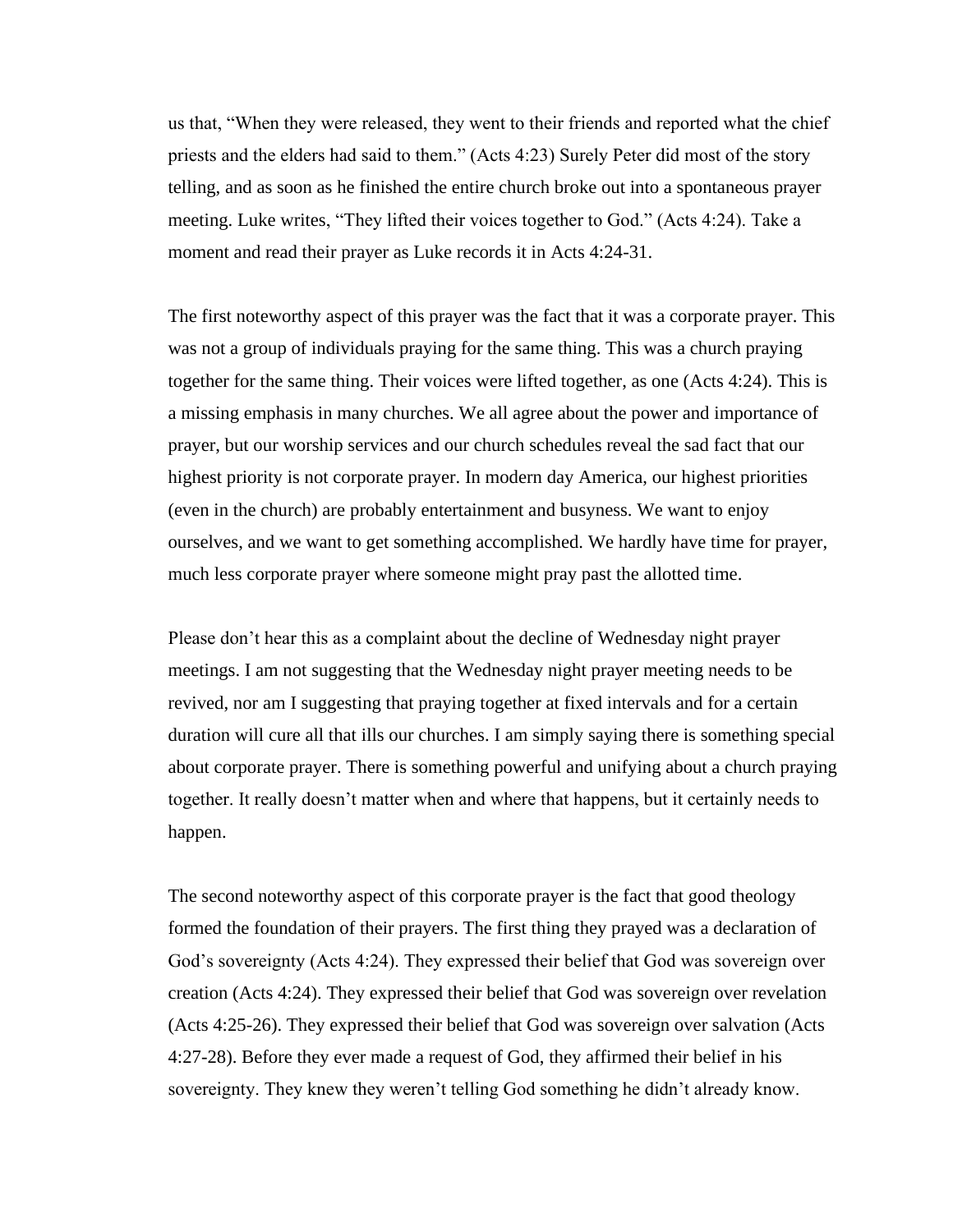Rather, they were reminding themselves of something we easily forget. God is sovereign over all things. Our prayers are not news updates, nor are they course adjustments. In prayer we are talking to the God who is totally and completely sovereign over all things.

This high view of God didn't discourage their prayers, but it did shape their prayers. It did not make them fatalists resigned to accept whatever may come, but it did shape the requests they made of God. The first request is found in Acts 4:29. The church simply asked God to look on the threats that had been made against them. Isn't that strange? When I think about many of the prayer meetings I've sat through, I don't remember many people asking God to simply "look" on a bad situation. I remember people asking God to heal another person. I remember people asking God to keep someone safe. I remember people asking God to right wrongs and make things easier for us to serve him. But these believers didn't ask for any of those things. They just asked God to "look" on the threats.

Their theology drove this request. They were aware that God knew everything that was going on. They understood that God was not wringing his hands trying to think of an appropriate response. They believed with all their heart that God was totally and completely sovereign. So they simply asked God to "look" on their situation. This is another way of praying what Jesus prayed in Gethsemane, "your will be done" (Matthew 26:39, 42). They wanted God to do what he thought was best in the situation. If that meant providing safety, so be it. If that meant facing great danger, so be it.

The second request followed quickly after the first. The church asked God to grant them boldness to continue speaking the truth about Jesus (Acts 4:29). The following verse shows us that this church recognized God as the great actor in this drama (Acts 4:30). Yes, they had just stood bold before the same religious leaders who had Jesus murdered, but they knew that left to themselves they were powerless. So they prayed for boldness. Luke tells us that when they had prayed the place was shaken, the Spirit filled the church, and their prayer for boldness was answered (Acts 4:31).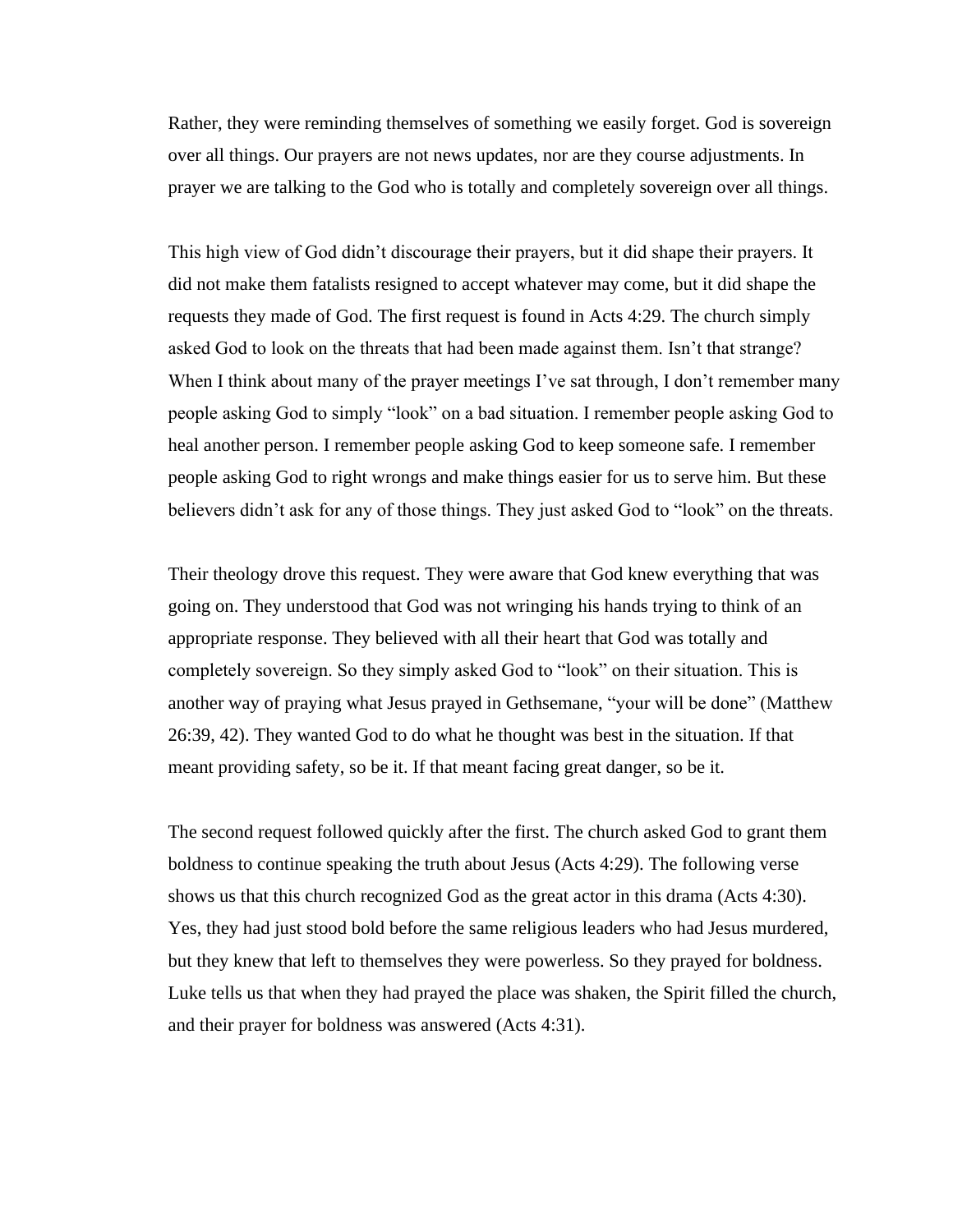Two final lessons are worth pointing out. First, we should pray for things we know God desires. Put another way, we should pray for things God has already commanded. This seems counterintuitive to the pragmatic American mind. We wonder, "If God wants suchand-such to come about, and if God is really sovereign, won't it happen even if we don't pray?" The church in Acts didn't waste time thinking about such foolish questions. They just prayed, and they prayed for the things they knew God wanted. They knew Jesus had sent them out to be witnesses (Acts 1:8). They prayed that God would make them bold witnesses. And God was happy to answer this prayer (Acts 4:31). Today our churches should pray for things we know God desires. We should pray for boldness. We should pray for new disciples among the nations. We should pray for obedience and holiness in the church. We should pray for faith and courage in the face of increasing political and cultural opposition. We should pray fervently for the things God wants.

Second, our prayers are only as good as our theology. If our view of God falls in line with the message espoused by the health and wealth preachers, our prayers will not be Godhonoring prayers. If our view of God falls in line with the message of the open theist theologians, our prayers will not be God-honoring prayers. If our view of God falls in line with the lets-be-cool-and-relevant-and-talk-about-Jesus-like-he's-just-one-of-yourbuddies preachers, our prayers will not be God-honoring prayers.

We must see God as sovereign over all things, creation, revelation, and even salvation. We must believe in a God who knows all things and can do all things. We must believe in a God who has a definite and fixed plan for history. And when we believe the truth about God, our prayers will start to sound more like the prayer of Acts 4. We will pray for what God wants. We will pray in response to God's revealed will. And we will pray together.

# **Learning to Pray**

Pam and Steve never dreamed that getting married would be good for business, but it was. Pam baked cakes and Steve was a wedding photographer. Both were good at their respective jobs, and the convenience of hiring a baker and photographer at the same time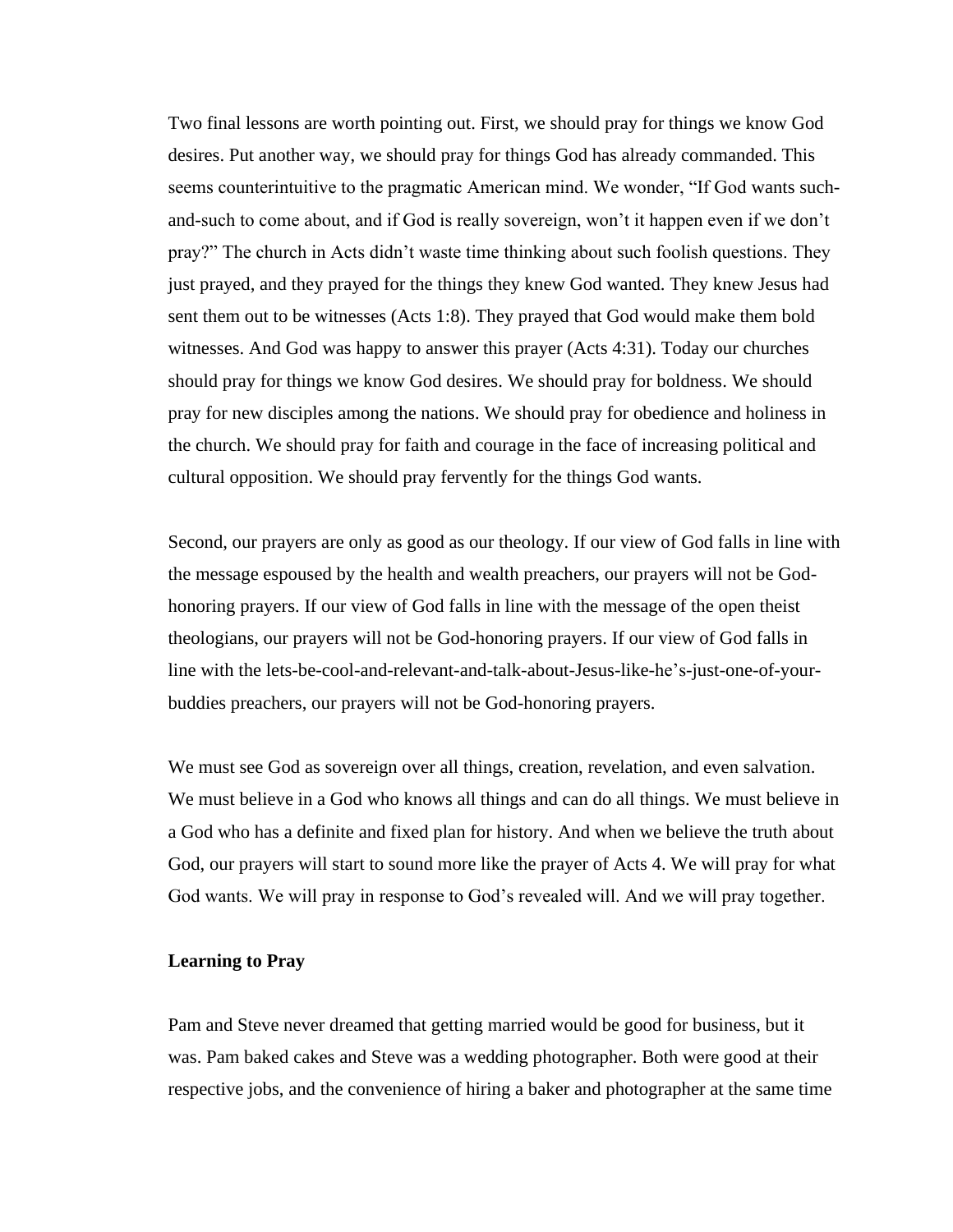only helped their businesses grow. Most weeks they turned down multiple weddings because their schedule was booked solid.

Last September Pam and Steve were contacted about a wedding for a gay couple. The couple wanted Pam to provide the cake and Steve to take the pictures. They were flexible about their dates because the wedding was over a year away. Pam and Steve had talked about this exact situation. They knew small businesses had been fined in Montana and New Mexico for refusing to provide services at gay weddings. Months earlier they had actually prayed together, asking God for wisdom and compassion and conviction. They knew where they stood on the issue, and their decision had been made before the request was received.

Pam and Steve initially told the couple they were too busy to accept the job. When the couple offered to change the date several times, Steve finally explained that he and his wife had religious and moral objections to gay marriage. Steve tried to explain that participating in the ceremony would violate their strongly held religious convictions.

Less than a month later Pam and Steve received two certified letters in the mail. These letters notified them that refusing to provide services for the wedding in question put their respective businesses in violation of the city's "Fair Business Ordinance." This ordinance prohibited for-profit business from refusing service to anyone because of sexual orientation. Pam and Steve would each have to pay a significant fine or perform the services. Even if they paid this fine, Pam and Steve knew they couldn't afford to pay many more in the future.

The next day, Pam and Steve asked their small group to pray about their dilemma. Initially the group was outraged. Several made comments about the "fairness" of the Fair Business Ordinance. Others wanted to start a petition, possibly to recall elected local officials, possibly to revoke the ordinance. Steve admitted that he was frustrated with the situation. He knew that if he had simply told the couple he was too busy to perform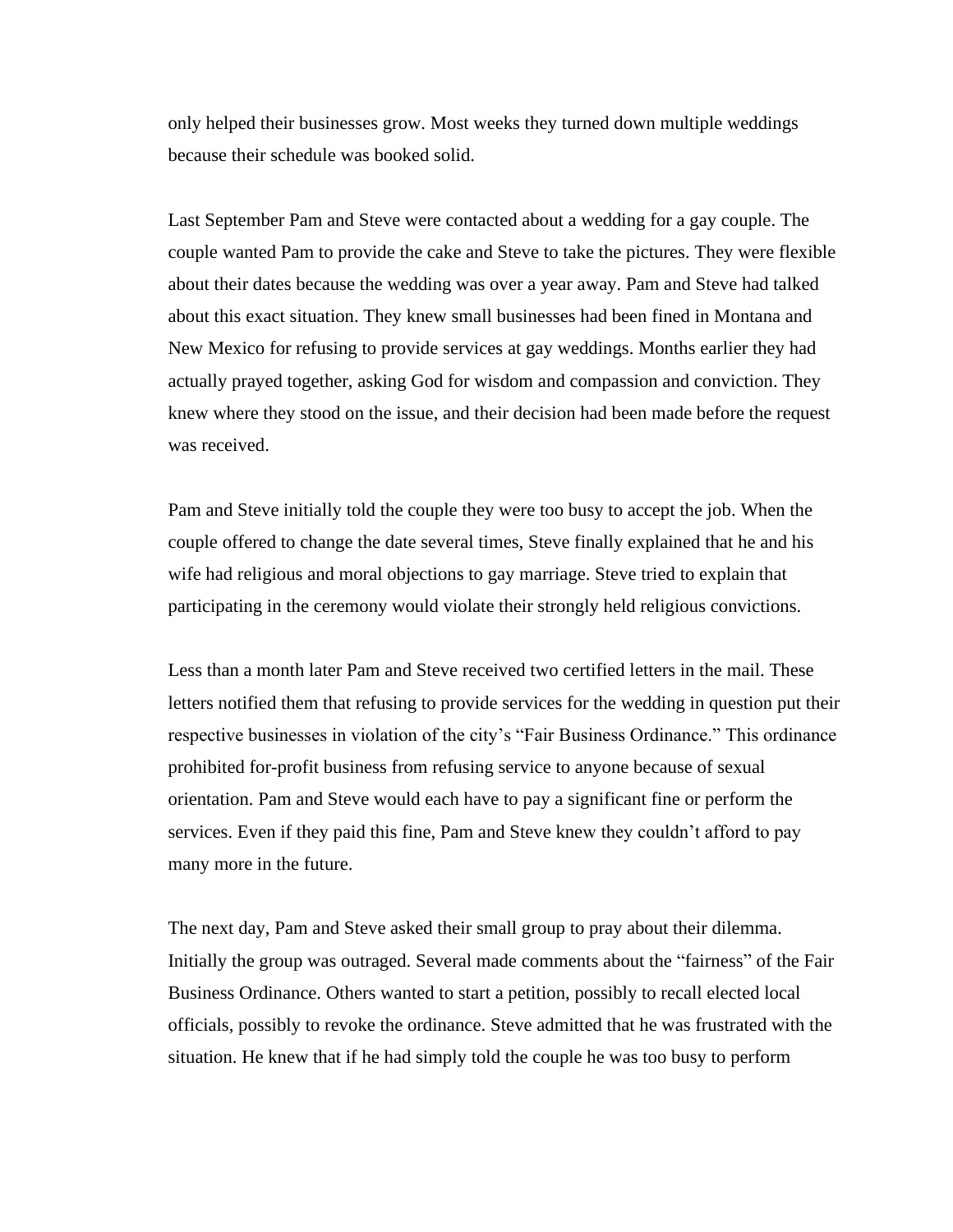services, he wouldn't be in this mess. Ironically, it was his honesty that put his back against the wall.

After admitting his frustration, Steve encouraged the group to resist the temptation to be angry. He also pointed them to Acts 4 where the church prayed for boldness in the face of persecution. Steve knew his situation was far different than the early church. His life was certainly not at stake in this issue, but his livelihood most certainly was. While he didn't want to be cruel to anyone, he did not want to back down from his convictions. Steve asked the group to remember the sovereignty of God as they prayed, and he asked the group to pray that God would give Pam and him courage to do what was right.

## **Questions for Discussion**

- 1) What does corporate prayer look like in your church? What should it look like?
- 2) Do your prayers sound like you are talking to the supremely sovereign God?
- 3) Do you ever pray specifically for something you know God wants?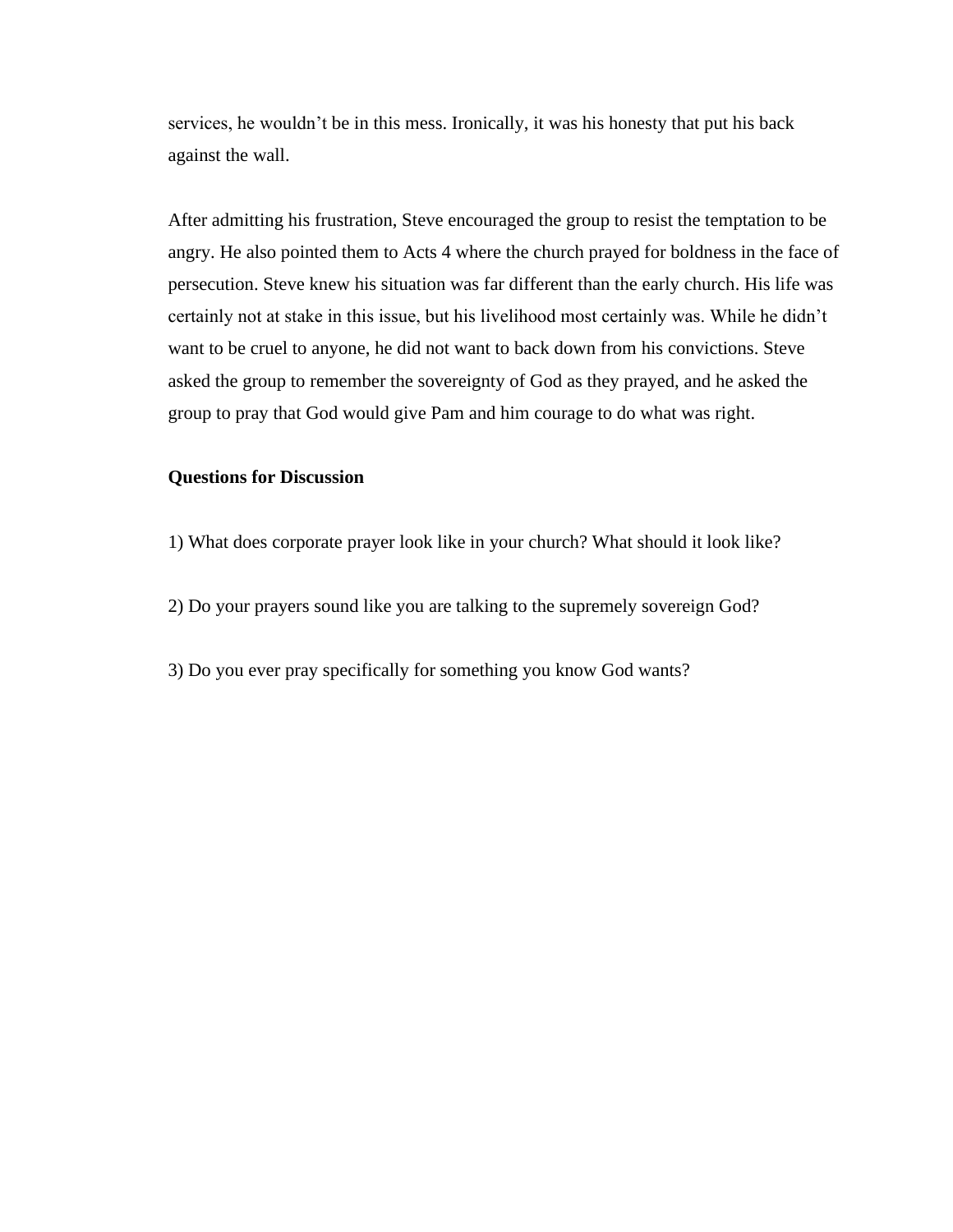## **Chapter 19: Paul Prays for the Church in Ephesus**

*To him who is able to do far more abundantly than all that we ask or think. (Ephesians 3:20)*

The apostle Paul was a prayer warrior, especially when it came to praying for churches (Romans 1:8-10, 1 Corinthians 1:4-9, Galatians 6:18, Ephesians 1:15-23, 3:14-21, Philippians 1:1-11, Colossians 1:3-14, 1 Thessalonians 1:2-3, 2 Thessalonians 1:3-12). Paul prayed for churches he planted and churches other people planted. Paul prayed for healthy churches and dysfunctional churches. Pal prayed for holiness in the church. Paul prayed for leaders in the church. Paul gave thanks for good churches and prayed for repentance in unhealthy churches.

All of the prayers listed above can teach us how to pray for our churches today. Nevertheless, Paul's prayers for the church in Ephesus are truly remarkable. These prayers are among the most moving and beautiful prayers in all the Bible. These prayers are marked by high theology and striking prose. These prayers are not the prayers of an amateur. These prayers are the prayers of a man who has spent countless hours on his knees interceding for churches.

There is an important lesson about prayer here. Previous chapters highlighted the fact that prayer does not have to be fancy or flowery. There is undoubtedly nothing wrong with simple, ordinary prayers. Jesus even warned about praying fancy prayers and long prayers just to be heard by others (Matthew 6:5-8). While all of this is true, we must admit that there is nothing inherently evil about complex, flowery, theological prayers. Yes, God hears the simplest cries of our hearts, but does that mean we should only pray simple prayers? Surely not. After all, the book of Psalms contains many prayers that are written in flowery, beautiful, and moving language. Add to Psalms the prayers Paul prayed for the church in Ephesus. These prayers are stunning in their depth.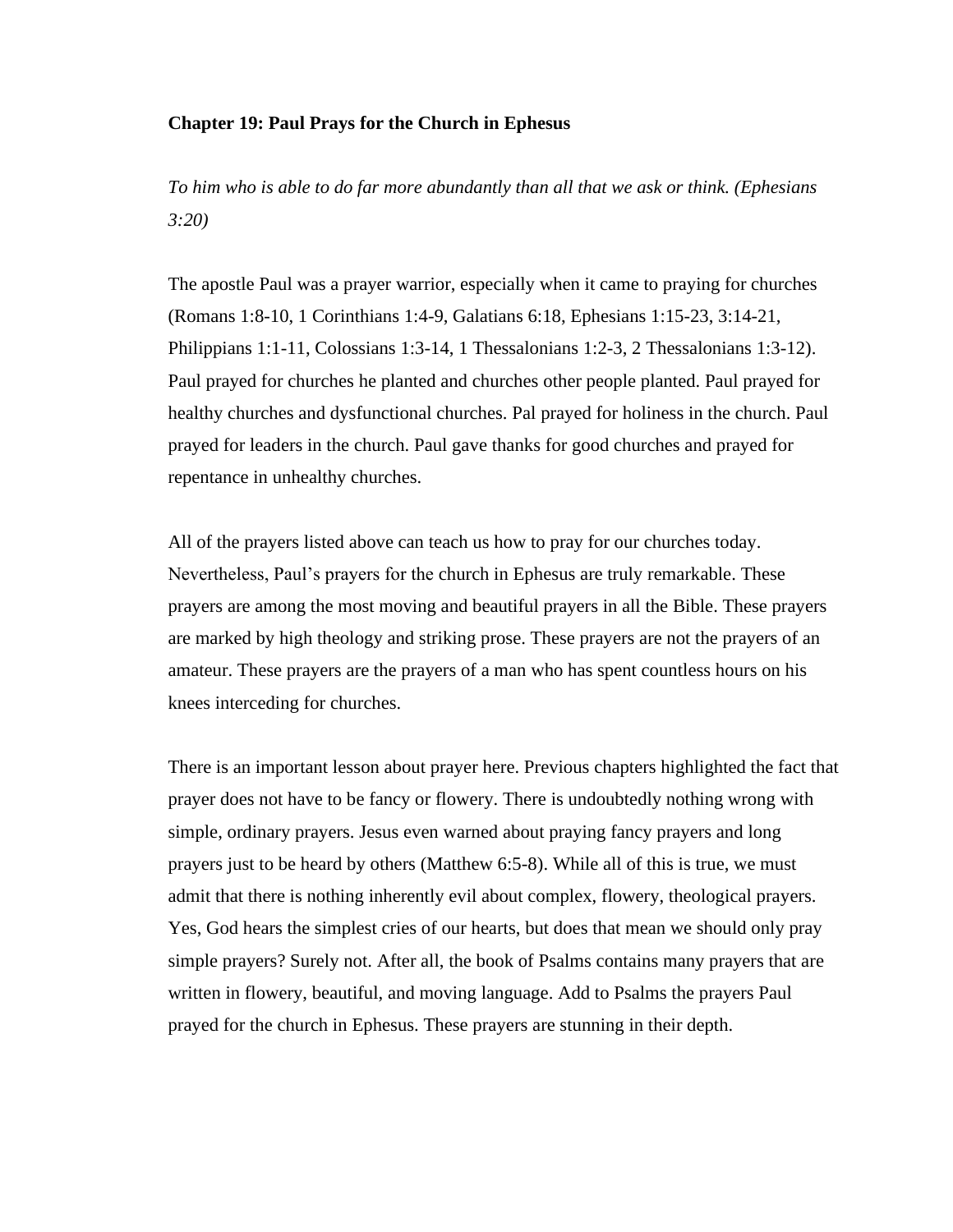Take a moment to read Paul's prayers for the church in Ephesus. You will find them in Ephesians 1:15-23 and 3:14-21. When you've read them, read them again. When you've read them twice, read them in the context of the entire book of Ephesians and Acts 19. Reading all of Ephesians and one chapter of Acts will only take you a few minutes, and reading these passages will be more fruitful for you than reading anything I have to say. When you've done all that, read Paul's prayers one more time. Soak up the deep doctrine. Feel the emotion pouring out of Paul as he prays for the church he started in Ephesus.

In Paul's first prayer (Ephesians 1:15-23) there are several things to note. First, Paul celebrated the church in Ephesus because they bore the two essential marks of a church. The church in Ephesus had faith in Jesus and love for each other (Ephesians 1:15). Because these things were true in Ephesus, Paul said, "I do not cease to give thanks for you, remembering you in my prayers." (Ephesians 1:16)

As you pray for your church, keep these verses in mind. As you pray for churches in your community, keep these verses in mind. As you pray for church leaders, keep these verses in mind. There are so many things "not right" in our churches, and there are so many things that we could do better. But if these two marks are present in a church, we should give thanks. Does a church have faith in Jesus? Does a church love other people? If these things are true, we can rejoice and give thanks. Does that mean we then sit back and stop praying for positive change in our churches? Absolutely not! It does mean that when we pray for positive change in our churches, we must remember to give thanks where thanks is due. Be thankful for a church that trusts Jesus and loves people.

Second, Paul's first prayer is marked by a deep desire that the believers in Ephesus would grow in their faith and knowledge of God. Paul uses words like "wisdom" and "revelation" and "knowledge" and "enlightened" and "know" (Ephesians 1:17-23). He does not want them to remain infants in Christ. Rather, he wants them to grow in their understanding of who Jesus is and what he had accomplished on their behalf.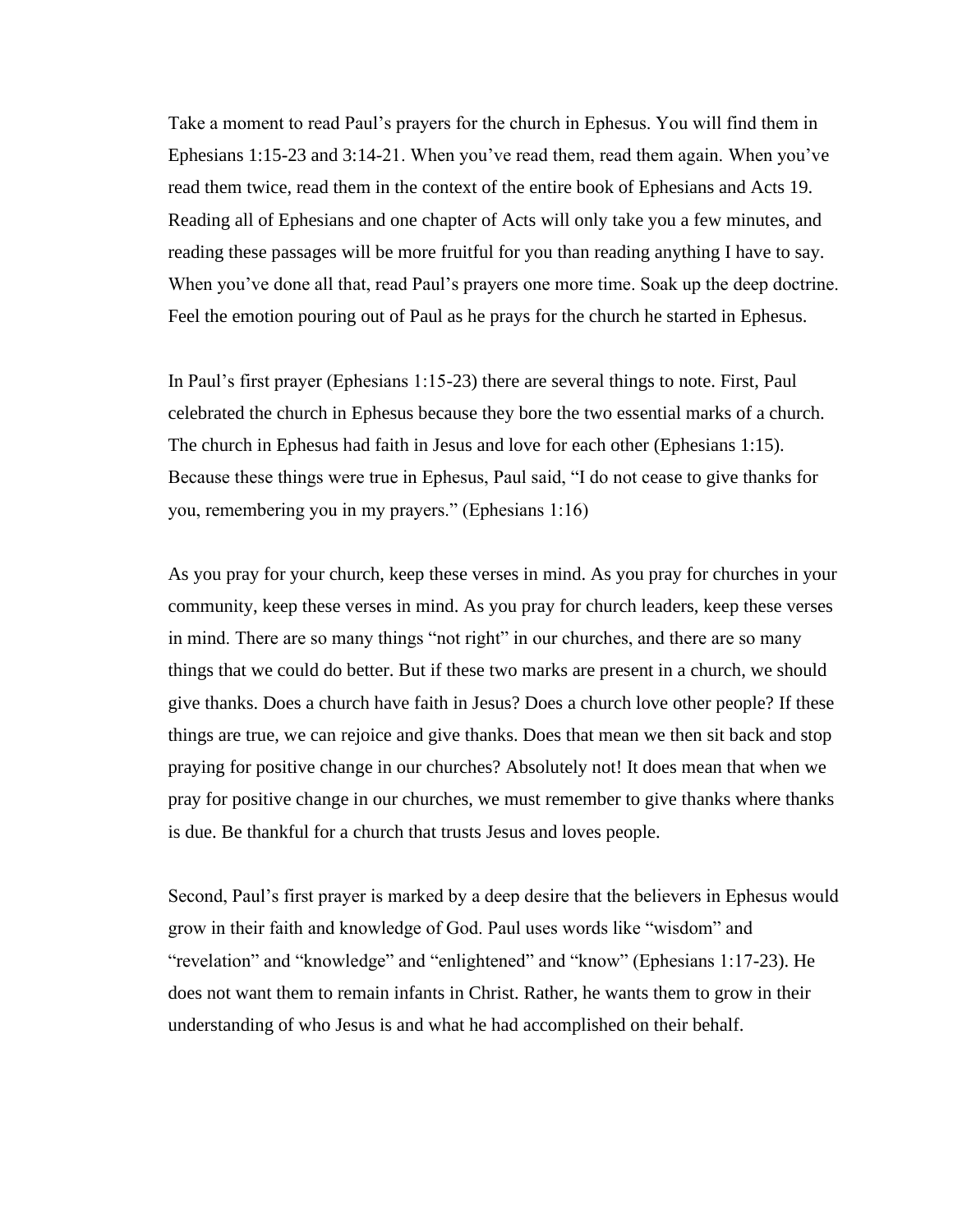This desire for growth is missing in many churches today. We want to be entertained and we want to experience something exciting. But how many of us want to put in the time and effort to grow deep roots in our understanding of God? How many of us can genuinely say we want to understand salvation better next week than we do this week? How many of us can say we are fervently praying for a greater knowledge of God and his Word? We are enamored with numbers and decisions when we should be praying for disciples who know all that Jesus commanded us (Matthew 28:18-20). We do a decent job of praying for the health of people who are sick and the safety of people who are traveling. But we need to spend more time praying that our churches would be obsessed with sound doctrine.

Finally, in Paul's first prayer he directs the believers in Ephesus to gaze on the beauty of their King. In Ephesians 1:20-23 Paul moves from the resurrection to the ascension to the exaltation of Jesus. This exalted Jesus rules over the entire cosmos, and especially over the church (Ephesians 1:22-23). How many of our issues and problems in church would simply disappear if we remained focused on Jesus as the sovereign Lord over all creation and head of the church? Paul understood the importance of seeing Jesus as King, so he prayed that the church in Ephesus would always acknowledge the Lordship of Jesus.

Paul's second prayer is found in Ephesians 3:14-21. It seems that Paul intended to start his prayer in Ephesians 3:1 (notice the phrase "For this reason" in Ephesians 3:1 and 14). However, before he actually prayed, Paul stopped to talk about what God has done to save sinners (Ephesians 3:1-13). This is the same pattern of Ephesians 1:2-23. First, God acts to save sinners. Second, God tells sinners what he has done on their behalf. Then, and only then, do saved sinners respond in worship and prayer.

Notice that when Paul prays in Ephesians 3, not only does he pray for the Ephesians, and not only does he pray in light of God's glorious salvation. He also prays on his knees (Ephesians 3:14). Some may argue that "I bow my knees" is Paul's way of saying "I'm praying for you." But I think there's more to it than that. I believe Paul really is on his knees praying for the church in Ephesus. I believe Paul understood that our physical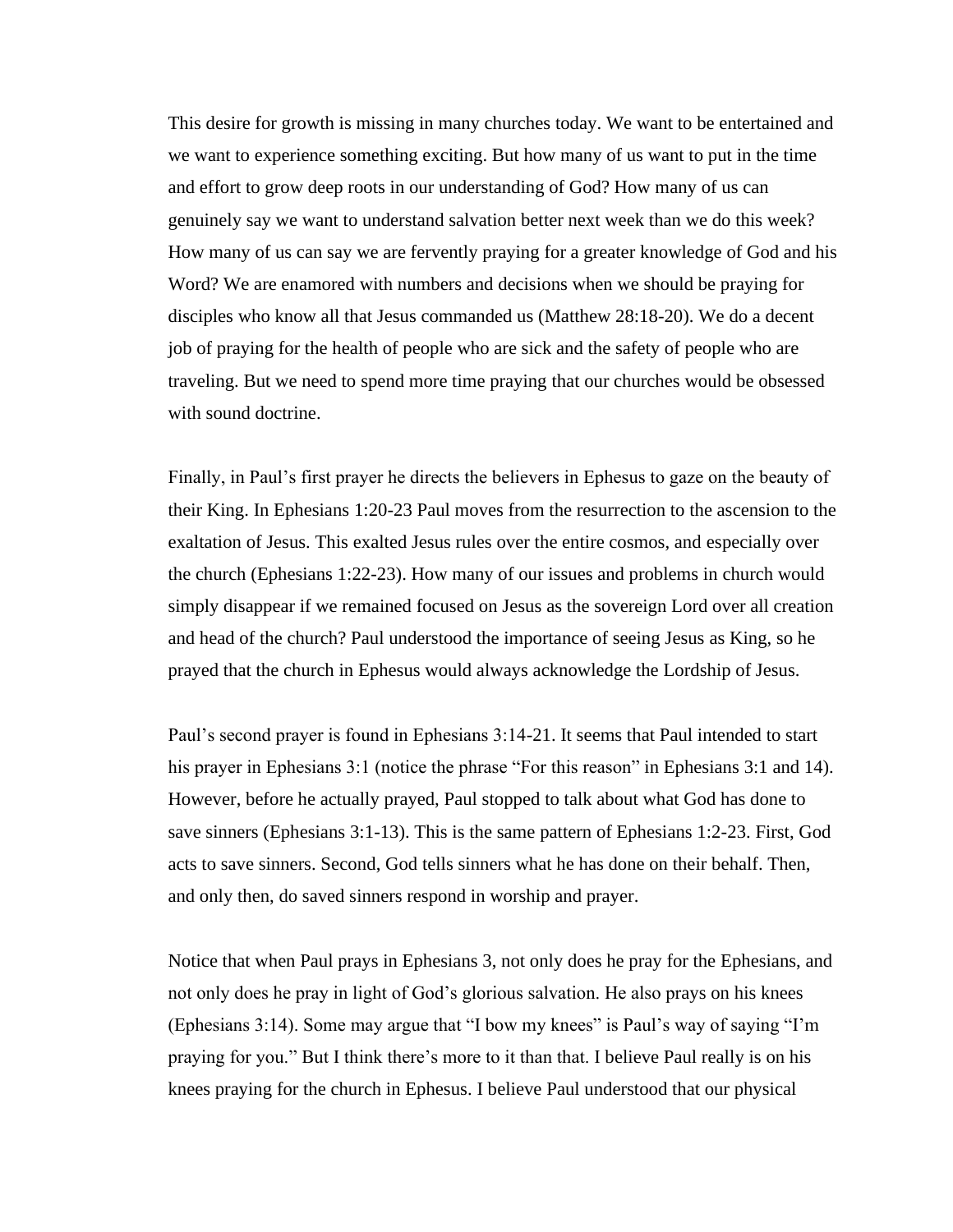posture before God is often a picture of our heart. And as Paul prayed for his friends in Ephesus, he literally humbled himself before the Father and bowed low before God. The condition of Paul's heart is also revealed in the fact that before Paul asked God to do anything for the Ephesians, he stopped to acknowledge God as God. Paul confessed that God was the Creator of all people (Ephesians 3:15). In his posture and in his prayer, Paul is putting himself in his place, and he's putting God in God's place.

With everyone in their proper place, Paul makes two simple requests on behalf of the church. First, Paul prays that God would strengthen them spiritually (Ephesians 3:16-17). Second, Paul prays that these believers would know the love of God that surpasses knowledge (Ephesians 3:17-19). This is obviously an impossible request. How can someone know something that surpasses knowledge? How can someone comprehend the dimensions of God's love? How can a finite group of people be filled with the fullness of the infinite God? It can only happen when we pray to the God who, "is able to do far more abundantly than all that we ask or think." (Ephesians 3:20). So Paul prayed to this God, asking him to do the impossible so that Jesus might receive glory from the church forever and ever (Ephesians 3:21).

These are remarkable prayers. And it's worth asking ourselves, "Do we pray like this for our church? Do we pray like this for other believers?" We pray for sickness and health concerns, and surely these were very real in Ephesus. We pray for safety and comfort, and surely these were needed in Ephesus. We generically seek God's blessing for our lives and our families and our churches, and surely the Ephesians wanted to be blessed by God. Then there's Paul, and if I'm honest I have to admit that his prayers are different than mine. Paul did not pray general, vague prayers. Paul did not pray for so many of the things that dominate our prayer meetings. Instead, Paul specifically prayed that this church would grow deep roots in Jesus, knowing and understanding and growing in sound doctrine. He prayed that they would "know" the truth about Jesus their King.

And when Paul had prayed for the church in Ephesus, he turned the tables and implored them to pray. In Ephesians 5:15-21, Paul urged the Ephesians to pray as an act of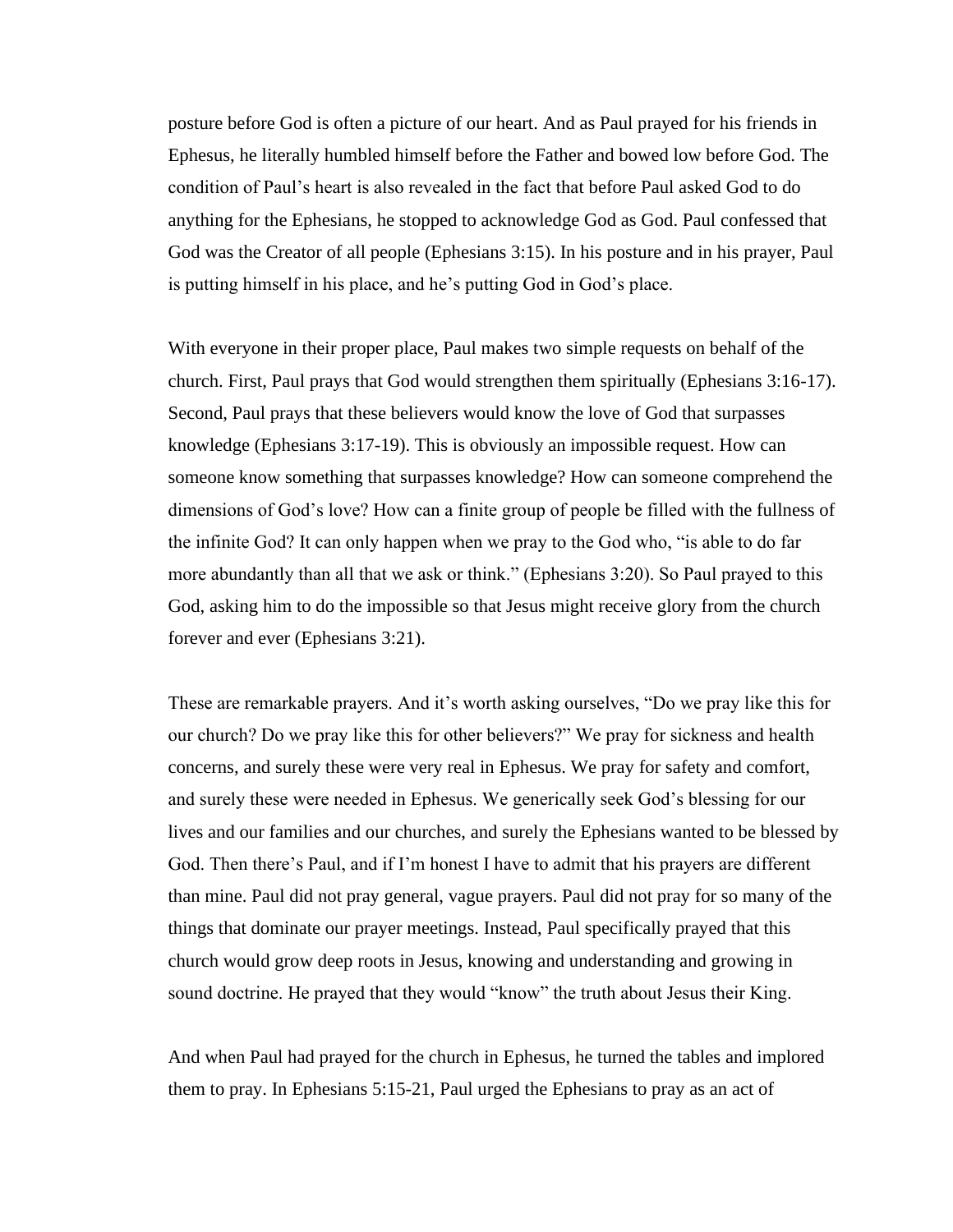worship. Then in Ephesians 6:10-20, Paul urged the Ephesians to pray as an act of war. May we follow Paul's example in prayer, and may we take up this charge to pray. I hope you don't take the sick folks off your prayer list, and I hope you keep praying for people when they travel. But I also hope your prayers are an act of true worship, acknowledging God. I hope your prayers are an act of war, praying for the evangelist and his audience. I hope you pray for your church to grow deep roots in the truth about Jesus.

#### **Learning to Pray**

William attends the men's prayer meeting every Friday morning at his church. Occasionally there is a guest speaker of some kind, but most Fridays are extremely predictable. First the men gather in the back of the worship center for corporate prayer. Then they break into small groups for personal prayer. Finally they go down the hall for breakfast. Sometimes William wonders how many men are there only for breakfast, but then he tells himself it's just good to have a crowd at 6:00 AM on a Friday morning.

In addition to the predictable Friday morning routine, William is occasionally troubled by the predictable prayer requests. Usually the first to speak up are those who have a sick relative or friend. What bothers him most is that most of the guys don't just ask for prayer for the sick. Instead, they tell long dramatic stories that feel like attempts to conjure up sympathy. To make things worse, as more health related requests are shared, each dramatic story feels like an attempt to upstage the previous tragedy. After several of these requests are shared with the large group, someone usually jumps in and asks for prayer for the United States. Again, these requests feel less like appeals for prayer and more like complaints about politicians and their progressive agendas.

The requests shared in small groups are rarely different than those shared with the entire group. In fact, most of the time William's group just talks about the drama discussed during the larger prayer time. When they finally move past these crisis situations, the men in William's group have a tendency to focus on their kids. As his friends request prayer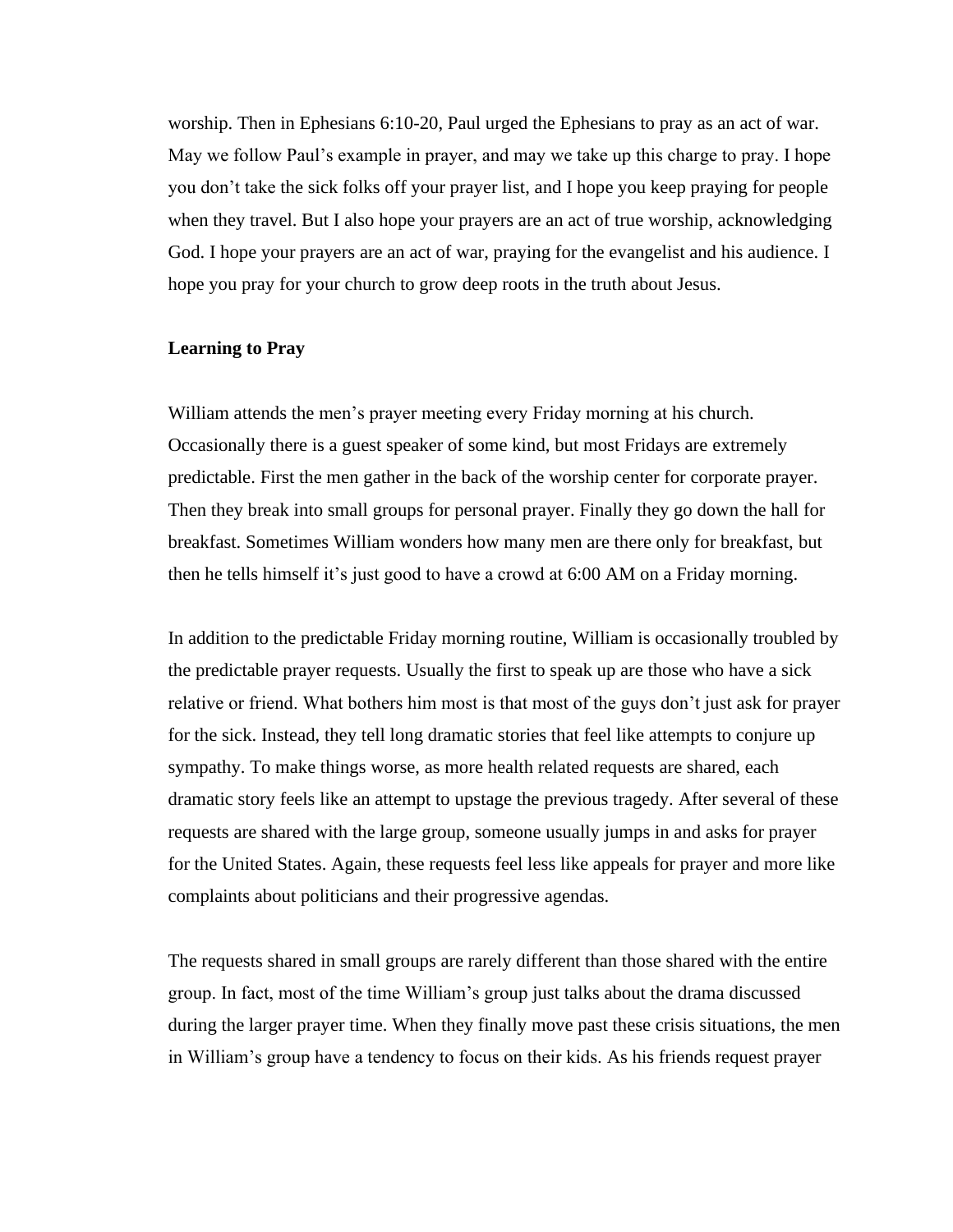for their kids, William notices that most of these men only pray about problems their kids are having. Marriage problems. Money problems. School problems. Health problems.

The real struggle for William involves something he's been studying for the past few months. As he vented his frustrations to his wife, she suggested that William read through the New Testament to see what kinds of things the early church actually prayed for. In reading, William was shocked to find so few people praying that God would change their circumstances. William was also shocked by the way Paul prayed for the churches he left behind. Paul didn't pray that God would fix all of the problems people faced, and he rarely prayed for those who were ill. Instead, Paul's prayers seemed to be centered on an unshakable desire for people and churches to know Jesus.

This discovery has revolutionized the way William prayed. It's also revolutionized the way he approaches prayer meeting. On Friday mornings, he still prays for those who are sick, and he still prays for his friends and their families and their problems. However, in praying for those who are sick or facing crises, William focuses on praying that these people would know God even in the midst of pain and suffering. He prays this for his family, for his church, and even for himself. William's prayers become consumed with a desire for people to know Jesus regardless of their circumstances.

#### **Questions for Discussion**

1) Are you growing in your ability to pray? Are you moving beyond simple prayers to prayers that contain deep theological truth? Are you growing in your knowledge of doctrine?

2) Do your prayers reflect and acknowledge the salvation secured by Jesus?

3) What requests dominate your prayer life? Health? Safety? Or spiritual growth?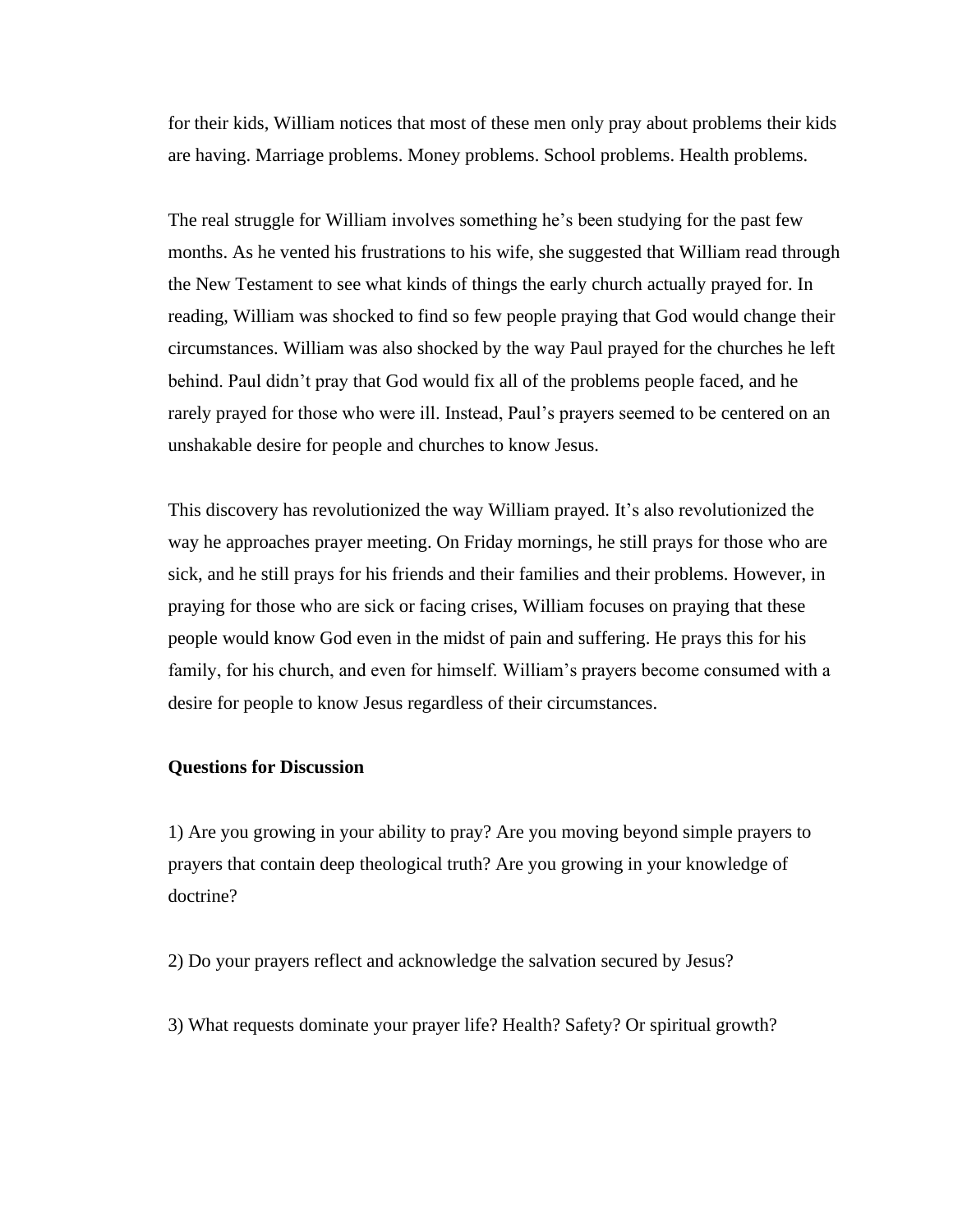## **Chapter 20: John Prays a Final Prayer**

*Amen. Come, Lord Jesus! The grace of the Lord Jesus be with all. Amen. (Revelation 22:20-21)*

It's fitting that the Bible ends with a prayer and an amen. The book of Revelation is an unveiling of truth God gave the apostle John. And when that unveiling was complete, John responded to God's revelation with prayer. This is the essence of prayer. It has always and must always be this way. God speaks, then we respond in prayer. And until God speaks, we have nothing meaningful to say. So it is right that the Bible ends with prayer. It is fitting that the story of God's relationship with humanity, a story that has been supernaturally revealed to us, ends with one of us responding in prayer.

John's prayer is a simple one. After Jesus assures John that he will be coming soon, John simply writes, "Amen. Come, Lord Jesus! The grace of the Lord Jesus be with all. Amen." (Revelation 22:20-21) Note that John is praying for something Jesus just promised would happen, and happen soon. Jesus said he was coming soon. John prayed that Jesus would come. Throughout the Bible, the best prayer warriors made a habit of praying for things that God had already promised to do. I realize this seems redundant to the American mind. We wonder why we should ask God to do something he's already promised to do. I know that in my better moments I view this practice as strange, and in my worse moments I see this practice as a waste of time. I mean seriously, if God promised to do something he's not going to be frustrated by my lack of asking him to do it, right? At this point, I have to stop and remind myself that time and time again, the best prayer warriors prayed for things God had already promised. So instead of wondering whether or not my prayers are a waste of time, I should stop wasting time with foolish questions and pray.

John prayed. He prayed that Jesus would do what he had promised to do. He prayed that Jesus would "come." (Revelation 22:20) To understand what John meant by this prayer, one has to go back and review the book of Revelation. When John prays that Jesus would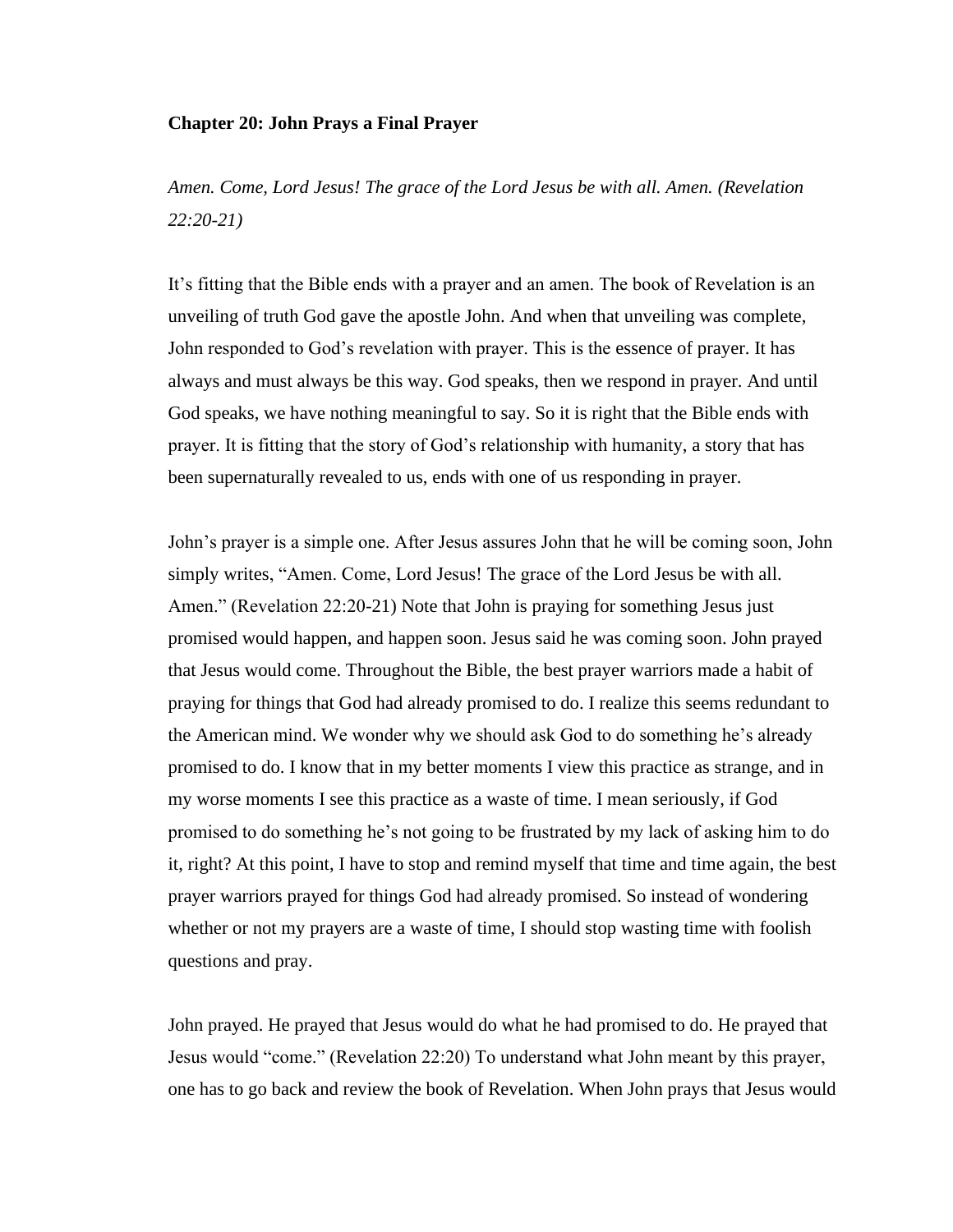come, he's praying that the Jesus of Revelation 1 would come. This is the Jesus whose eyes are like flaming fire and who has a sharp two-edged sword coming out of his mouth (Revelation 1:12-16). This is the Jesus who's mere presence caused John to fall down as if he were dead (Revelation 1:17). Think about that! The last time John saw Jesus he fell on his face like a dead man, and now John is praying that Jesus would come! This is not Jesus your "buddy" or "pal." This is not Jesus who gives you a high five and acts like one of the guys. This is the supreme, sovereign Lord of all, and John wants him to come.

There's more. When John prays that Jesus would come, he's praying that the Jesus of Revelation 2-3 would come. This is the Jesus who holds the churches in the palm of his hand, and who threatens the worst if his people refuse to repent. This is the same Jesus who receives the worship of heaven and earth and all of creation in Revelation 4-7, and who pours out his wrath on those who dwell on the earth in Revelation 6-18.

When John prays that Jesus would come, he's praying that the Jesus of Revelation 19-22 would come. This is the Jesus who comes both as a bridegroom for his bride (Revelation 19:7) and the King who will rule all kings (Revelation 19:11-16). This is the Jesus who will rule during the millennium (Revelation 20:1-6), vanquish Satan into the lake of fire (Revelation 20:7-10), and judge the living and the dead (Revelation 20:11-15). This is the Jesus who will usher in the new heavens and the new earth, and who will bring his people safely into the New Jerusalem (Revelation 21). This is the Jesus who will offer his people access to the river of life and the tree of life (Revelation 22). And in praying for Jesus to come, John is telling Jesus that he is ready for all of these things to happen. He's ready for Jesus to judge the world. He's ready for Jesus to vindicate his people. He's ready for all of creation to bow before the King.

All of this flows from the book of Revelation, but John also has a bigger vision in mind when he prays that Jesus would come. John's prayer doesn't just come at the end of Revelation, it also comes at the end of the Bible. So when John prays that Jesus would come, he's basically praying that all of the unfulfilled promises of God would come to fruition. John is praying that the son of the woman would finally crush the head of the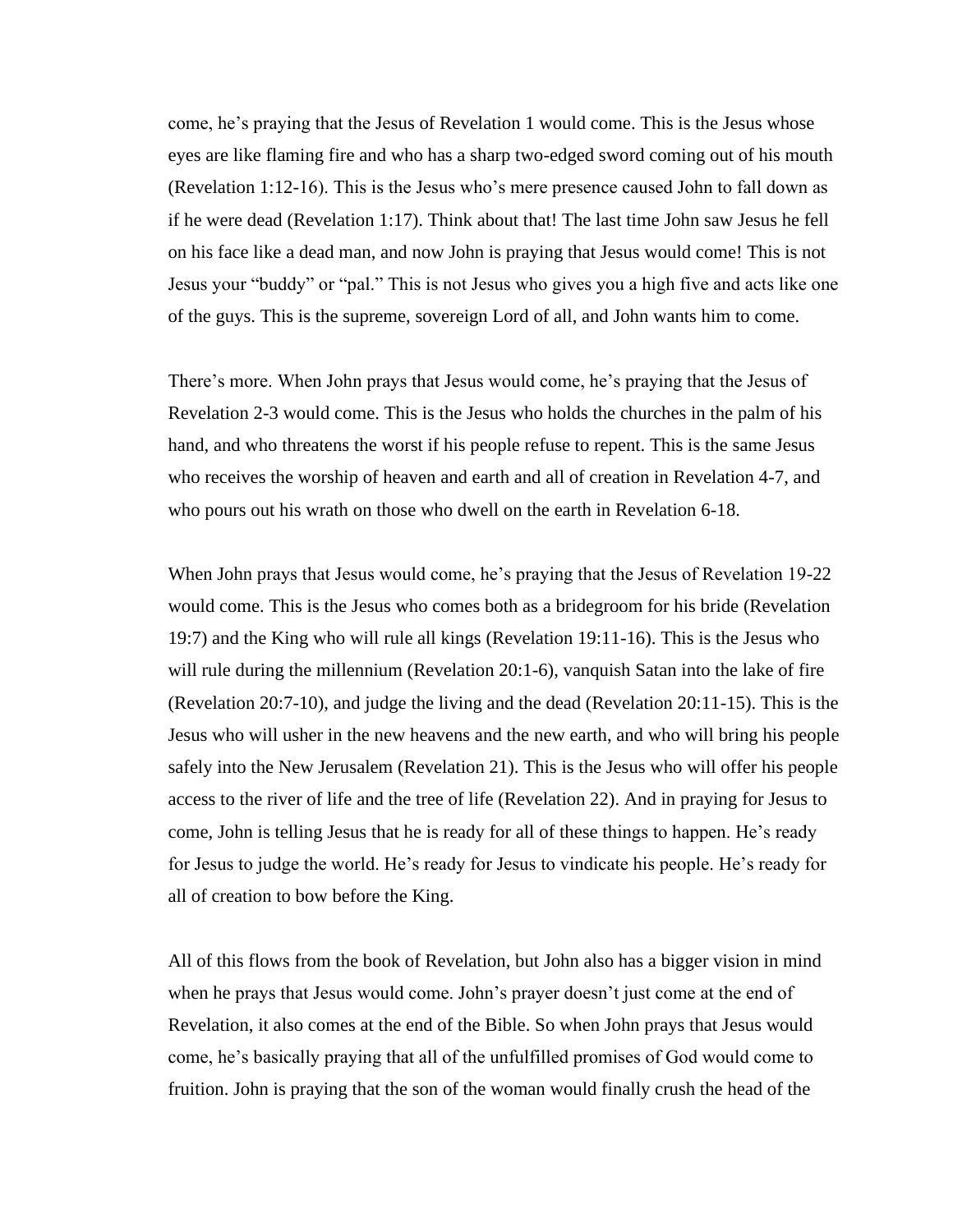serpent (Genesis 3:15). John is praying that God's promises to Abraham would finally be fulfilled, promises for land and descendants as numerous as the stars in the sky (Genesis 12:1-3, 15:1-6, 17:1-8). John is praying that God's promise to David would finally be realized, a promise that one of David's descendants would sit on the throne forever (2 Samuel 7:13-16). John is praying that God's promises through Isaiah would come to pass, promises that salvation would come to pass for God's people and that judgment would come to pass for God's enemies (Isaiah 62-66). John is praying that God's promise through Daniel would come to pass, a promise that the Son of Man would receive dominion and glory and a kingdom (Daniel 7:13-14). John is praying that all these promises would be realized in the return of Jesus, and that every knee would bow and every tongue confess that Jesus Christ is Lord (Philippians 2:10-11).

Clearly this is a prayer we should pray. Verbatim. Word for word. We should pray it as simply as John prayed it. When we are discouraged by the wickedness of this world, and when we are desperately clinging to the promises of God, we should pray that Jesus would come. We should also allow the spirit of this prayer to shape all of our praying. Whether we are praying for the infirm or those traveling, for churches or for missionaries, for personal struggles or people in positions of leadership, we must always pray that Jesus would receive the glory and honor he rightfully deserves. To that end, we pray with John, "Amen. Come Lord Jesus!"

# **Learning to Pray**

Derek is in a funk. After months of trying to put his finger on the problem, Derek thinks he's beginning to diagnose his malaise. Maybe it's the newspaper he reads each morning. From front to back the stories focus on political partisanship, high level scandals, crime, and natural disasters. Maybe it's the social media he monitors throughout the day. Facebook, Twitter, it's all the same. Endless pages of gossip, selfies, drama, whining, and drivel. Maybe it's the evening news. The local stations and the cable stations offer different talking heads, but their subject matter is largely the same. These programs are dominated by arguments, division, and hate.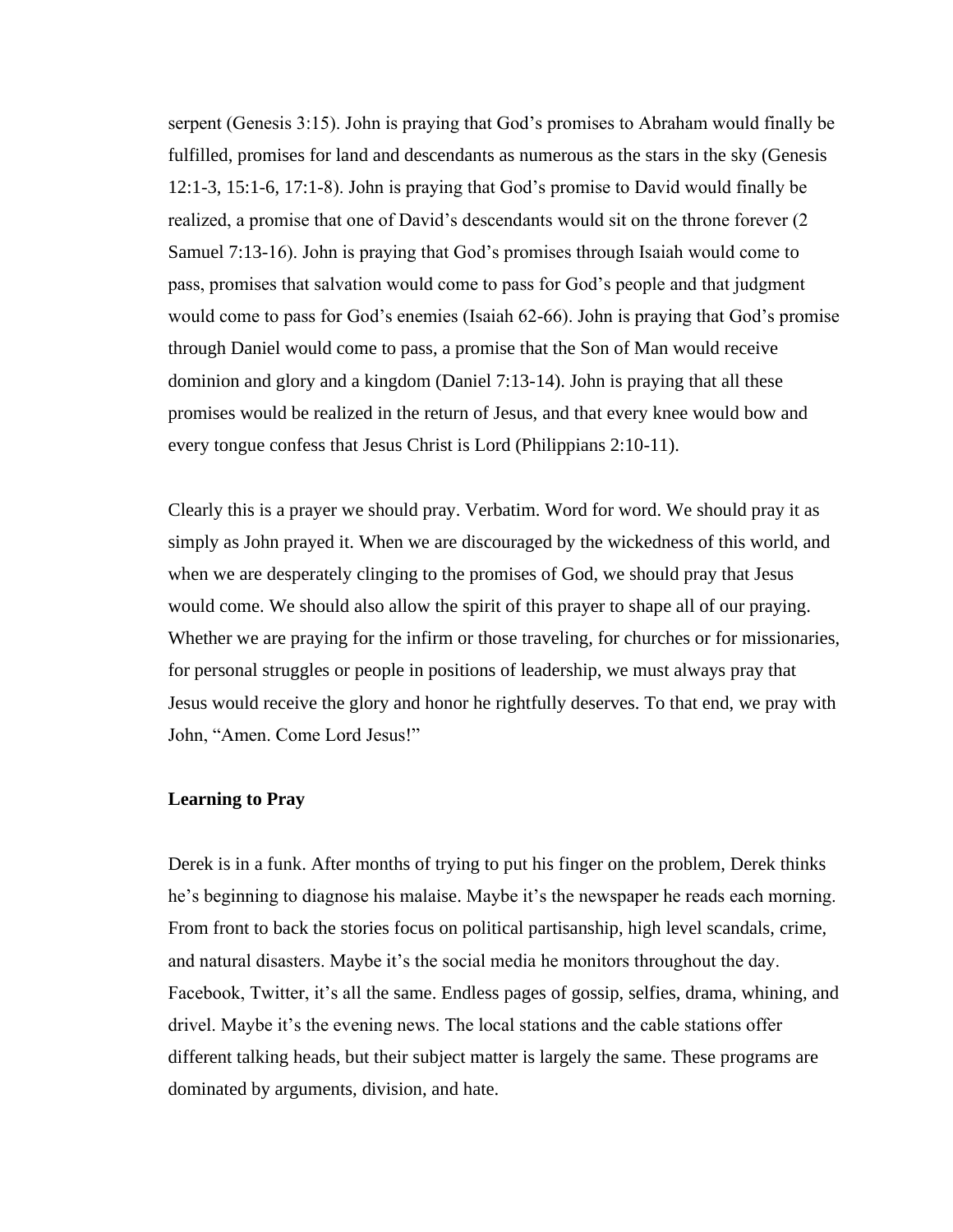At one point Derek hoped political change would bring about a new reality. That hoped faded quickly. Then Derek hoped an improved economy would bring about a new reality. Again, that hoped faded quickly. Several times Derek has fallen into the trap of thinking a change in his personal life would bring about a new reality. He prayed that graduation would come quickly. He prayed that a job would come quickly. He prayed that a wife would come quickly. He prayed that children would come quickly. All of those things came in God's time, and none of them brought about the peace Derek was looking for. Now Derek is praying that his children would grow up quickly!

Last week his pastor concluded a sermon series through the book of Revelation. While the apocalyptic imagery and end times theories made his head spin at times, the pastor's concluding sermon rang through loud and clear. Although it wasn't one of the pastor's main points, Derek realized mid-sermon that the peace he had been looking for and the peace he had been praying for would never fully come until Jesus returned. For the first time Derek empathized with the last prayer of the Bible, "Amen. Come Lord Jesus!"

This realization led to a change in Derek's prayer life. He still prayed for his country and his family and his personal needs. But he stopped putting his hope in better circumstances and started putting his hope on the second coming of Christ. Regularly he found himself echoing the prayer of Revelation 22, "Amen. Come Lord Jesus!"

# **Questions for Discussion**

- 1) As you pray, are you listening to God's revelation in Scripture before speaking?
- 2) Do you make a habit pf praying for things God has already promised to do?
- 3) Do your prayers reveal a desire for God's unfulfilled promises to be fulfilled?